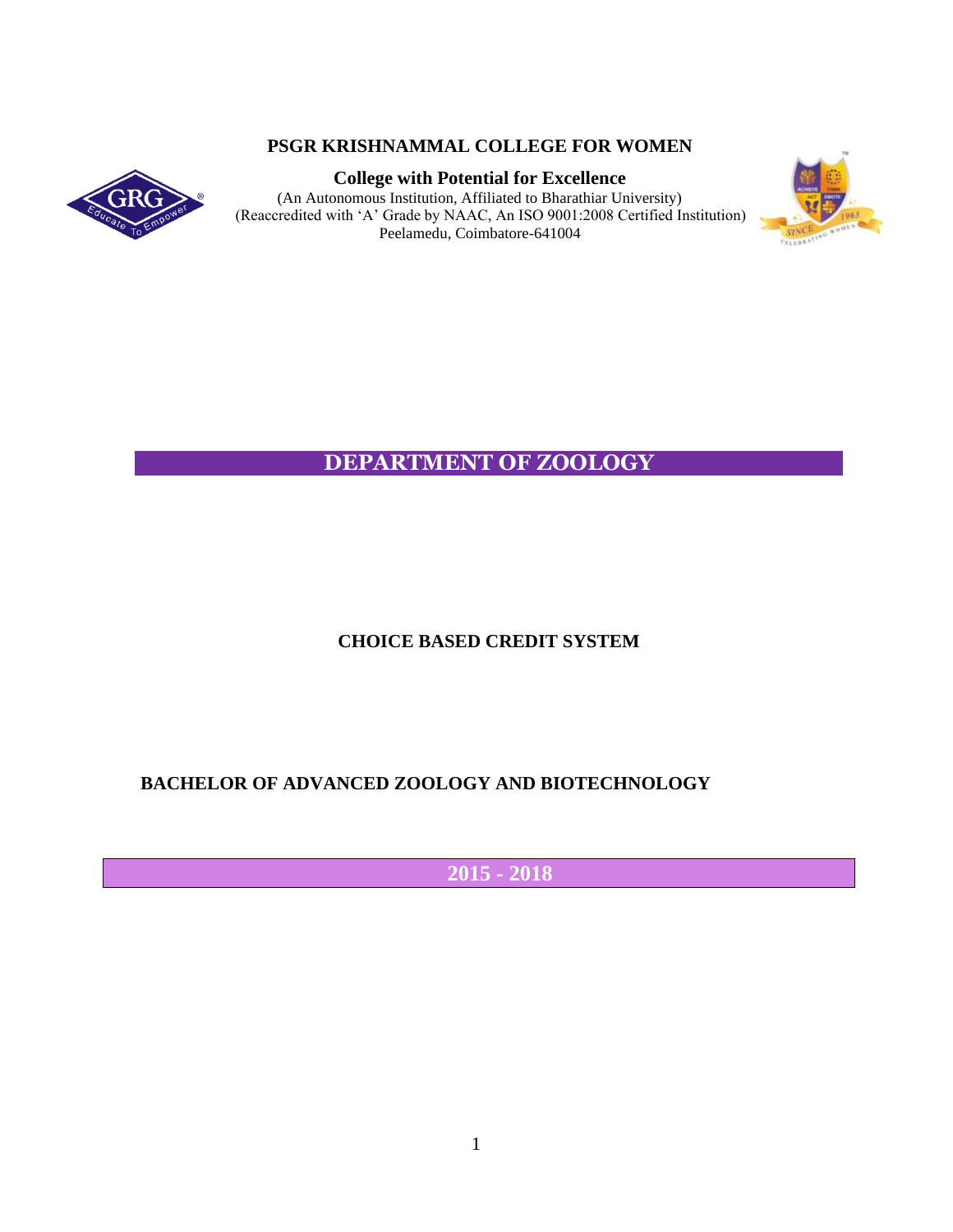## **PSGR KRISHNAMMAL COLLEGE FOR WOMEN**



**College with Potential for Excellence**

(An Autonomous Institution, Affiliated to Bharathiar University) (Reaccredited with 'A' Grade by NAAC, An ISO 9001:2008 Certified Institution) Peelamedu, Coimbatore-641004



# **DEPARTMENT OF ZOOLOGY 2015 - 2018**

| S            | ${\bf P}$    | <b>Subject</b>                   | <b>Title of the Paper</b>          | <b>Instruc</b>                   | <b>Duration</b> | <b>Maximum Marks</b> |                | <b>Credits</b> |                |
|--------------|--------------|----------------------------------|------------------------------------|----------------------------------|-----------------|----------------------|----------------|----------------|----------------|
| e            | a            | Code                             |                                    | tion                             | of exam         | CA                   | <b>ESE</b>     | <b>Total</b>   |                |
| m            | r            |                                  |                                    | Hours/                           | (in hrs)        |                      |                |                |                |
|              | t            |                                  |                                    | week                             |                 |                      |                |                |                |
|              | I            |                                  | Language                           |                                  |                 |                      |                |                |                |
| $\bf I$      |              | <b>TAM1401</b>                   | Tamil Paper I                      | 6                                | 3               | 25                   | 75             | 100            | $\overline{3}$ |
|              |              | <b>HIN1401</b><br><b>FRE1401</b> | Hindi Paper I                      |                                  |                 |                      |                |                |                |
|              | $\mathbf{I}$ | ENG1301/                         | French Paper I<br>English Paper I  |                                  |                 |                      |                |                |                |
|              |              | ENG13F1                          | Functional English I               | 6                                | 3               | 25                   | 75             | 100            | $\overline{3}$ |
|              |              |                                  |                                    |                                  |                 |                      |                |                |                |
|              |              |                                  | Core Paper I                       |                                  |                 |                      |                |                |                |
|              | III          | AS15C01                          | Invertebrata                       | 6                                | 3               | 25                   | 75             | 100            | 5              |
|              |              |                                  |                                    |                                  |                 |                      |                |                |                |
|              |              | AS15CP1                          | Core Zoology Practical I           | 3                                | $\overline{a}$  | $\equiv$             | $\overline{a}$ | $\overline{a}$ | $\Box$         |
|              |              |                                  |                                    |                                  |                 |                      |                |                |                |
|              |              |                                  |                                    |                                  |                 |                      |                |                |                |
|              |              | <b>CE13A01</b>                   | Allied Chemistry Paper - I         | $\overline{4}$<br>$\overline{3}$ | 3               | 20                   | 55             | 75             | $\overline{4}$ |
|              |              | CE13AP1                          | <b>Allied Chemistry Practicals</b> |                                  | $\overline{a}$  |                      | $\overline{a}$ | $\overline{a}$ | $\overline{a}$ |
|              |              | NME14B1                          | <b>Basic Tamil</b>                 |                                  |                 |                      |                |                |                |
|              | IV           | NME14A1                          | <b>Advanced Tamil</b>              | $\overline{2}$                   | $\overline{a}$  |                      | $\overline{a}$ | 100            | $\overline{2}$ |
|              |              | NME12WS                          | <b>Women Studies</b>               |                                  |                 |                      |                |                |                |
|              |              | NME12GS                          | <b>Gandhian Studies</b>            |                                  |                 |                      |                |                |                |
|              |              | NME12AS                          | Dr. Ambedkar Studies               |                                  |                 |                      |                |                |                |
|              | $\mathbf I$  |                                  | Language                           |                                  |                 |                      |                |                |                |
| $\mathbf{I}$ |              | <b>TAM1402</b>                   | Tamil Paper II                     | 6                                | 3               | 25                   | 75             | 100            | 3              |
|              |              | <b>HIN1402</b>                   | Hindi Paper II                     |                                  |                 |                      |                |                |                |
|              |              | <b>FRE1402</b>                   | French Paper II                    |                                  |                 |                      |                |                |                |
|              |              |                                  |                                    |                                  |                 |                      |                |                |                |
|              | $\mathbf{I}$ | <b>ENG1302</b>                   | Part II - English Paper II         | 6                                | 3               | 25                   | 75             | 100            | $\overline{3}$ |
|              |              | ENG14F2                          | <b>Functional English II</b>       |                                  |                 |                      |                |                |                |
|              |              |                                  | Core Paper II                      |                                  |                 |                      |                |                |                |
|              | III          | AS15C02                          | Chordata                           | 5                                | 3               | 25                   | 75             | 100            | $\mathfrak{S}$ |
|              |              |                                  |                                    |                                  |                 |                      |                |                |                |
|              |              | AS15CP1                          | Core Zoology Practicals - I        | 3                                | 3               | 40                   | 60             | 100            | $\overline{4}$ |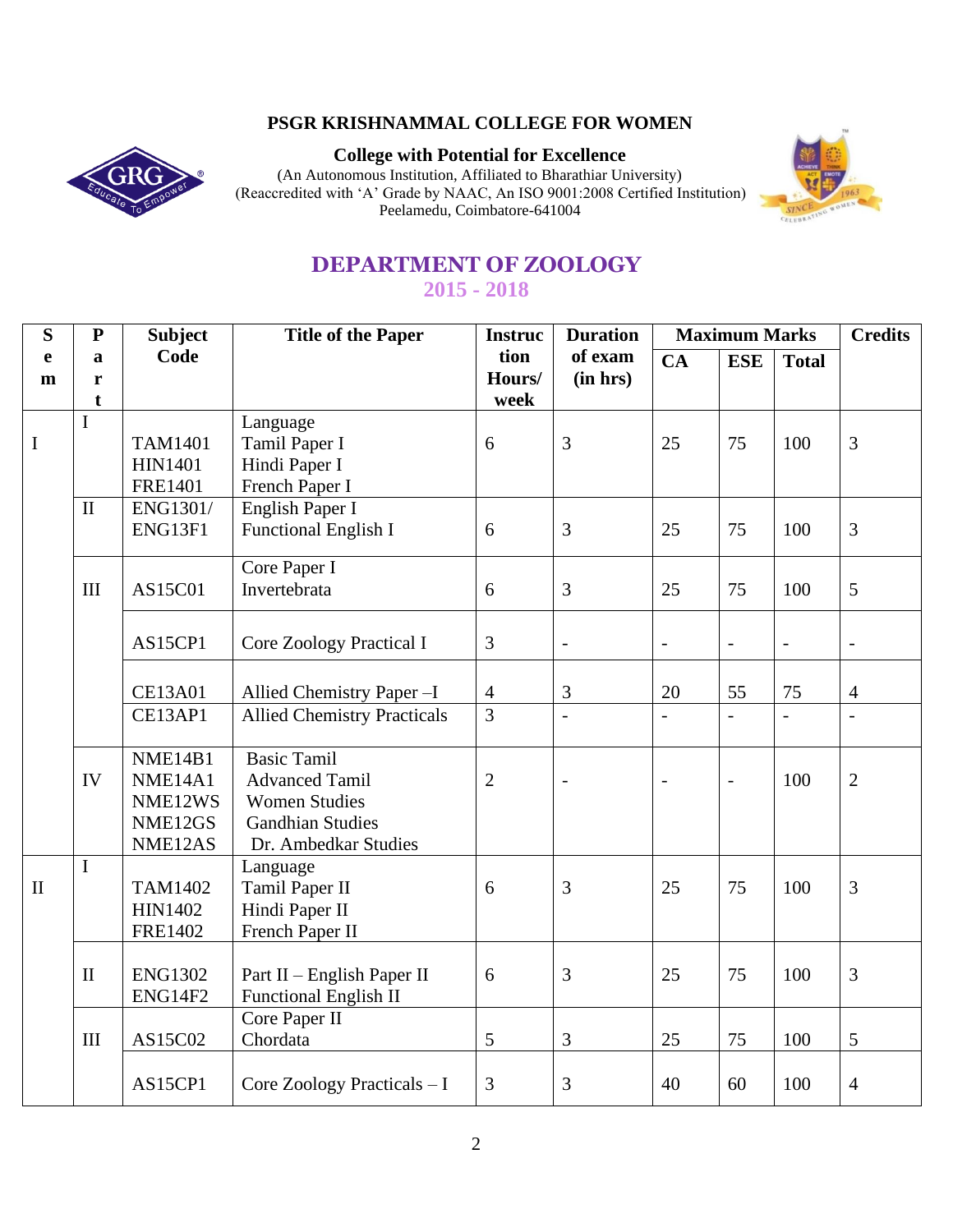|                    |              | <b>CE13A02</b>                                                         | Allied Chemistry Paper -II                                                                                                                                                                                                                                                                                                                                       | 5              | 3              | 20                       | 55                       | 75             | $\overline{4}$           |
|--------------------|--------------|------------------------------------------------------------------------|------------------------------------------------------------------------------------------------------------------------------------------------------------------------------------------------------------------------------------------------------------------------------------------------------------------------------------------------------------------|----------------|----------------|--------------------------|--------------------------|----------------|--------------------------|
|                    |              | CE13AP1                                                                | <b>Allied Chemistry Practicals</b>                                                                                                                                                                                                                                                                                                                               | $\overline{3}$ | 3              | 20                       | 30                       | 50             | $\overline{2}$           |
|                    | IV           | <b>NME14B2</b><br>NME14A2<br>OPS1409                                   | <b>Basic Tamil</b><br><b>Advanced Tamil</b><br>Open course                                                                                                                                                                                                                                                                                                       | $\overline{2}$ | $\overline{2}$ | $\overline{\phantom{a}}$ | 100                      | 100            | $\overline{2}$           |
|                    |              | NM11GA<br>W                                                            | <b>General Awareness</b>                                                                                                                                                                                                                                                                                                                                         | Self<br>Study  |                |                          | $\overline{\phantom{a}}$ | -              | Grade                    |
| $\mathop{\rm III}$ | I            | TAM1303<br><b>HIN1403</b><br><b>FRE1403</b>                            | Language<br>Tamil Paper III<br>Hindi Paper III<br>French Paper III                                                                                                                                                                                                                                                                                               | 6              | 3              | 25                       | 75                       | 100            | 3                        |
|                    | $\mathbf{I}$ | <b>ENG1303</b><br>ENG13F3                                              | English Paper III/<br>Functional English III                                                                                                                                                                                                                                                                                                                     | 5              | 3              | 25                       | 75                       | 100            | 3                        |
|                    |              | AS15C03                                                                | Core Paper III<br><b>Ecology and Embryology</b>                                                                                                                                                                                                                                                                                                                  | $\overline{4}$ | $\mathfrak{Z}$ | 25                       | 75                       | 100            | $\overline{4}$           |
|                    | $\rm III$    | AS15CP2                                                                | Core Zoology Practical - II                                                                                                                                                                                                                                                                                                                                      | 3              |                | $\blacksquare$           | $\sim$                   | $\overline{a}$ | $\overline{\phantom{0}}$ |
|                    |              | PL13A01<br><b>PS08A01</b>                                              | Allied Botany Paper- I<br>Allied Physics Paper I                                                                                                                                                                                                                                                                                                                 | 5              | 3              | 20                       | 55                       | 75             | $\overline{4}$           |
|                    |              | PL13AP1<br>PS08AP1                                                     | <b>Allied Botany Practicals</b><br><b>Allied Physics Practicals</b>                                                                                                                                                                                                                                                                                              | $\overline{2}$ |                |                          |                          |                |                          |
|                    |              | SB11MD01<br>SB11WD01<br><b>SB08BC01</b><br><b>SB11BA01</b><br>SB11AC01 | <b>Skill Based Elective</b><br>Multimedia<br><b>DTP</b><br>and<br>Software-Level I<br>Basics of Web Design I<br><b>Basics Of Computer</b><br><b>Application</b><br><b>Business Application</b><br>Software $-I$<br><b>BUSINESS</b><br><b>AUTOMATION</b><br><b>Fundamentals of Business</b><br>Automation<br><b>APPLICATIONS WITH C</b><br>C with Data Structures | 3              |                |                          |                          |                |                          |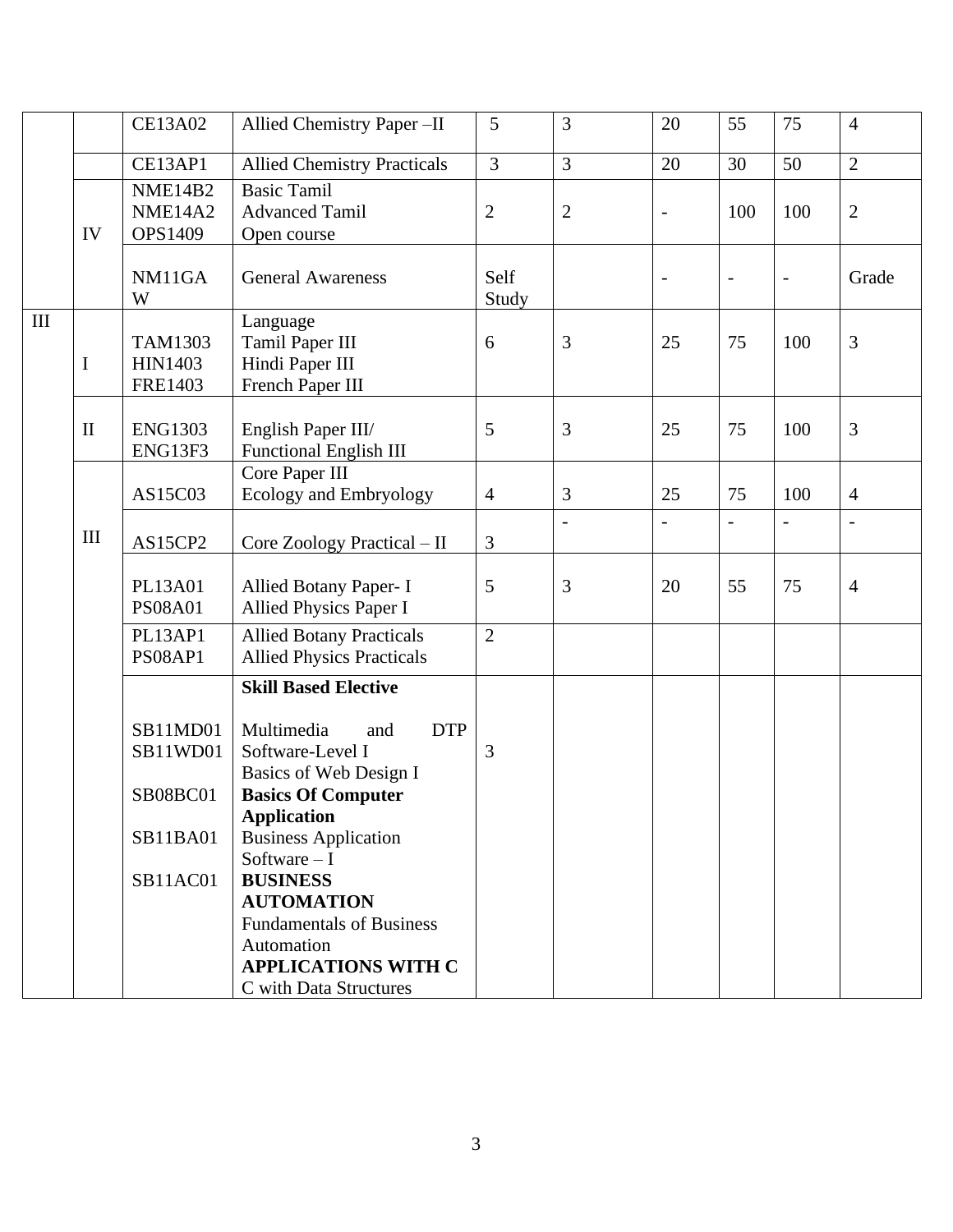|    |                                         | Practicals-I                                                                                                                                                                                                                                                   |                                                                                                                                                                                                                                                                                                                                                                                                                                                                                                                                                                                                                                                                                                                                                                                                                                                     |                                                                                                                 |                                                                                               |                                                                          |                                                                |                                                               |
|----|-----------------------------------------|----------------------------------------------------------------------------------------------------------------------------------------------------------------------------------------------------------------------------------------------------------------|-----------------------------------------------------------------------------------------------------------------------------------------------------------------------------------------------------------------------------------------------------------------------------------------------------------------------------------------------------------------------------------------------------------------------------------------------------------------------------------------------------------------------------------------------------------------------------------------------------------------------------------------------------------------------------------------------------------------------------------------------------------------------------------------------------------------------------------------------------|-----------------------------------------------------------------------------------------------------------------|-----------------------------------------------------------------------------------------------|--------------------------------------------------------------------------|----------------------------------------------------------------|---------------------------------------------------------------|
|    |                                         | APPLICATIONS WITH C                                                                                                                                                                                                                                            |                                                                                                                                                                                                                                                                                                                                                                                                                                                                                                                                                                                                                                                                                                                                                                                                                                                     |                                                                                                                 |                                                                                               |                                                                          |                                                                |                                                               |
| IV |                                         |                                                                                                                                                                                                                                                                |                                                                                                                                                                                                                                                                                                                                                                                                                                                                                                                                                                                                                                                                                                                                                                                                                                                     |                                                                                                                 |                                                                                               |                                                                          |                                                                |                                                               |
|    |                                         |                                                                                                                                                                                                                                                                |                                                                                                                                                                                                                                                                                                                                                                                                                                                                                                                                                                                                                                                                                                                                                                                                                                                     |                                                                                                                 |                                                                                               |                                                                          |                                                                |                                                               |
|    |                                         |                                                                                                                                                                                                                                                                |                                                                                                                                                                                                                                                                                                                                                                                                                                                                                                                                                                                                                                                                                                                                                                                                                                                     |                                                                                                                 |                                                                                               |                                                                          |                                                                | $\overline{2}$                                                |
|    |                                         |                                                                                                                                                                                                                                                                |                                                                                                                                                                                                                                                                                                                                                                                                                                                                                                                                                                                                                                                                                                                                                                                                                                                     |                                                                                                                 |                                                                                               |                                                                          |                                                                |                                                               |
|    |                                         |                                                                                                                                                                                                                                                                |                                                                                                                                                                                                                                                                                                                                                                                                                                                                                                                                                                                                                                                                                                                                                                                                                                                     |                                                                                                                 |                                                                                               |                                                                          |                                                                | Grade                                                         |
|    |                                         |                                                                                                                                                                                                                                                                |                                                                                                                                                                                                                                                                                                                                                                                                                                                                                                                                                                                                                                                                                                                                                                                                                                                     |                                                                                                                 |                                                                                               |                                                                          |                                                                |                                                               |
|    |                                         |                                                                                                                                                                                                                                                                |                                                                                                                                                                                                                                                                                                                                                                                                                                                                                                                                                                                                                                                                                                                                                                                                                                                     |                                                                                                                 |                                                                                               |                                                                          |                                                                |                                                               |
|    |                                         |                                                                                                                                                                                                                                                                |                                                                                                                                                                                                                                                                                                                                                                                                                                                                                                                                                                                                                                                                                                                                                                                                                                                     |                                                                                                                 |                                                                                               |                                                                          |                                                                |                                                               |
|    |                                         |                                                                                                                                                                                                                                                                |                                                                                                                                                                                                                                                                                                                                                                                                                                                                                                                                                                                                                                                                                                                                                                                                                                                     |                                                                                                                 |                                                                                               |                                                                          |                                                                |                                                               |
|    |                                         |                                                                                                                                                                                                                                                                |                                                                                                                                                                                                                                                                                                                                                                                                                                                                                                                                                                                                                                                                                                                                                                                                                                                     |                                                                                                                 |                                                                                               |                                                                          |                                                                |                                                               |
|    |                                         |                                                                                                                                                                                                                                                                |                                                                                                                                                                                                                                                                                                                                                                                                                                                                                                                                                                                                                                                                                                                                                                                                                                                     |                                                                                                                 |                                                                                               |                                                                          |                                                                | 3                                                             |
|    |                                         |                                                                                                                                                                                                                                                                |                                                                                                                                                                                                                                                                                                                                                                                                                                                                                                                                                                                                                                                                                                                                                                                                                                                     |                                                                                                                 |                                                                                               |                                                                          |                                                                |                                                               |
|    |                                         |                                                                                                                                                                                                                                                                |                                                                                                                                                                                                                                                                                                                                                                                                                                                                                                                                                                                                                                                                                                                                                                                                                                                     |                                                                                                                 |                                                                                               |                                                                          |                                                                |                                                               |
|    |                                         |                                                                                                                                                                                                                                                                |                                                                                                                                                                                                                                                                                                                                                                                                                                                                                                                                                                                                                                                                                                                                                                                                                                                     |                                                                                                                 |                                                                                               |                                                                          |                                                                | $\overline{3}$                                                |
|    |                                         |                                                                                                                                                                                                                                                                |                                                                                                                                                                                                                                                                                                                                                                                                                                                                                                                                                                                                                                                                                                                                                                                                                                                     |                                                                                                                 |                                                                                               |                                                                          |                                                                |                                                               |
|    |                                         |                                                                                                                                                                                                                                                                |                                                                                                                                                                                                                                                                                                                                                                                                                                                                                                                                                                                                                                                                                                                                                                                                                                                     |                                                                                                                 |                                                                                               |                                                                          |                                                                |                                                               |
|    |                                         |                                                                                                                                                                                                                                                                |                                                                                                                                                                                                                                                                                                                                                                                                                                                                                                                                                                                                                                                                                                                                                                                                                                                     |                                                                                                                 |                                                                                               |                                                                          | 100                                                            | $\overline{4}$                                                |
|    |                                         |                                                                                                                                                                                                                                                                |                                                                                                                                                                                                                                                                                                                                                                                                                                                                                                                                                                                                                                                                                                                                                                                                                                                     |                                                                                                                 |                                                                                               |                                                                          |                                                                | $\overline{4}$                                                |
|    |                                         |                                                                                                                                                                                                                                                                |                                                                                                                                                                                                                                                                                                                                                                                                                                                                                                                                                                                                                                                                                                                                                                                                                                                     |                                                                                                                 |                                                                                               |                                                                          |                                                                |                                                               |
|    |                                         |                                                                                                                                                                                                                                                                |                                                                                                                                                                                                                                                                                                                                                                                                                                                                                                                                                                                                                                                                                                                                                                                                                                                     |                                                                                                                 |                                                                                               |                                                                          |                                                                |                                                               |
|    |                                         |                                                                                                                                                                                                                                                                |                                                                                                                                                                                                                                                                                                                                                                                                                                                                                                                                                                                                                                                                                                                                                                                                                                                     |                                                                                                                 |                                                                                               |                                                                          |                                                                | $\overline{4}$                                                |
|    |                                         |                                                                                                                                                                                                                                                                |                                                                                                                                                                                                                                                                                                                                                                                                                                                                                                                                                                                                                                                                                                                                                                                                                                                     |                                                                                                                 |                                                                                               |                                                                          |                                                                |                                                               |
|    |                                         |                                                                                                                                                                                                                                                                |                                                                                                                                                                                                                                                                                                                                                                                                                                                                                                                                                                                                                                                                                                                                                                                                                                                     |                                                                                                                 |                                                                                               |                                                                          |                                                                | $\overline{2}$                                                |
|    |                                         |                                                                                                                                                                                                                                                                |                                                                                                                                                                                                                                                                                                                                                                                                                                                                                                                                                                                                                                                                                                                                                                                                                                                     |                                                                                                                 |                                                                                               |                                                                          |                                                                |                                                               |
|    |                                         |                                                                                                                                                                                                                                                                |                                                                                                                                                                                                                                                                                                                                                                                                                                                                                                                                                                                                                                                                                                                                                                                                                                                     |                                                                                                                 |                                                                                               |                                                                          |                                                                | $\overline{4}$                                                |
|    |                                         |                                                                                                                                                                                                                                                                |                                                                                                                                                                                                                                                                                                                                                                                                                                                                                                                                                                                                                                                                                                                                                                                                                                                     |                                                                                                                 |                                                                                               |                                                                          |                                                                |                                                               |
|    |                                         |                                                                                                                                                                                                                                                                |                                                                                                                                                                                                                                                                                                                                                                                                                                                                                                                                                                                                                                                                                                                                                                                                                                                     |                                                                                                                 |                                                                                               |                                                                          |                                                                |                                                               |
|    |                                         |                                                                                                                                                                                                                                                                |                                                                                                                                                                                                                                                                                                                                                                                                                                                                                                                                                                                                                                                                                                                                                                                                                                                     |                                                                                                                 |                                                                                               |                                                                          |                                                                |                                                               |
|    |                                         |                                                                                                                                                                                                                                                                |                                                                                                                                                                                                                                                                                                                                                                                                                                                                                                                                                                                                                                                                                                                                                                                                                                                     |                                                                                                                 |                                                                                               |                                                                          |                                                                |                                                               |
|    |                                         |                                                                                                                                                                                                                                                                |                                                                                                                                                                                                                                                                                                                                                                                                                                                                                                                                                                                                                                                                                                                                                                                                                                                     |                                                                                                                 |                                                                                               |                                                                          |                                                                |                                                               |
|    |                                         |                                                                                                                                                                                                                                                                |                                                                                                                                                                                                                                                                                                                                                                                                                                                                                                                                                                                                                                                                                                                                                                                                                                                     |                                                                                                                 |                                                                                               |                                                                          |                                                                |                                                               |
|    |                                         |                                                                                                                                                                                                                                                                |                                                                                                                                                                                                                                                                                                                                                                                                                                                                                                                                                                                                                                                                                                                                                                                                                                                     |                                                                                                                 |                                                                                               |                                                                          |                                                                |                                                               |
|    |                                         |                                                                                                                                                                                                                                                                |                                                                                                                                                                                                                                                                                                                                                                                                                                                                                                                                                                                                                                                                                                                                                                                                                                                     |                                                                                                                 |                                                                                               |                                                                          |                                                                |                                                               |
|    | SB11AC01                                | <b>BUSINESS</b>                                                                                                                                                                                                                                                |                                                                                                                                                                                                                                                                                                                                                                                                                                                                                                                                                                                                                                                                                                                                                                                                                                                     |                                                                                                                 |                                                                                               |                                                                          |                                                                |                                                               |
|    |                                         | <b>AUTOMATION</b>                                                                                                                                                                                                                                              |                                                                                                                                                                                                                                                                                                                                                                                                                                                                                                                                                                                                                                                                                                                                                                                                                                                     |                                                                                                                 |                                                                                               |                                                                          |                                                                |                                                               |
|    |                                         | <b>Fundamentals of Business</b>                                                                                                                                                                                                                                |                                                                                                                                                                                                                                                                                                                                                                                                                                                                                                                                                                                                                                                                                                                                                                                                                                                     |                                                                                                                 |                                                                                               |                                                                          |                                                                |                                                               |
| IV |                                         | Automation                                                                                                                                                                                                                                                     |                                                                                                                                                                                                                                                                                                                                                                                                                                                                                                                                                                                                                                                                                                                                                                                                                                                     |                                                                                                                 |                                                                                               |                                                                          |                                                                |                                                               |
|    |                                         | <b>APPLICATIONS WITH C</b>                                                                                                                                                                                                                                     |                                                                                                                                                                                                                                                                                                                                                                                                                                                                                                                                                                                                                                                                                                                                                                                                                                                     |                                                                                                                 |                                                                                               |                                                                          |                                                                |                                                               |
|    |                                         | C with Data Structures                                                                                                                                                                                                                                         |                                                                                                                                                                                                                                                                                                                                                                                                                                                                                                                                                                                                                                                                                                                                                                                                                                                     |                                                                                                                 |                                                                                               |                                                                          |                                                                |                                                               |
|    |                                         | <b>Skill Based Elective</b>                                                                                                                                                                                                                                    | $\overline{2}$                                                                                                                                                                                                                                                                                                                                                                                                                                                                                                                                                                                                                                                                                                                                                                                                                                      | 3                                                                                                               | 40                                                                                            | 60                                                                       | 100                                                            | $\overline{2}$                                                |
|    |                                         | <b>Practicals</b>                                                                                                                                                                                                                                              |                                                                                                                                                                                                                                                                                                                                                                                                                                                                                                                                                                                                                                                                                                                                                                                                                                                     |                                                                                                                 |                                                                                               |                                                                          |                                                                |                                                               |
|    | I<br>$\mathbf{I}$<br>$\mathop{\rm III}$ | SB11MDP1<br>SB11WD01<br>SB11ACP1<br>NM10VED<br><b>JOB0409</b><br>TAM1304/<br>HIN1404/<br><b>FRE1404</b><br>ENG1304/<br>ENG13F4<br>AS15C04<br>AS15CP2<br>PL13A02<br><b>PS09A02</b><br>PL13AP1<br>PS08AP1<br>SB11MD01<br>SB11WD01<br>SB08BC01<br><b>SB11BA01</b> | <b>Skill Based Elective</b><br><b>Practicals</b><br>Multimedia and DTP Soft<br>ware Level-I-Practicals<br><b>Basics of Web Design</b><br>C with Data Structures -<br>Practicals I<br>Value Education<br><b>Job Oriented Course</b><br>Vermiculture and Mushroom<br>Culture<br>Part I Language<br>Tamil Paper IV<br>Hindi Paper IV<br>French Paper IV<br>Part II - English Paper IV/<br><b>Functional English IV</b><br>Core Paper IV<br>Cell Biology & Biochemistry<br>Core Zoology Practicals - II<br>Allied Botany Paper- II<br>Allied Physics Paper II<br><b>Allied Botany Practicals</b><br><b>Allied Physics Practicals</b><br><b>Skill Based Elective</b><br><b>DTP</b><br>Multimedia<br>and<br>Software-Level I<br>Basics of Web Design I<br><b>Basics Of Computer</b><br><b>Application</b><br><b>Business Application</b><br>Software $-I$ | $\overline{2}$<br>After<br>3.00P<br>M<br>5<br>6<br>$\overline{4}$<br>3<br>5<br>$\overline{2}$<br>$\overline{3}$ | $\overline{3}$<br>$\overline{3}$<br>3<br>3<br>3<br>$\overline{3}$<br>3<br>$\overline{3}$<br>3 | 25<br>$\overline{\phantom{a}}$<br>25<br>25<br>25<br>40<br>20<br>20<br>25 | 75<br>$\overline{a}$<br>75<br>75<br>75<br>60<br>55<br>30<br>75 | 100<br>$\overline{a}$<br>100<br>100<br>100<br>75<br>50<br>100 |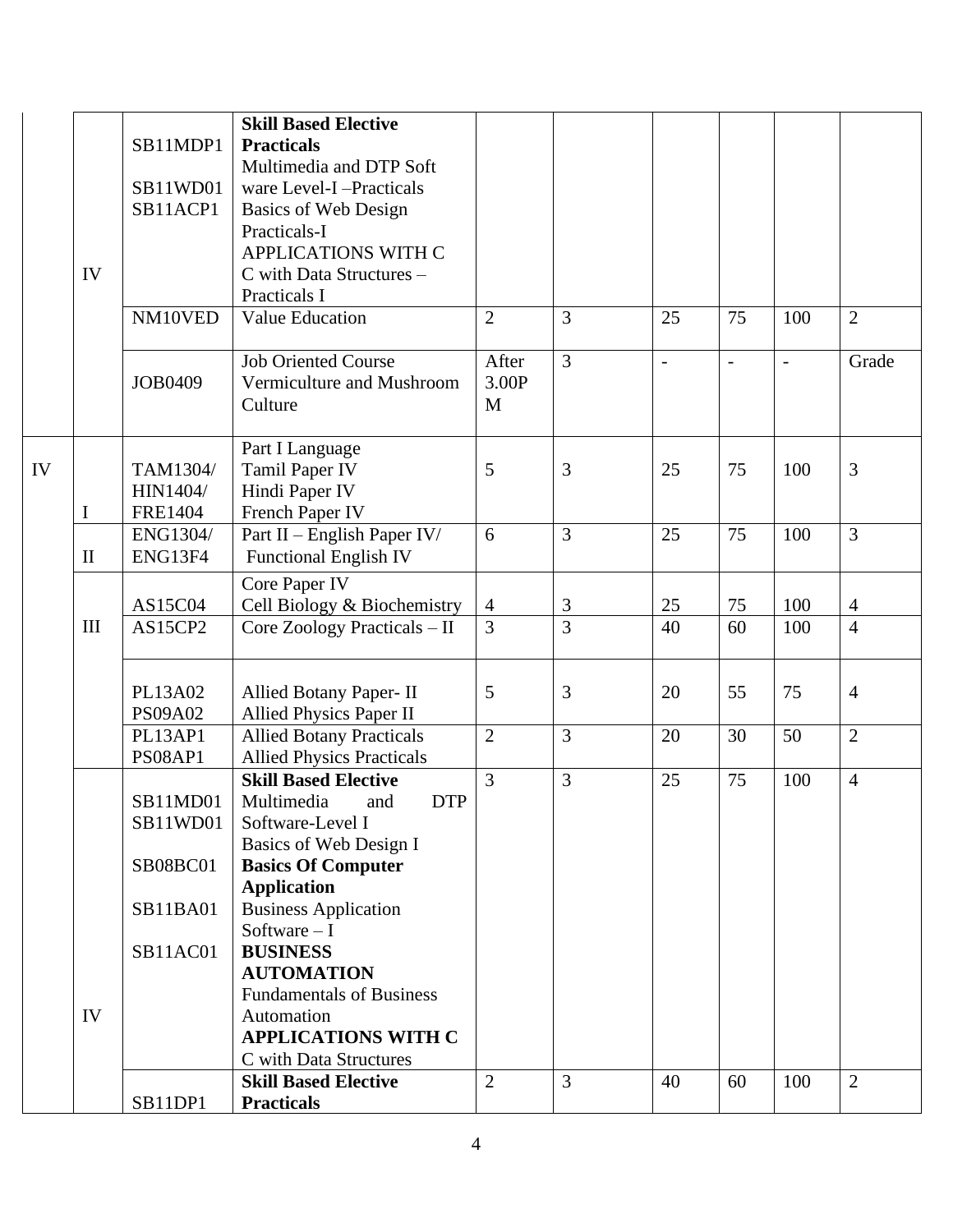|   |     | SB11WDP        | Multimedia<br><b>DTP</b><br>and     |                     |                          |                |                |                          |                          |
|---|-----|----------------|-------------------------------------|---------------------|--------------------------|----------------|----------------|--------------------------|--------------------------|
|   |     | $\mathbf{1}$   | Software-Level I                    |                     |                          |                |                |                          |                          |
|   |     | SB11BAP1       | Basics of Web Design I              |                     |                          |                |                |                          |                          |
|   |     | SB11CP1        | <b>MS Office-Practical I</b>        |                     |                          |                |                |                          |                          |
|   |     | SB11ACP1       | <b>Business Application</b>         |                     |                          |                |                |                          |                          |
|   |     |                | Software $-I$                       |                     |                          |                |                |                          |                          |
|   |     |                | C with Data Structures              |                     |                          |                |                |                          |                          |
|   |     |                | Practicals-I                        |                     |                          |                |                |                          |                          |
|   |     | NM08EVS        | <b>Foundation Course II</b>         | $\overline{2}$      | $\overline{3}$           | 25             | 75             | 100                      | $\overline{2}$           |
|   |     |                | <b>Environmental Studies</b>        |                     |                          |                |                |                          |                          |
|   |     |                | <b>Extension Activities</b>         | $\overline{a}$      | $\blacksquare$           | $\blacksquare$ | 100            | 100                      | $\mathbf{1}$             |
|   |     |                | NSS/NCC/ /YRC/ Eco                  |                     |                          |                |                |                          |                          |
|   |     |                | watch/Yi Net/Rotaract/Sports        |                     |                          |                |                |                          |                          |
|   |     |                | & Games                             |                     |                          |                |                |                          |                          |
|   |     |                |                                     |                     |                          |                |                |                          |                          |
| V |     | AS15C05        | Core Paper V                        | $\overline{4}$      | 3                        | 25             | 75             | 100                      | $\overline{4}$           |
|   |     |                | Genetics and Evolution              |                     |                          |                |                |                          |                          |
|   | III | AS15C06        | Core Paper VI                       | $\overline{4}$      | 3                        | 25             | 75             | 100                      | $\overline{4}$           |
|   |     |                | Biophysics, Biostatistics &         |                     |                          |                |                |                          |                          |
|   |     |                | <b>Bioinformatics</b>               |                     |                          |                |                |                          |                          |
|   |     | AS15C07        | Core Paper VII                      |                     |                          |                |                |                          |                          |
|   |     |                | <b>Biotechnology I</b>              | $\overline{4}$      | 3                        | 25             | 75             | 100                      | $\overline{4}$           |
|   |     |                |                                     |                     |                          |                |                |                          |                          |
|   |     |                | Elective:                           |                     |                          |                |                |                          |                          |
|   |     | <b>AS15E01</b> | 1. Pathology and Medical            | $\overline{4}$      | 3                        | 25             | 75             | 100                      | $\overline{4}$           |
|   |     |                | Laboratory Technology I             |                     |                          |                |                |                          |                          |
|   |     | AS15E02        | 2. Sericulture I                    |                     |                          |                |                |                          |                          |
|   |     |                |                                     | 5                   | $\blacksquare$           | $\overline{a}$ | $\overline{a}$ | $\overline{a}$           | $\overline{a}$           |
|   |     | AS15CP3        | Core Zoology Practicals - III       |                     |                          |                |                |                          |                          |
|   |     |                |                                     |                     |                          |                |                |                          |                          |
|   |     |                | AS05PR0J   Group Project            | $\overline{4}$      | Viva-                    | 50             | 50             | 100                      | $\mathcal{D}$            |
|   |     |                |                                     |                     | voce                     |                |                |                          |                          |
|   |     | AS14AC1        | #Advance Learners' Course I         | $\bar{\phantom{a}}$ | $\overline{3}$           | $\overline{a}$ | 100            | $100*$                   | $*5$                     |
|   |     |                | -Microbiology                       |                     |                          |                |                |                          |                          |
|   |     | AS14AC2        | #Advance Learners' Course I         | $\blacksquare$      | $\overline{3}$           | $\equiv$       | 100            | $100*$                   | $*5$                     |
|   |     |                | -Public Health and Hygiene          |                     |                          |                |                |                          |                          |
|   |     |                | Internship                          | $\overline{a}$      | $\blacksquare$           | $\overline{a}$ | 100            | 100                      | $\overline{2}$           |
|   |     |                | $(15 \text{ Days})$                 |                     |                          |                |                |                          |                          |
|   |     | <b>NM14IS1</b> | <b>Information Security Level I</b> | 2                   |                          |                |                |                          |                          |
|   |     |                |                                     |                     |                          |                |                |                          |                          |
|   |     |                | <b>Skill Based Elective</b>         |                     |                          |                |                |                          |                          |
|   |     | SB11DP02       | Multimedia<br><b>DTP</b><br>and     |                     |                          |                |                |                          |                          |
|   |     | SB11WD02       | Software-Level II                   | 3                   | $\overline{\phantom{a}}$ | $\blacksquare$ | $\blacksquare$ | $\overline{\phantom{a}}$ | $\overline{\phantom{a}}$ |
|   |     | SB11BC02       | <b>Basics of Web Design II</b>      |                     |                          |                |                |                          |                          |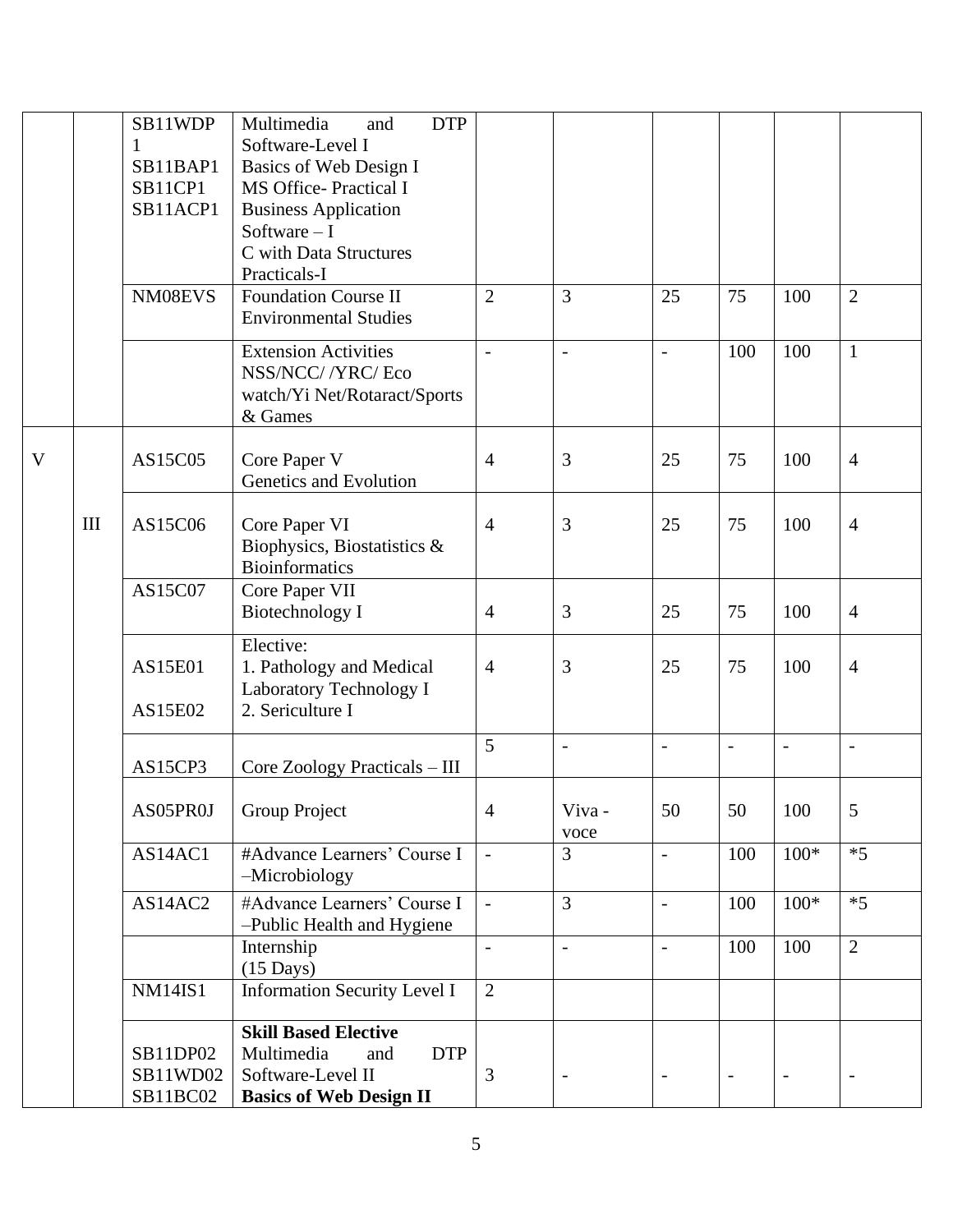|          | <b>Basics Of Computer</b>       |                          |                          |                          |                          |        |                |
|----------|---------------------------------|--------------------------|--------------------------|--------------------------|--------------------------|--------|----------------|
| SB11BA02 | <b>Application</b>              |                          |                          |                          |                          |        |                |
|          | <b>Business Application</b>     |                          |                          |                          |                          |        |                |
| SB11AC02 | Software $-$ II                 |                          |                          |                          |                          |        |                |
|          | <b>BUSINESS</b>                 |                          |                          |                          |                          |        |                |
|          | <b>AUTOMATION</b>               |                          |                          |                          |                          |        |                |
|          | Internet and e-commerce         |                          |                          |                          |                          |        |                |
|          | <b>APPLICATIONS WITH C</b>      |                          |                          |                          |                          |        |                |
|          | C with Graphics                 |                          |                          |                          |                          |        |                |
|          | <b>Skill Based Elective</b>     |                          |                          |                          |                          |        |                |
| SB082DP2 | <b>Practicals</b>               |                          |                          |                          |                          |        |                |
|          | Multimedia<br><b>DTP</b><br>and |                          |                          |                          |                          |        |                |
| SB11WD02 | Software-Practical II           |                          |                          |                          |                          |        |                |
|          |                                 |                          |                          |                          |                          |        |                |
| SB08BCP2 | <b>Basics of Web Design</b>     |                          |                          |                          |                          |        |                |
| SB08BAP2 | <b>Practical II</b>             |                          |                          |                          |                          |        |                |
|          | <b>Basics of Computer</b>       |                          |                          |                          |                          |        |                |
| SB08ACP2 | <b>Application</b>              |                          |                          |                          |                          |        |                |
|          | <b>Business Application</b>     |                          |                          |                          |                          |        |                |
|          | Practicals-II                   |                          |                          |                          |                          |        |                |
|          | <b>BUSINESS</b>                 |                          |                          |                          |                          |        |                |
|          | <b>AUTOMATION</b>               |                          |                          |                          |                          |        |                |
|          | Tally and Internet              |                          |                          |                          |                          |        |                |
|          | C with Graphics Practicals-II   |                          |                          |                          |                          |        |                |
|          | <b>Personality Development</b>  | $\overline{\phantom{a}}$ | $\overline{\phantom{a}}$ | $\overline{\phantom{0}}$ |                          |        | Grade          |
|          |                                 |                          |                          |                          |                          |        |                |
|          | Comprehensive Exam              | $\frac{1}{2}$            | $\mathbf{1}$             | $\blacksquare$           | $\overline{\phantom{a}}$ | 100    | Grade          |
|          |                                 |                          | On line                  |                          |                          |        |                |
|          |                                 | $\overline{a}$           |                          |                          | $\overline{\phantom{0}}$ |        | Submiss        |
|          | <b>Supportive Course</b>        |                          |                          |                          |                          |        | ion of         |
|          |                                 |                          |                          |                          |                          |        | certifica      |
|          |                                 |                          |                          |                          |                          |        | te             |
|          | Core Paper VIII                 |                          |                          |                          |                          |        |                |
| AS15C08  | Physiology and                  | 6                        | 3                        | 25                       | 75                       | 100    | 5              |
|          | Endocrinology                   |                          |                          |                          |                          |        |                |
|          | Core Paper IX                   |                          |                          |                          |                          |        |                |
| AS15C09  | Biotechnology II                | 5                        | 3                        | 25                       | 75                       | 100    | 5              |
|          |                                 |                          |                          |                          |                          |        |                |
|          | Core Paper X                    |                          |                          |                          |                          |        |                |
| AS15C10  | Human Genetics and              | $\mathfrak{S}$           | 3                        | 25                       | 75                       | 100    | 5              |
|          | Counselling                     |                          |                          |                          |                          |        |                |
|          | Elective:                       |                          |                          |                          |                          |        |                |
|          |                                 | $\mathfrak{S}$           | 3                        |                          | 75                       |        | $\overline{4}$ |
| AS15E03  | 1. Pathology and Medical        |                          |                          | 25                       |                          | 100    |                |
|          | Laboratory Technology II        |                          |                          |                          |                          |        |                |
| AS15E04  | 2. Sericulture II               |                          |                          |                          |                          |        |                |
|          | #Advance Learners' Course       | Self                     | $\overline{3}$           | $\overline{\phantom{a}}$ | 100                      | $100*$ | $*5$           |
| AS14AC3  | II-Immunology                   | Study                    |                          |                          |                          |        |                |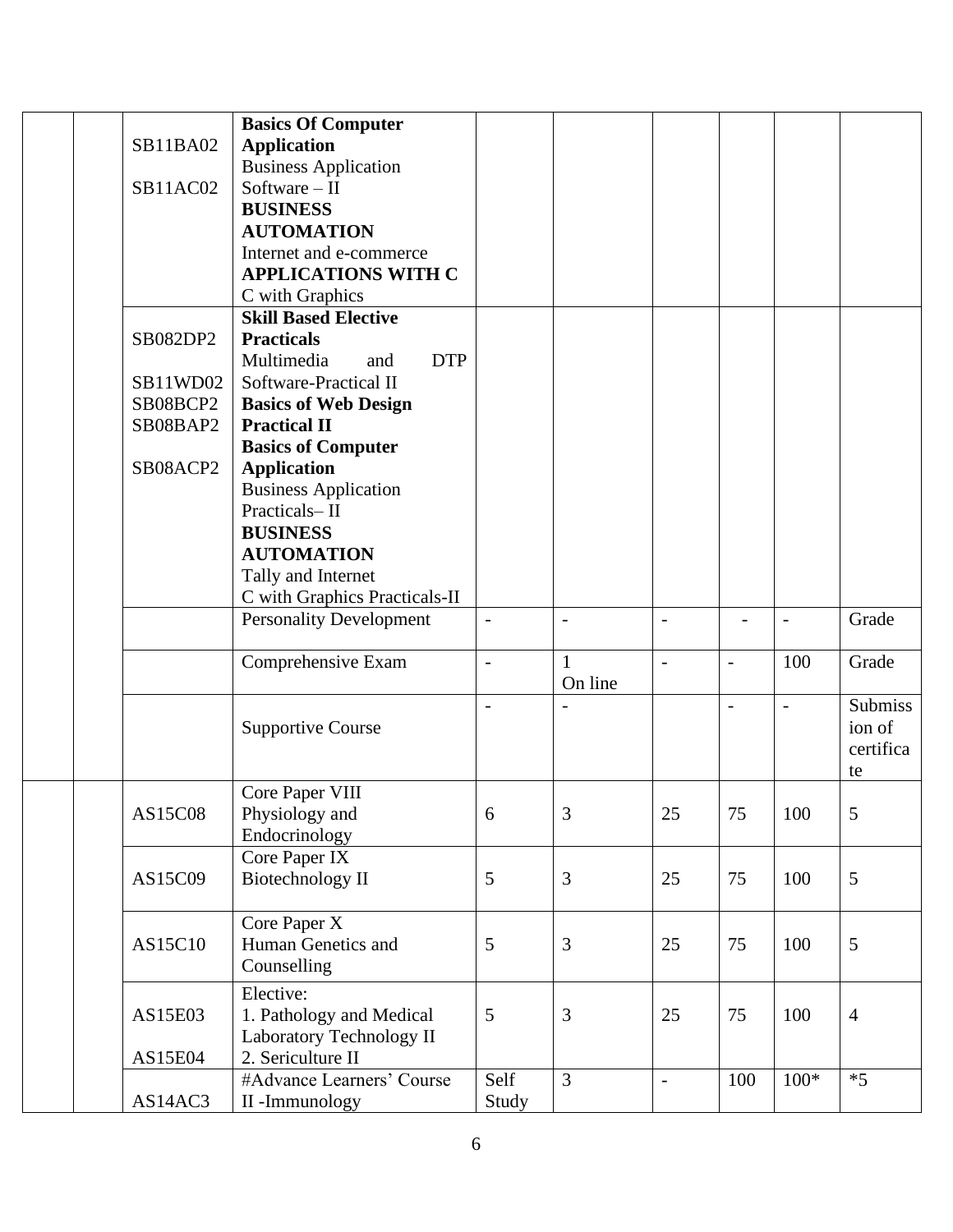| VI | III                                    |                 | #Advance Learners' Course<br>$II -$            | Self<br>Study  | 3              | $\frac{1}{2}$ | $\overline{\phantom{a}}$ | $100*$ | $*5$           |
|----|----------------------------------------|-----------------|------------------------------------------------|----------------|----------------|---------------|--------------------------|--------|----------------|
|    | <b>Applied Zoology</b><br>AS14AC4      |                 |                                                |                |                |               |                          |        |                |
|    | AS15CP3<br>Core Zoology Practicals-III |                 | 6                                              | 3              | 40             | 60            | 100                      | 5      |                |
|    |                                        |                 | <b>Skill Based Elective</b>                    | $\overline{3}$ | $\overline{3}$ | 25            | 75                       | 100    | $\overline{4}$ |
|    |                                        | SB11DP02        | Multimedia<br><b>DTP</b><br>and                |                |                |               |                          |        |                |
|    |                                        | SB11WD02        | Software-Level II                              |                |                |               |                          |        |                |
|    |                                        |                 | Basics of Web Design II                        |                |                |               |                          |        |                |
|    |                                        | <b>SB11BC02</b> | <b>Basics Of Computer</b>                      |                |                |               |                          |        |                |
|    |                                        |                 | <b>Application</b>                             |                |                |               |                          |        |                |
|    |                                        | SB11BA02        | <b>Business Application</b>                    |                |                |               |                          |        |                |
|    |                                        |                 | Software $-$ II                                |                |                |               |                          |        |                |
|    |                                        | <b>SB11AC02</b> | <b>BUSINESS</b>                                |                |                |               |                          |        |                |
|    |                                        |                 | <b>AUTOMATION</b>                              |                |                |               |                          |        |                |
|    |                                        |                 | Internet and e-commerce                        |                |                |               |                          |        |                |
|    |                                        |                 | <b>APPLICATIONS WITH C</b>                     |                |                |               |                          |        |                |
|    |                                        |                 | C with Graphics<br><b>Skill Based Elective</b> |                | $\overline{3}$ | 40            | 60                       | 100    | $\overline{2}$ |
|    |                                        | SB11DP2         | <b>Practicals</b>                              |                |                |               |                          |        |                |
|    |                                        | SB11WDP         | Multimedia<br><b>DTP</b><br>and                |                |                |               |                          |        |                |
|    |                                        | $\overline{2}$  | Software-Practical II                          |                |                |               |                          |        |                |
|    |                                        |                 | <b>Basics of Web Design</b>                    |                |                |               |                          |        |                |
|    |                                        | SB11BCP2        | Practical II                                   |                |                |               |                          |        |                |
|    |                                        |                 | <b>Basics of Computer</b>                      |                |                |               |                          |        |                |
|    |                                        | SB11BAP2        | <b>Application</b>                             |                |                |               |                          |        |                |
|    |                                        | SB11ACP2        | <b>Business Application</b>                    |                |                |               |                          |        |                |
|    |                                        |                 | Practicals-II                                  |                |                |               |                          |        |                |
|    |                                        |                 | <b>BUSINESS</b>                                |                |                |               |                          |        |                |
|    |                                        |                 | <b>AUTOMATION</b>                              |                |                |               |                          |        |                |
|    |                                        |                 | Tally and Internet                             |                |                |               |                          |        |                |
|    |                                        |                 | C with Graphics Practicals-II                  |                |                |               |                          |        |                |
|    |                                        |                 | Total                                          |                |                |               |                          | 3800   | 140            |

● The credits is applicable to candidates who takes up the advanced level course exam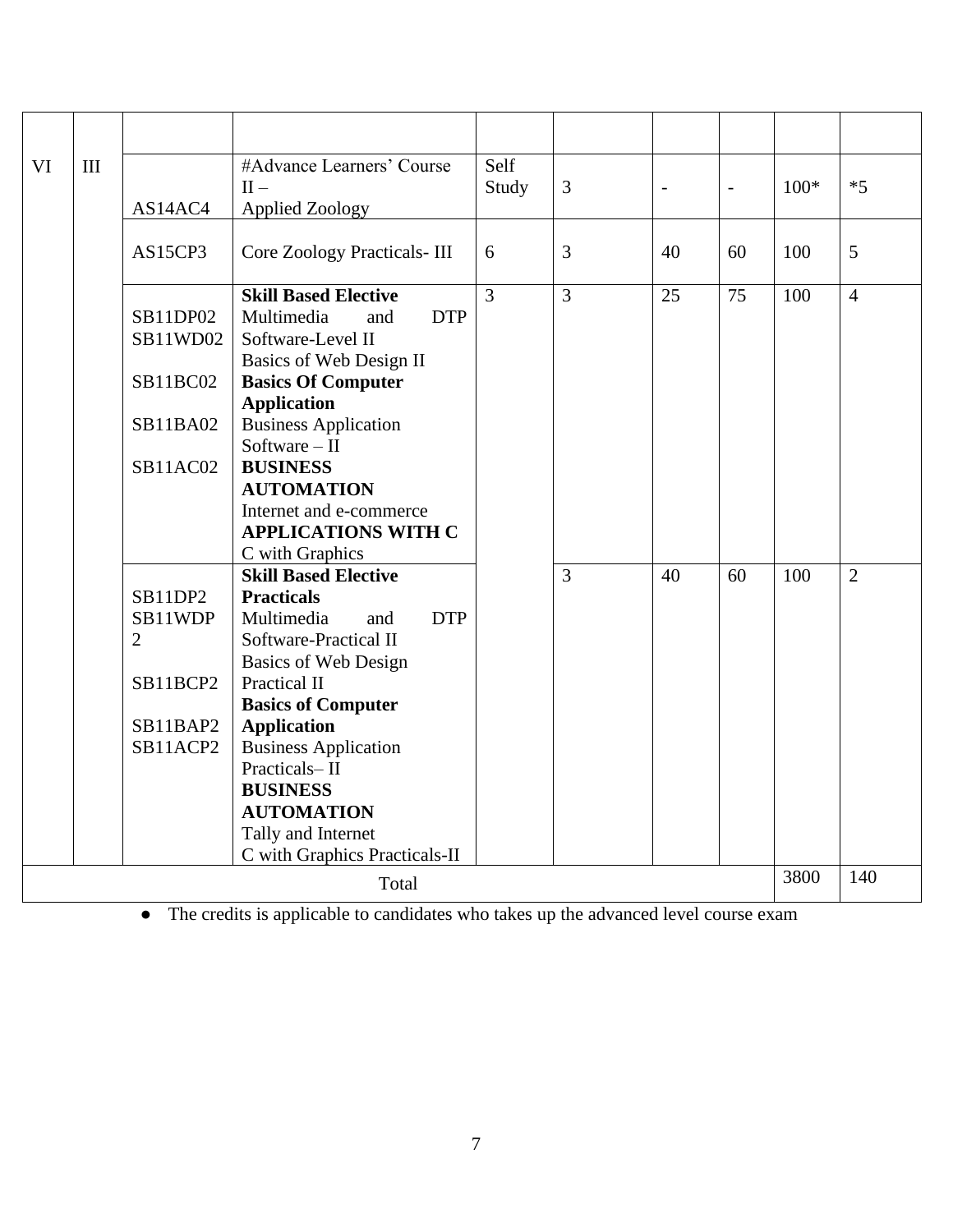### **INTERNSHIP TRAINING**

Students undergo training in groups in the software companies for 15 days in the IV

semester vacation.

Internship training is evaluated on  $5<sup>th</sup>$  semester [July 1<sup>st</sup> week].

Students has to produce attendance certificate and Report after the training

Internship Evaluation

| Work Diary + Attendance | $= 25$                    |
|-------------------------|---------------------------|
| Report                  | $= 50 (40 \text{ Pages})$ |
| Viva Voce               | $= 25$                    |
|                         |                           |
|                         | 100                       |

## **PROJECT AND VIVA-VOCE**

Students undergo project work for 3 months individually in the software development companies Project evaluation is for 100 marks.

| Internal (20 marks): I Review |                   | $\ddot{\phantom{0}}$ | 5 Marks  |
|-------------------------------|-------------------|----------------------|----------|
|                               | II Review         |                      | 10 Marks |
|                               | <b>III</b> Review | $\cdot$              | 5 Marks  |
| External (80 marks)           |                   |                      |          |
| Evaluation of project : 60    |                   |                      |          |
| Viva voce                     | $\cdot$ 20        |                      |          |

An internal mark is based on the review conducted to the students. Final dissertation is submitted by the students for their viva-voce

## **QUESTION PAPER PATTERN (CIA)**

| Section A $5 \times 2$  | $=10$ marks (5 out of 8)    |
|-------------------------|-----------------------------|
| Section B $4 \times 5$  | $=$ 20 marks (4 out of 6)   |
| Section C $2 \times 10$ | $=$ 20 marks (2 3 out of 3) |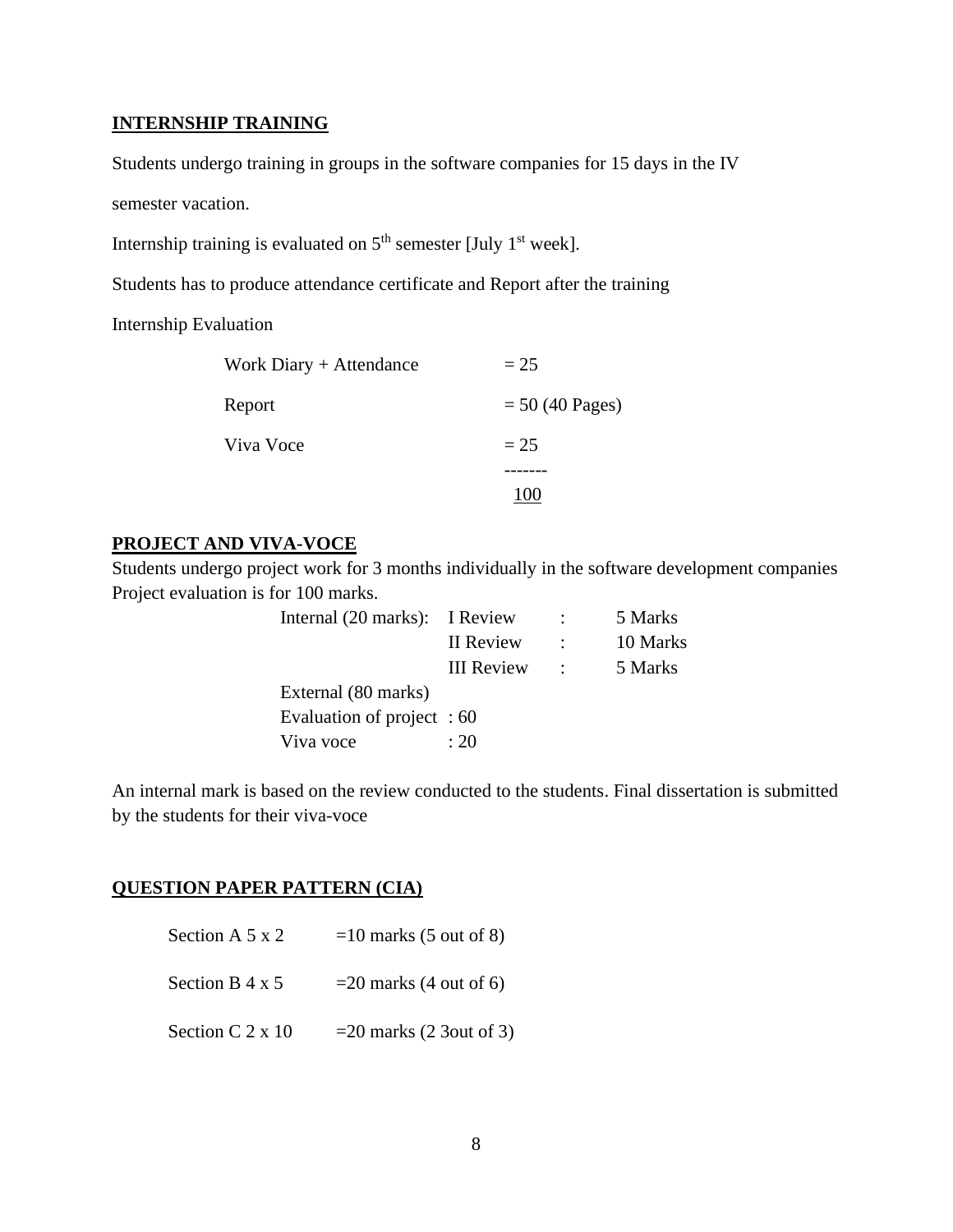## **QUESTION PAPER PATTERN (ESE)**

| Section A $5 \times 2$ | $= 10$ Marks (Open choice $-5$ out of 8) |
|------------------------|------------------------------------------|
| Section B $5 \times 5$ | $= 25$ Marks (Internal choice)           |
| Section $C$ 5 x 8      | $=$ 40 Marks (Open choice-5 out of 7)    |

## **ALLIED**

Subject options are introduced in I, II, III and IV semesters.

## **FOUNDATION COURSES**

| Semester I – Women Studies/            | : 100 marks (CA I-25 + CA II -25 + MODEL - 25 +   |
|----------------------------------------|---------------------------------------------------|
| Ambedkar studies/Gandhian studies      | PROJECT-25)                                       |
| <b>Semester II - General Awareness</b> | : Grade                                           |
| (ONLINE SELF STUDY)                    |                                                   |
| Semester II - Open Course              | : 25 marks $(CIA)$ + 75 marks $(ESE)$             |
| Semester III – Value Education         | : 100 marks (CA I-25 + CA II -25 + MODEL - $25 +$ |
|                                        | PROJECT-25)                                       |
| Semester IV – Environmental Studies    | : 100 marks (CA I-25 + CA II -25 + MODEL - $25 +$ |
|                                        | PROJECT-25)                                       |
| Semester V- Information Security       | : 100 marks (CA I - 40 + CA II - 40 + Quiz-10+    |
|                                        | assignment $-10$ )                                |

## **SKILL ORIENTED COURSE**

• Distribution of theory papers and practical papers in III, IV & V Semester with 3 Hrs per week practicals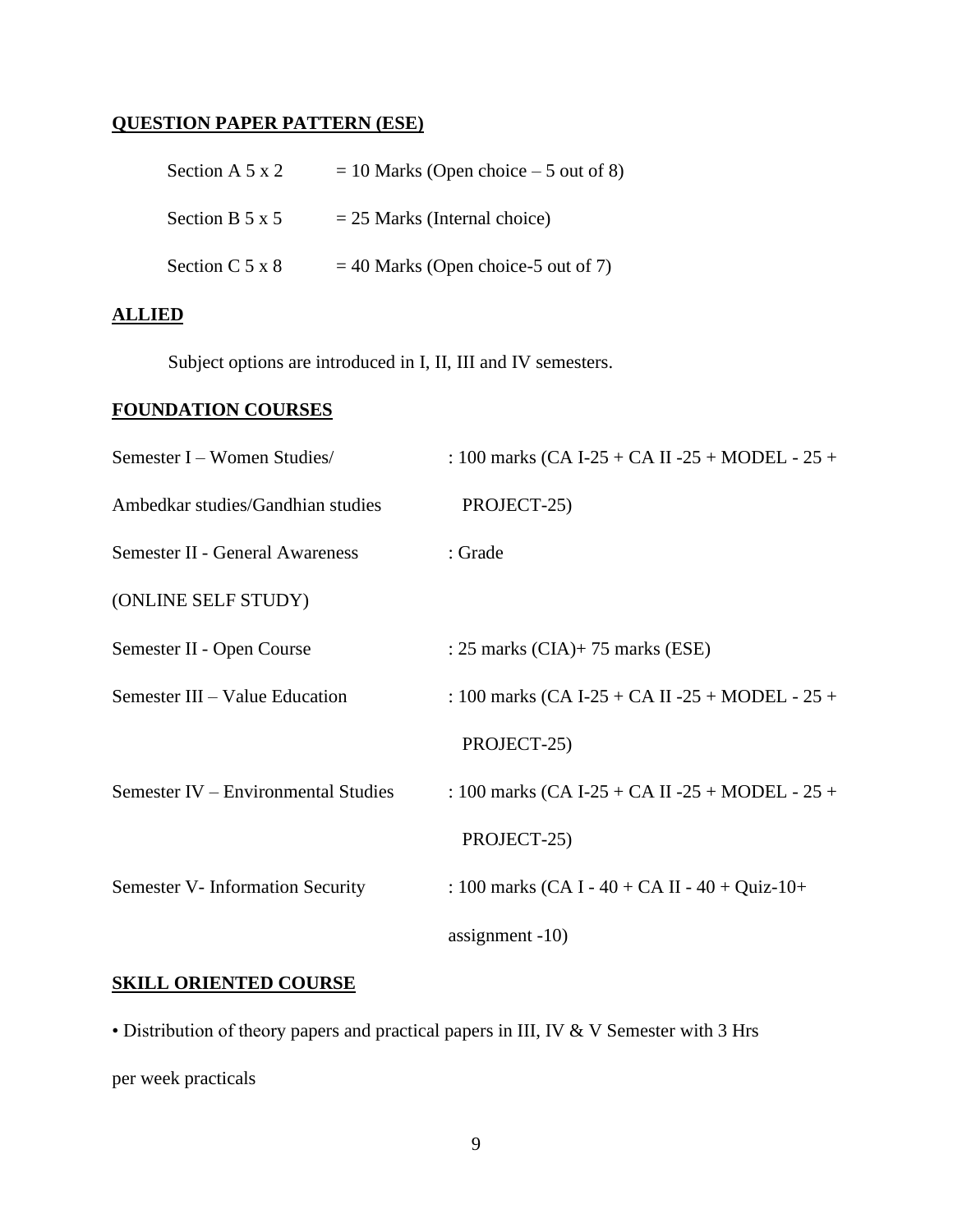- Maximum marks allotted for theory paper  $75(ESE) + 25(CA)$
- Total marks 400 with 12 credits

### **ADVANCE LEARNER COURSE:**

• Students above 75% of marks and without any arrears are eligible for advanced level course at V and VI semester with subject options, so that the students can choose the subject of their interest.

### **COMPREHENSIVE EXAM**

• Final year students undertake this online exam for 100 marks for 1 Hour

### **CREDITS**

• Student receives 140 credits with 3800 marks

### **QUESTION PAPER PATTERN FOR INFORMATION SECURITY**

Section A  $(5x2 = 10$  Marks)  $(5$  out of 8)

Section B ( $6x5 = 30$  Marks) (6 out of 8)

 $Total = 40$  Marks

Marks secured will be converted into grades

### **COMMUNITY ORIENTED SERVICE**

UG Students should complete 30 Hrs Community Oriented Service during holidays before the end of fourth semester and can be taken up in any of the following fields: Health Awareness, Entrepreneurial agencies, Social Organizations, Schools, Orphanages, Hospitals, Old Age Homes and SHG Groups etc.

#### **ADDITIONAL COURSES**

 $\bullet$  Add on course @ Certificate level = Job oriented course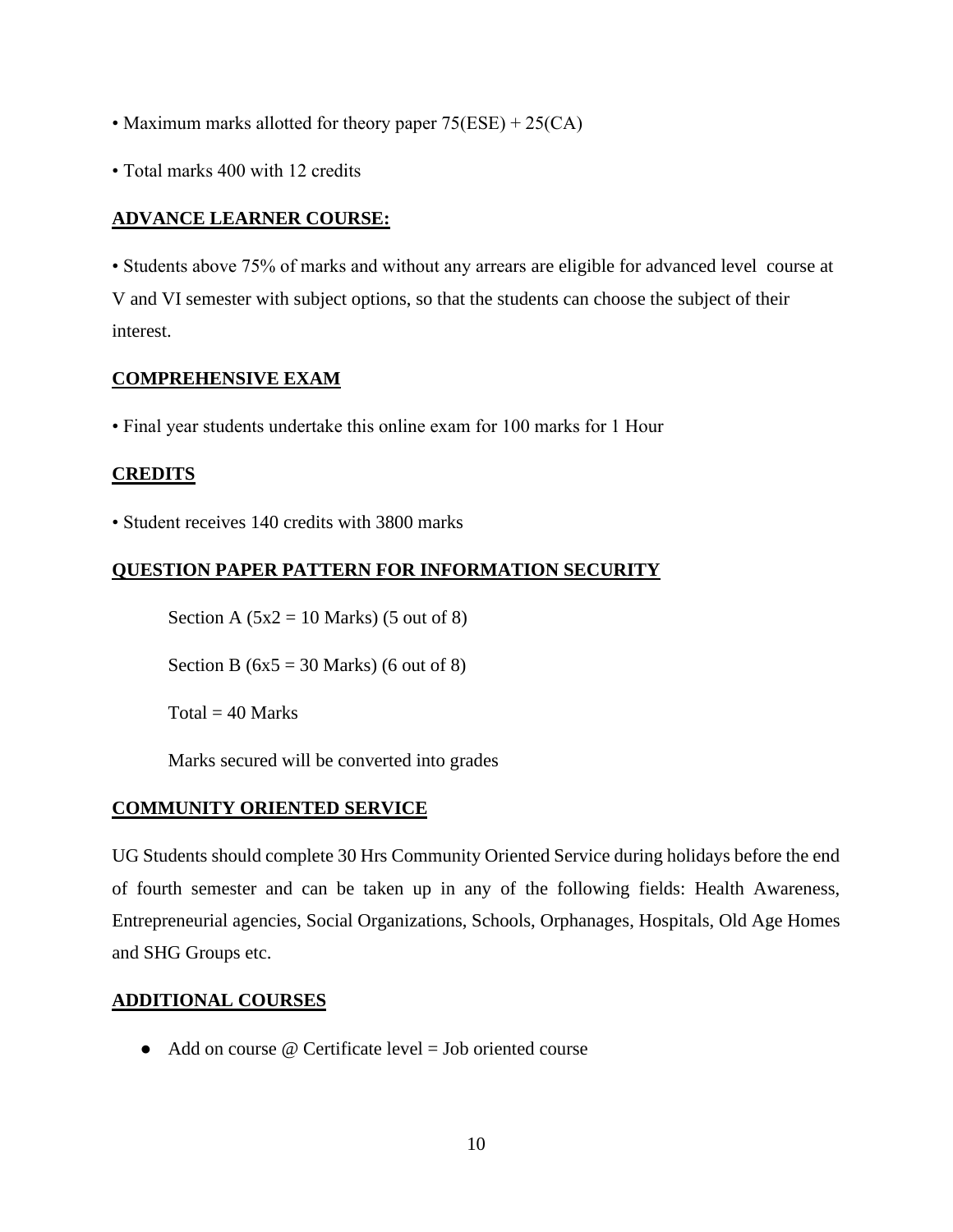## **TOTAL MARKS AND CREDITS**

The course consists of

- Core =  $15$  papers
- Elective = 1 paper
- Practical = 3 papers
- Project =  $1$
- Allied = 4 papers
- Total marks  $= 3800$
- Total credits  $= 140$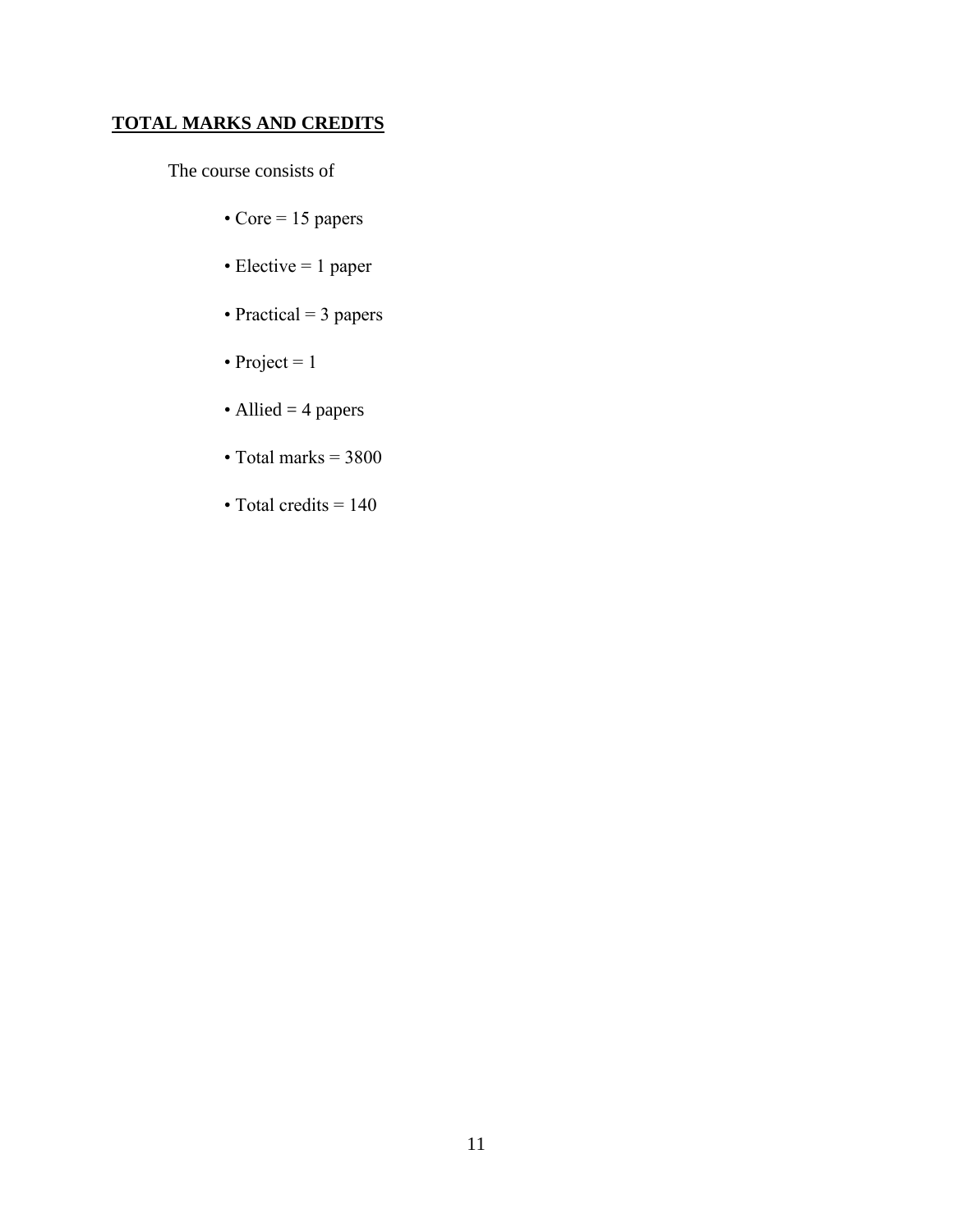**Semester : I Core : 1 Title : Invertebrata Subject Code : AS15CO1 Credit : 5 Lecture Hours: 86**

### **Objective:**

To understand the basic classification, structure and functional details of invertebrates

**Classification of phyla up to class level with one example each. Type study under each phylum to deal with structure, organization and life cycle.**

**Examples and salient features of organisms upto class level for all the five units.**

Unit 1 (18 Hrs)

**Phylum Protozoa**

**Type Study:** *Paramecium caudatum* – External features, Nutrition, Locomotion- effective stroke, recovery stroke, Metachronal rhythm, Reproduction-Asexual- Binary fission , Sexual reproduction –Conjugation, Autogamy, Endomixis, Hemimixis and Cytogamy.

**General Essay**: Locomotion in Protozoa

\*Protozoan human diseases

### **Phylum Porifera**

**Type Study:** *Leucosolenia botryoides***-** External features, Body wall, Spicules, Canal System, Nutrition, Reproduction.

**General Essay**: Canal System in sponges

\*Economic importance of sponges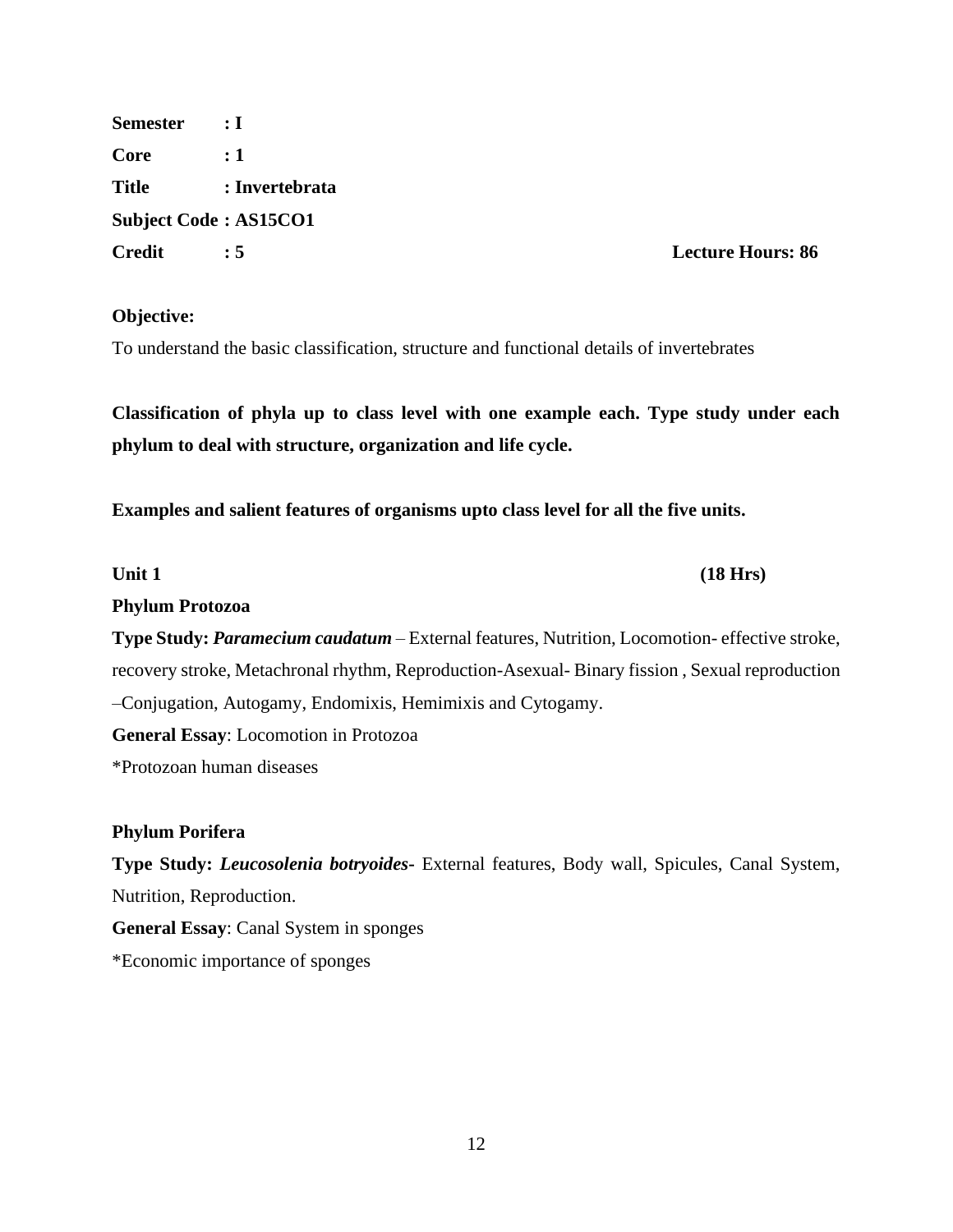## 13

## Unit 2 (17 **Hrs**)

## **Phylum Coelenterata**

**Type Study:** *Obelia geniculata* - External features, Histology of the colony, Cnidoblast and its functions, Life History of Obelia, Metagenesis.

**General Essay**: Corals & coral reefs

\*Polymorphism in Coelenterates

## **Phylum Helminths**

**Type Study:** *Taenia solium***-** External features, Body wall, Feeding, Respiratory system, Excretory system-flame cells, Nervous system, Reproductive system, Life cycle- Oncosphere and Cysticercus larvae.

**General Essay**: Brief account on a) *Wuchereria bancrofti*

b) *Dracunculus medinensis*

c) *Ancylostoma duodenale*

\*Parasitic adaptation in Helminthes.

## **Phylum Annelida**

**Type Study:** *Megascolex mauritii* **-** External features, Body wall, Coelom, Locomotion, Digestive system, Respiratory system, Excretory system - Meganephridia, Micronephridia, Pharyngeal nephridia, Nervous system, Reproductive system.

**General Essay**: Metamerism in annelids.

\* A Brief Account on vermiculture.

## **Phylum Arthropoda**

**Type study:** *Periplaneta americana -* External features, Body wall, Mouthparts, Digestive system, Respiratory system, Circulatory system, Nervous system, Sense organs, Excretory system, Reproductive system.

**General Essay**: Peripatus- Affinities as a living fossil.

## Unit 3 (17 Hrs)

# Unit 4 (17 Hrs)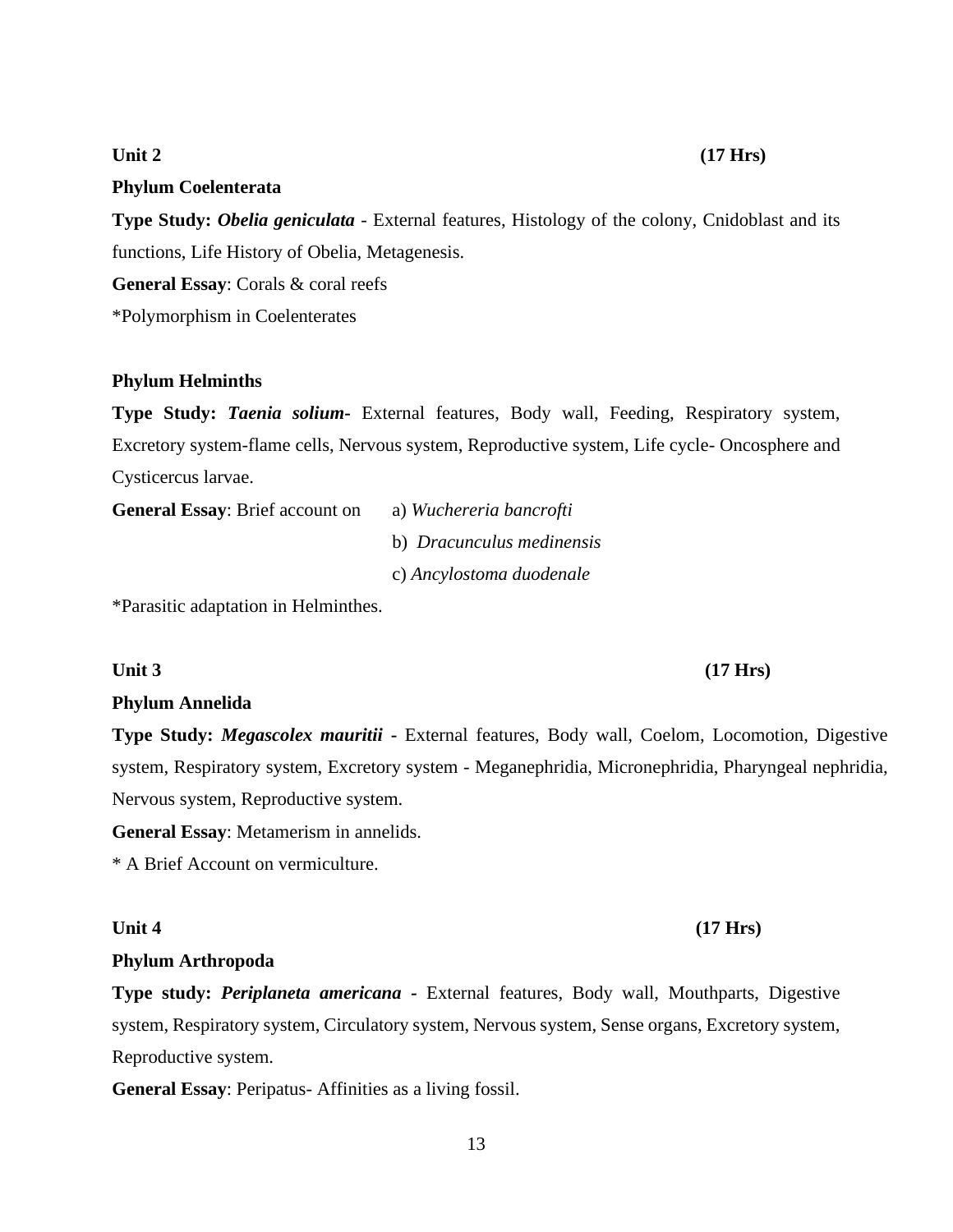\*A Brief Account on Apiculture.

## **Phylum Mollusca**

**Type Study:** *Pila globosa -* External features, Shell, Digestive system, Respiratory system, Circulatory system, Nervous system ,Sense organs- Eyes, Osphradium, Statocyst, Tentacles, Excretory system, Reproductive system..

**General Essay**: Torsion in Mollusca.

\* A Brief Account on Pearl Culture.

## **Phylum Echinodermata**

**Type Study:** *Asterias rubens* **-** External features, Pedicellaria-Structure and Function, Digestive system, Respiratory system, Water vascular system-Structure and Function, Circulatory system-Perihaemal and Haemal system, Nervous system, Sense organs, Excretory system, Reproductive system.

**General Essay**: Larval forms of Echinoderms and their evolutionary significance.

\*Economic importance in Echinoderms.

\*Denotes Self Study

## **TEXT BOOKS**

| <b>S. No.</b>  | <b>Author</b>                                                       | <b>Title of the Book</b>     | <b>Publisher</b>             | <b>Year of</b><br><b>Publication</b> |
|----------------|---------------------------------------------------------------------|------------------------------|------------------------------|--------------------------------------|
| 1              | Jordan.E.L<br>and<br>Verma.P.S                                      | <b>Invertebrate Zoology</b>  | Chand and<br>S.<br>Co        | 2014                                 |
| $\overline{2}$ | N. C. Nair, N.<br>Soundara Pandian,<br>S. Leelavathy, T.<br>Murugan | A Text book of Invertebrates | <b>Saras</b><br>Publications | 2013                                 |

## Unit 5 (17 Hrs)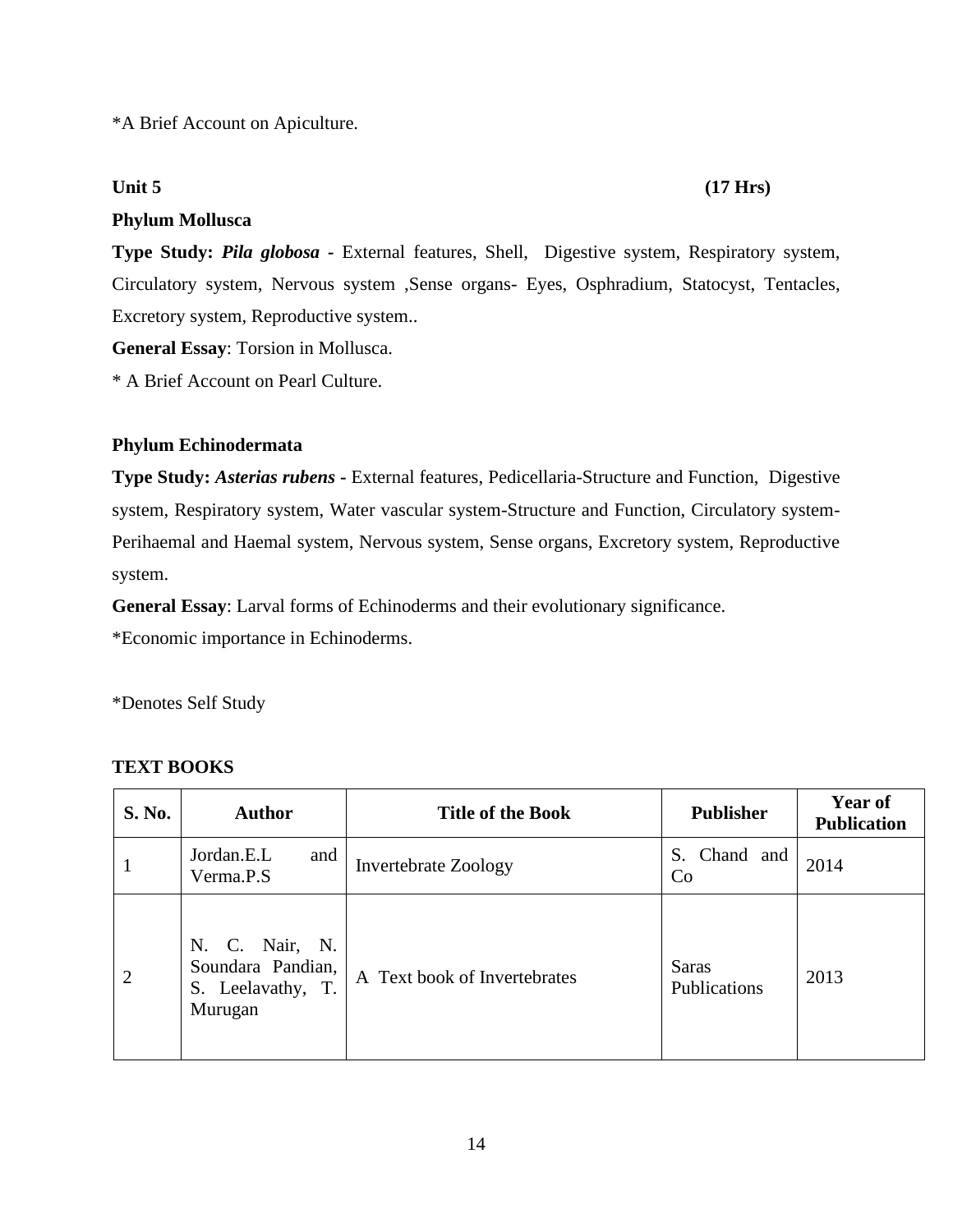| S. No.         | <b>Author</b>                                              | <b>Title of the Book</b>                                               | <b>Publisher</b>                   | Year of<br><b>Publication</b>       |
|----------------|------------------------------------------------------------|------------------------------------------------------------------------|------------------------------------|-------------------------------------|
| 1              | Jan A. Pechenik                                            | Biology<br>- of<br>the<br>Invertebrates                                | Hill<br>McGraw-Hill<br>Companies   | 7 <sup>th</sup><br>2014,<br>Revised |
|                |                                                            |                                                                        |                                    | Edition                             |
| $\overline{2}$ | Dhami P.S. and Dhami                                       | <b>Invertebrate Zoology</b>                                            | S. Chand & Co.                     | 5 <sup>th</sup><br>2012,            |
|                | J.K                                                        |                                                                        |                                    | edition                             |
| 3              | Ekambaranatha<br>$\&$<br>Ayyar, M.<br>Ananthakrishnan, T.N | Manual of Zoology Vol-<br>(Invertebrata) Part I<br>$\bf{I}$<br>$\&$ II | Vishwanathan<br>(p)<br>Ltd.Chennai | 2010                                |
| $\overline{4}$ | Fatik Baran Mandal                                         | <b>Invertebrate Zoology</b>                                            | Economy<br>Eastern<br>Edition      | 1 <sup>st</sup><br>2012,<br>edition |
| 5              | Kotpal R.L., Agarwal<br>S.K and Ketarpal R.P.R             | Modern Text book of<br>Zoology Invertebrates                           | Rastogi Publications               | 2011                                |
|                |                                                            |                                                                        | W.B.Saunders<br><b>Brooks</b>      | 6 <sup>th</sup><br>1994,            |
| 6              | Rober D. Barnes                                            | <b>Invertebrate Zoology</b>                                            | Company                            | edition                             |
| 7              |                                                            | Invertebrate<br>Structure                                              | <b>ELBS</b> and Nelson             | 2 <sub>nd</sub><br>1979,            |
|                | <b>Barrington EJW</b>                                      | and Function                                                           |                                    | edition                             |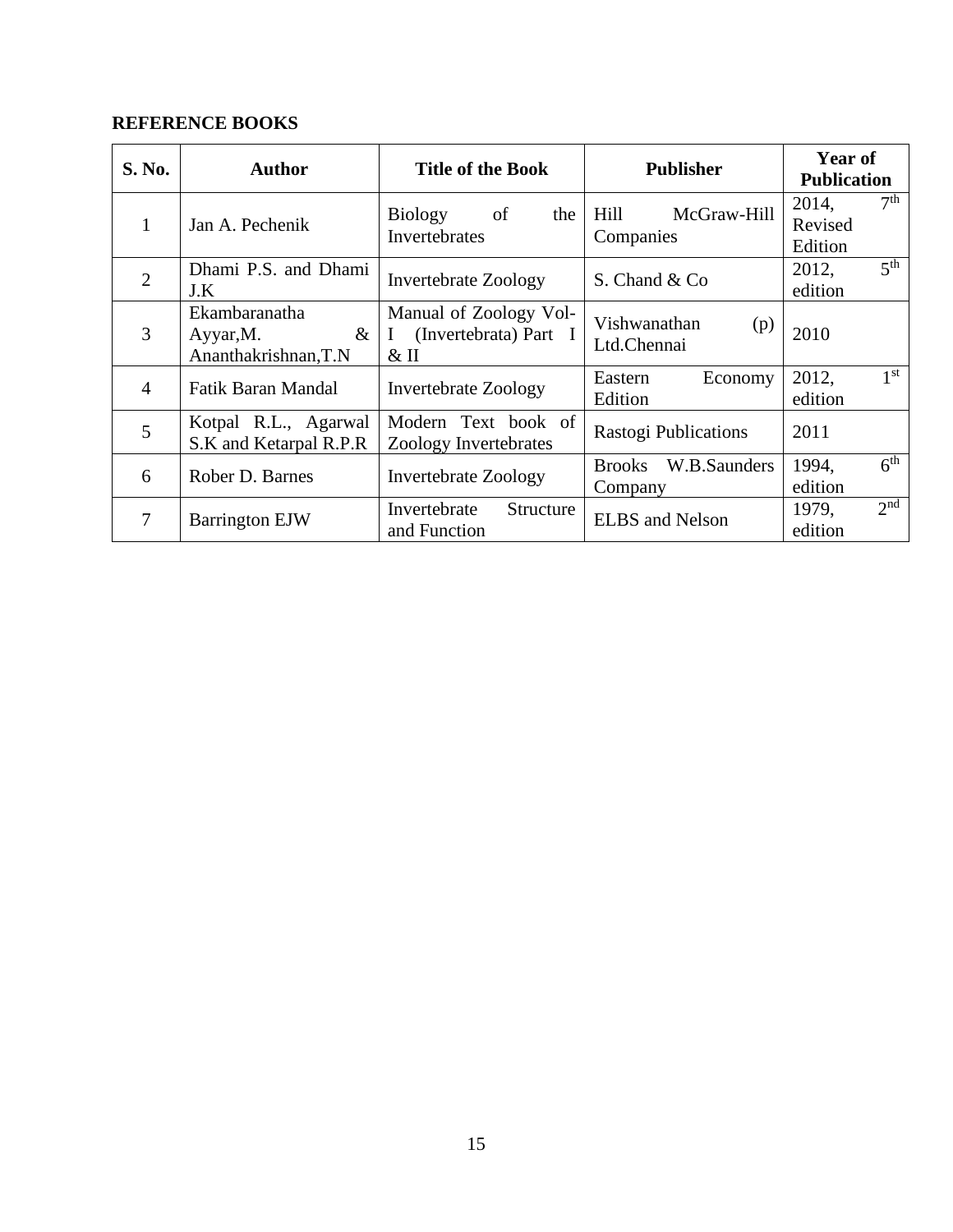**Semester : II Core : 2 Title : Chordata Subject Code : AS15CO2 Credit : 5**

### **Lecture Hours: 71**

## **Objective:**

To understand basic classification, structural and functional details of chordates. **Salient features, classification up to order level with common examples**.

### **UNIT I: Phylum Chordata (15 Hrs)**

**.** 

Introduction, Three fundamental Chordate characters, Advancements of Chordates over other phyla. Brief classification of chordate with characters.

## **PROTOCHORDATA-** General Characters

**Type study: Amphioxus -** Affinities and Systematic Position, Habits and Habitat, External features, Body wall, Coelom, Atrium, Digestive System, Respiratory mechanism, Circulatory system, excretory system and Reproductive system.

**General Essay:** Dipnoi- lungfishes-affinities and systematic Position

### **PISCES- General Characters**

**Type study: Shark -** Systematic Position, Habits and Habitat, External features, Exoskeleton-Placoid Scales, Digestive System**,** Respiratory system & Mechanism of respiration, Circulatory system -Blood, Heart and pericardium, Arterial system, Venous system, Nervous system-Brain, Spinal cord, cranial nerves and spinal nerves.Sense organs-Olfactory organs, Eyes, Internal ears, Neuromast or lateral line system, Ampullae of Lorenzini. Urinogenital system.

**General Essay:** Accessory respiratory organs in fishes.

\* General account of a) *Oreochromis mossambicus*

b) *Labeo rohita* c*) Catla catla*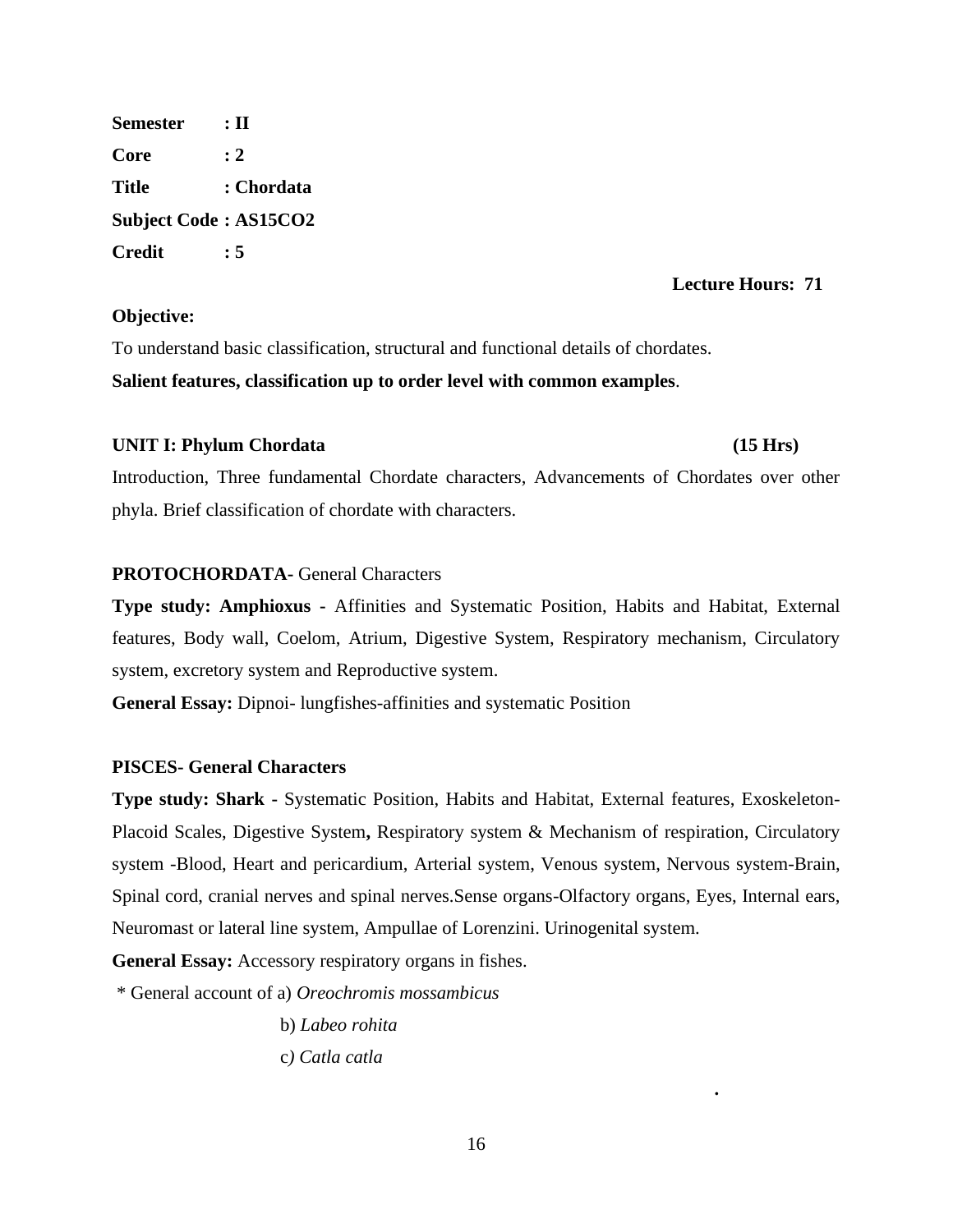#### **UNIT II: AMPHIBIA -** General Characters **(14 Hrs)**

**Type study: Frog -** Systematic Position, Habits and Habitat, External features, Endoskeleton-Axial skeleton- Skull, Ribs, Sternum Appendicular skeleton-Girdles and Limbs, Sexual dimorphism, Digestive System, Respiratory system- Cutaneous respiration, Buccal respiration and Pulmonary respiration. Respiratory mechanism-inspiration and expiration. Circulatory system-Blood, Heart-Internal structure, Arterial system, Venous system.Nervous system-Brain, Spinal cord, cranial nerves and spinal nerves.Sense organs- Tangoreceptors, Tastebuds, Olfactory organs, Internal structure and functions of Eye and Ear, Urinogenital system

**General Essay**: Parental care in Amphibia

\*Neoteny in Amphibia

#### **UNIT III: REPTILIA -** General Characters **(14 Hrs)**

# **Type study: Calotes** - Systematic Position, Habits and Habitat, External features, Digestive System, Respiratory system- Respiratory mechanism, Circulatory system-Blood,Heart-Internal structure, Arterial system, Venous system. Nervous system- Brain, Spinal cord, cranial nerves and spinal nerves. Sense organs, Jacobson's organs, Internal structure and functions of Eye and Ear, Urinogenital system

**General Essay**: Poison apparatus, Biting mechanism, First aid treatment for snake bite. \*Common poisonous and non – poisonous snakes in India.

#### **UNIT IV: AVES -** General Characters **(14 Hrs)**

**Type study: Pigeon** -Systematic Position, Habits and Habitat, External features, Feathers-Structure of a typical feather in Pigeon, Types of feathers in pigeon .Muscular System- Flight muscles, Digestive System, Respiratory system- Syrinx and voice production, Air sacs and functions. Respiratory mechanism, Circulatory system-Blood, Heart-Internal structure, Arterial system, Venous system. Nervous system-Brain, Spinal cord, cranial nerves and spinal nerves, Structure and function of Eye and Ear, Urinogenital system.

**General Essay**: Flightless birds

\*Migration in birds.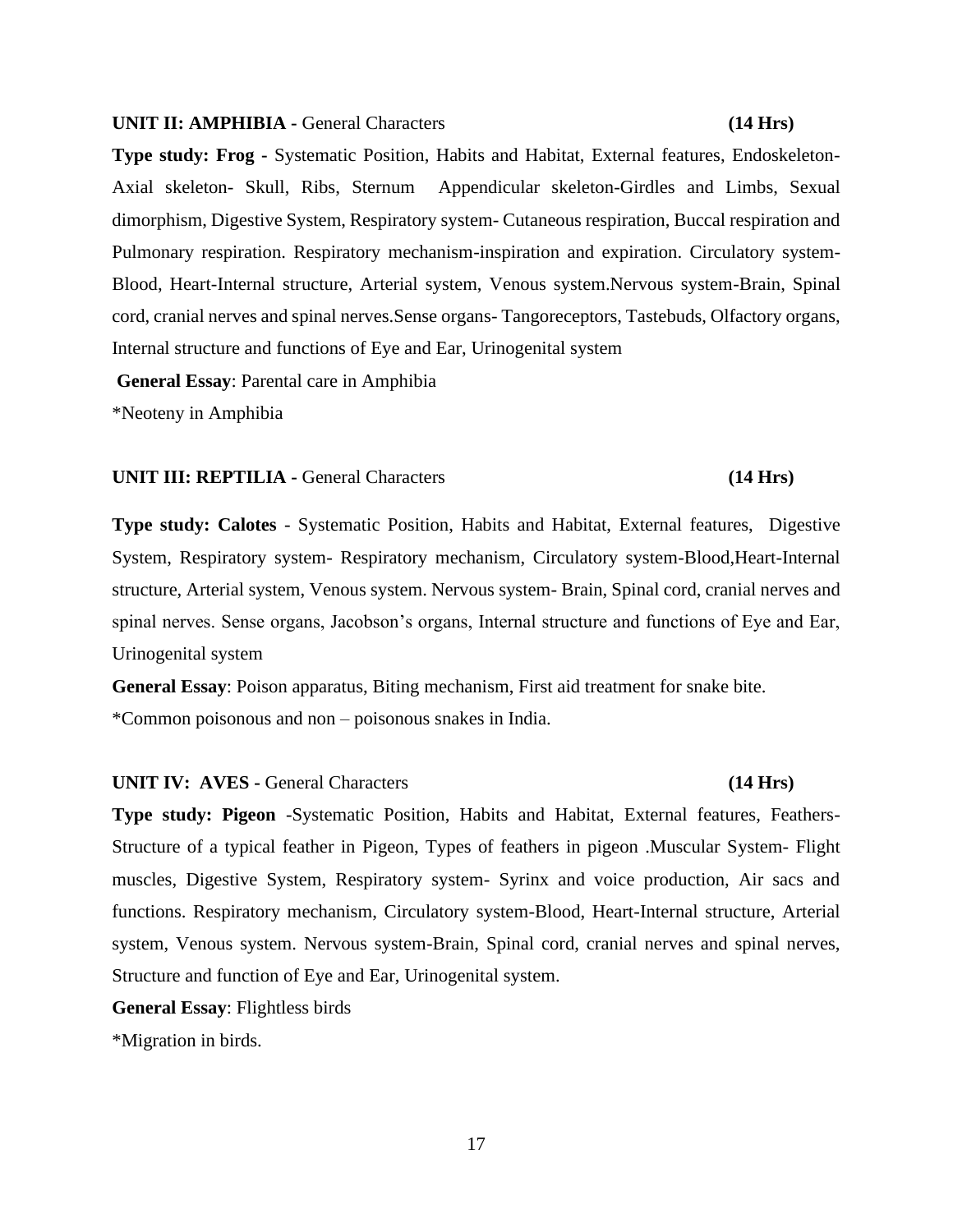### **UNIT V: MAMMALIA -** General Characters **(14 Hrs)**

**Type study: Rabbit -** Systematic Position, Habits and Habitat, External features, Digestive System, Respiratory system, Circulatory system-Blood, Heart-Internal structure, Arterial system, Venous system. Nervous system-Brain, Spinal cord, cranial nerves and spinal nerves. Structure and function of Eye and Ear, Excretory system, Reproductive system.

**General Essay**: An account on Prototheria, Metatheria and Eutheria

\*Aquatic adaptations in mammals.

## \* Denotes self study

## **TEXT BOOKS**

| <b>S. No.</b> | <b>Author</b>                                                           | <b>Title of the Book</b> | <b>Publisher</b>             | Year of<br><b>Publication</b> |
|---------------|-------------------------------------------------------------------------|--------------------------|------------------------------|-------------------------------|
|               | Jordan.E.L and<br>Verma.P.S                                             | Chordate Zoology         | S.Chand $&Co$                | 2014                          |
|               | A. Thangamani<br>S. Prasanna<br>kumar L.M.<br>Narayanan N.<br>Arumugam, | A Text book of Chordates | <b>Saras</b><br>Publications | 2013                          |

| S. No.         | <b>Authors</b>                                 | <b>Title of the Book</b>                               | <b>Publishers</b>               | Year of<br><b>Publication</b> |
|----------------|------------------------------------------------|--------------------------------------------------------|---------------------------------|-------------------------------|
|                | Ekambaranatha Ayyar.M<br>& Ananthakrishnan.T.N | Manual<br>of<br>A<br>Zoology<br>Vol.II-<br>Part I & II | S.Vishwanathan<br>Pvt.Ltd       | 2010                          |
| $\overline{2}$ | Kotpal R.L                                     | Modern Text book<br>Zoology<br>of<br>Vertebrates       | Global<br>Media<br>Publications | 2012                          |
| 3              | B Waterman, Allyn J                            | Chordate Structure<br>and Function                     | Mac Milan & Co                  | 1971                          |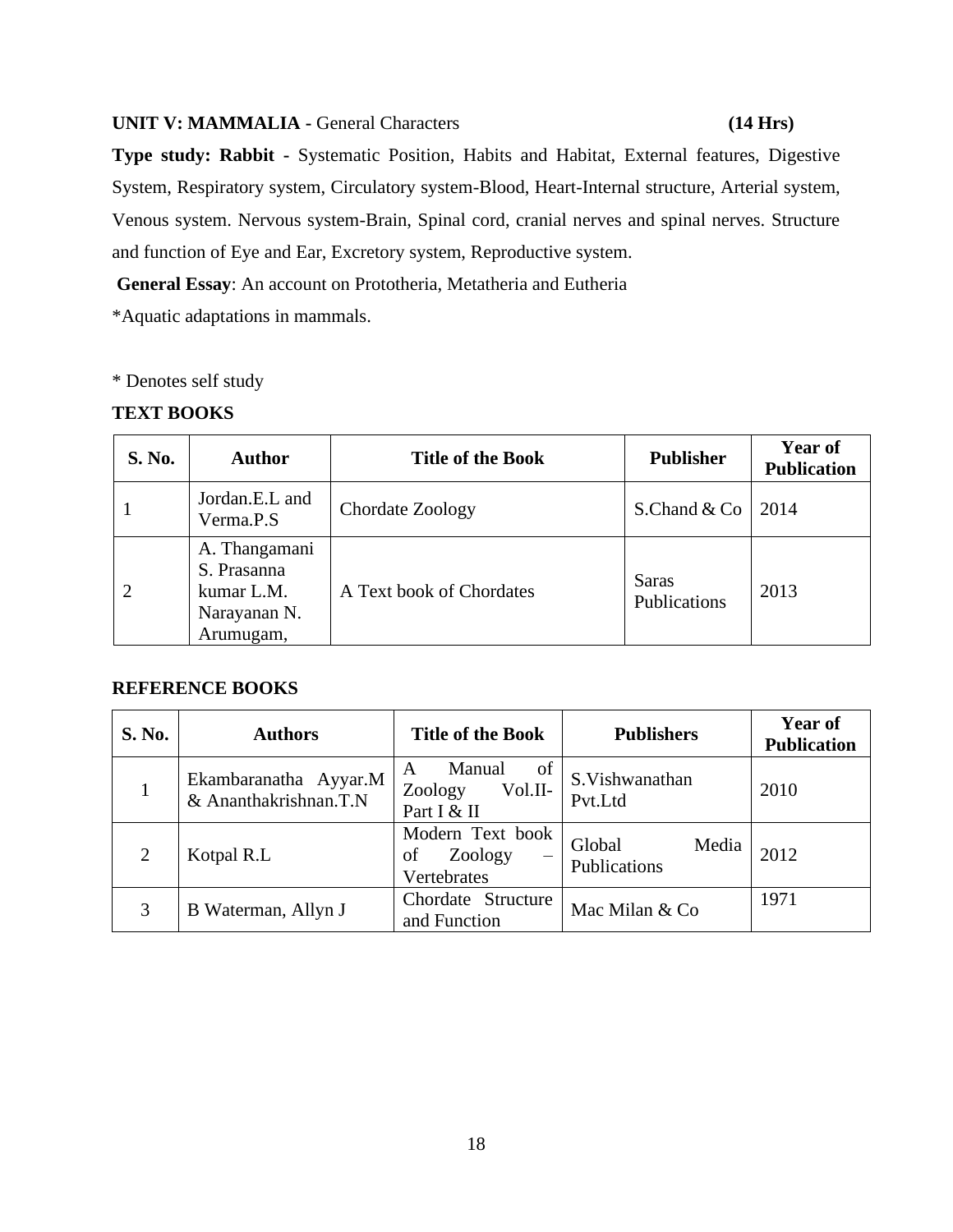| <b>Semester</b>      | : I & II           |
|----------------------|--------------------|
| <b>Practical Lab</b> | $\div 2$           |
| <b>Title</b>         | : Core Practical I |
| <b>Subject Code</b>  | : AS15CP1          |
| <b>Credit</b>        | $\cdot$ 4          |

#### **Lecture Hours: 90 Hrs**

## **Dissections**

| 1. Cockroach Digestive system, Nervous system,                            |         |
|---------------------------------------------------------------------------|---------|
| Male & Female Reproductive systems                                        | (6 Hrs) |
| 2. Fish ( <i>Tilapia</i> ) Viscera, Digestive system, Reproductive system |         |
|                                                                           | (4 Hrs) |
| <b>Mounting:</b>                                                          |         |
| 1. Mounting of scales of a marketable fish.                               |         |
| 2. Mounting of gill arch.                                                 |         |
| 3. Mounting of earthworm setae                                            |         |

. (**2 Hrs)**  3. Digital Dissection **(5 Hrs)**

### **Spotters:**

| <b>Classify giving reasons:</b> -Paramecium, Leucosolenia, Obelia colony, Prawn, |  |
|----------------------------------------------------------------------------------|--|
| Octopus, Star fish, Ascidian, Shark, Salamander, Pigeon, Bat                     |  |

(**8 Hrs)**

**Draw labelled sketches**: -T.S. of Tape worm, Leech, Amphioxus,

Frog – Skull, Vertebrae-typical, VIII,IX,X,Pectoral girdle, Pelvic girdle, Fore limb and Hind limb

## (**8 Hrs**)

**Relate structure and function**: - Gemmule, Scolex of tapeworm, Nereis -parapodium, Heteronereis, Prawn - Appendages, Honey bee-Queen, Drone, Worker; Quill feather, Tortoise – Carapace and plastron, Narcine – Electric organ, Placoid scale, Snake poison apparatus. (**8 Hrs)**

**Write descriptive notes**: - Nauplius larva , Pila, Bipinnaria larva, Balanoglossus,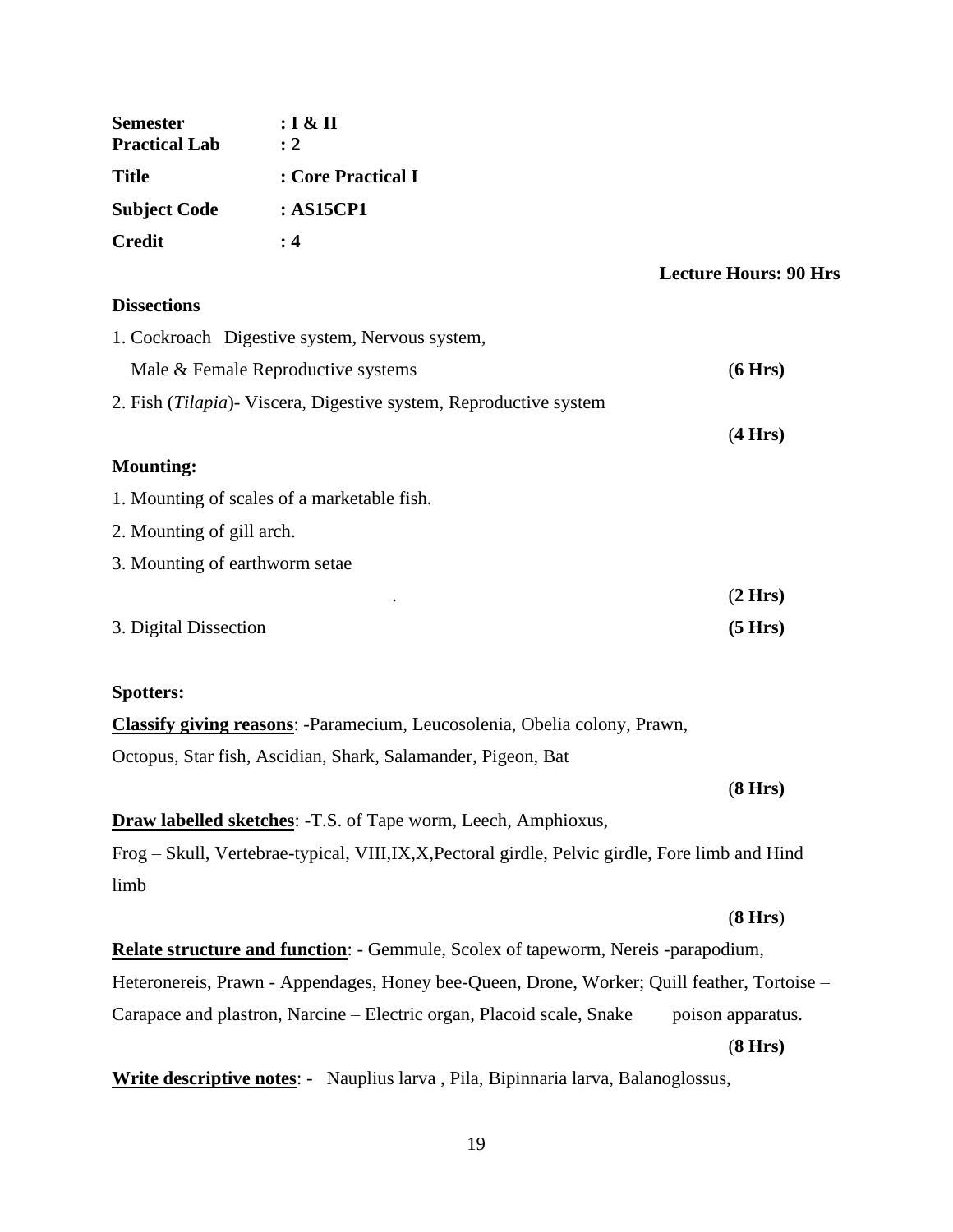| Echeneis - Sucker fish, Draco - Flying lizard, Rat snake, Cobra, Hyla | (7 Hrs) |
|-----------------------------------------------------------------------|---------|
|-----------------------------------------------------------------------|---------|

**Give biological significance**: - Tape worm entire, Chaetopterus, Peripatus,Limulus, Scorpion, Pearl oyster, Hippocampus male and female, Exocetus – Flying fish, Chameleon

|                                                                 | (6 Hrs) |
|-----------------------------------------------------------------|---------|
| Observations on the Metamorphosis of silkworm.                  | (1 Hr)  |
| Field observations combined with photography and/or videography |         |

| 1) Study of live water specimens in nearby water bodies               | (5 Hrs) |
|-----------------------------------------------------------------------|---------|
| 2) Study of insect fauna in the college campus                        | (5 Hrs) |
| 3) Visit to a sericulture farm                                        | (5 Hrs) |
| 4) Visit to an Apiary                                                 | (5 Hrs) |
| 5) Study of a pond ecosystem                                          | (5 Hrs) |
| 6) Visit to a Museum                                                  | (5 Hrs) |
| <b>Culture Methods</b>                                                |         |
| 1) Culture of unicellular organisms (Amoeba, Paramecium, and Euglena) |         |
| 2) Culture of multicellular organisms (Earthworm)                     | (5 Hrs) |

| <b>S. No.</b> | Author                                             | <b>Title of the Book</b>                             | <b>Publisher</b>                         | Year of<br><b>Publication</b> |
|---------------|----------------------------------------------------|------------------------------------------------------|------------------------------------------|-------------------------------|
|               | Sinha. J, Chatterjee.<br>A. K,<br>Chattopadhyay. P | <b>Advanced Zoology Practical</b>                    | Arunabha Sen Books<br>and Allied (P) Ltd | 2011                          |
| 2             | Lal $S. S., A$                                     | <b>Textbook of Practical Zoology</b><br>Vertebrate   | Rastogi Publication                      | 2004                          |
| 3             | Lal S. S., $A$                                     | <b>Textbook of Practical Zoology</b><br>Invertebrate | Rastogi Publication                      | 2004                          |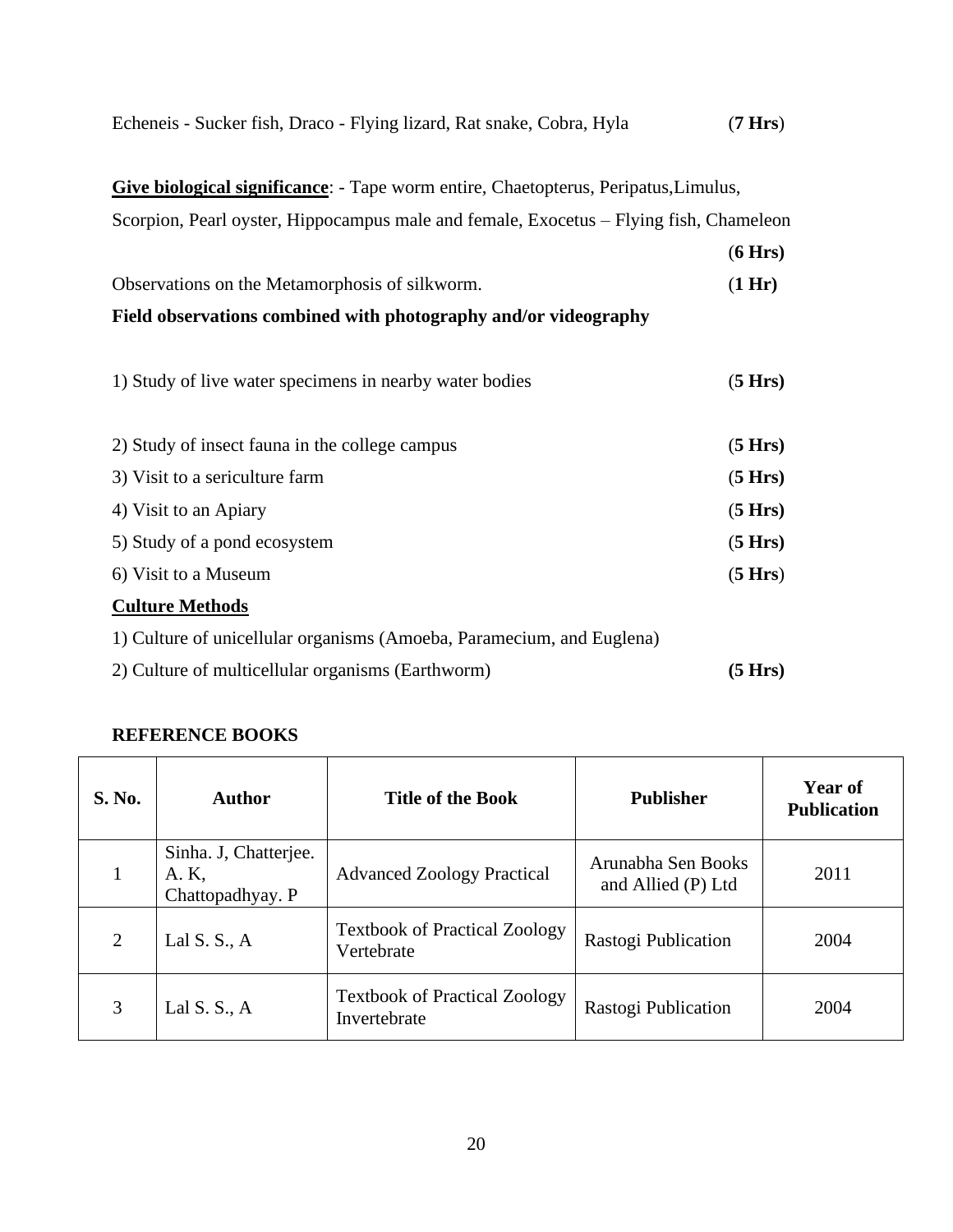| <b>Open Course</b>  |                          |
|---------------------|--------------------------|
| <b>Semester</b>     | $:$ II                   |
| <b>Open Course</b>  | $\cdot$ 2                |
| <b>Title</b>        | : GENERAL BIOLOGY OF MAN |
| <b>Subject Code</b> | : OPS1409                |
| <b>Credit</b>       | $\cdot$ 2                |

#### **Lecture Hours: 30**

### **Objectives:**

This course, meant for non-majors, is a formal encounter with Biology, during their college career. As interest in himself undermines man's basic nature, the course caters to it, venturing to capture and hold the students' interest in the basic principles and working of the human system.

## **UNIT I (6 Hrs)**

**DIGESTION -** Digestion: Digestive System, Digestive Glands, Digestion and absorption of food Nutrition: Proteins, Carbohydrates, Fats, Water, Minerals & Vitamins; Balanced Diet. Diseases related to digestive system-Ulcer, Appendicitis, Hernia.

### **UNIT II (6 Hrs)**

**RESPIRATION -** Respiration: Definition; Respiratory organs; Respiration process-expiration and inspiration. Common respiratory diseases-Bronchitis, asthma.

#### **UNIT III (6 Hrs)**

**CIRCULATION -** Circulation: Definition; Structure of Heart, Blood and its function. Blood Vessels-arteries, veins; Lymphatic System. Immune system in Man. Common Circulatory diseases- Myocardial infarction**,** Angina pectoris, CHD etc.

#### 21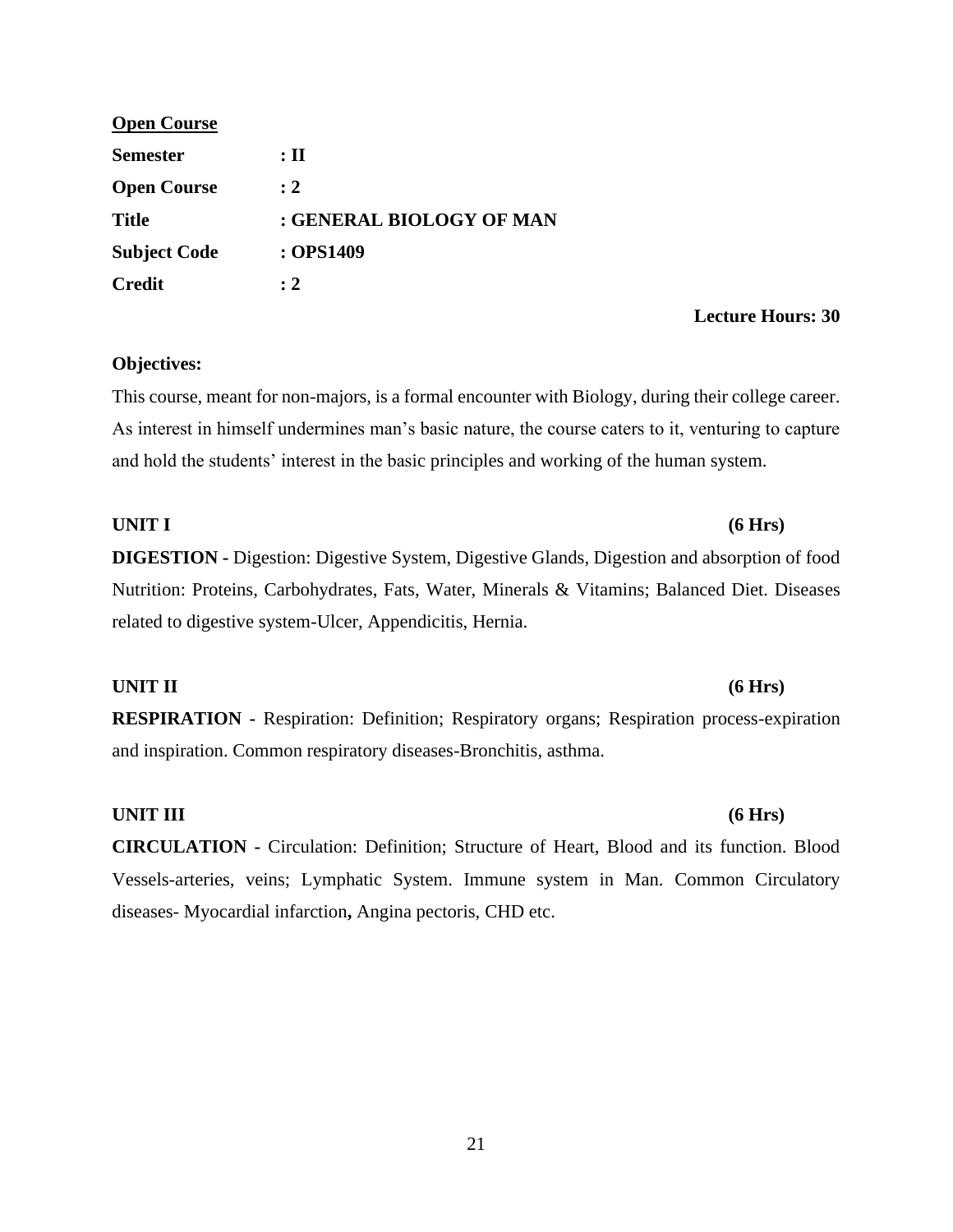## 22

# **UNIT IV (6 Hrs) NERVOUS SYSTEM & SENSE ORGANS** - Nervous System: Definition, Structure & Functions of brain, Spinal cord and nerves. Sense Organs: Skin, Tongue, Nose, Eye, Ear

## **UNIT V (6 Hrs)**

**REPRODUCTION** Reproduction in Man - Male and female reproductive system; Menstrual cycle; and childbirth; Birth control and family planning.

## **S. No.**  $\begin{array}{|c|c|c|c|c|}\n\hline\n\textbf{x} & \textbf{y} & \textbf{y} \\
\hline\n\textbf{y} & \textbf{z} & \textbf{y} \\
\hline\n\textbf{y} & \textbf{y} & \textbf{y} \\
\hline\n\textbf{y} & \textbf{y} & \textbf{y}\n\end{array}$ **Publication** 1 Pearce E.C. Anatomy and Physiology for Nurses and Thysiology 101 Jaypee Brothers 1997 2  $\Big|$  Singh H D  $\Big|$  Handbook of Basic Human Physiology  $S$ Chand & Co 2007 3 Sood M.S, Sood A.K, Sood A Anatomy and Physiology for Nurses CBS Publishers and Distributors and 1998 4 Studio K.S. Kohli An Atlas of Human Anatomy Rohan Book Company 2000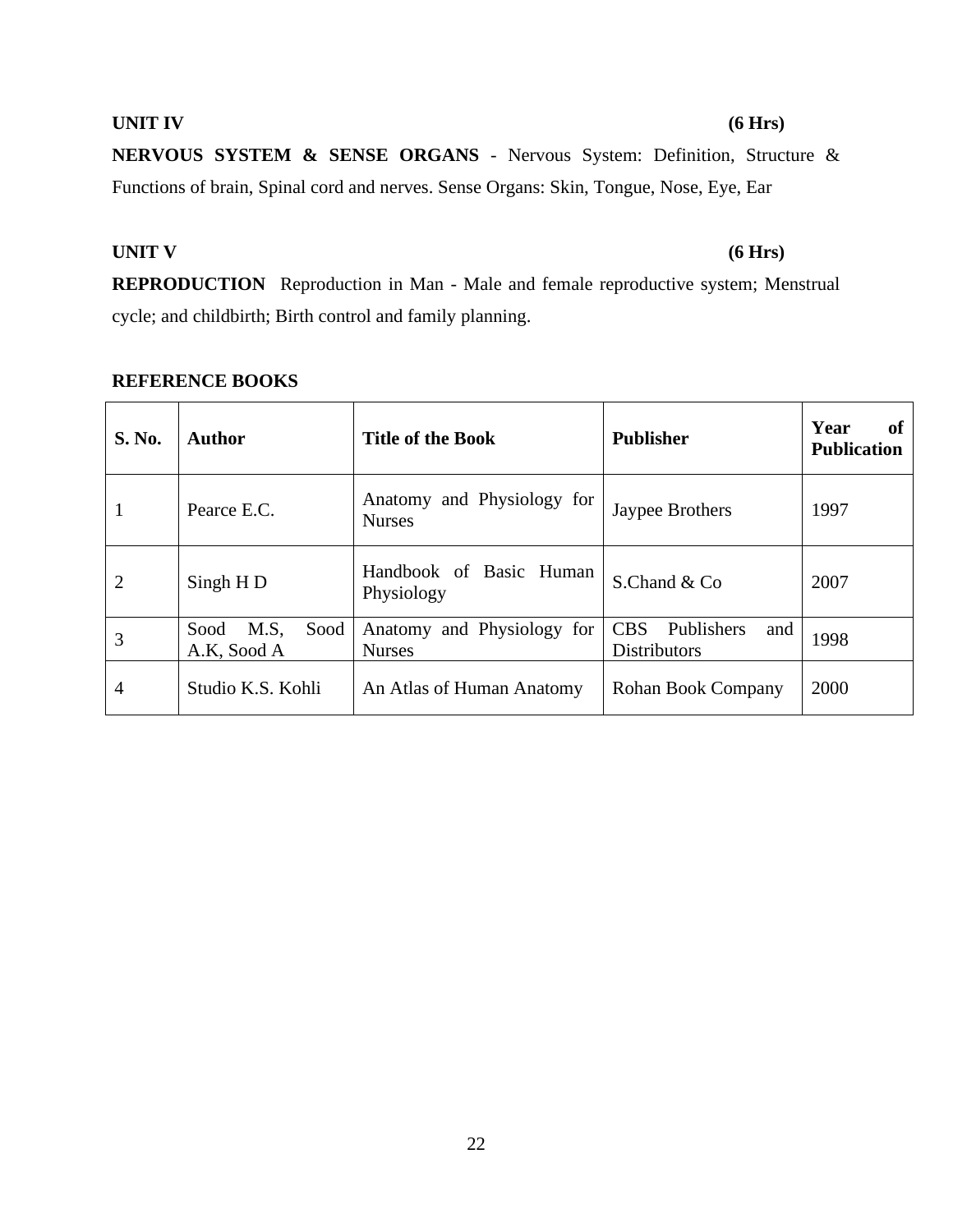| <b>Semester</b>     | $:\mathbf{III}:$         |
|---------------------|--------------------------|
| Core                | : 3                      |
| <b>Title</b>        | : Ecology and Embryology |
| <b>Subject Code</b> | :AS15C03                 |
| <b>Credits</b>      | : 4                      |

#### **Lecture Hours: 56**

#### **Objective**:

To inculcate environmental awareness and to unravel the mystery of 'Embryogenesis of organisms.

# **UNIT I (12 Hrs) Scope of Environmental Biology** - Abiotic factors – Soil, Water, Light, Temperature. Biotic

factors, Animal Relationships: Symbiosis, Mutualism, Commensalism, Antagonism, Parasitism, Predation, Competition, Population attributes: natality, mortality, population growth, population density, growth curves, Age pyramids, Biotic potential and Population regulation.

\*Biogeochemical cycles–Carbon, Oxygen, Nitrogen, Phosphorus and Sulphur cycles.

#### **UNIT II (11 Hrs**)

**Community ecology** – Definition, Types and Characteristics of community, Ecotone and Edge Effect, Ecological niche, Concepts of community, Ecological succession- sere and climax, Significance of succession. Habitat ecology – Marine Habitat-Definition, Stratification, Pelagic region – communities, plankton, Pelagic adaptations; Intertidal seashore – rocky, muddy, sandy – biota and adaptations.

\*Estuary Habitat-Mangroves.

#### **UNIT III (11 Hrs**)

**Scope of Developmental Biology** - definition, sub-divisions (Descriptive, Comparative, Experimental and Chemical). Early history of embryology (Preformation and Epigenesis, Recapitulation theory or Biogenetic law, Germplasm theory (Weisman). Gametogenesis-Spermatogenesis –Spermiogenesis, Structure of human sperm; Oogenesis- Growth of oocyte, previtellogenesis, vitellogenesis, organization of egg cytoplasm, Polarity and Symmetry, Maturation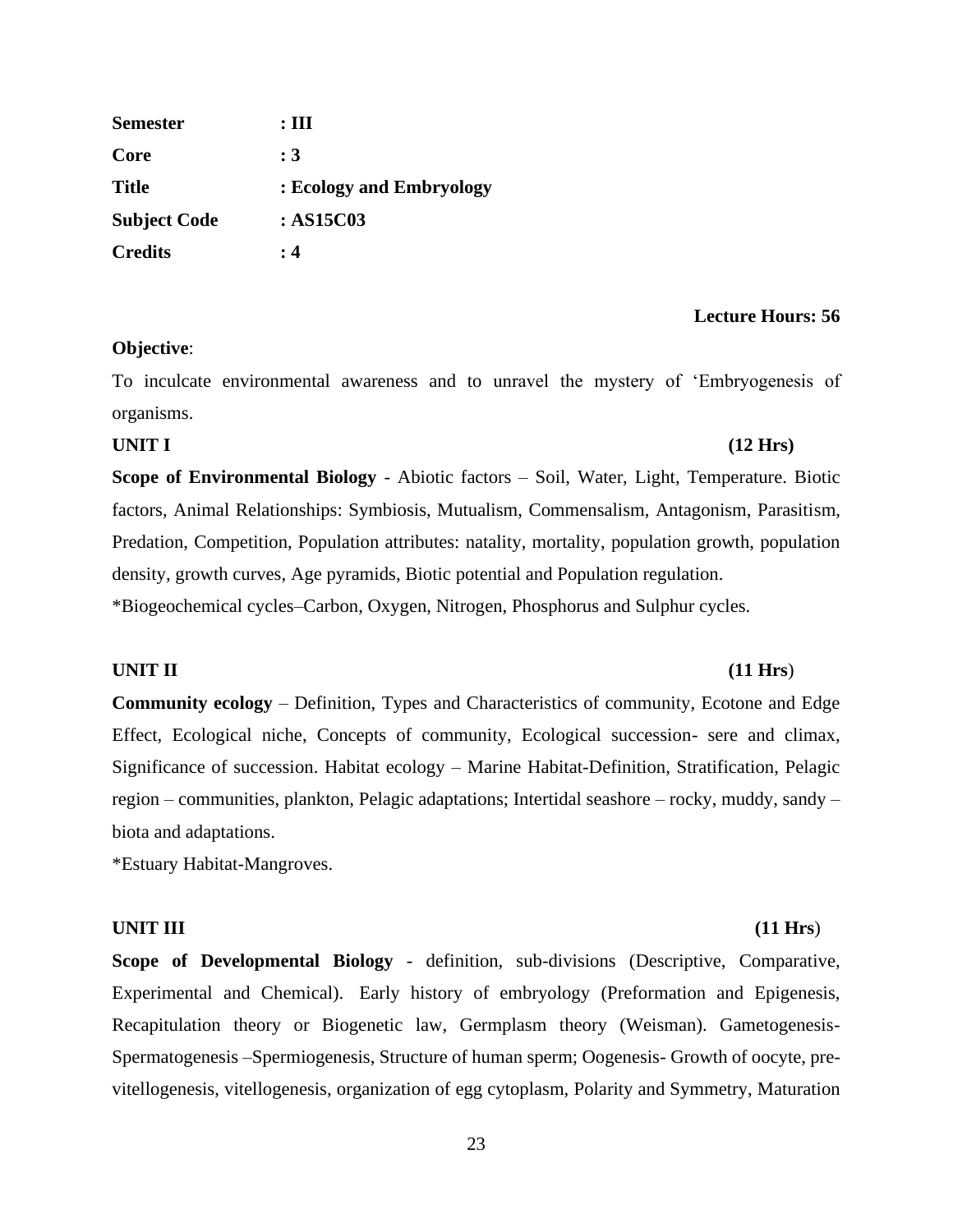of egg, egg envelopes, Structure of Ovum; Fertilization-Definition, Types of fertilization, Mechanism of fertilization. Cleavage- Planes of cleavage and Patterns of cleavage; Types of cleavage - meroblastic and holoblastic. Blastulation-Types of Blastula; Fate map of frog, Gastrulation.

\*Types of eggs.

## **UNIT IV (11 Hrs**)

.

**Organogenesis in frog** – Ectodermal derivative-Brain, Mesodermal derivative-Heart and Endodermal derivative-Alimentary canal. Organizer concept: Embryonic Induction, Role of organizers in development- Transplantation experiments of Spemann and Mangold.. Extra embryonic membranes in chick. Placentation in mammals-Classification of placenta based on Nature of contact, Mode of implantation,Histological intimacy of foetal and maternal tissue. Functions of placenta.

\* Metamorphosis in frog

**Human Reproduction** - Puberty, Menstrual cycle, Reproductive Hormones Menopause, Pregnancy, Parturition, Lactation, Artificial Reproductive Technology-.ZIFT, GIFT and IVF. Infertility, Artificial insemination, Cryopreservation, Embryo transfer, An overview of stem cells. \*Test-tube baby and its Merits & Demerits.

\* Denotes self study

### **TEXT BOOKS**

| <b>S. No.</b> | <b>Authors</b>                         | <b>Title of the Book</b>           | <b>Publishers</b>        | <b>Year of</b><br><b>Publication</b> |
|---------------|----------------------------------------|------------------------------------|--------------------------|--------------------------------------|
|               | Arumugam, N                            | book of<br>Text<br>A<br>Embryology | <b>Saras Publication</b> | 2003                                 |
| ∠             | <b>P.S.,</b><br>Verma<br>Agarwal., V.K | Environmental<br><b>Biology</b>    | Chand<br>Company         | 2000                                 |

## **UNIT V (11 Hrs**)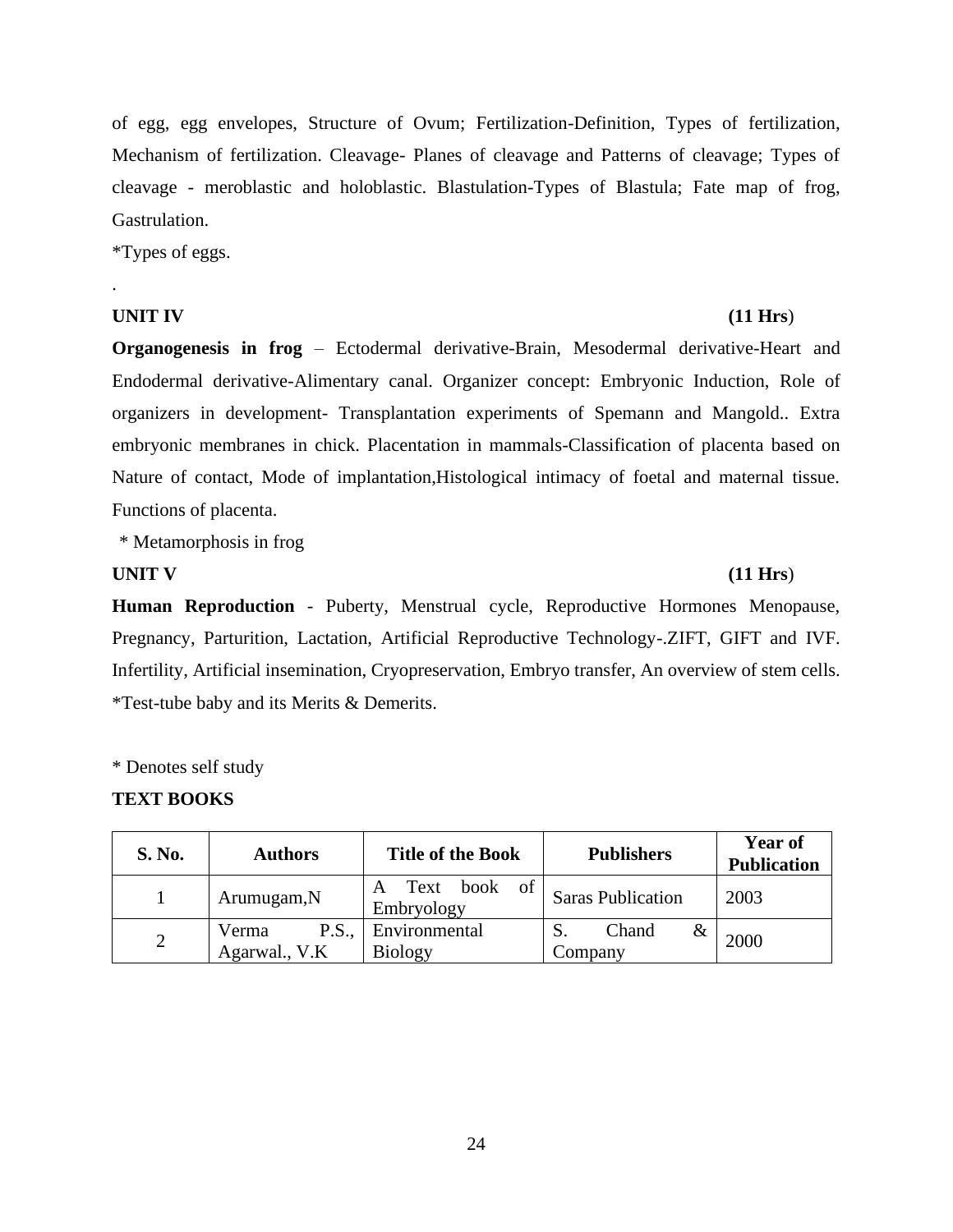| <b>S. No.</b> | <b>Author</b>                                              | <b>Title of the Book</b>                                 | <b>Publisher</b>                                                                             | Year<br>of<br><b>Publication</b> |
|---------------|------------------------------------------------------------|----------------------------------------------------------|----------------------------------------------------------------------------------------------|----------------------------------|
| 1             | Balinsky, B.I                                              | Introduction to Embryology                               | <b>Saunders</b><br>College<br>Publishing                                                     | 1981                             |
| 2             | Berrill, N.J                                               | <b>Developmental Biology</b>                             | Tata Mc Graw Hill<br><b>Publication Co.Ltd</b>                                               | 1986                             |
| 3             | Clarke, G.L.                                               | <b>Elements of Ecology</b>                               | John Wiley & Son Inc.<br>New York & London                                                   | 1954                             |
| 4             | Kotpal, R.L.<br>and<br>Bali, N.P.                          | <b>Concepts of Ecology</b>                               | Vishal<br>Publication,<br>Delhi                                                              | 1986                             |
| 5             | Odum, E.P.                                                 | <b>Basic Ecology</b>                                     | Saunders<br>College<br>Publishing, New York                                                  | 1983                             |
| 6             | Scott F. Gilbert,                                          | <b>Developmental Biology</b>                             | Sinauer Associates, Inc.<br>Publishers, Sunderland,<br>Massachusetts                         | 1997                             |
| 7             | Madhab C Dash                                              | <b>Fundamentals of Ecology</b>                           | Mc.Graw<br>Tata<br>Publishing<br>Company,<br>2007                                            | 2007                             |
| 8             | Terrence<br>Vincent<br>Robello, John P.C.<br>and Prema A K | <b>Developmental Biology</b>                             | Zoological<br>Society<br>Study Material Series,<br>Zoological Society of<br>Kerala, Kottayam | 2012                             |
| 9             | J.L<br>Chapman<br>and<br>M.J.Reiss                         | Ecology<br>Principles<br>$\equiv$<br>and<br>Applications | Cambridge<br>University<br>Press                                                             | 1999                             |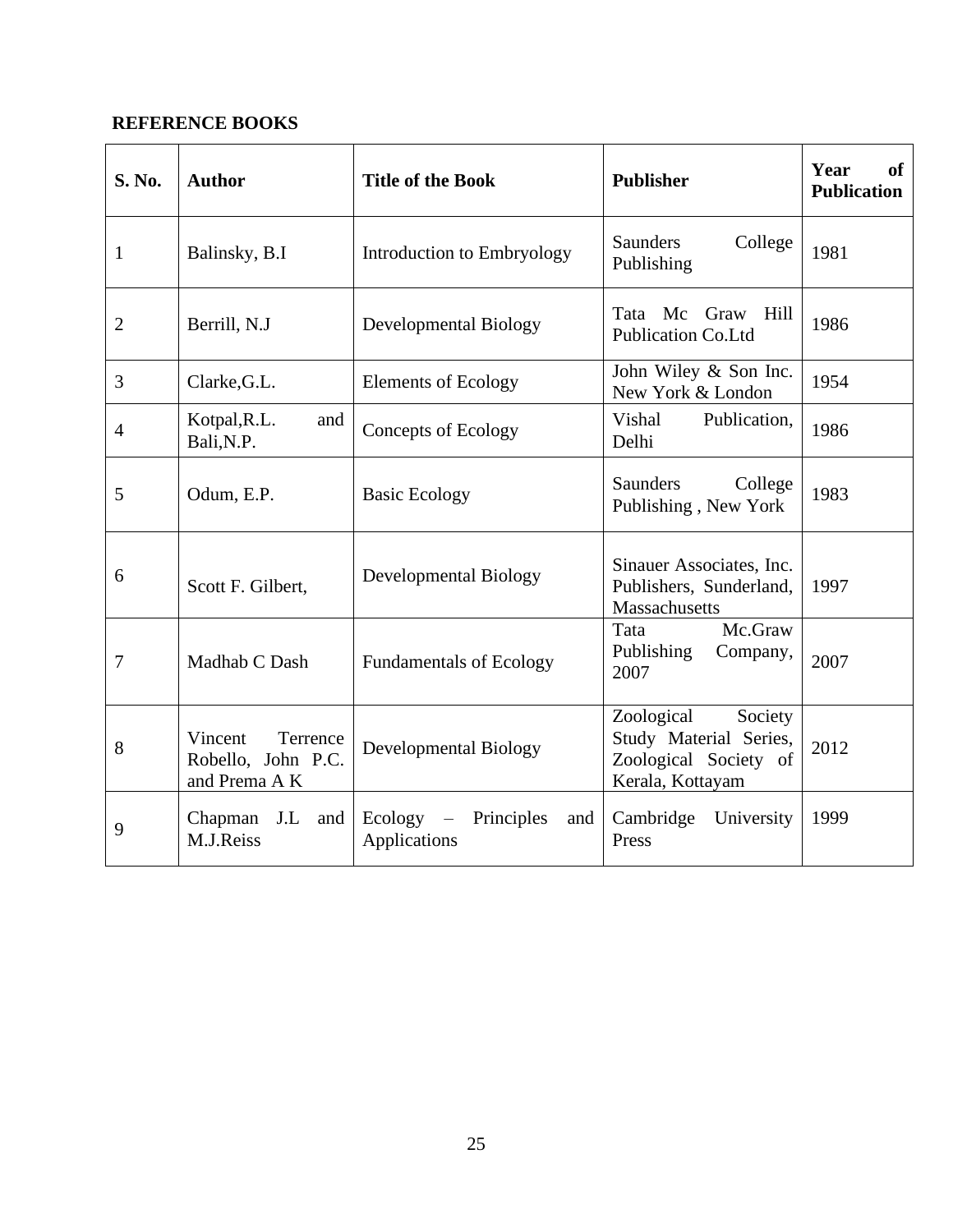**Semester : IV Core : 4 Title : Cell Biology and Biochemistry Sub code : AS15C04 Credits : 5**

## **Objective**:

To enable the students to explore the intricacies of cell architecture and their complex biochemical interactions.

## **UNIT I (12 Hrs)**

**Scope of Cell Biology**; Cell theory, General Characteristics of Prokaryotes, Structure of a Typical Animal Cell and its Organelles, Plasma Membrane - Structure, Fluid Mosaic Model, Unit Membrane Model – Functions- Active Transport, Passive Transport - Cytoskeleton \*Microscopes – Principle and Uses of Optical, Phase Contrast, Oil Immersion and Electron Microscope

## **UNIT II (11 Hrs)**

**Golgi Bodies** – Ultra Structure and Functions, **Endoplasmic Reticulum** - Ultrastructure, Types and Functions, **Lysosomes** - Ultrastructure and Functions, Polymorphism in Lysosomes, **Ribosomes** – Structure and Functions **Cell centre -** Structure and Functions

\* Cancer – Types and Properties of Cancer Cells; Theories on Carcinogenesis-

## **UNIT III (11Hrs)**

**Mitochondria** – Ultrastructure, mDNA and functions, Mitochondrial enzymes, Oxidative phosphorylation, Kreb's cycle, Fatty acid oxidation, ATP production. Ultrastructure of Interphase **Nucleus** and **Nucleolus**; **Chromosome** – structure, organization, types and functions. \*Giant chromosomes – polytene, lamp brush chromosomes.

# **Lecture Hours: 56**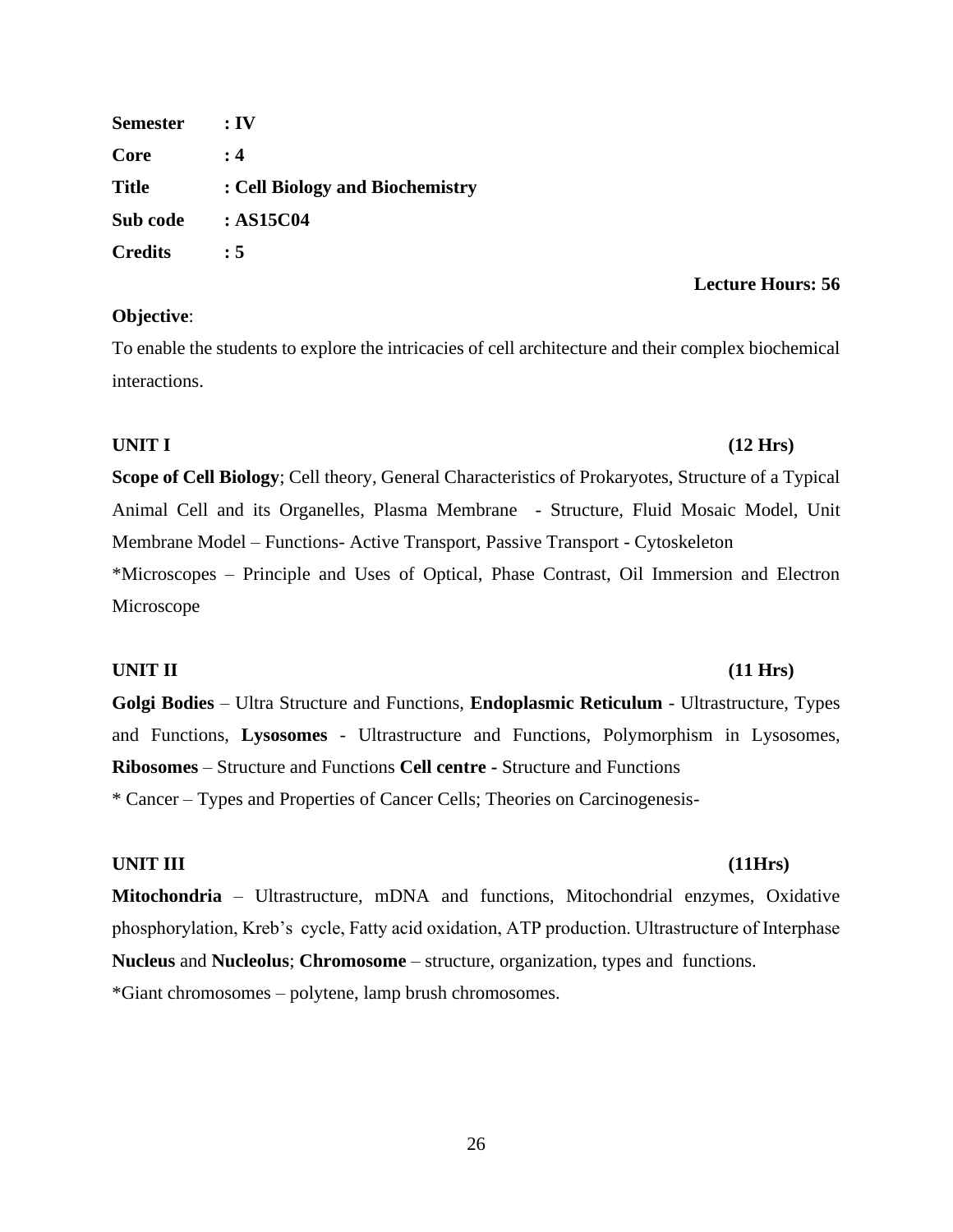#### **UNIT IV (11 Hrs)**

**DNA** – Structure, Chemical Composition, Watson and Crick, Replication; RNA - Structure, Chemical Composition, Types – mRNA, tRNA, rRNA; DNA Repair Mechanism – Enzymatic Photo reactivation, Excision Repair, Recombination Repair; cell cycle.

\* Cell Cycle and Cell Division

## **UNIT V (11 Hrs)**

**Scope of Biochemistry**–Classification-Aldoses, Ketoses, Monosaccharide, Disaccharides, Polysaccharides (homo,hetero). Proteins–Types of Amino Acids, Primary, Secondary, Tertiary Structure of Proteins. Lipids – Simple lipids, Complex lipids, Phospholipids, Glycolipids, Lipoproteins. Enzymes– Michaelis–Menten Equation

\*Enzyme action – Factors Affecting Enzyme Action, Mechanism of Enzyme Action

\* Denotes self study.

## **TEXT BOOKS**

| <b>S. No.</b>  | <b>Author</b>                          | <b>Title of the Book</b>          | <b>Publisher</b>               | <b>Year of</b><br><b>Publication</b> |
|----------------|----------------------------------------|-----------------------------------|--------------------------------|--------------------------------------|
|                | Satyanarayana U<br>and Chakrapani U    | <b>Essentials of Biochemistry</b> | Book and Allied<br>$(P)$ Ltd.  | 2009                                 |
| $\overline{2}$ | <b>P.S.,</b><br>Verma<br>Agarwal., V.K | Cytology                          | Chand<br>$\&$<br>Company       | 2012                                 |
| 3              | Veer BalaRastogi                       | Introduction to Cytology          | Introduction<br>to<br>Cytology | 2003                                 |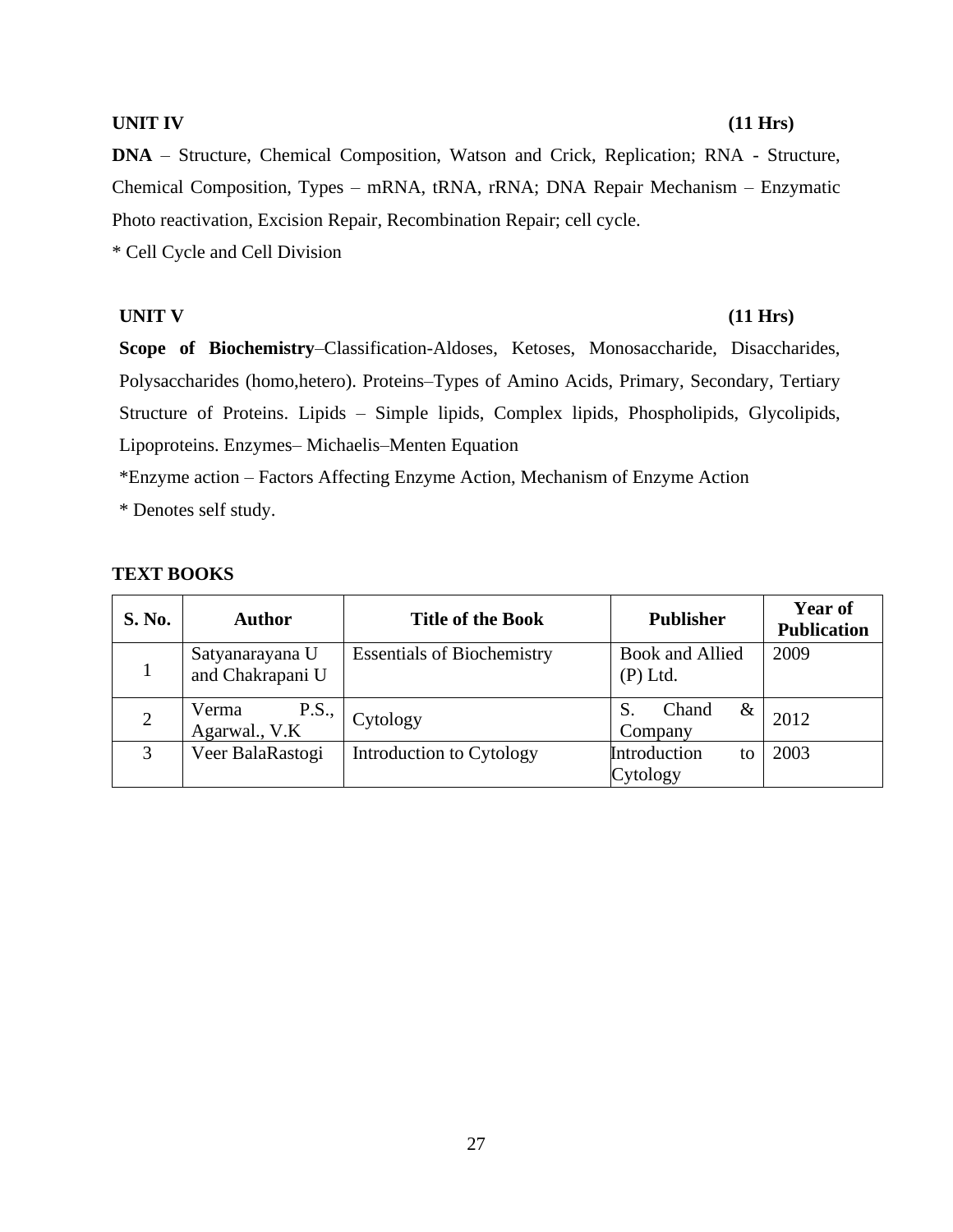| S. No.         | <b>Author</b>                                                  | <b>Title of the Book</b>                                         | <b>Publisher</b>                                          | Year<br>of<br><b>Publication</b>    |
|----------------|----------------------------------------------------------------|------------------------------------------------------------------|-----------------------------------------------------------|-------------------------------------|
| 1              | Albert L Lehninger                                             | Biochemistry, Second Edition                                     | Kalyani<br>Publishers,<br><b>New</b><br>Delhi             | 2 <sub>nd</sub><br>Edition          |
| 2              | De Robertis, E.D.P.<br>and De Robertis,<br>E.M.F               | Cell and Molecular Biology                                       | Lippincott<br>Williams<br>and<br>Wilkins,<br>Philadelphia | 8 <sup>th</sup> Edition             |
| 3              | <b>James Darnell</b>                                           | Molecular Biology                                                | Scientific<br>American<br><b>Books</b><br><b>Inc</b>      | 1998                                |
| $\overline{4}$ | Karp, G                                                        | Cell<br>Molecular<br>Biology:<br>and<br>Concepts and Experiments | $\&$<br>John<br>Wiley<br>Sons. Inc.                       | 6 <sup>th</sup><br>Edition,<br>2010 |
| 5              | Swamon, C.P -                                                  | The Cell                                                         | of<br>Prentice Hall<br>India Pvt.Ltd                      | 8 <sup>th</sup><br>Edition,<br>1990 |
| 6              | G.M<br>Cooper<br>E.<br>and, Robert<br>Hausman                  | The Cell: A Molecular Approach                                   | Sinauer<br>Associates.                                    | 2009                                |
| $\overline{7}$ | William H Elliott<br>Daphne<br>and<br>$\mathcal{C}$<br>Elliott | Molecular<br>Biochemistry<br>and<br><b>Biology</b>               | Oxford University<br>Press                                | 1997                                |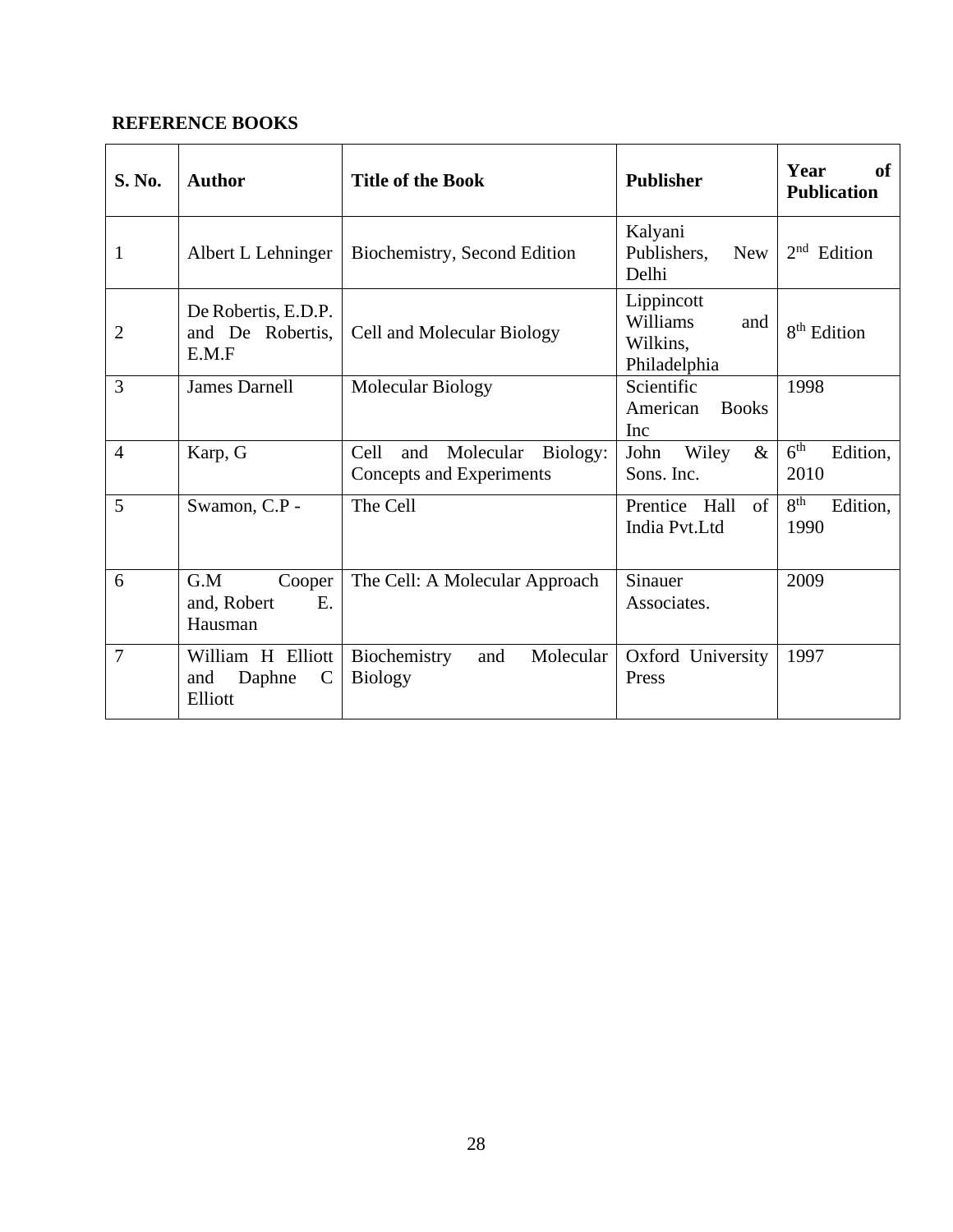**Semester : III & IV Title : Core Practical II Sub Code : AS15CP2 Credits : 4**

### **CELL BIOLOGY (12 Hrs)**

- 1. Squash preparation of onion root tip.
- 2. Squash preparation of Grasshopper Testis/ Tradescantia anther.

### **BIOCHEMISTRY (10 Hrs)**

1. Qualitative analysis of carbohydrates, proteins and lipids.

### **ENVIRONMENTAL BIOLOGY (54 Hrs)**

- 1. Estimation of dissolved oxygen in water samples by Winkler's method.
- 2. Estimation of salinity, pH and temperature in water samples.
- 3. Estimation of free carbon dioxide in water samples.
- 4. Mounting and identification of Marine and Freshwater plankton.
- 5. Identification and study of inter tidal, rocky sandy and muddy shore fauna.
- 6. Estimation of total alkalinity of water and soil.
- 7. Estimation of total hardness of water.
- 8. Trip to a terrestrial ecosystem
- 9. Visit to a pond ecosystem

### **DEVELOPMENTAL BIOLOGY (14 Hrs)**

#### **Spotters**

- 1**.** Observation of different types of eggs Amphioxus, frog, hen's egg, ovum of mammal
- 2. Observation of different types of sperms- Sperm of frog, sperm of man.
- 3. Embryology of Frog Cleavage, Blastula, Gastrula, Yolk plug.
- 3. Chick embryo whole mount  $-24$ , 48, 72 & 96 hours.
- 4. Metamorphosis in frog.
- 5. Placenta of mammals pig, sheep and man.

## **Lecture Hours: 90**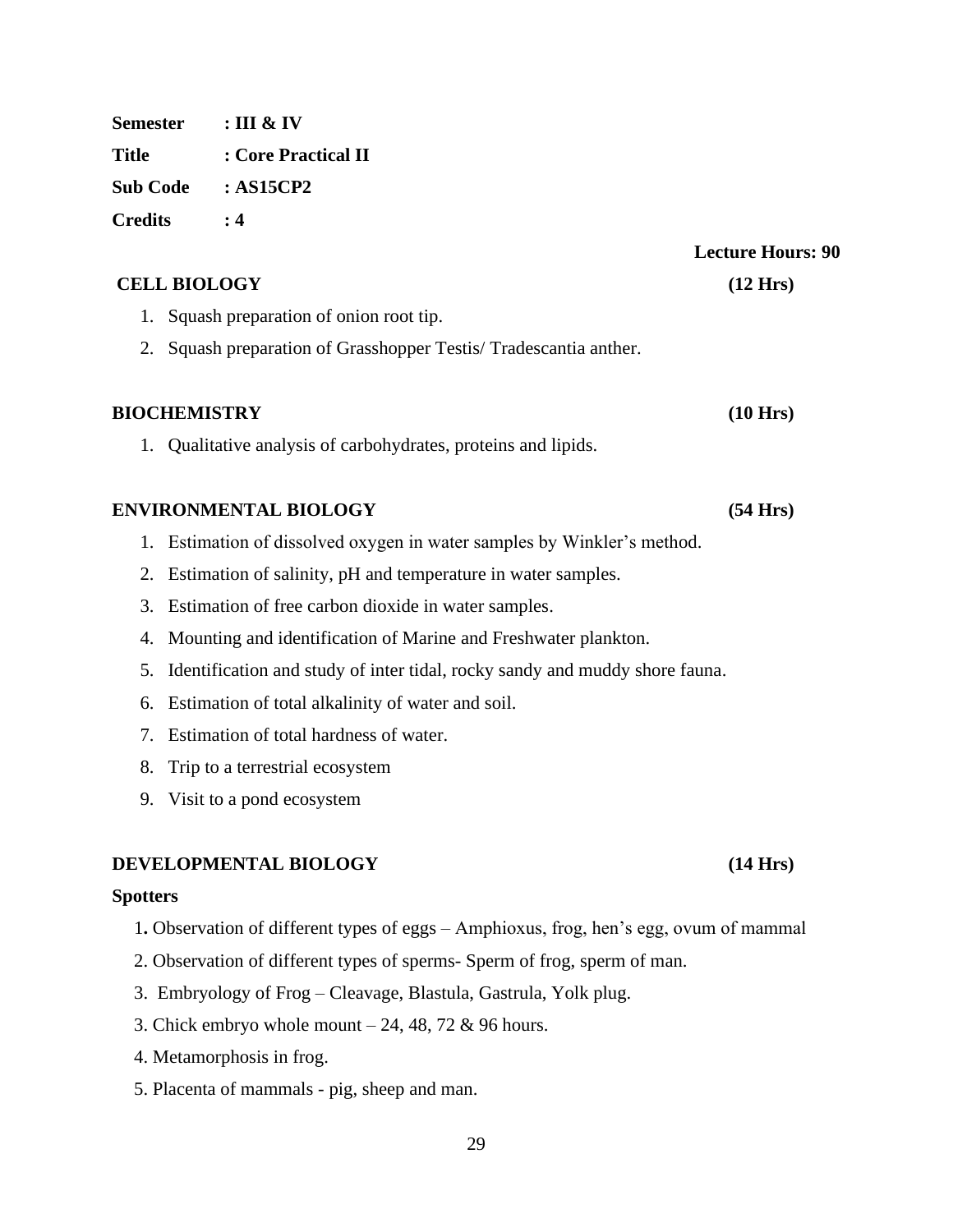| S. No. | <b>Author</b>                                            | <b>Title of the Book</b>                         | <b>Publisher</b>                         | <b>Year of Publication</b> |
|--------|----------------------------------------------------------|--------------------------------------------------|------------------------------------------|----------------------------|
| 1      | Sinha.<br>J,<br>Chatterjee. A. K,<br>Chattopadhyay.<br>P | Advanced<br>Zoology<br>Practical                 | Arunabha Sen Books<br>and Allied (P) Ltd | 2011                       |
| 2      | Lal S. S., $A$                                           | of Practical<br>Textbook<br>Zoology Vertebrate   | Rastogi Publication                      | 2004                       |
| 3      | Lal $S. S., A$                                           | of Practical<br>Textbook<br>Zoology Invertebrate | Rastogi Publication                      | 2004                       |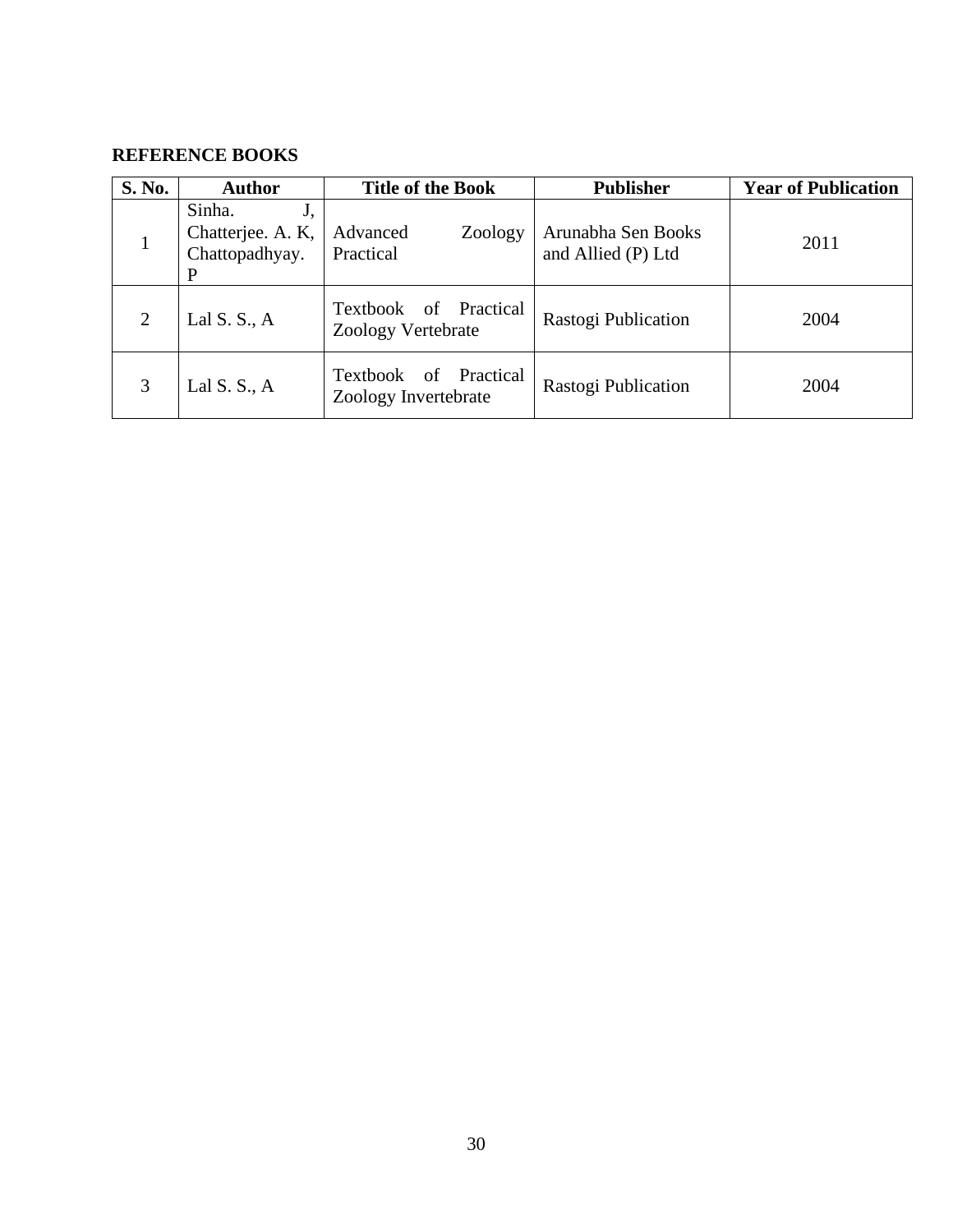**Semester : III & IV Title : Multimedia and DTP Software-Level I Sub Code : SB11MD01 Credits : 4**

### **Objective:**

*To provide a conceptual understanding of the basics of Adobe Pagemaker and indepth coverage of drawing and editing tools.*

## **UNIT I (9 Hrs)**

**About the Work Area**-Using the toolbox- Creating and opening publications- Creating a publication from scratch-Opening an existing publication - Opening publications created in previous PageMaker versions-About templates - Opening templates. Working with pages: Adding and deleting pages-Viewing pages- Applying masters to new pages as you create them-Naming and saving a publication.

Working with Palettes- Adding text and graphics to templates-Building your own template.

## **UNIT II (9 Hrs)**

**Specifying a save option preference:** -Saving publication with a new or in a different location-Saving linked and associated files with publication-Saving a file to open in an earlier version of PageMaker-closing a publication-Setting up pages-Changing document setup options. About Master Pages: - Creating master pages-Applying master pages-Applying Grids. Text Formatting and word processing: selecting text or text objects-Importing text-Editing text-Threading text blocks-Threading text frames.

## **UNIT III (9 Hrs)**

**Balancing columns**-controlling page and column breaks-Adding jump lines. Setting text preferences: -About formatting text-Formatting characters-Formatting paragraphs-Setting indents and tabs-Adding rules above or below paragraphs-Using paragraph styles-Understanding how text is composed-Tracking type-Setting word and letter spacing-Customizing hyphenation for specific

## **Lecture Hours: 43**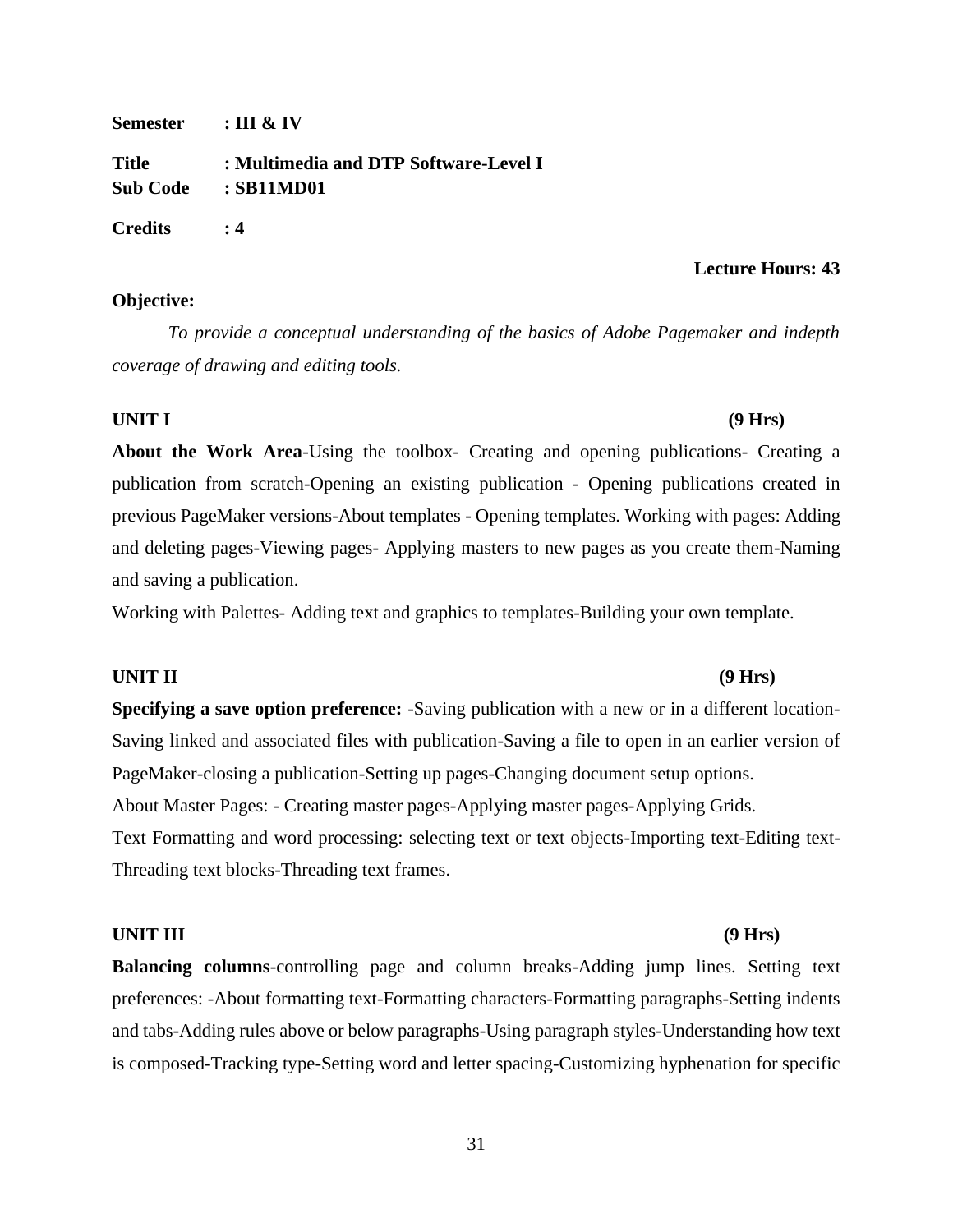32

words- Customizing hyphenation for paragraphs-Leading: Adjusting the space between lines of text.

## **UNIT IV (8 Hrs)**

**Manipulating an object using the control palette**- Grouping and ungrouping objects-Locking objects- Masking objects-Aligning and distributing objects-Rotating, skewing, and reflecting objects. Drawing and editing lines and shapes-Using frames-Changing the stacking order of objects-Deleting an object-Manipulating an object using the control palette. Cropping a Graphic-Wrapping text around graphics- Attaching a graphic to text.

## **UNIT V (8Hrs)**

**Using image control on a bitmap**-Using Photoshop effects- Compressing and decompressing a TIFF image- Viewing images on-screen at different resolutions-Keylining-Viewing clip-art images-Using layers. About hypertext links-About Adobe PDF-Preparing a PageMaker publication for Adobe PDF-Exporting a document to Adobe PDF-Changing distiller options in PageMaker-Preparing a PageMaker publication for HTML.

## **TEXT BOOKS: Course materials will be provided**

## **REFERENCE BOOKS**

| <b>S. No.</b> | <b>Author</b>         | <b>Title of book</b>         | <b>Publisher</b>     | Year<br>publication |  |
|---------------|-----------------------|------------------------------|----------------------|---------------------|--|
|               | Halsall, Fred         | Multimedia<br>Communications | <b>Prentice Hall</b> | 2003                |  |
|               | Koegel Buford, John F | Multimedia<br><b>Systems</b> | Pearson<br>Education | 2003                |  |

**NOTE:** 

\*During Semester III UNIT –I, Unit –II, Unit – III, Unit –IV till Aligning and Distributing **Objects** 

\*\*During Semester IV in Unit –IV from Drawing and Editing Lines and Unit V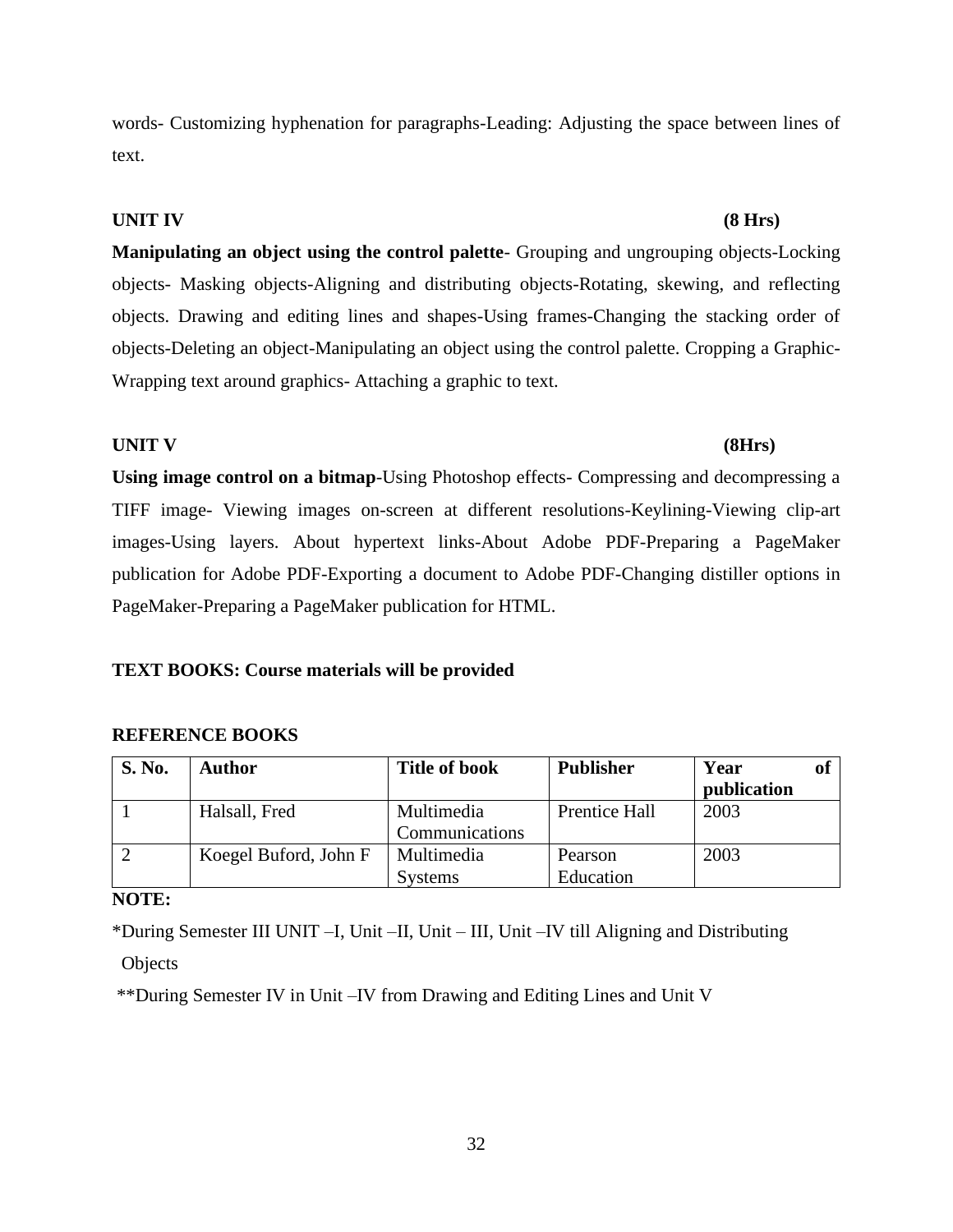**Semester : III & IV**

**Title : Multimedia and DTP Software--Practical I**

**Sub Code : SB11MDP1**

**Credits : 2**

## **Lecture Hours: 45**

## **LAB PROGRAMS**

- 1. How to create business cards using pagemaker.
- 2. How to create a certificate using pagemaker
- 3. How to create a greeting Card using page maker
- 4.How to give Drop cap effect to the text
- 5.How to make a slam book
- 6.How to create a simple logo using pagemaker.
- 7.How to import a picture and give mask effect.
- 8. Create an object and give reflect and rotate effect.
- 9. Newspaper For Three Page And Insert Images

10.How to draw 2 or more objects in a same place and bring forward and backward using the arrange options.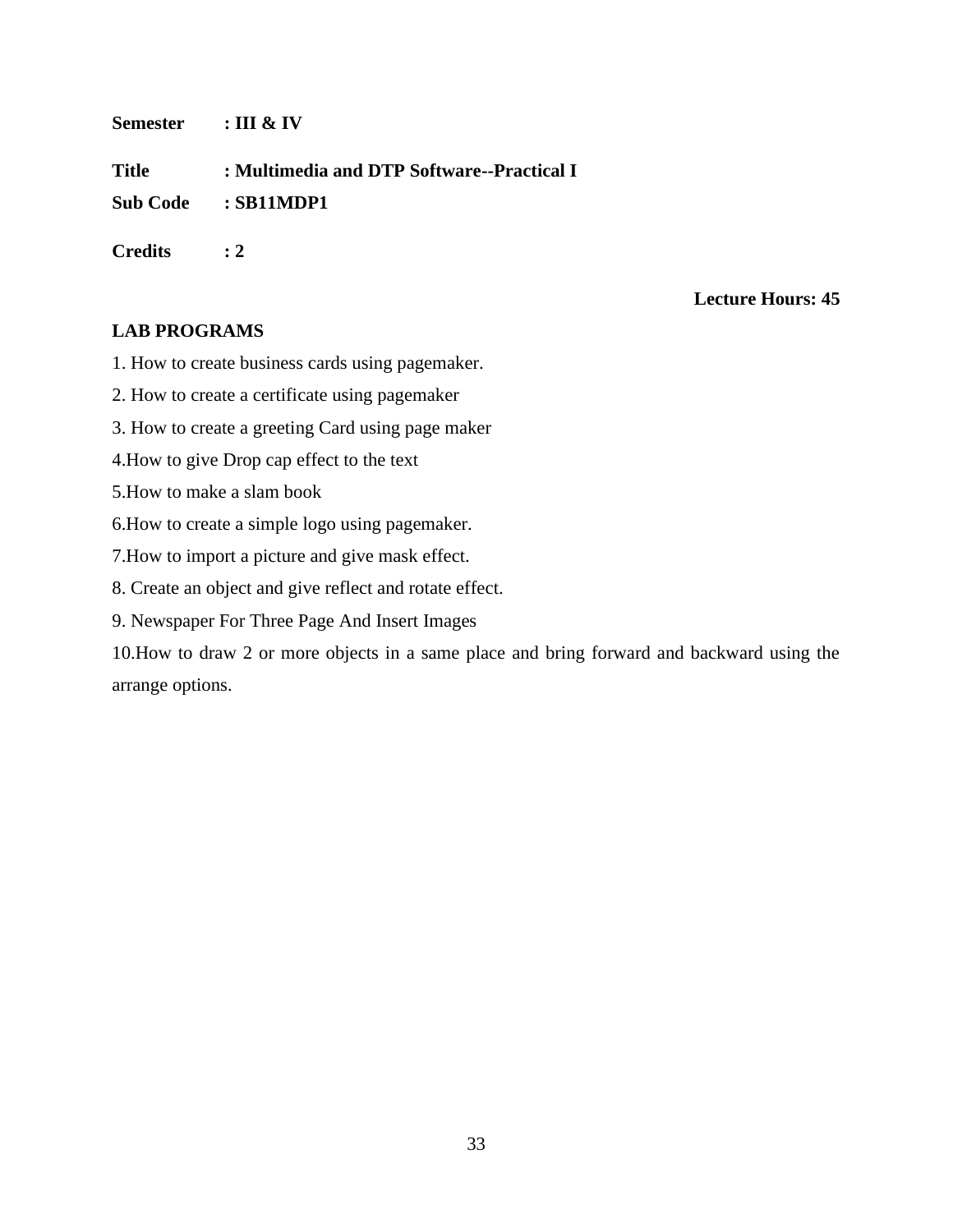**Semester : V Core : 5 Title : Genetics and Evolution Sub Code : AS15C05 Credits : 4**

## **Objective**:

### **Lecture Hours: 56**

To enable the students to understand the principles and mechanism of inheritance and to delve into the origin and diversity of organisms.

#### **UNIT I (12 Hrs)**

**Mendelian Principles**- Monohybrid cross and Dihybrid cross, Interaction of genes-Supplementary genes, Complementary genes, Epistasis, Atavism, Linkage in Drosophila – Complete and Incomplete Linkage, Theories of linkage, actors affecting linkage; Crossing overtypes of crossing over, mechanism of crossing over, Cytological basis of crossing over – Stern's experiment, Significance and factors affecting crossing over.

\*Sex Linked Inheritance- Inheritance of eye colour in Drosophila; Inheritance of colour blindness and Haemophilia in man; Y linked inheritance- hypertrichosis, Sex limited inheritance

### **UNIT II (11 Hrs)**

**Fine structure of a gene** -Cistron, Recon, Muton, Operon Concept, Genetic Code. Gene mutation -Molecular basis- tautomerism, base analogues, Gene mutations-Spontaneous and and induced mutations. Detection of mutation by CLB method. Chromosomal aberrations- Types Intrachromosomal aberrations: deficiencies, duplication, inversions, shifts & isochromosomes. Inter chromosomal aberrations: translocation. Ploidy – Euploidy, aneuploidy.

\*Mutagens- physical and chemical

### **UNIT III (11 Hrs)**

**Animal breeding, inbreeding, out breeding**-heterosis / hybrid vigour, Eugenics Positive and Negative Eugenics; Euphenics and Euthenics; Inborn errors of metabolism Phenyl Ketonuria, Galactosemia, Genetic disorders in man – Klinefelter's syndrome, Turner's syndrome, Down's syndrome, Cri – du – chat, Inherited single gene disorder- Sickle cell anaemia, Cystic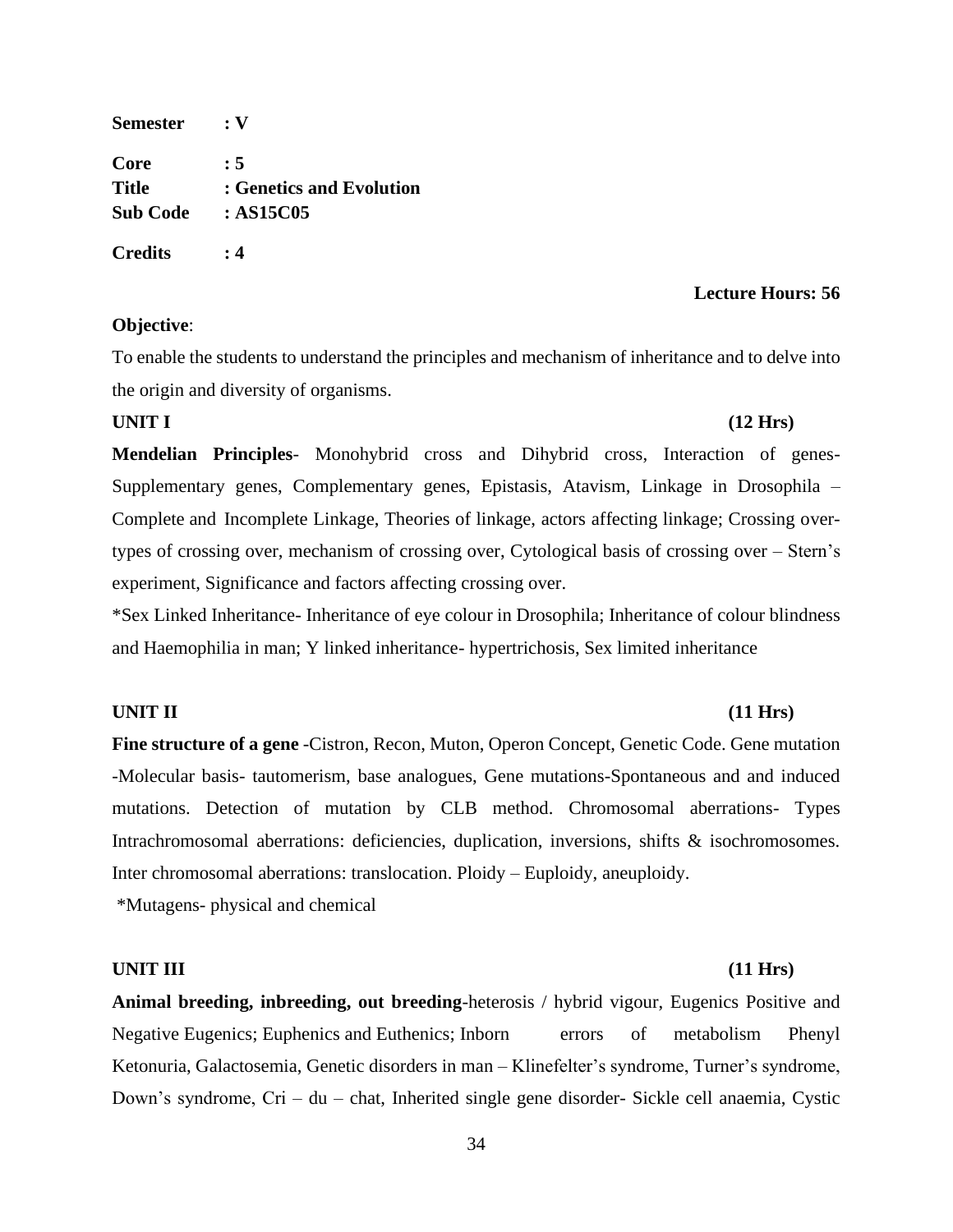fibrosis, Thalassemia; Sex determination – Heterogametic male and Heterogametic female. Geneic balance theory of Bridges \*Gene Therapy.

## **UNIT IV (11 Hrs)**

# **Origin of life** - Abiogenesis and Biogenesis. Concept of Oparin - Haldane, Miller-Urey Experiments, Pre-Darwanian, Lamarck, Darwin and Wallace and Post Darwanian. Concepts of variation, adaptation, struggle, fitness and natural selection-spontaneity of mutation and the evolutionary synthesis; Geological time scale - eras, periods and epochs, Major events in evolutionary timescale; Fossils –fossilization and its significance, Dating of fossils, Fossils in India; Mass extinction and its consequences,

**\***Evolution of Man- *Ramapithecus, Australopethicus*, Java man, Peking man, Neanderthal man, Cro- Magnon man and Modern man

## **UNIT V (11 Hrs)**

# **Population Genetics -** Gene pool, gene frequency, Factors affecting Hardy-Weinberg Law, Isolating mechanisms and speciation; Micro, Macro and Mega evolution. Co-evolution, Modern Synthetic Theory of evolution.

Continental Drift – distribution of animals, Evolutionary significance, Genetic and speciation-Genetic variation in natural population, Phenotypic variation, Species concept – Modes of speciation – Allopatric, Sympatric, Parapatric, and Quantum Speciation.

**\*** Origin of India and its Mega diversity

### \*Denotes self study

### **TEXT BOOKS**

| <b>S. No.</b> | <b>Author</b>                     | <b>Title of the Book</b> | <b>Publisher</b> | Year of<br><b>Publication</b>    |
|---------------|-----------------------------------|--------------------------|------------------|----------------------------------|
|               | Verma, P.S<br>Agarwal, V.K<br>and | Genetics                 | S.Chand & Co     | 8 <sup>th</sup><br>1995,<br>Edn. |
|               | Verma, P.S<br>and<br>Agarwal, V.K | Concept of Evolution     | S.Chand &Co      | 2002                             |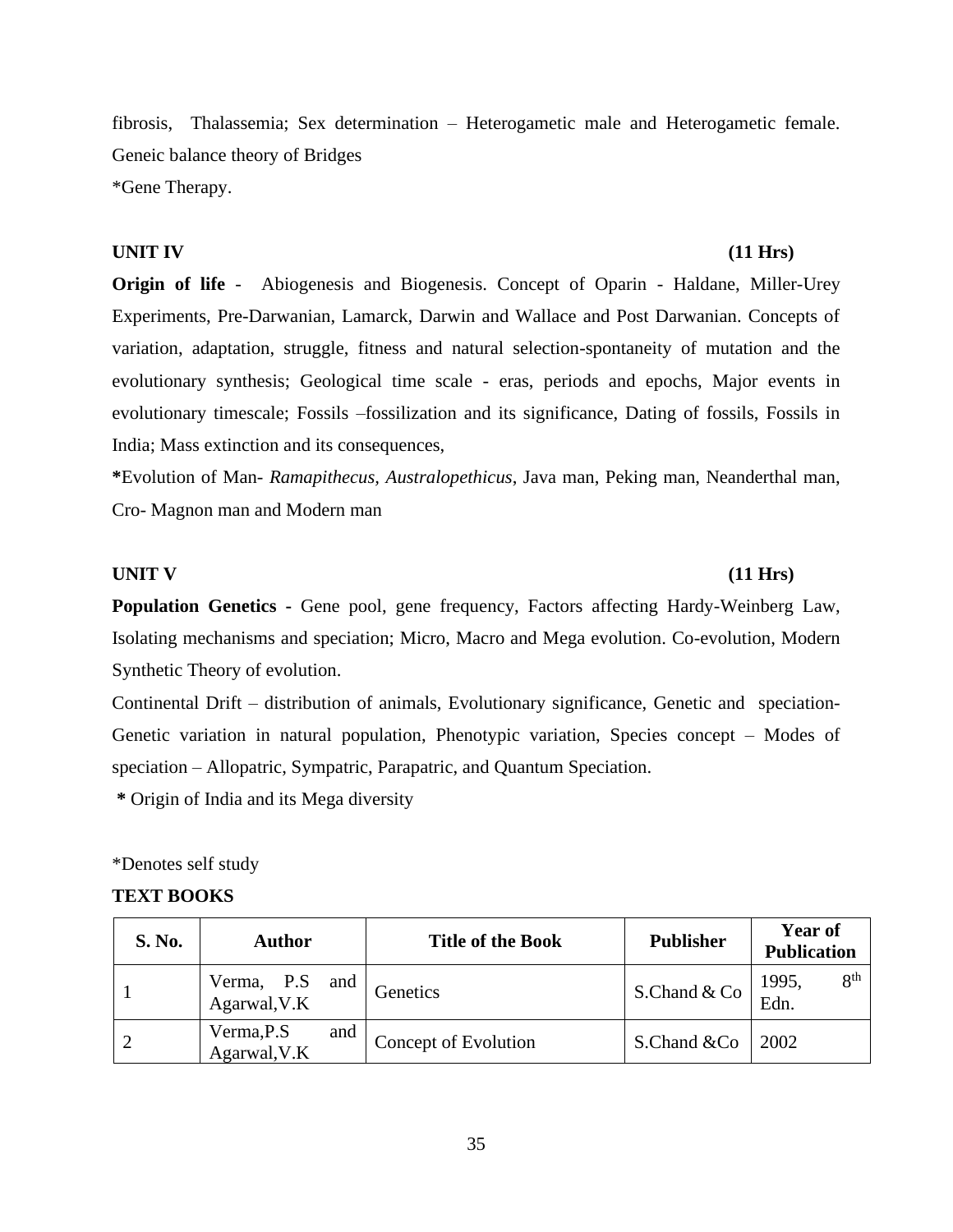| S. No.         | <b>Author</b>                                    | <b>Title of the Book</b>              | <b>Publisher</b>                | <b>Year of</b><br><b>Publication</b> |
|----------------|--------------------------------------------------|---------------------------------------|---------------------------------|--------------------------------------|
| $\mathbf{1}$   | Dodson, E.O.                                     | Evolution: Process $&$<br>Product     | <b>East West Press Co</b>       | 1968                                 |
| $\overline{2}$ | Gardner E.J.                                     | Principles of Genetics                | Wiley Eastern Pvt. Ltd          | 1972                                 |
| 3              | Robert H.Tamarin                                 | Principles of Genetics                | Tata McGraw Hill                | 2002                                 |
| $\overline{4}$ | Sinnott. E.W.<br>Dunn. L.C and<br>Dobzhansky. T. | Principles of Genetics                | <b>Tata McGraw Hill</b>         | 1973. $4^{th}$<br>Edn.               |
| 5              | Gangane, S. D.                                   | <b>Human Genetics</b>                 | Churchill Livingstone           | 2000                                 |
| 6              | Hall, B. K. and<br>Hallgrimsson, B.              | Evolution                             | <b>Jones and Bartlett</b>       | 2008, 4 <sup>th</sup><br>Edn.        |
| 7              | Dobzansky, T.                                    | Genetics and the origin<br>of species | Oxford and IBH Co               | 1976                                 |
| 8              | Savage, J.M.                                     | Evolution                             | <b>Amerind Publishing</b><br>Co | 1976                                 |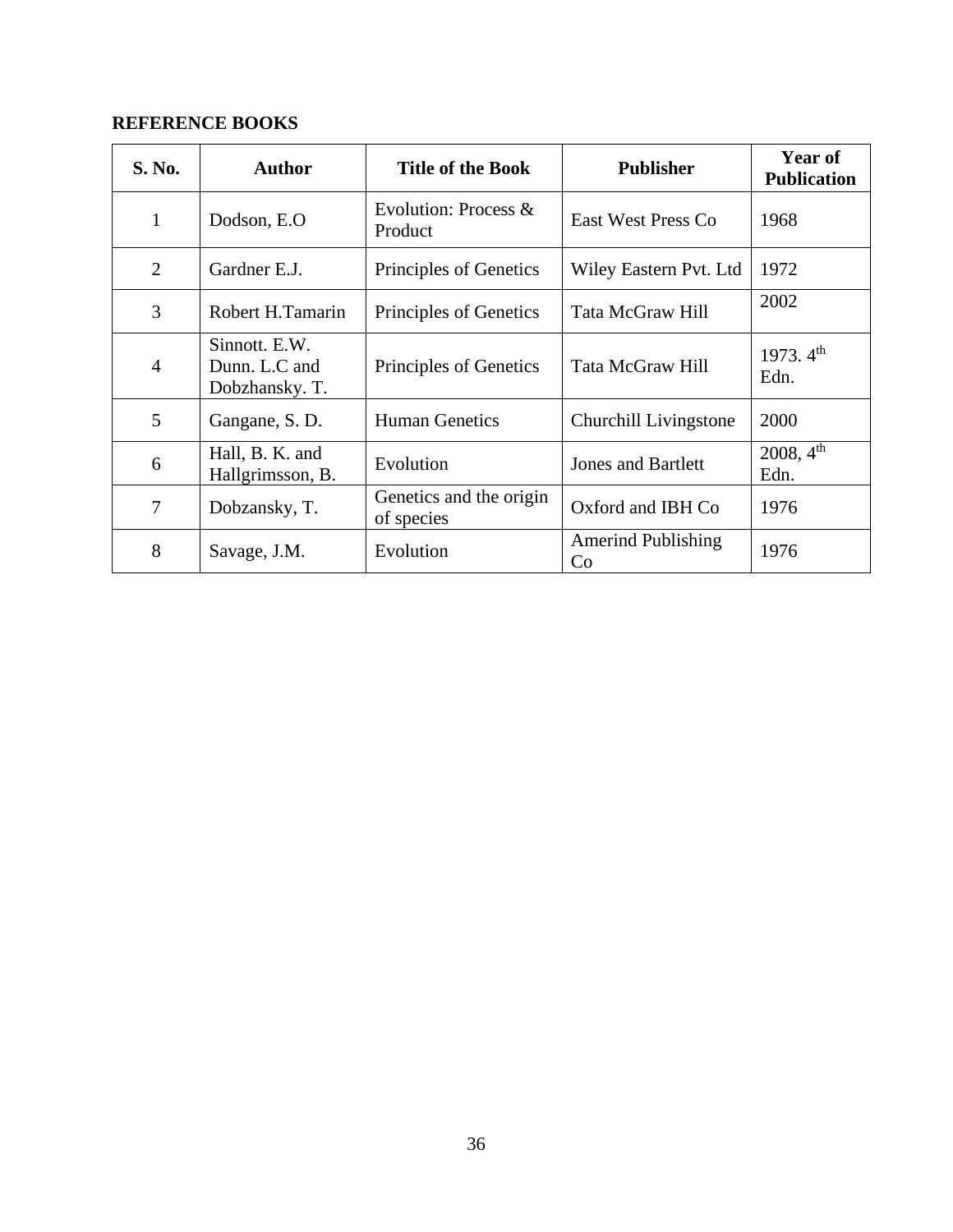| <b>Semester</b> | :V                                           |
|-----------------|----------------------------------------------|
| Core            | :6                                           |
| <b>Title</b>    | : Biophysics, Biostatistics & Bioinformatics |
| <b>Sub Code</b> | :AS15C06                                     |
| <b>Credits</b>  | : 4                                          |

## **Objective**:

Higher studies pave the way to research. Research is scientific and systematic search for information. It starts with conducting experiments for which concepts in Biophysics will be required, proceeds with analysis of data when statistical tools will be applicable and ends with presentation of report when knowledge of computers will come in handy. Hence this paper dealing with all the above three subjects is prescribed.

## UNIT I: Biophysics (12 Hrs)

# Light - components – its effect on living organisms – Vision, Pigmentation, Bioluminescence. Laws (First and Second law) of Thermodynamics - Living systems and Entropy changes – Free Energy - Living systems and Equilibrium State. Radioactivity : Isotopes – General properties of radioactive reactions – Alpha, Beta and Gamma radiation – Half-life, Unit of radioactivity. \*Uses of Radioactivity

### **UNIT II: Biophysics (11 Hrs)**

PH meter: Digital, Analog - Colorimetry and Spectrophotometry : Principle, Instrument description and Application - Chromatography :Paper, Thin Layer chromatography, Ion exchange chromatography and Applications - Electrophoresis: Paper and Gel electrophoresis - Principle and Applications. Centrifuge - Basic Principle of Centrifugation, Instrumentation of Ultracentrifuge \* Colloids-description, types, properties and separation.

## **UNIT III: Biostatistics (11 Hrs)**

Organization of Statistical investigation- object and scope - Data: Sources, primary and secondary methods of collection, tabulation - Types of variables: Continuous and discontinuous variables,

### 37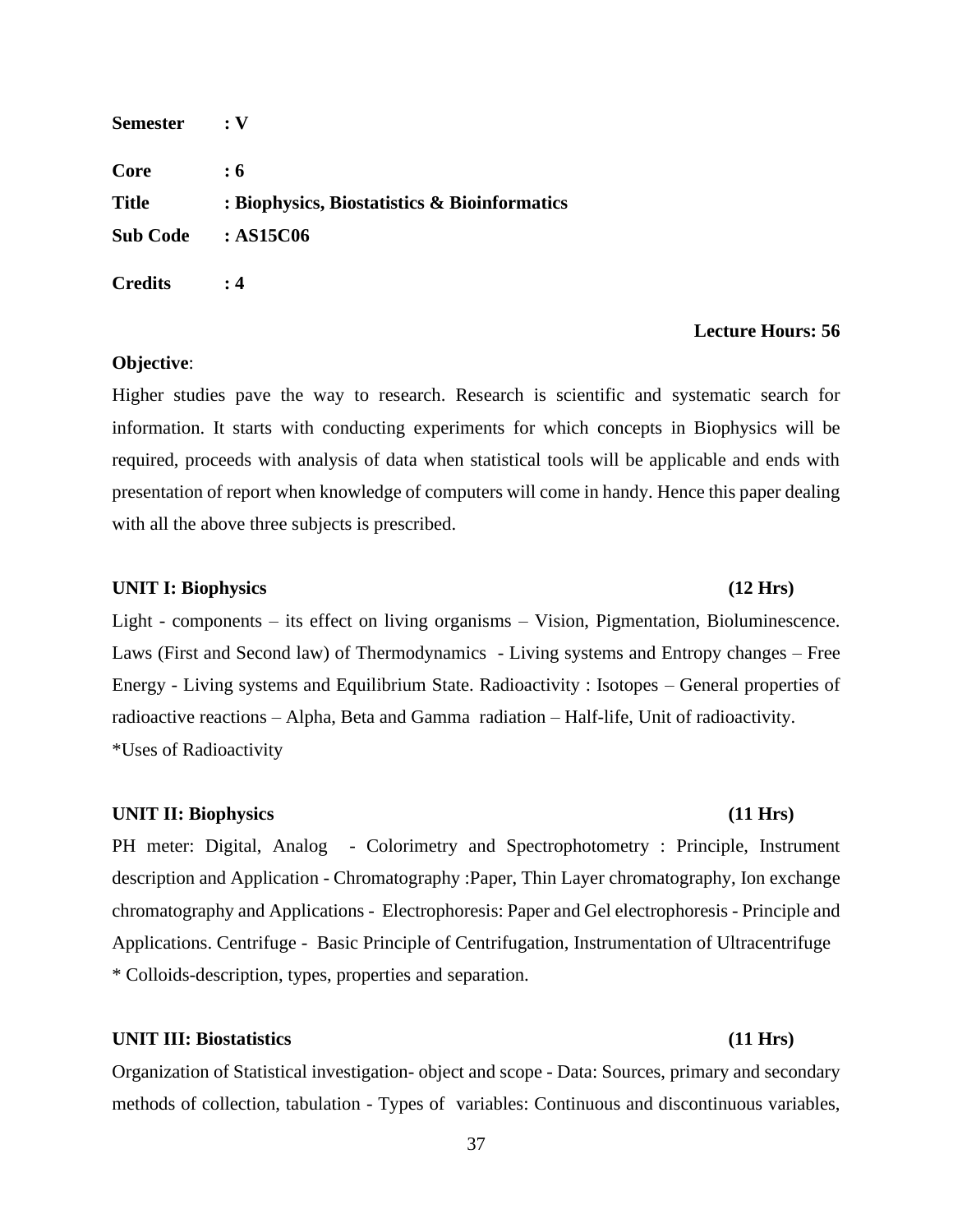38

Qualitative and quantitative-variables. Diagrammatic representation: line, bar, pie, pictogram, cartogram – Graphic representation: Histogram, Frequency polygon, Frequency curve, Ogive Frequency distribution. (Direct Method)

\* Frequency graphs.

## **UNIT IV: Biostatistics (11 Hrs)**

Arithmetic mean - Standard deviation - Standard error - Chi – square test - Students 't' test - Regression – Correlation – ANOVA one way (Direct Method).

\* Basics of Research Methodology.

## **UNIT V: Bioinformatics (11 Hrs)**

Introduction to bioinformatics - Databases: Protein databases (PDB) – DNA database, Comparison of sequences: pairwise and multiple alignments – popular search methods – FASTA, BLAST  $\&$ CLUSTAL – GENBANK, EMBL. Molecular visualization tools : RasMol. \*Applications of Bioinformatics in the field of Biology; Medical Transcription.

**\*** Denotes self study

## **TEXT BOOKS**

| S. No.         | <b>Author</b>                     | <b>Title of the Book</b>                      | <b>Publisher</b>                                | <b>Year of</b><br><b>Publication</b> |
|----------------|-----------------------------------|-----------------------------------------------|-------------------------------------------------|--------------------------------------|
|                | Daniel, M                         | Basic Biophysics and<br><b>Biologists</b>     | Wiley International,<br>New Delhi               | 1992                                 |
| $\overline{2}$ | Das, D                            | <b>Biophysics and Biological</b><br>Chemistry | Academic<br>Publishers, Calcutta                | 1996                                 |
| 3              | Mani K and<br>Vijayaraj . N       | Bioinformatics for<br><b>Beginners</b>        | Kalaikathir<br>Achchagam, Tamil<br>Nadu         | 2002                                 |
| $\overline{4}$ | Palanichamy S and<br>M. Manoharan | Statistical methods for<br><b>Biologists</b>  | Paramount<br>Publications                       | 2009                                 |
| 5              | Pranab Kumar<br>Banerjee          | Introduction to<br><b>Biostatistics</b>       | <b>S.</b> Chand Publishers                      | 2011                                 |
| 6              | Roy R N                           | A Textbook of Biophysics                      | Publisher, New<br><b>Central Book</b><br>Agency | 2001                                 |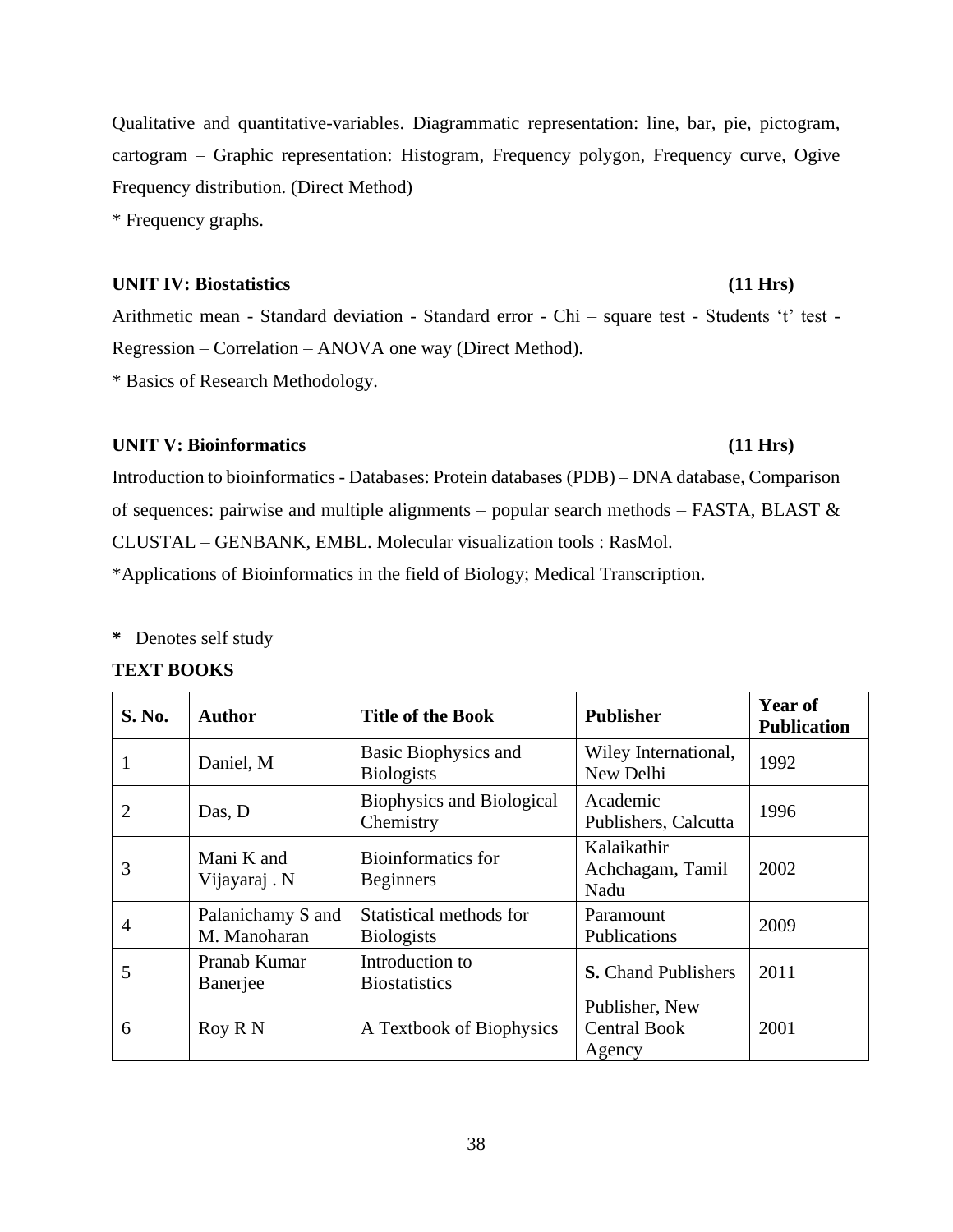| Snedecor, G.W.<br>and W.G. Cochran | <b>Statistical Methods</b> | Oxford $&$ IBH<br>Publishing, New | 2001 |
|------------------------------------|----------------------------|-----------------------------------|------|
|                                    |                            | Delhi                             |      |

| <b>S. No.</b> | <b>Author</b>   | <b>Title of the Book</b>                 | <b>Publisher</b>                       | <b>Year of</b><br><b>Publication</b> |
|---------------|-----------------|------------------------------------------|----------------------------------------|--------------------------------------|
|               | Arthur. M. Lesk | Introduction to<br><b>Bioinformatics</b> | <b>Oxford University</b><br>Press      | 2003                                 |
| 2             | Gupta S P       | <b>Statistical Methods</b>               | S. Chand & Sons                        | 2008                                 |
|               | Zar, J.H        | <b>Biostatistical analysis</b>           | Prentice Hall Inc.,<br>New Jersey, USA | 1974                                 |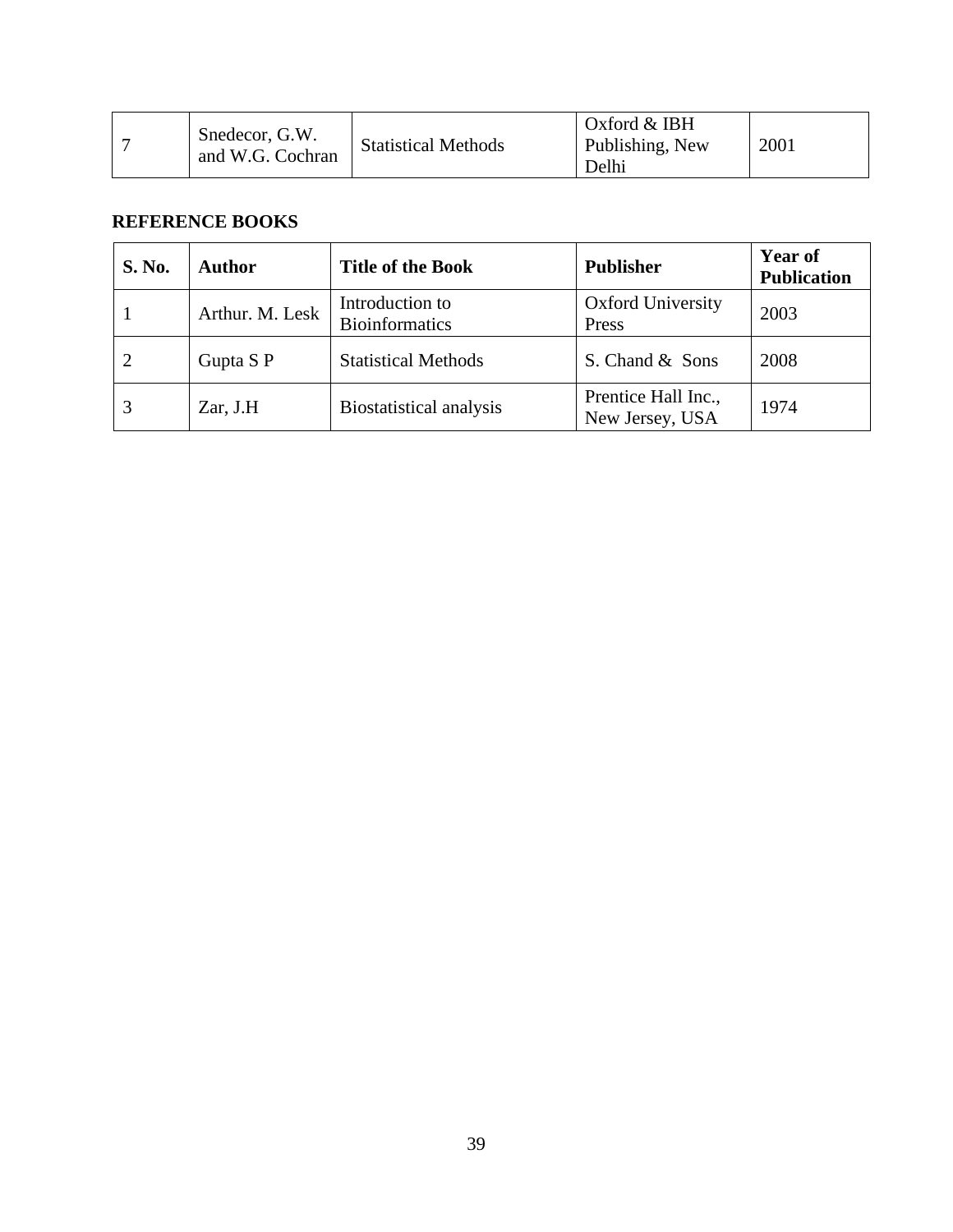| <b>Semester</b> | $: \mathbf{V}$       |
|-----------------|----------------------|
| Core            | : 7                  |
| <b>Title</b>    | : Biotechnology $-I$ |
| <b>Sub Code</b> | :AS15C07             |
| <b>Credits</b>  | : 4                  |

## **Objective**:

Though Biotechnology has ancient roots, recent developments in genetic engineering has made this subject more attractive.

## **UNIT I (12 Hrs)**

Definition and landmarks in the history of Biotechnology. Global impact of Biotechnology-Biotechnology in India - International Centre for Genetic Engineering and Biotechnology – Achievements of Biotechnology – Prevention of misuse of Biotechnology - Microorganisms important in Biotechnology.

\*Major areas of Biotechnology.

### **UNIT II (11 Hrs)**

Basics of genetic engineering (DNA Technology). Enzymes :Exonucleases, Endonucleases, Restriction enzymes, S1 nuclease, DNA Ligase, DNA Polymerase - Vectors : Plasmid vectors, Vectors based on the lambda Bacteriophage, Cosmids, M13 vectors, Expression vectors, Vectors for cloning and expression in Eukaryotic cells, Super vectors : YACs and BACs. plasmids, phage vectors, Insertion vector, Replacement vector, Cosmids and phasmids, High expression vector \*Genomic library

### **UNIT III (11 Hrs)**

Technique of genetic engineering – cDNA library - Gene transfer - Bacterial Conjugation, Transformation, Transduction, Episomes, Plasmids, Microinjection, Electroporation, Microprojectile, Shotgun method, Ultrasonication, Liposome fusion, Microlaser - Application of the cloned genes in diagnosis of diseases through DNA probe, Prevention of diseases – Vaccines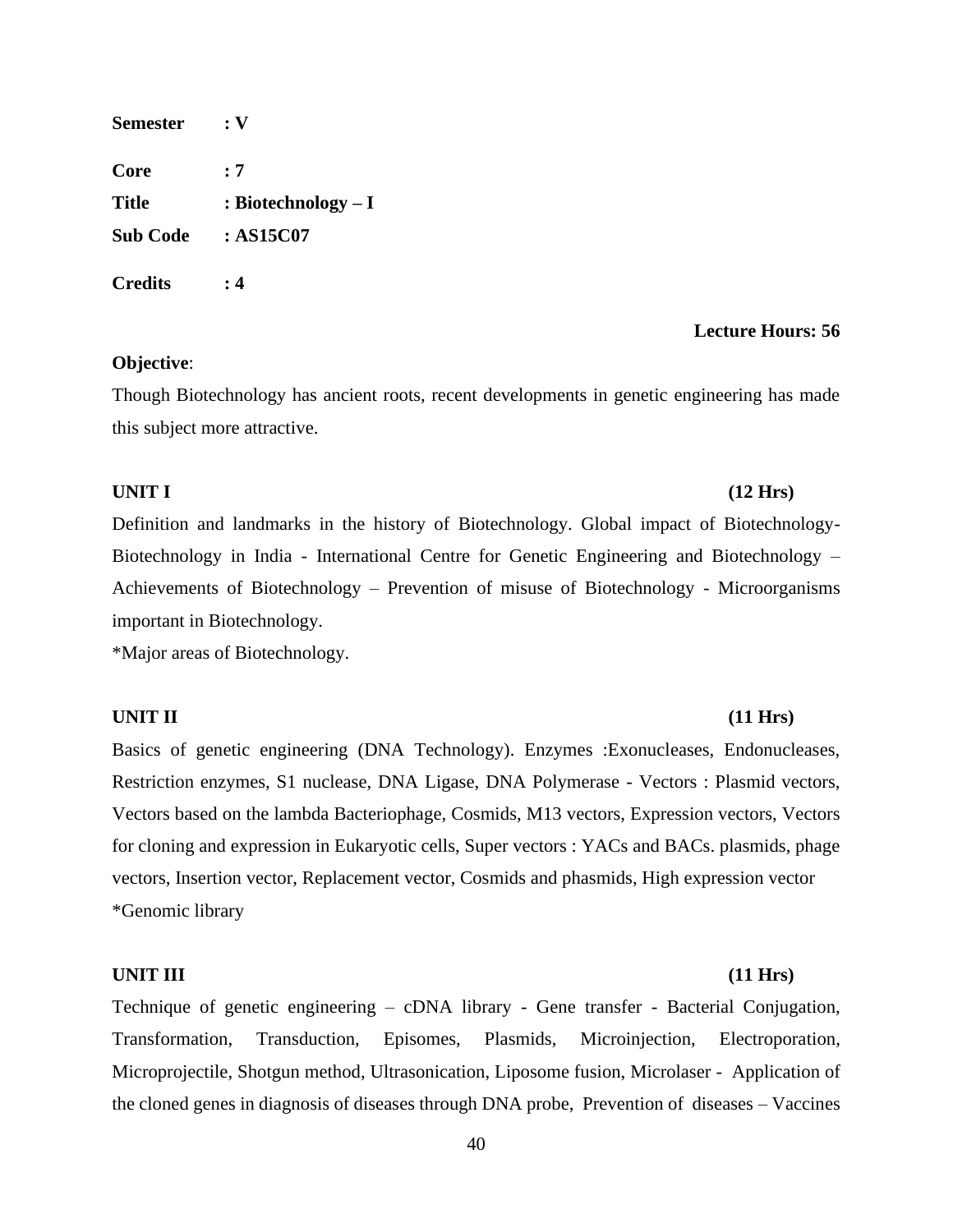for Polio virus, Hepatitis B virus, Rabies virus, Small pox virus, Malaria vaccines. Antenatal diagnosis. Monoclonal antibodies production and application.

\*Polymerase chain reaction

## **UNIT IV (11 Hrs)**

DNA Finger printing, Methods of DNA profiling - Applications of DNA finger printing–– Hurdles of DNA profiling –- Satellite DNA,. Biosensors – Types of biosensors, Biochips - Principles of Biochips - Applications of biochips. Antisense RNA technology - Flavor,savor tomatoes \*Human genome project.

## **UNIT V (11 Hrs)**

Principles and techniques of animal tissue culture: Requirements for animal cell, tissue and organ culture – Cultivation of animal cell in bioreactor – Somatic cell culture, Organ culture – Insect culture, Production of commercial products from insect culture –.Transgenic Technology – Manipulation of reproduction in animals – In-vitro fertilization and gene transfer in Humans - Transgenic Fish, Sheep.

\*Transgenic Mice

**\***Denotes self study

## **TEXT BOOKS**

| <b>S. No.</b> | <b>Author</b>    | <b>Title of the Book</b>                              | <b>Publisher</b>                                                   | <b>Year of</b><br><b>Publication</b> |
|---------------|------------------|-------------------------------------------------------|--------------------------------------------------------------------|--------------------------------------|
|               | Ignachimuthu, S. | <b>Basic Biotechnology</b>                            | McGraw<br>Hill<br>Tata<br>Publishing Company<br>Ltd.,<br>New Delhi | 1998                                 |
| 2             | Dubey R.C.       | of <sub>1</sub><br>book<br>Text<br>A<br>Biotechnology | S. Chand & Co., Ltd., New<br>Delhi                                 | 2005                                 |
| 3             | Kumaresan, V.    | Biotechnology                                         | Saras Publications, Nagercoil                                      | 2004                                 |
| 4             | Bhatia, S.C.     | <b>Textbook of Biotechnology</b>                      | <b>Atlantic</b>                                                    | 2006                                 |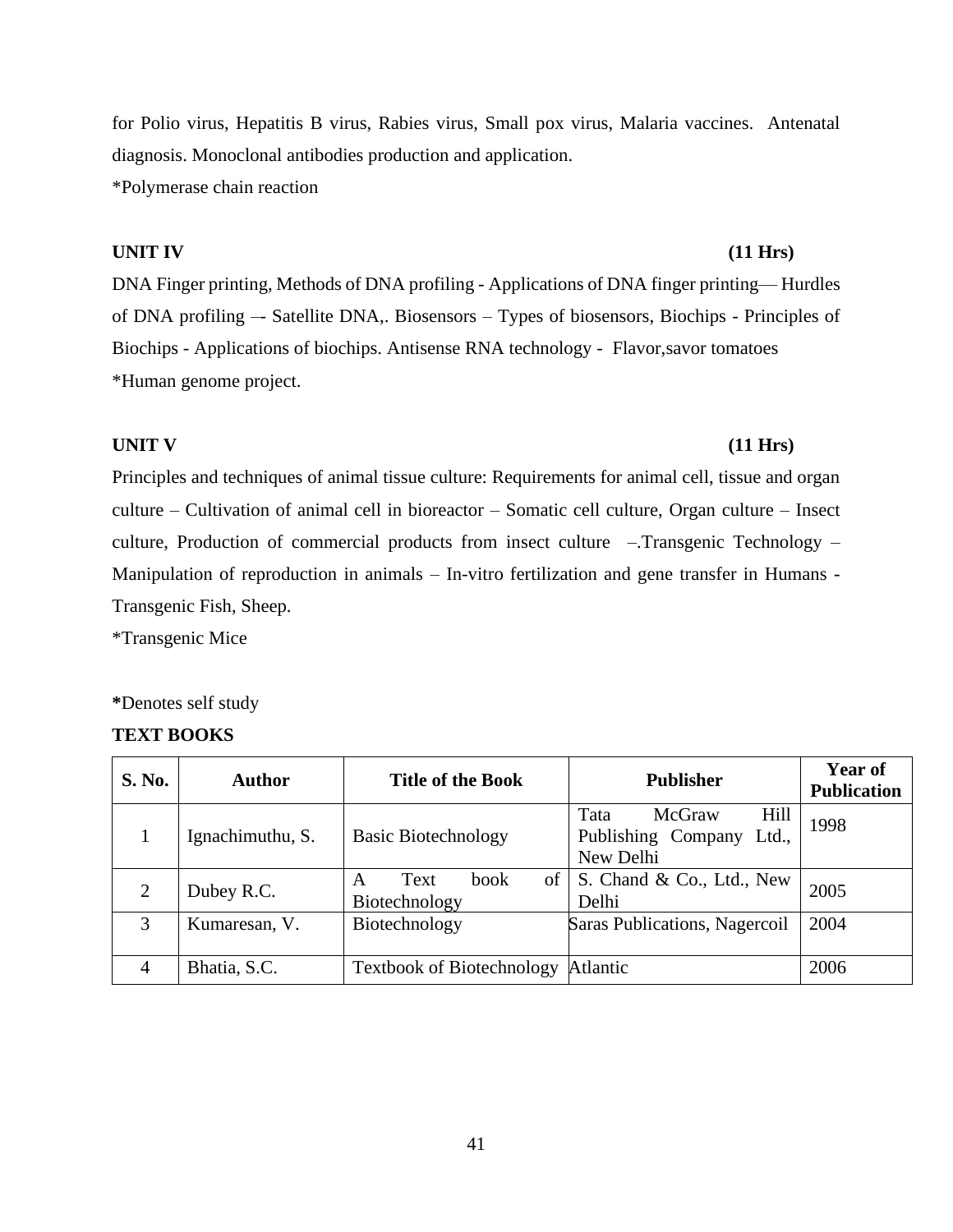| S. No.         | <b>Author</b>                                    | <b>Title of the Book</b>                                                     | <b>Publisher</b>                               | Year<br><b>of</b><br><b>Publication</b> |
|----------------|--------------------------------------------------|------------------------------------------------------------------------------|------------------------------------------------|-----------------------------------------|
| 1              | N.<br>Alexander,<br>Glazer and Hiroshi<br>Nikado | Microbial<br>Biotechnology:<br>Applied<br>Fundamentals<br>of<br>Microbiology | Cambridge<br><b>University Press</b>           | 1995                                    |
| $\overline{2}$ | <b>B.R.,</b><br>Glick,<br>Pasternak, J.J.        | Molecular Biotechnology                                                      | <b>ASM</b> Publisher                           | 2003                                    |
| 3              | Jogdand, S.N.                                    | Environmental Biotechnology                                                  | Himalaya<br>Publishing House,<br>Bombay        | 1995                                    |
| $\overline{4}$ | R.W.<br>Old,<br>and<br>Primrose, S.B.            | Principles of Gene manipulation                                              | <b>Blackwell</b><br>Scientific<br>Publications | 1994                                    |
| 5              | Das, H.K.                                        | of<br>Textbook<br>Biotechnology,<br><b>Second Edition</b>                    | Wiley-India<br>Publications                    | 2010                                    |
| 6              | Sangita Malvee                                   | Biotechnology-An Introduction                                                | <b>SBS</b><br>Publishers<br>and Distributors   | 2007                                    |
| 7              | Prakash, M.                                      | <b>Textbook of Biotechnology</b>                                             | Sonali Publication                             | 2009                                    |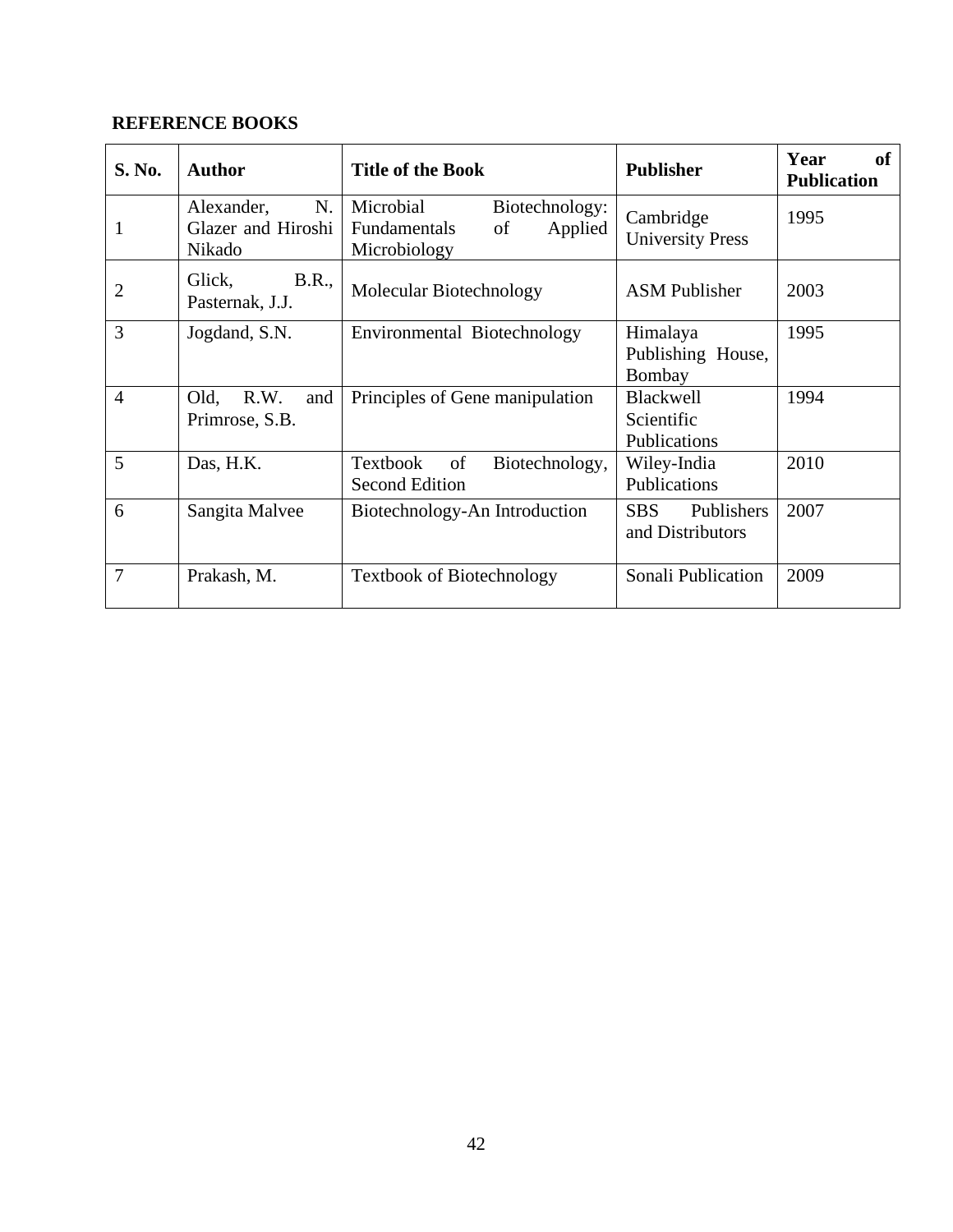| <b>Semester</b> | $\cdot$ V                                           |
|-----------------|-----------------------------------------------------|
| <b>Elective</b> | $\div 1$                                            |
| <b>Title</b>    | : Pathology & Medical Laboratory Technology Paper I |
| <b>Sub Code</b> | : AS15E01                                           |
| <b>Credits</b>  | :4                                                  |

## **Objective:**

To understand the role of medical laboratory technology in saving human lives and to utilize the methods used in the laboratories to help diagnose diseases.

## **UNIT I: Essential pre – requisites of a medical laboratory (12 Hrs)**

Introduction, Scope of CLT, Collection of specimens-Collection of blood, Collection of CSF & other fluids, Urine collection. Use of preservatives. Anticoagulants. Maintenance of Laboratory records and preparation of reports. Cleaning, maintenance and care of glassware-Definitions of sterilization, disinfection, antisepsis. Classification of sterilization and disinfection. Different methods of sterilization: Heat, radiation, filtration, chemical methods. Selection of material for sterilization or disinfection. Different types of chemical agents used for disinfection. Disposal of specimens and infected materials, Safety precautions against infection by microbiological specimens.

\* First aid treatment of superficial wounds, burns, scalds, chemical poisoning and electric shock etc.

## **UNIT II: Laboratory instruments (11 Hrs)**

Method of measuring liquids and weighing solids, care of single pan balance, analytical balance, electrical and electronic balance. General laboratory equipments-Principle, use and maintenance of the following instruments / apparatus - centrifuge, cold centrifuge, homogenizer, desiccators, vortex mixer, magnetic stirrer, centrifuges , Albuminometer, Urinometer and Sahli's haemoglobinometer. Care and maintenance of microscopes , Methods of use of microscopes for the demonstration of wet films and dry preparations.

\*Spectrophotometry.

## **UNIT III: Clinical haematology (11 Hrs)**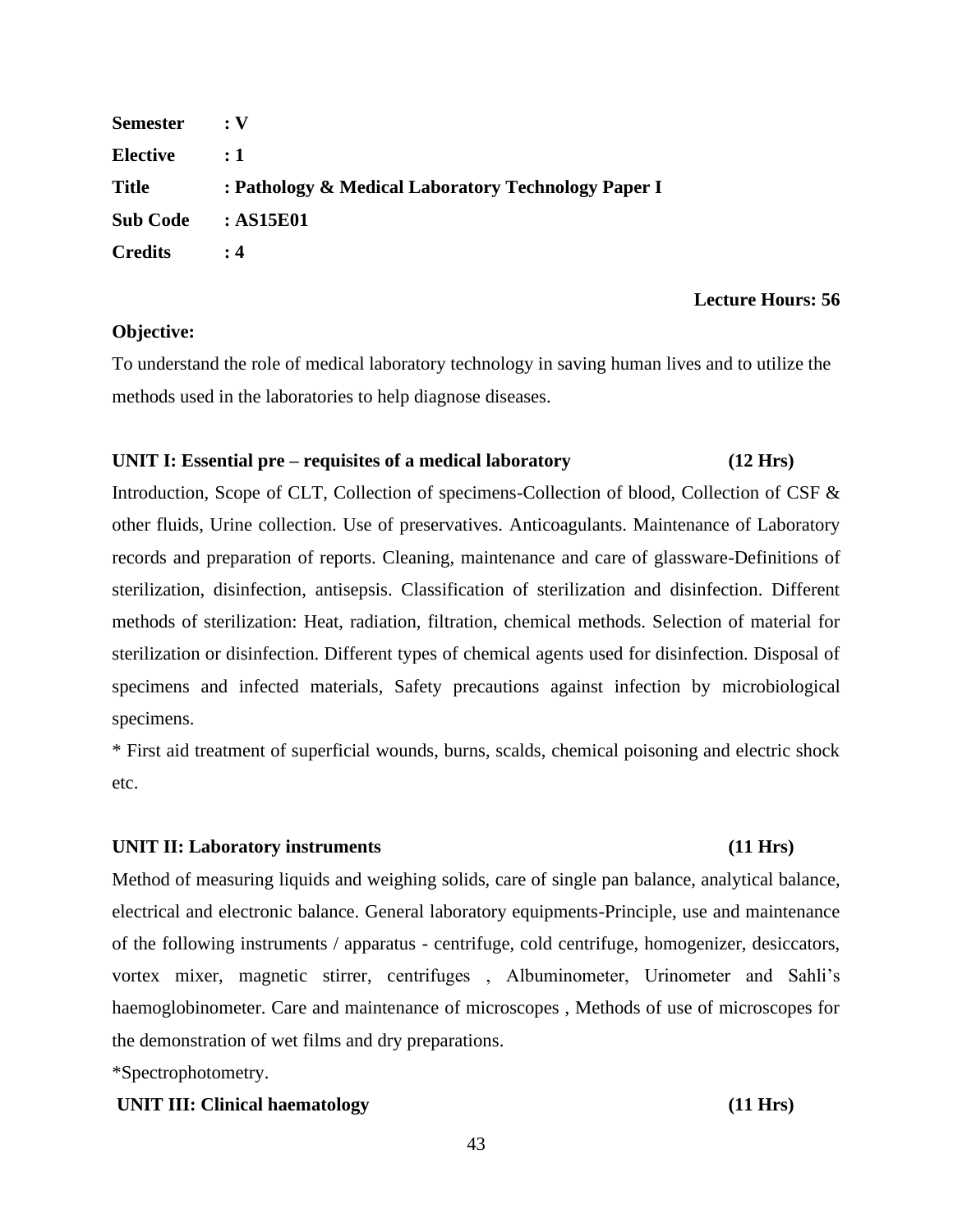Blood and its constituents, Collection of blood –capillary and venous blood collection, various anticoagulants and their uses, advantages and disadvantages, Total count of RBCs, WBC (with correction of NRBC), Eosinophils and platelets, Different types of haemocytometers, their ruling and uses. Micropipette methods and Bulk dilution technique, their advantages and disadvantages. Haemoglobin and Estimation of Haemoglobin – Principles, techniques, advantages and disadvantages of different methods. Normal and abnormal values. Haemoglobin estimation by Sahli's method. Abnormal Heamoglobin Method of identification of abnormal Haemoglobin. Sickling phenomenon. Hb-F and its demonstration. Erythrocyte Sedimentation Rate (ESR) (Wintrobe and Westergren method), Principles and different methods of determining ESR and PCV. Advantages and disadvantages of each method. Clinical significance of ESR and PCV, Normal values. Methods of determination of Red Cell Indices (MCV, MCH, MCHC and Colour Indices) and its significance. Absolute eosinophil count, LE cell preparation, Bleeding time, clotting time, clot retraction and clot lysis, tourniquet test

\*Total RBC, WBC count and Differential count

## **UNIT IV: Blood grouping (11 Hrs)**

Principles of blood groups and antigen antibody reactions Blood groups – ABO system, Blood grouping & typing. Crossmatching .Blood transfusion – Indication, universal donor and recipient concept. Selection criteria of a blood donor. Transfusion reactions Anticoagulants – Classification, examples and uses. Testing the donor:Screening donor's blood for infectious agents - HIV, HCV, HBV, Trepanoma palladium, Plasmodium, HTLV. Compatibility test (Coombs test) and its significance,  $A - B - O$  Grouping : Tile method, Standard tube technique. Causes of false positive and false negative results, Sub – groups of A: differentiation of group A1 and A2 using lectines, HLA antigens and their significance

\*Rhesus grouping techniques

## **UNIT V: Clinical Chemistry (11 Hrs)**

# Glucose haemostasis – interpretation of blood and urine glucose level, Oral Glucose Tolerance Test (OGTT) and (GTT) curves, Diabetes mellitus, Fasting blood glucose levels and estimation of blood glucose, Plasma lipids and lipoprotein levels, Lipid profile, Blood urea estimation \*VDRL test – Kahn and flocculation test; Serum cholesterol estimation.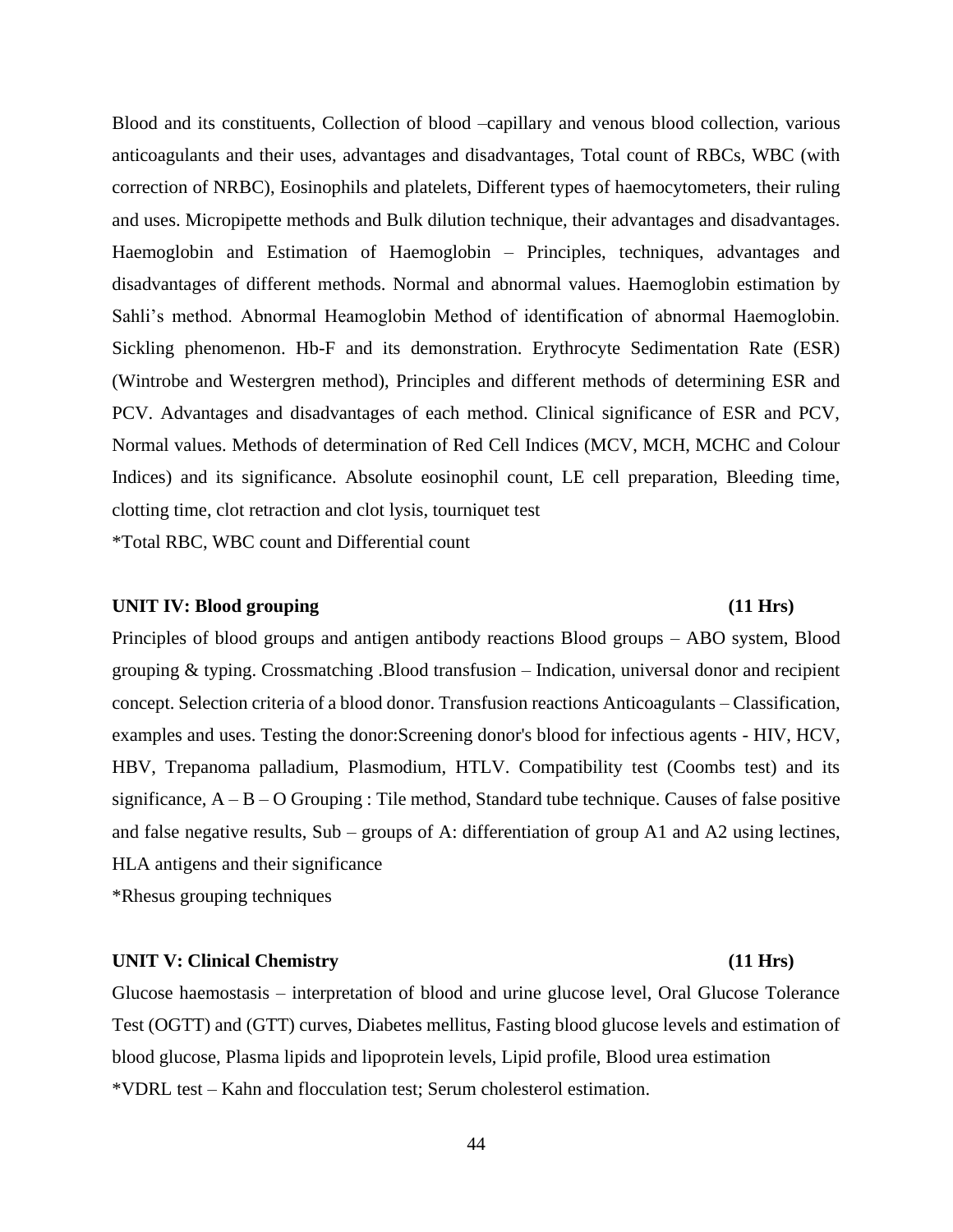\*Denotes self study

# **TEXT BOOKS**

| <b>S. No.</b>  | <b>Author</b>           | <b>Title of the Book</b>            | <b>Publisher</b>                                                   | Year of<br><b>Publication</b> |
|----------------|-------------------------|-------------------------------------|--------------------------------------------------------------------|-------------------------------|
|                | Kanai, L<br>Mukherjee   | Medical<br>Laboratory<br>Technology | Hill<br>McGraw<br>Tata<br>Publishing<br>Company<br>Ltd., New Delhi | 1998                          |
| $\overline{2}$ | Ramnick<br>Sood,<br>M.D | Medical<br>Laboratory<br>Technology | Medical Publishers(P)Ltd                                           | 1985                          |

| <b>S. No.</b>  | <b>Author</b>                                | <b>Title of the Book</b>                                         | <b>Publisher</b>                                       | Year<br>оf<br><b>Publicatio</b><br>n |
|----------------|----------------------------------------------|------------------------------------------------------------------|--------------------------------------------------------|--------------------------------------|
| 1              | Arumugam.N                                   | Microbiology (General<br>$&$ Applied)                            | <b>Saras Publication</b>                               | 2000                                 |
| $\overline{2}$ | Madhavan Kutty, K                            | <b>Textbook</b><br>of<br>Medical<br><b>Laboratory Technology</b> | Medcen Poonthanam                                      | 1992                                 |
| 3              | Mary Ellen Wedding,<br>Sally A Toenjas       | <b>Medical Laboratory Procedures</b>                             | <b>Brothers</b><br>Jaypee<br><b>Medical Publishers</b> | 1992                                 |
| $\overline{4}$ | Samuel, K.M                                  | Clinical<br><b>Notes</b><br>Lab<br>$_{\rm on}$<br>Techniques     | Published<br>by<br>M.K.Gopalan,<br>Chrompet            | 1999                                 |
| 5              | <b>Sathish Gupte</b>                         | Short Textbook of Medical<br><b>Laboratory for Technicians</b>   | Brothers,<br>Jaypee<br><b>Medical Publishers</b>       | 1998                                 |
| 6              | F.J.<br><b>Baker</b><br>And<br>Silverton R.E | Introduction<br>Medical<br>to<br><b>Laboratory Technology</b>    | Hodder<br>Education<br>Publishers                      | 1998                                 |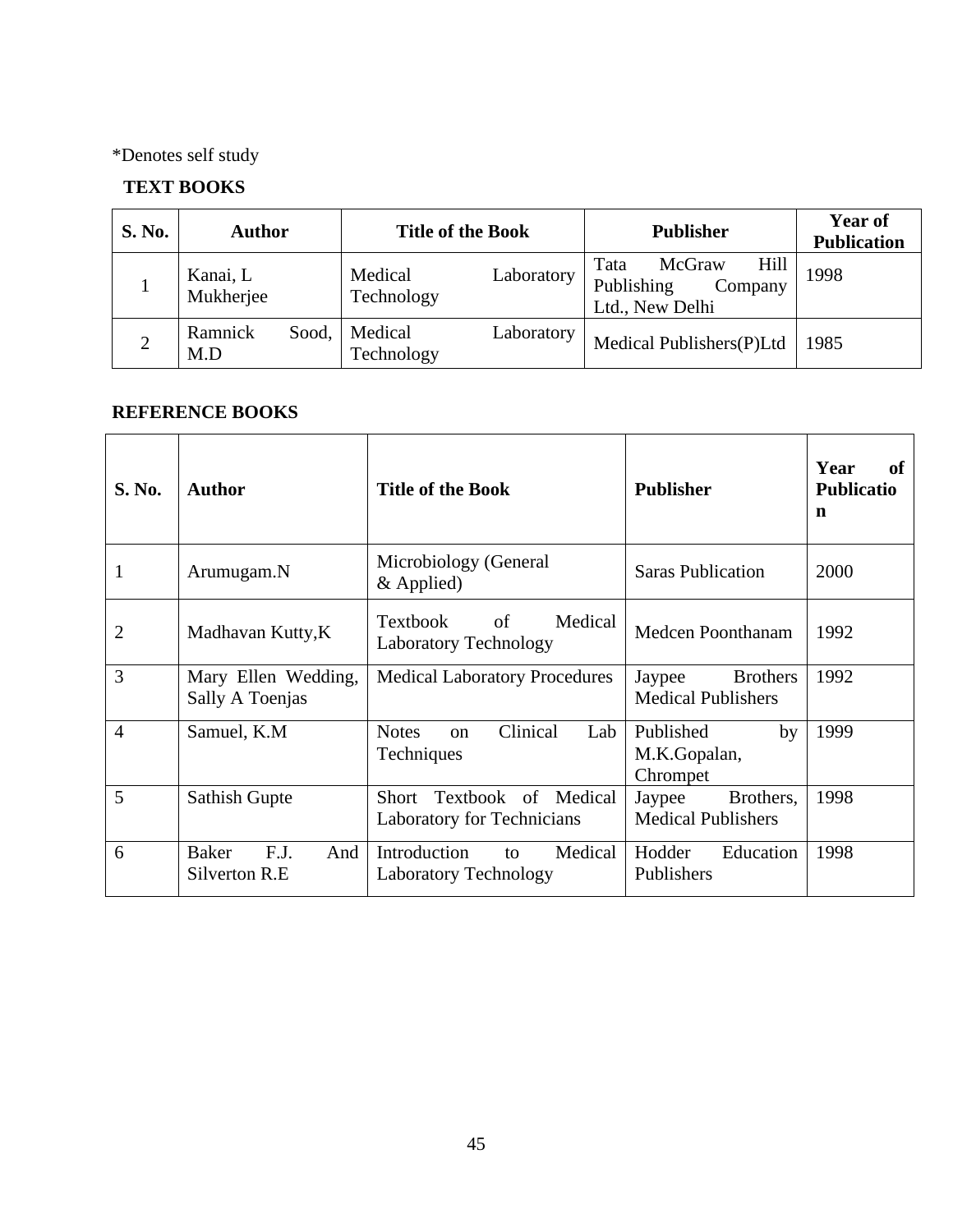| Semester        | $: \mathbf{V}$  |
|-----------------|-----------------|
| Elective        | : 2             |
| Title           | : Sericulture I |
| <b>Sub Code</b> | : AS15E02       |
| <b>Credits</b>  | : 4             |

## **Objectives:**

In recent years the government of many developing countries has given added attention to the production of natural silk. It can be done by sericulture which offers many advantages such as

- Provides employment opportunities to the rural people and prevent their migration to the towns.
- Helps to earn much needed foreign currency.
- Provides raw materials for cottage as well as large scale textile industries
- No large investment is required

### **UNIT I (12 Hrs)**

Introduction to sericulture – History and present status, Definition, Economic importance of sericulture. Origin and history of Sericulture- spread of Sericulture to Europe, South Korea, Japan, India and other countries.

\*Role of silk fibers amongst natural fibers

Classification and Taxonomic characters: Phylum, class, order, family, genus and Species-Distribution and varieties of silkworms – Mulberry & non-mulberry – Tasar, Eri, Muga worms. Distribution and Races: Geographical distribution in the world and India and Exotic and indigenous races

\*Integrated pest and disease management in Mulberry

### **UNIT III (11 Hrs)**

Egg: External and internal morphology and colour change. Larvae: Mouth parts, legs, prolegs, spiracles, eyes, claspers and integumentary hair and sexual markings. Pupa: Male and Female

### 46

## **UNIT II (11 Hrs)**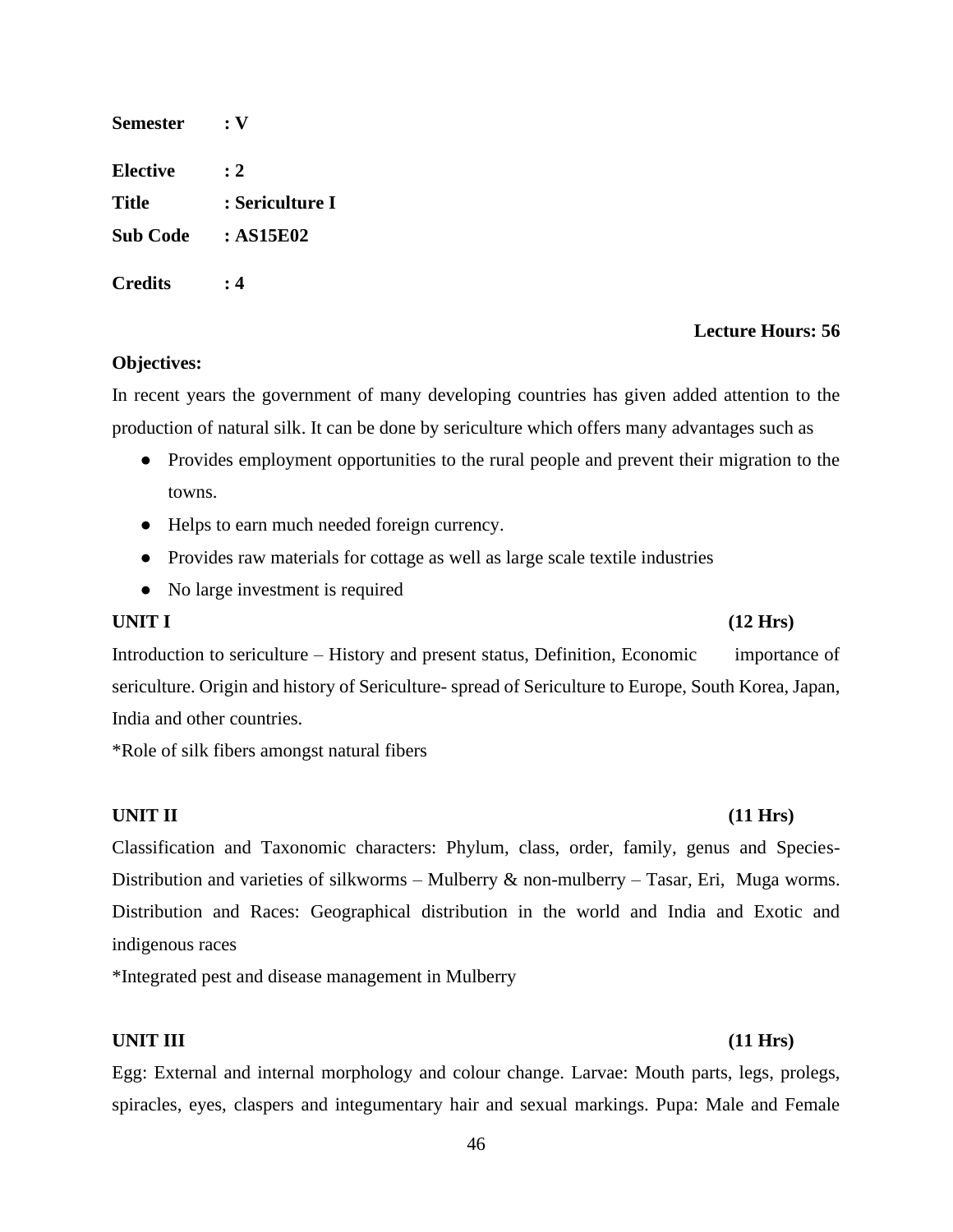Morphology and sexual dimorphism Adult *:* Mouth parts, antenna, wings, external genitalia. Digestive system : Alimentary canal and physiology of digestion. Silk glands : Structure, development and mechanism of silk synthesis. Circulatory system : Dorsal vessel, haemolymph and haemocytes. Reproductive system : Male and female systems, mechanism of egg development. \*Circadian rhythm and behavior in silk worm

## **UNIT IV (11 Hrs)**

Life cycle of *Bombyx mori* – Reproductive system, Morphology of egg, larva, pupa and adult life span and bionomics, circadian rhythm, and behavior and growth rate of *Bombyx mori.*, Endocrine system : Endocrine glands in larva and pupa and synthesis of hormone. Hormonal control: on metamorphosis, dipause, silk synthesis and reproduction. Exocrine glands : Structure, morphology and secretion of exocrine glands

**\***Pheromone*:* sex attractants and their role in mating.

## **UNIT V (11 Hrs)**

Diseases of silkworms – Viral, bacterial, fungal, and protozoan diseases, pathogens –Flacherie, Grasserie, Muscardine, Pebrine. Causes of various diseases, precaution Measures, control of diseases – disinfection methods

\* Disinfection and maintenance of hygiene during silkworm rearing

| <b>S. No.</b> | <b>Author</b>                         | <b>Title of the Book</b>          | <b>Publisher</b>                                           | Year of<br><b>Publication</b> |
|---------------|---------------------------------------|-----------------------------------|------------------------------------------------------------|-------------------------------|
|               | Ganga, G and<br>Sulochana Chetty      | An Introduction to<br>Sericulture | Oxford and IBH<br>Publishing Co., Pvt.,<br>Ltd., New Delhi | 1991                          |
| 2             | Venkata Narasiah                      | Sericulture in India              | <b>Ashesh Publishing</b><br>House, New Delhi               | 2003                          |
| 3             | Dr. N. G. Djha and<br>Dr.PriyanPanday | <b>Silk Production</b>            | APH publishing<br>Corporation, New<br>Delhi                | 2004                          |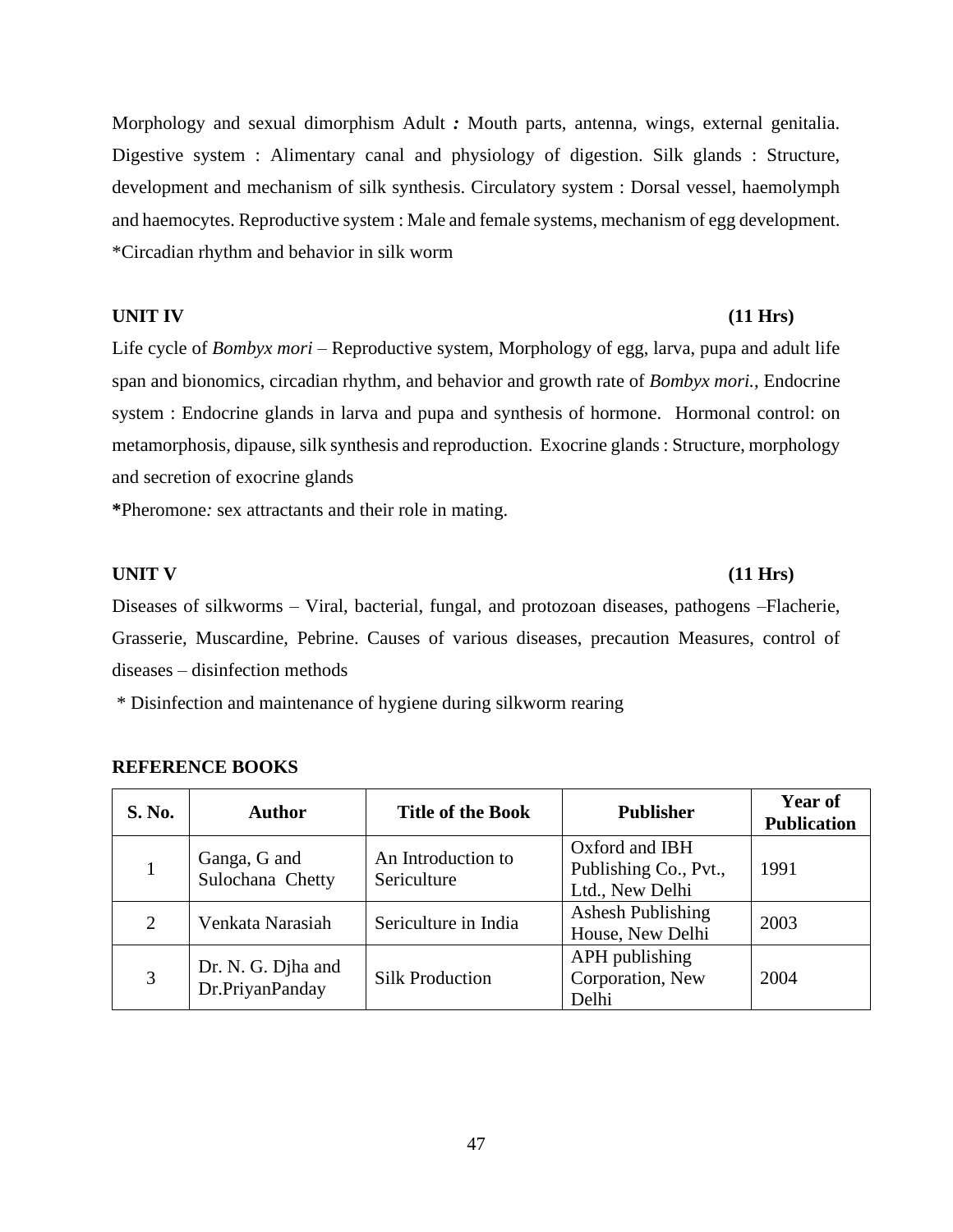| <b>Semester</b>                    | :V             |
|------------------------------------|----------------|
| <b>Advance Learners Course : 1</b> |                |
| <b>Title</b>                       | : Microbiology |
| <b>Sub Code</b>                    | : AS14AC1      |
| <b>Credits</b>                     | $: 5 *$        |

## **Objective**:

Knowledge of different aspects of Microbiology has become crucial and indispensable to everyone in the society.

## **UNIT I**

**Introduction:** History and scope of Microbiology; Classification and biology of virus, bacteria, fungi; Application of microbes in food, industry, genetic engineering, biotechnology, agriculture, environment, medicine, pollution.

## **UNIT II**

**Culture techniques:** Sterilization techniques- physical and chemical agents in control. Nutrient requirements: types of microorganisms, growth factors. Culture media: types, collection of samples, methods of isolation, identification and maintenance of culture Culture media- Simple and Special nutritional media. Nutrient broth. Microbial growth: pattern, factors, measurement of growth-growth curve.

## **Unit III**

**Food Microbiology:** Food spoilage-intrinsic and extrinsic factors; food preservation – filtration, low or high temperature, chemicals and radiation; food borne diseases- fermented food products – wine and beer. Botulism

## **Unit IV**

**Environmental Microbiology:** Microbial Analysis of Water, Sanitary Test for Coliforms-Sewage Treatment, Bioremediation - Petroleum Prospecting and Formation of Oil Spills, Wastewater Treatment, Chemical Degradation, Heavy Metals – Indicator Microorganism in Polluted Water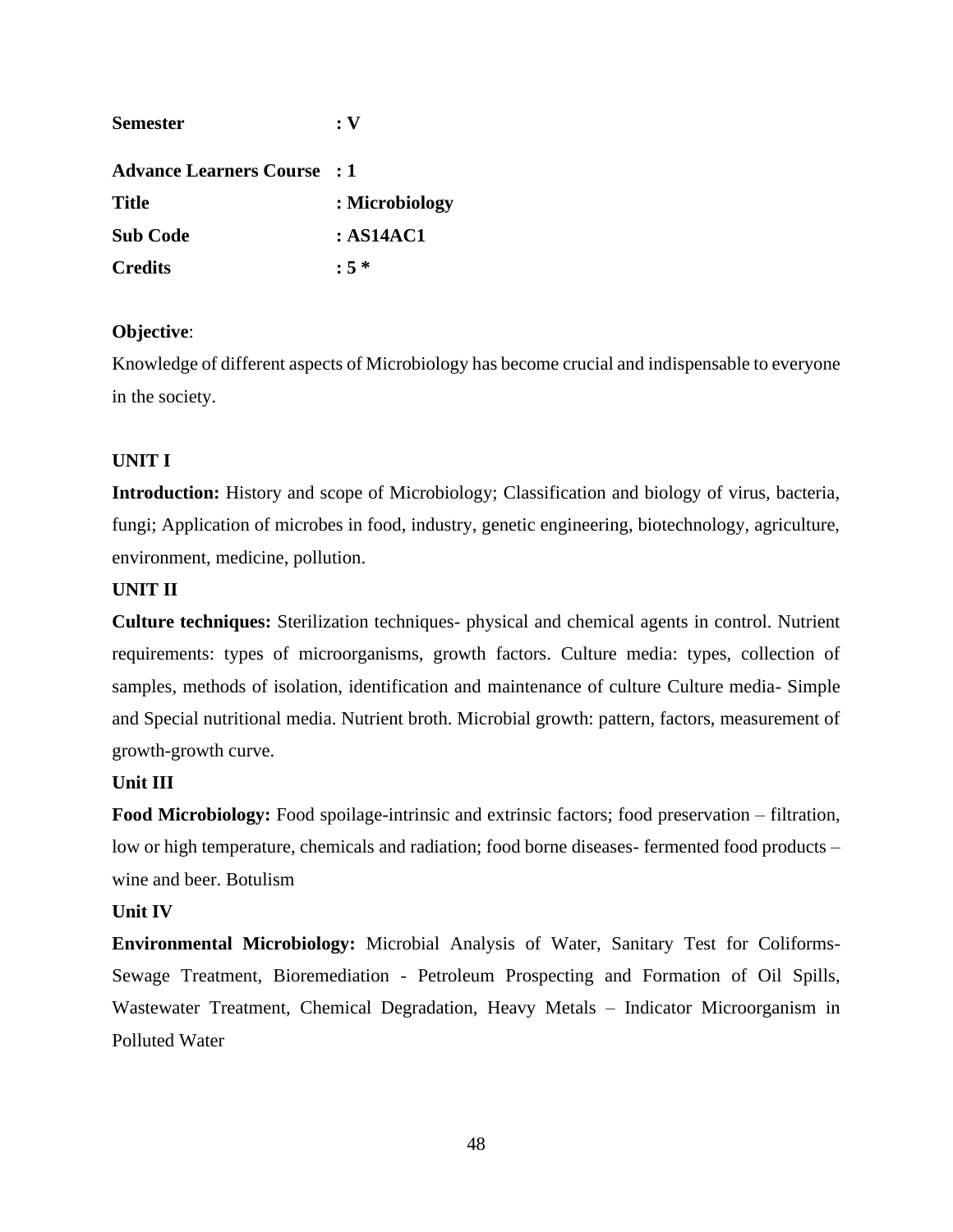## **Unit V**

**Medical Microbiology**: Viral diseases Chickenpox, Measles, Influenza, Rubella, Yellow Fever, Rabies, Hepatitis, Poliomyelitis, Aids. Bacterial Diseases-Diphtheria, Tuberculosis, Pertussis, Leprosy, Gonorhoea, Syphilis, Cholera and Salmonellosis. Fungal Diseases – Superficial, Cutaneous, Sub-Cutaneous, Systemic and Opportunistic Mycoses.

## **TEXT BOOKS**

| <b>S. No.</b> | <b>Author</b>                      | <b>Title of the Book</b>               | <b>Publisher</b>                       | <b>Year of</b><br><b>Publication</b> |
|---------------|------------------------------------|----------------------------------------|----------------------------------------|--------------------------------------|
|               | Dubey, R.C. and<br>Maheswari, D.K. | A Text book of Microbiology            | S. Chand and<br>Company Ltd.,          | 2006                                 |
| 2             | Sundara Rajan, S                   | College Microbiology – Vol.<br>I to IV | Vardhana<br>Publications,<br>Bangalore | 2002                                 |

| S. No.         | <b>Author</b>                                                       | <b>Title of the Book</b>              | <b>Publisher</b>                                   | <b>Year of</b><br><b>Publication</b> |
|----------------|---------------------------------------------------------------------|---------------------------------------|----------------------------------------------------|--------------------------------------|
| $\mathbf{1}$   | Alcamco, I.D.                                                       | Fundamentals of<br>Microbiology       | The Benjamin<br><b>Cummings Publishing</b><br>Co., | 1997, $5^{th}$ Edn.                  |
| $\overline{2}$ | Atlas, R.M.                                                         | Principles of Microbiology            | Mosby-Year Book,<br>Inc., Missouri.,               | 1995, 1 <sup>st</sup> Edn.           |
| 3              | Barry L. Batzing                                                    | Microbiology-An<br>Introduction       | <b>Wadsworth Group</b>                             | 2000, $1^{st}$ Edn.                  |
| $\overline{4}$ | Lansing M. Prescott,<br>John P. Harley,<br>Donald A. Klein.         | Microbiology                          | McGraw Hill<br>Companies                           | 1999, 4 <sup>th</sup> Edn.           |
| 5              | Mani, A., Selvaraj,<br>A.M., Narayanan,<br>L.M. and Arumugam,<br>N. | Microbiology – General and<br>Applied | <b>Saras Publications</b>                          | 1999                                 |
| 6              | Powar, C.B. and<br>Daginawala, H.F.                                 | General Microbiology                  | Himalaya Publishing<br>House                       | 2001                                 |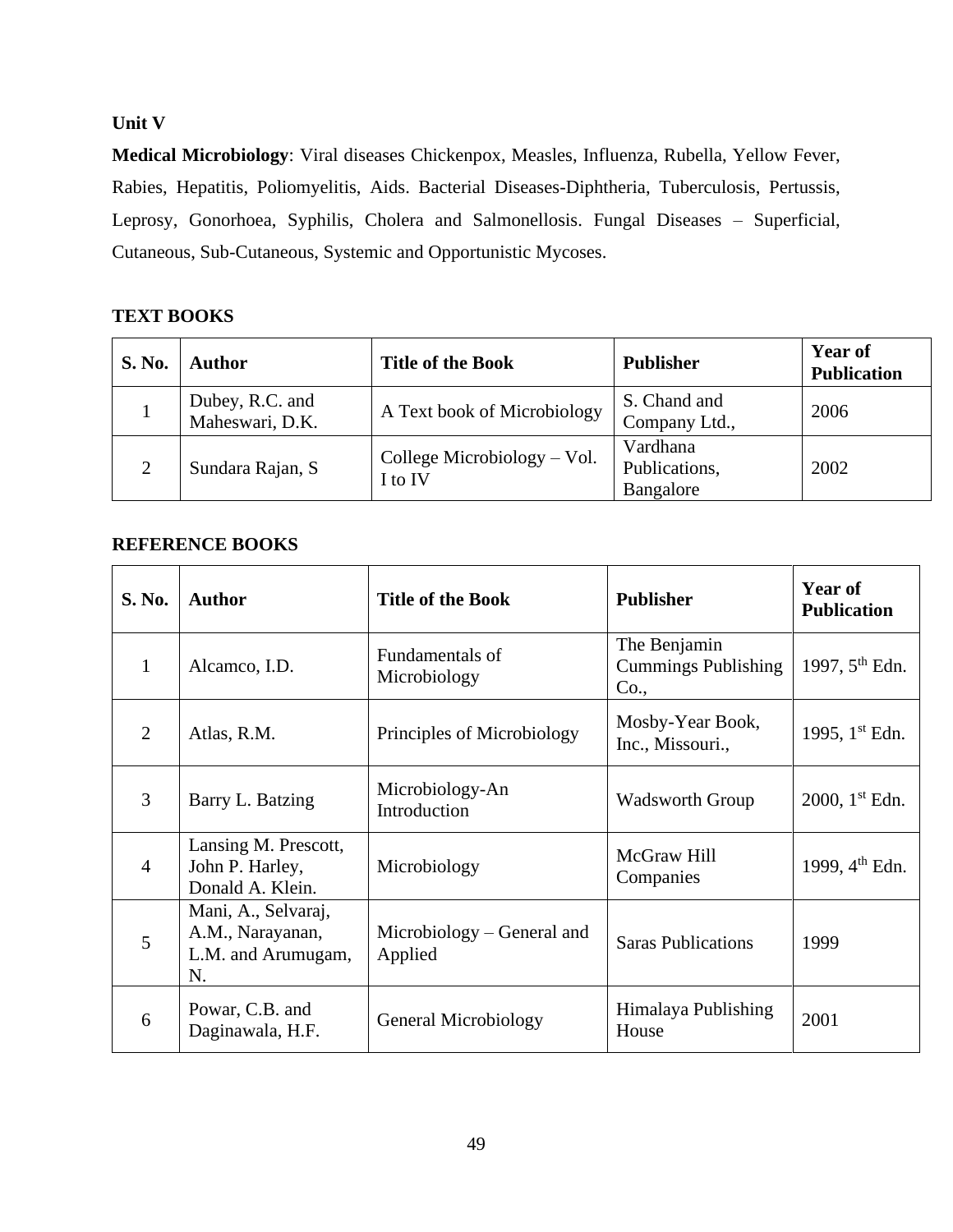| <b>Semester</b>                    | :V                          |
|------------------------------------|-----------------------------|
| <b>Advance Learners Course : 2</b> |                             |
| <b>Paper</b>                       | $\cdot$ 2                   |
| <b>Title</b>                       | : Public Health and Hygiene |
| Sub code                           | :AS14AC2                    |
| <b>Credits</b>                     | $: 5 *$                     |

## **Objectives:**

To train human resources in the science of public health, with a firm understanding of the determinants of health and the public health system in the country, the community context, the determinative influences of globalization, urbanization, global and national policies and a strong foundation in research methodology.

## **UNIT I**

Determinants of health. Health indicators; Personal hygiene; Public health; health - Dynamics of disease transmission – host, agents, environment.

## **UNIT II**

Concepts of Health and Disease. Nutrition and Health: Classification of foods – Nutritional deficiencies - Vitamin and Mineral deficiencies - Balanced diet - Nutritional requirements of special groups.

## **UNIT III**

Environment and Health: Types of Pollution - Air Pollution, Water Pollution, Soil Pollution, Noise Pollution Radiation – effects; Solid waste and excreta disposal. Impact of pollutants on Health.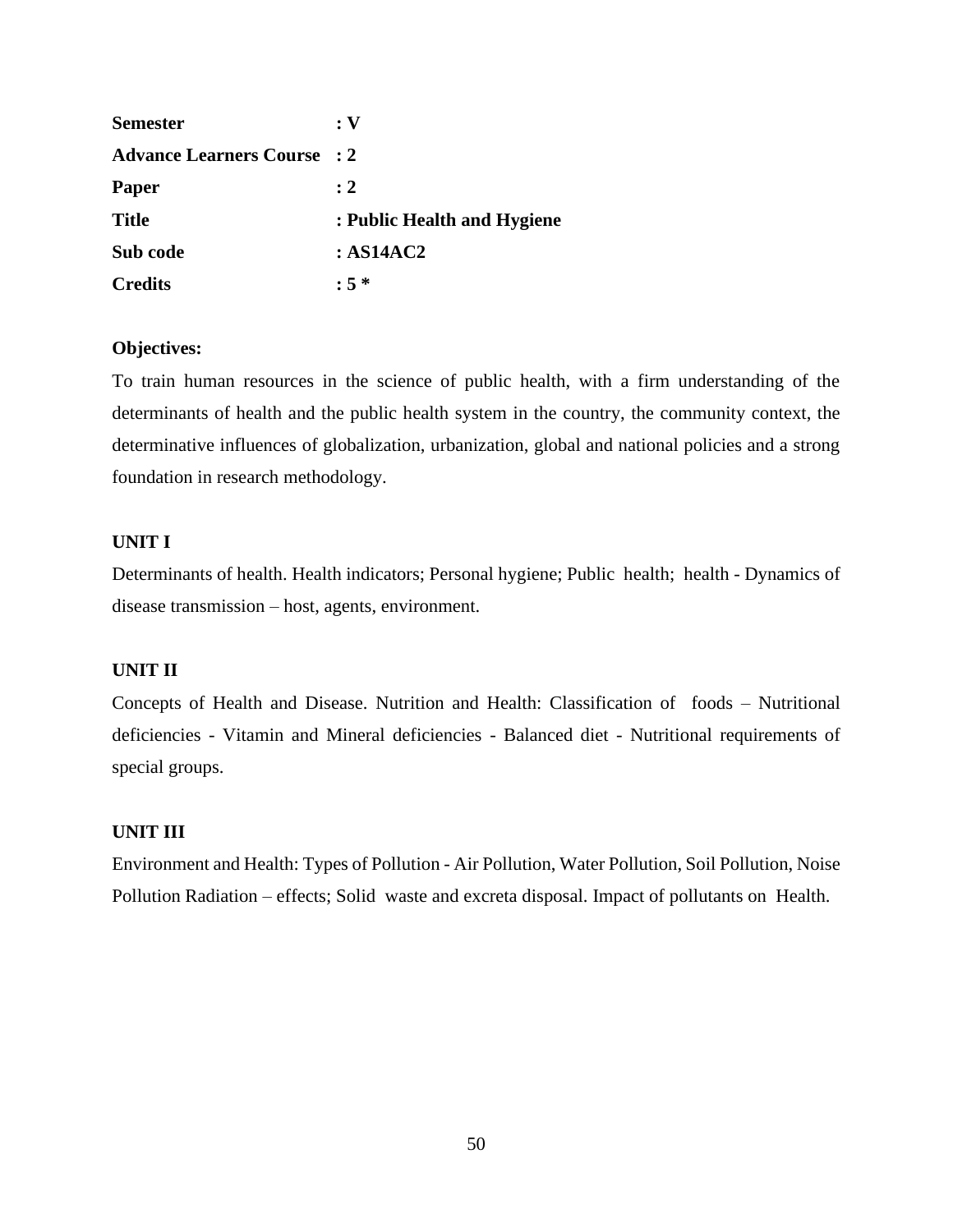## **UNIT IV**

Communicable Diseases: Measles, Cholera, Amoebiasis, Malaria, Filariasis, Japanese encephalitis, Swine flu, STD and AIDS. Non Communicable Diseases: Coronary Heart Disease. Hypertension Diabetes, Obesity, Stroke, Cancer.

## **UNIT V**

Health Education: Health care services in India. Health planning in India. Health Programmes in India, WHO, Non-Governmental Voluntary Health organizations. First Aid and Nursing: Methods, Dressing, Care, Duties, Preparations

## **TEXT BOOKS**

| S. No | Author            | <b>Title of the Book</b>                       | <b>Publisher</b>                                 | <b>Year of</b><br><b>Publication</b> |
|-------|-------------------|------------------------------------------------|--------------------------------------------------|--------------------------------------|
|       | Park and<br>Park. | Text Book of Preventive and Social<br>Medicine | <b>Banarsidas Bhanot</b><br>Publishers, Jabalpur | 1995                                 |
|       | Verma, S.         | Medical Zoology                                | <b>Rastogi Publications</b>                      | 1998                                 |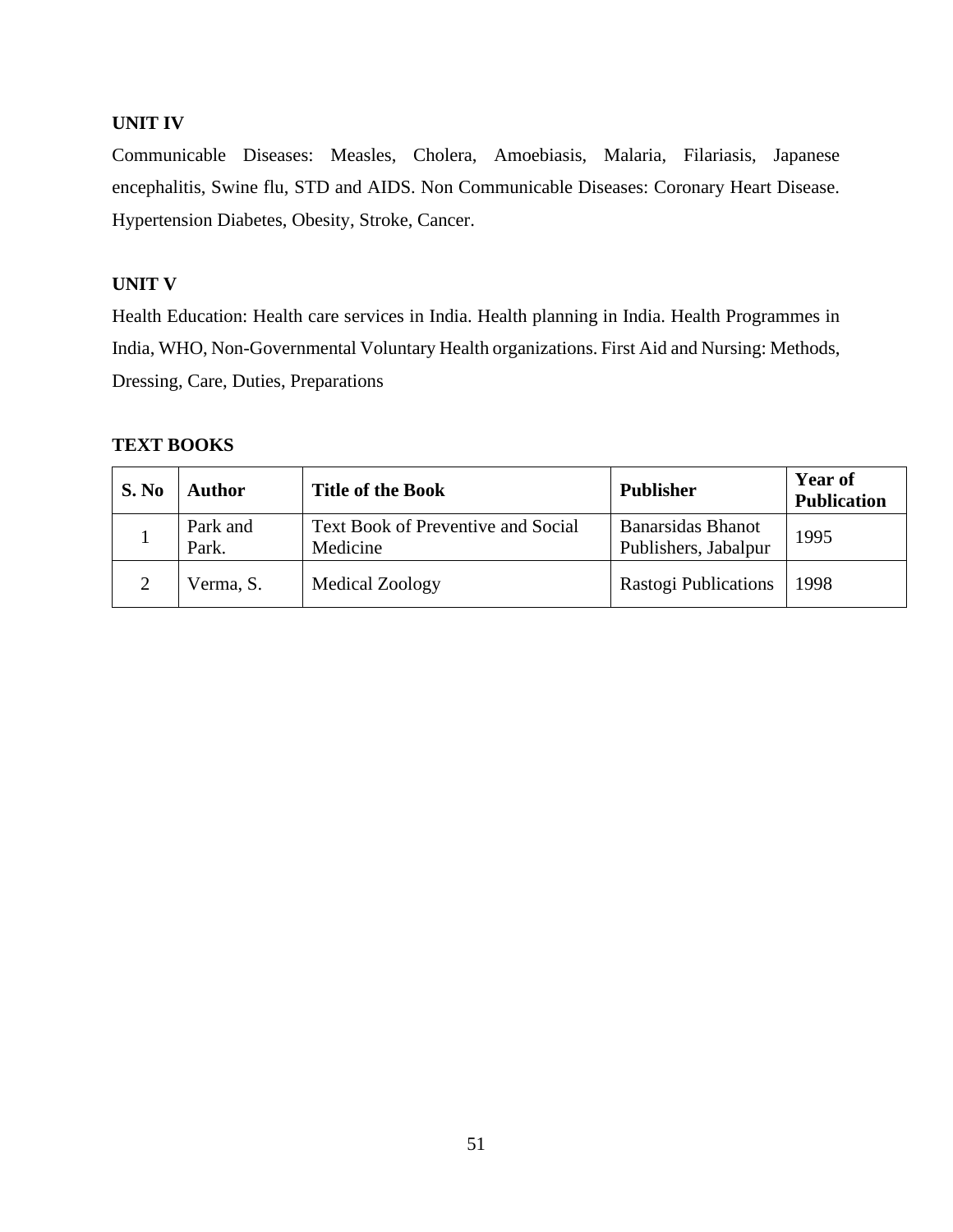| <b>Semester</b> | : <b>VI</b>                  |
|-----------------|------------------------------|
| Core            | : 8                          |
| <b>Title</b>    | : Physiology & Endocrinology |
| Sub code        | : AS15C08                    |
| <b>Credits</b>  | : 5                          |

## **Objectives**

Physiology is the fountain head of "Natural Sciences'' as it deals with the functions of the body of organisms. The reactions are vehicles through chemical co – ordination of hormones – hence this combined subject on physiology and endocrinology is prescribed.

# **UNIT I: (18 Hrs)**

## **NUTRITION**

Nutrition in animals, mechanisms of food intake in different animals, Neuronal and hormonal regulation of nutritional intake, hunger drive, thirst, Physiology of digestion and absorption; Metabolism of carbohydrates, proteins & lipids; vitamins. Obesity- causes and consequences, outline of hormonal involvement, Leptin: synthesis, secretion and its role in adipogenesis \*Balanced diet.

## **RESPIRATION**

Types of respiration; Pulmonary ventilation, respiratory muscles, surfactants. Respiratory centers and periodic breathing; Regulation of respiration, Exchange & transport of gases; Respiratory Quotient and Bohr's effect, Chloride shift/Hamberger's phenomenon; Respiration in unusual environment – foetal and neonatal respiration, high altitude, diving; Metabolic rate : basal metabolic rate and its measurement

\* Structure and functioning of respiratory pigments

## **UNIT II**: **(17 Hrs)**

## **CIRCULATION**

Composition and Functions of blood; Types of heart - chambered heart, tubular heart, ampullar heart, lymph heart, neurogenic and myogenic heart, Cardiac Cycle; Cardiac rhythm; Cardiac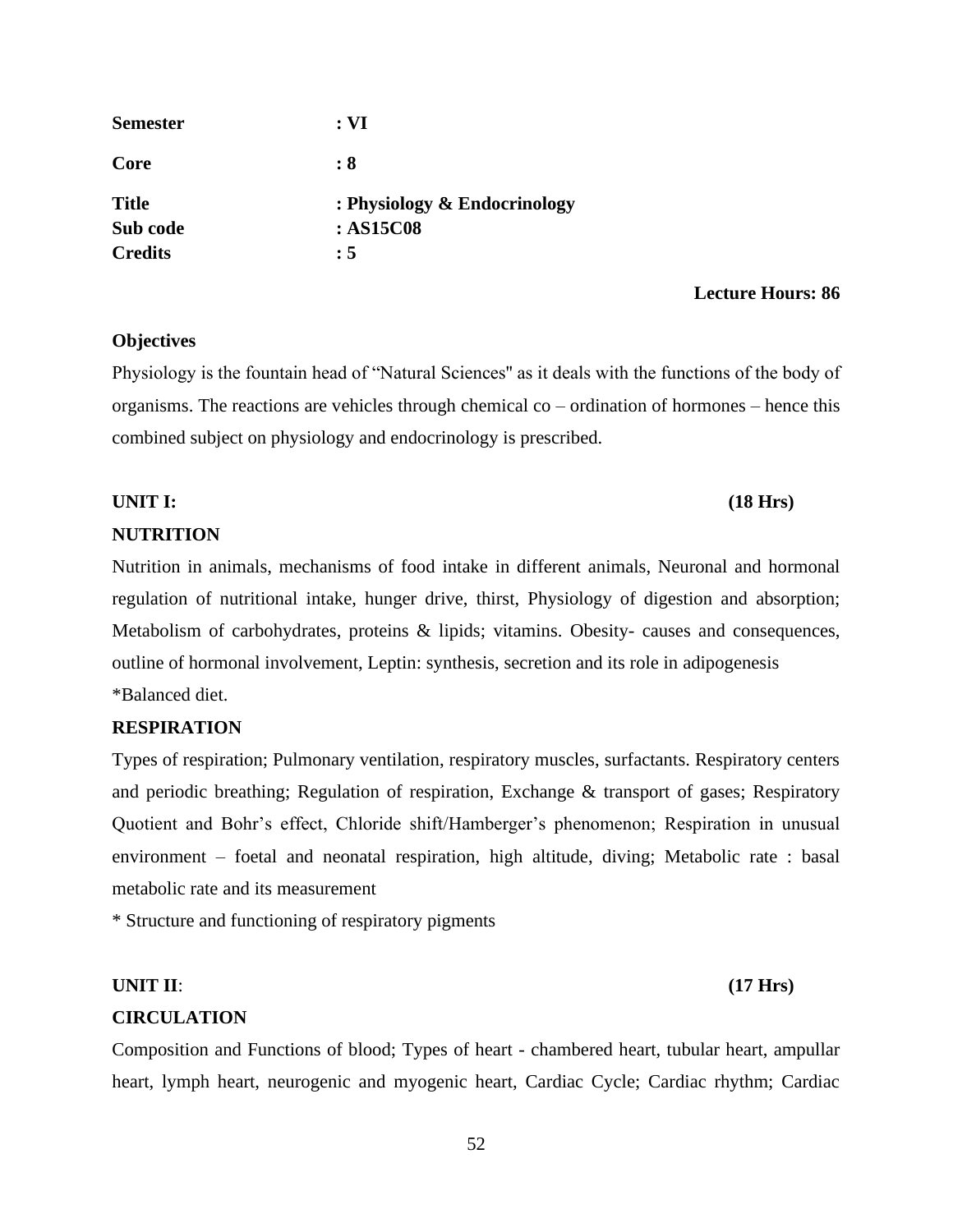output; Pace makers and specialized conducting fibers; Origin of heart beat and its regulation; ECG and its principle; myocardial infarction, Blood pressure; Blood clotting; Circulatory shock, Circulatory arrest, Abnormal Heart Rhythm-Arrhythmia

\*Human congenital heart diseases

## **EXCRETION**

Classification of animals based on excretory products- ammonotelic, ureotelic, uricotelic; Vertebrate kidney, Structure of nephron, Physiology and regulation of urine formation; Hormonal regulation of urine formation, Regulation of water balance, electrolyte balance and acid-base balance. Dialysis, artificial kidney, kidney transplantation, kidney disorders*.*

\* Osmoregulation in freshwater, marine and terrestrial animals.

### **UNIT III: (17 Hrs)**

## **NERVE PHYSIOLOGY**

Structure of a neuron; types of neurons, Electrical and chemical transmission. Synaptic transmission of impulse, Modifications of synaptic transmission during fatigue, acidosis, alkalosis, hypoxia and drugs. Neuromuscular Junction: organization and properties of neuromuscular junction, neuromodulators, Neurotransmitters, EEG, MRI, memory, neural disorders in man – Alzheimer's, Parkinson's and meningitis, Multiple sclerosis.

\* Autonomic nervous system.

## **UNIT IV: (17 Hrs)**

## **MUSCLE PHYSIOLOGY**

Structure of a muscle; Comparative physiology of skeletal, smooth and cardiac muscles, Skeletal muscle- ultrastructure and molecular organization , Red and white muscles,. Mechanism of muscle contraction and relaxation. Energetics of muscle contraction. Effect of exercise on muscles. Catch muscle and fibrillar muscle, simple muscle twitch, latent and refractory periods, tetanus, tonus, fatigue, oxygen

debt.

\* Chemistry of muscle proteins.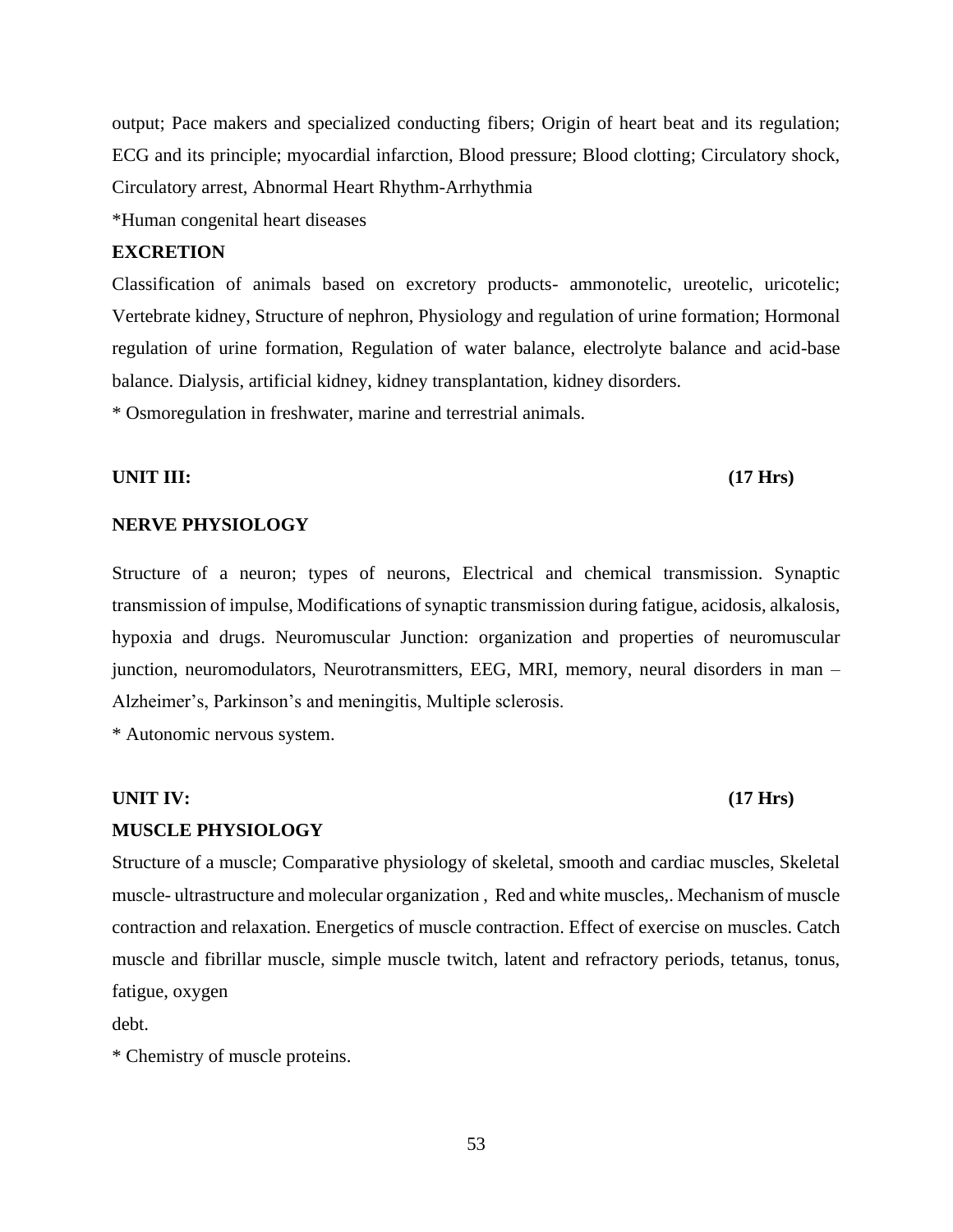## **UNIT V: (17 Hrs)**

## **ENDOCRINOLOGY**

Endocrine glands-structure, Neuro-endocrine regulation of hormone action, Secretions and functions of– Pituitary, Thyroid, Pancreas, Adrenal & Gonadal hormones.

\* Diabetes mellitus.

\* Denotes self study

## **TEXT BOOKS**

| S.No.          | <b>Author</b>                                                    | <b>Title of the Book</b>                                                                      | <b>Publisher</b>                      | Year of<br><b>Publication</b> |
|----------------|------------------------------------------------------------------|-----------------------------------------------------------------------------------------------|---------------------------------------|-------------------------------|
|                | Verma P.S., Agarwal<br>V.K. and Tyagi, B.S.                      | <b>Animal Physiology</b>                                                                      | Chand $\&$<br>S.<br>Co.               | 1995                          |
| $\overline{2}$ | Berry, A.K                                                       | Animal<br>Text<br>book<br><sub>of</sub><br>A<br>Physiology<br>with<br>related<br>Biochemistry | Emkay<br>Publications                 | 1993                          |
| 3              | Sarada<br>Subrahmanyam.,<br>Madhavan Kutty,<br>K., $&$ Singh H.D | of<br>Human<br>Text<br><b>Book</b><br>Physiology                                              | S.<br>Chand<br>$\&$<br>C <sub>0</sub> | 2012                          |

| <b>S. No.</b>  | <b>Author</b>                              | <b>Title of the Book</b>                    | <b>Publisher</b>                           | Year of<br><b>Publication</b> |
|----------------|--------------------------------------------|---------------------------------------------|--------------------------------------------|-------------------------------|
| $\mathbf{1}$   | Lauralee Sherwood,<br>Human                | Physiology $6th$ Edition                    | Brooks,<br>Thomson<br><b>United States</b> | 2007                          |
| $\overline{2}$ | Hoar. W.S.                                 | General<br>and<br>Comparative<br>Physiology | Prentice – Hall of India<br>Pvt., Ltd      | 1995                          |
| 3              | $\&$<br>G.J.Tortora<br><b>B.Derrickson</b> | Principles of Anatomy<br>and Physiology     | John Wiley and Sons,<br>Inc                | 2009                          |
| $\overline{4}$ | Guyton, A.C.                               | Text Book of Medical<br>Physiology          | Prism Books Pvt. Ltd                       | 1996                          |
| 5              | Ganong, W.F                                | Review<br>of<br>Medical<br>Physiology       | McGraw<br>Hill,<br><b>New</b><br>Delhi     | 2003                          |
| 6              | Prosser, C.L.                              | Animal<br>Comparative<br>Physiology         | W.B.Saunders Co.                           | 1978                          |
| 7              | Schmidt-Nielson K                          | <b>Animal Physiology</b>                    | Prentice Hall India Ltd                    | 2002                          |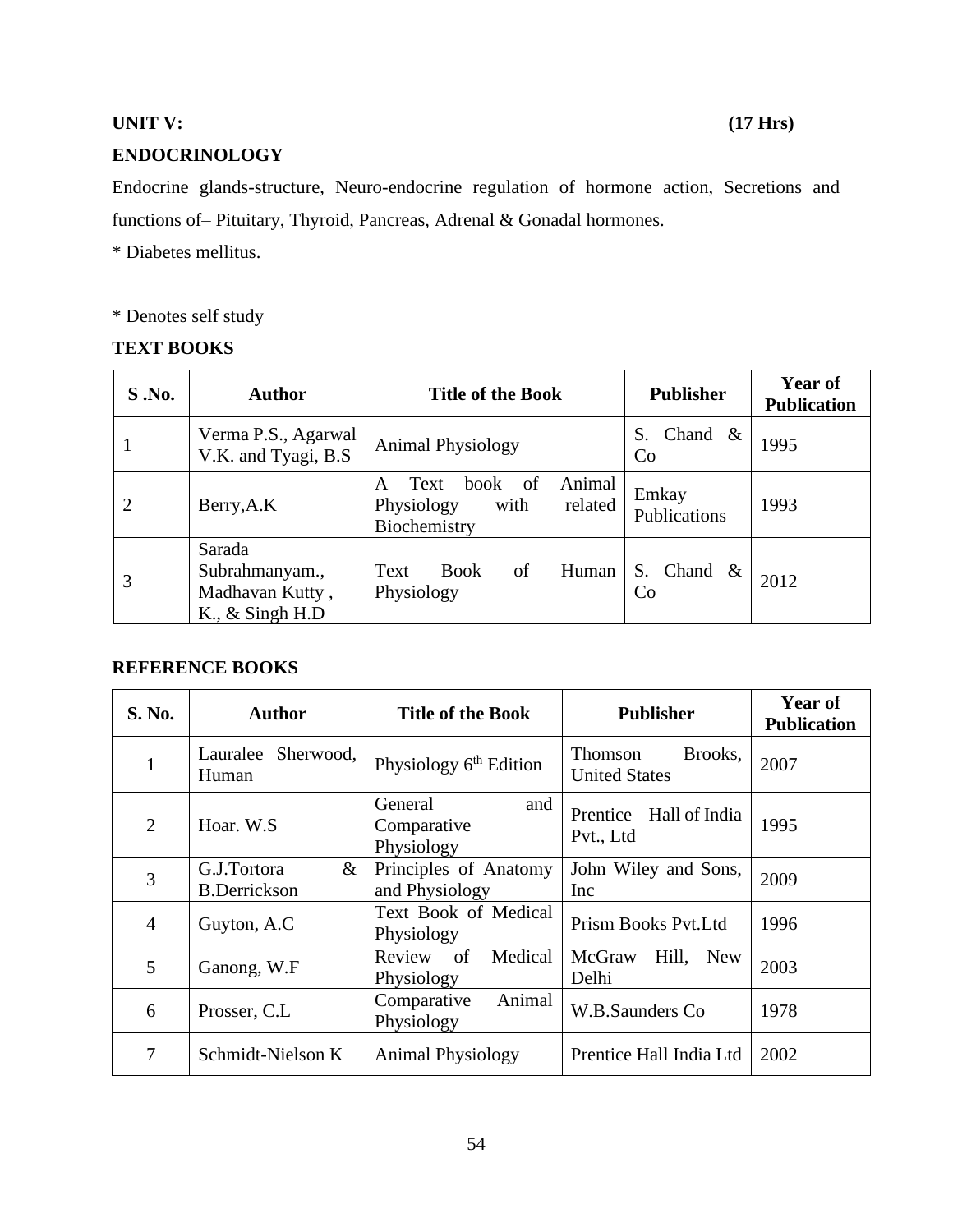| 8        | Vander,<br>A.J.,<br>Sherman, J.H. and Human Physiology<br>Luciano D.S. |                           | Hill<br>Mac<br>Graw<br>Publishing Co., New<br>Delhi | 1998 |
|----------|------------------------------------------------------------------------|---------------------------|-----------------------------------------------------|------|
| $\Omega$ | Withers P.C                                                            | Comparative<br>physiology | animal   Saunders<br>College<br>Publishing          | 1992 |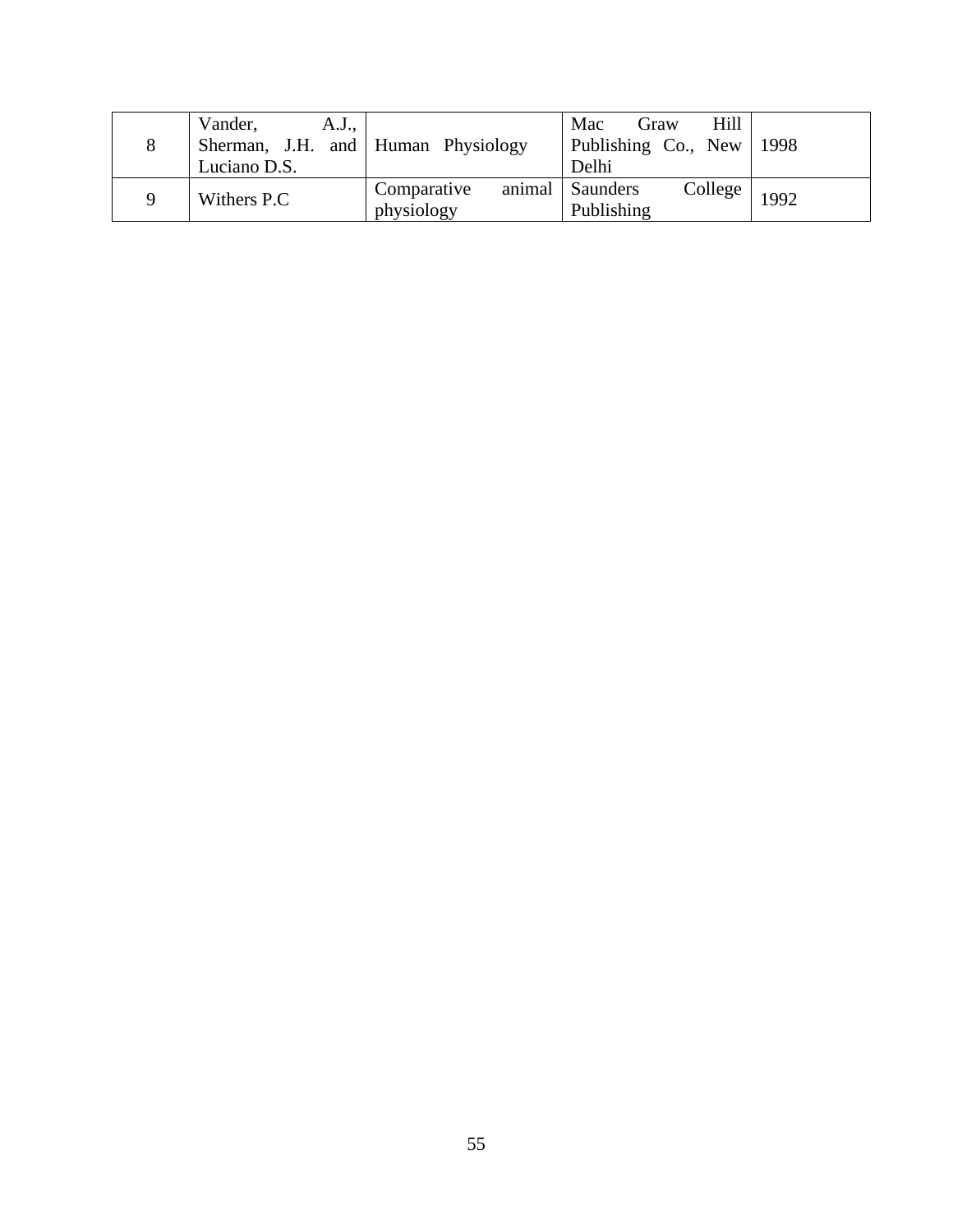| <b>Semester</b> | : <b>VI</b>        |
|-----------------|--------------------|
| Core            | : 9                |
| <b>Title</b>    | : Biotechnology II |
| Sub code        | : AS15C09          |
| <b>Credits</b>  | : 5                |

## **Objective**:

Biotechnology encompasses all aspects of human life and its applications must be studied in detail.

## **UNIT I (15 Hrs)**

Fermentation Technology – Fermenter design and types - Culture of microorganisms: Solid, Semisolid, Batch culture, Continuous culture, Fed-batch culture – Metabolic pathways in microorganisms – microbial products: Primary metabolites - Amylases, Proteases, Ethanol, Citric acid and Lipases, Secondary metabolites - Penicillin, Tetracycline, Streptomycin, Vitamin B12 \* Biogas production.

## **UNIT II (14 Hrs)**

Applications of genetic engineering in industry - Alcoholic fermentation: Ethanol - Medicine: Insulin, Antibiotic production, Penicillin - Agriculture: Nitrogen fixation by symbiotic and nonsymbiotic bacteria nodule formation, Cloning of nif genes \*Genomes and its applications to health.

### Unit III (14 Hrs)

Source and production of commercially important enzymes – Cellulase, Amylase, Pectinase. Proteinases. Immobilization of enzymes and its applications - Applications of microbial enzymes

– Biofertilizers – Mass cultivation of *Rhizobium, Azotobacter, Azolla, Azospirillum -* Biopesticides- Biological control of plant pathogens, insects pests and weeds. Genetic engineering of biocontrol agents.

\*Benefits from Biofertilizers.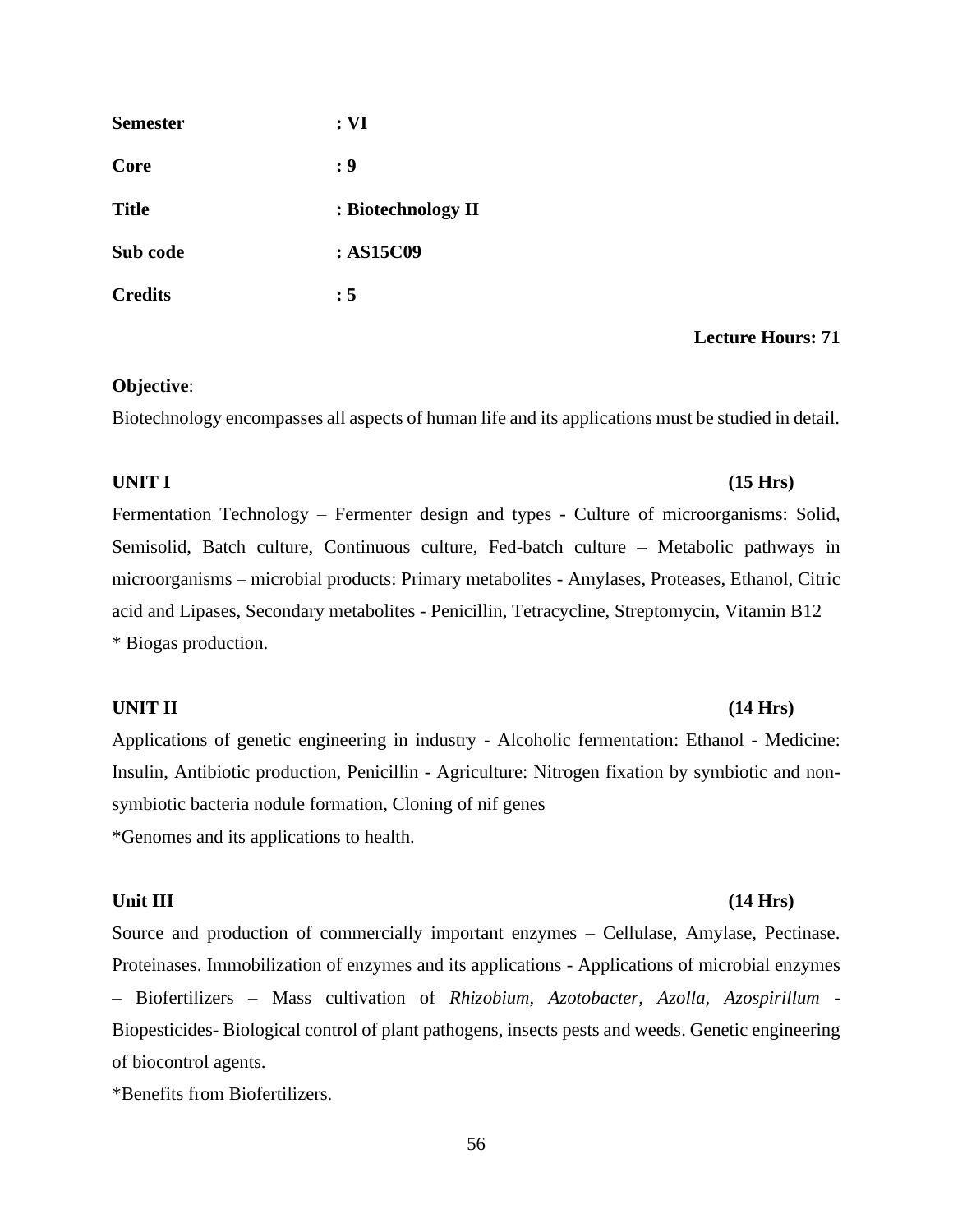## **UNIT IV (14 Hrs)**

Production of Single Cell Protein (SCP) - Advantages of producing microbial protein – Microorganisms used as SCP – Substrates used for the production of Bacterial, Algal. Fungal and Yeast biomass - Nutritional value of SCP - Genetic improvements of microbial cells. Cryobiology – methods for cryopreservation

**\***Mushroom culture

## **UNIT V (14 Hrs)**

Bioremediation – *In-situ* and *Ex-situ* bioremediation – Factors affecting bioremediation – Use of genetically engineered bacterial strains – VAM fungi – Bioremediation of heavy metals, Xenobiotics, dyes - Microbial leaching: copper leaching - Biosafety – IPR – Patenting. Biowar, Bio Privacy, Plant Breeder right (PBR)

\* Bacteriology of water and sewage.

\* Denotes self study

| <b>S. No.</b>  | <b>Author</b>    | <b>Title of the Book</b>                  | <b>Publisher</b>                                          | Year of<br><b>Publication</b> |
|----------------|------------------|-------------------------------------------|-----------------------------------------------------------|-------------------------------|
|                | Ignachimuthu, S. | <b>Basic Biotechnology</b>                | Tata McGraw Hill<br>Publishing Company Ltd.,<br>New Delhi | 1998                          |
| $\overline{2}$ | Dubey R.C.       | <b>Book</b><br>Text<br>A<br>Biotechnology | of $\vert$ S. Chand & Co., Ltd., New<br>Delhi             | 2005                          |
| 3              | Kumaresan, V.    | Biotechnology                             | Saras Publications,<br>Nagercoil                          | 2004                          |
| 4              | Bhatia, S.C.     | <b>Textbook of Biotechnology</b>          | Atlantic                                                  | 2006                          |

## **TEXT BOOKS**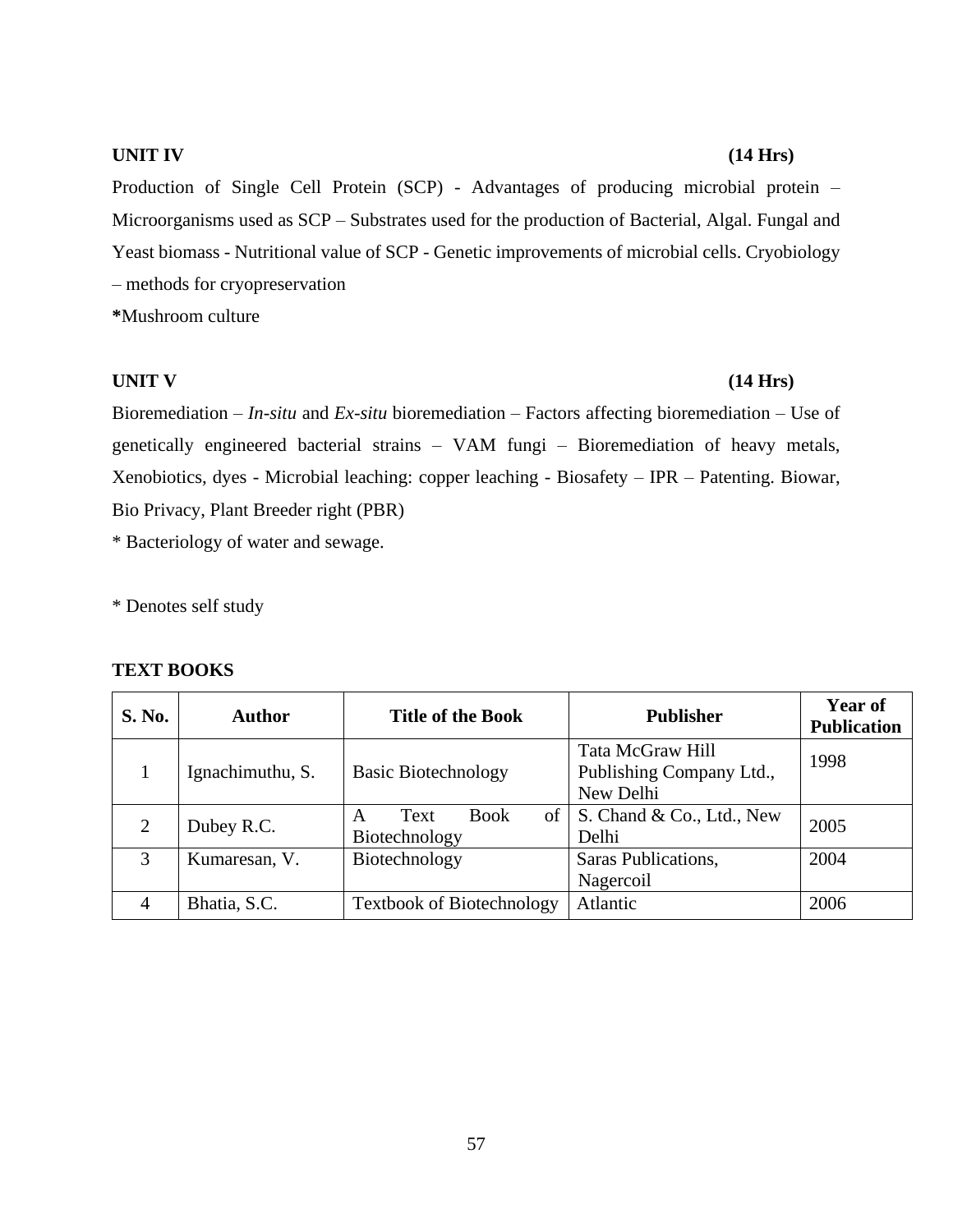| S. No.         | <b>Author</b>                                    | <b>Title of the Book</b>                                                     | <b>Publisher</b>                             | Year<br><b>of</b><br><b>Publication</b> |
|----------------|--------------------------------------------------|------------------------------------------------------------------------------|----------------------------------------------|-----------------------------------------|
| 1              | Alexander,<br>N.<br>Glazer and Hiroshi<br>Nikado | Microbial<br>Biotechnology:<br>Applied<br>Fundamentals<br>of<br>Microbiology | Cambridge<br><b>University Press</b>         | 1995                                    |
| $\overline{2}$ | Glick,<br>B.R.,<br>Pasternak, J.J.               | Molecular Biotechnology                                                      | <b>ASM</b> Publisher                         | 2003                                    |
| 3              | Jogdand, S.N.                                    | <b>Environmental Biotechnology</b>                                           | Himalaya<br>Publishing House,<br>Bombay      | 1995                                    |
| 4              | R.W.<br>Old,<br>and<br>Primrose, S.B.            | Principles of Gene manipulation                                              | Blackwell<br>Scientific<br>Publications      | 1994                                    |
| 5              | Das, H.K.                                        | of<br>Textbook<br>Biotechnology,<br><b>Second Edition</b>                    | Wiley-India<br>Publications                  | 2010                                    |
| 6              | Sangita Malvee                                   | Biotechnology-An Introduction                                                | <b>SBS</b><br>Publishers<br>and Distributors | 2007                                    |
| 7              | Prakash, M.                                      | <b>Textbook of Biotechnology</b>                                             | Sonali Publication                           | 2009                                    |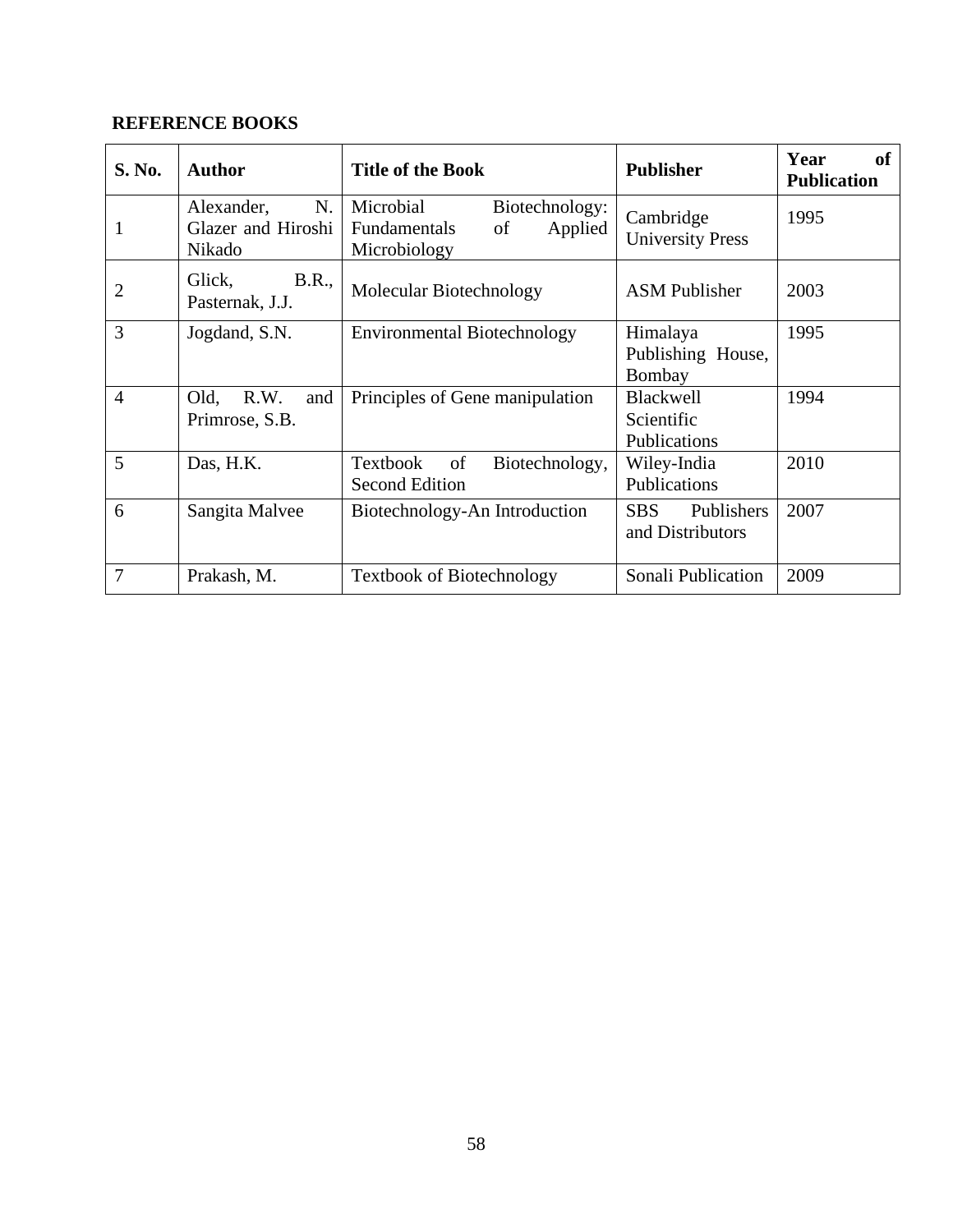| <b>Semester</b> | : <b>VI</b>                      |
|-----------------|----------------------------------|
| Core            | : 10                             |
| <b>Title</b>    | : Human Genetics and Counselling |
| Sub code        | : AS15C10                        |
| <b>Credits</b>  | : 5                              |

## **Objective:**

To make the students understand the central and unifying position of genetics in biological services and to create awareness for a better community)

Human chromosomes: Karyotyping, Idiogram – Chromosome classification & Nomenclature – Lyon's hypothesis- Barr Body, Chromosomal study based on leukocyte culture – Banding Techniques – C, R, Q and G Banding - Uses of chromosomal analysis. \*Chromosomal Aberrations (Structural)

## **UNIT II (14 Hrs)**

Chromosomal Aberrations (Numerical) – Syndromes – Down's, Turner's, Klinefelter's, Cat cry, Ulrich's – Ploidy, Autosome linked genetic disease – Sickle cell anemia, Alkaptonuria, Phenylketonuria - Dermatoglyphics

\*Sex linked genetic diseases: Hemophilia, Color blindness.

## **UNIT III (14 Hrs)**

Blood groups – ABO group. MN Group, Rh factor – Cancer: Oncogenes and oncogenecity – Population genetics – Gene pool, Panmixis - Hardy Weinberg Law – Definition and factors affecting equilibrium - Calculating gene frequencies in a population – Autosomal gene, Sex linked gene.

\*Twins: Monozygotic, Dizygotic, Siamese twins

# **UNIT I (15 Hrs)**

**Lecture Hours: 71**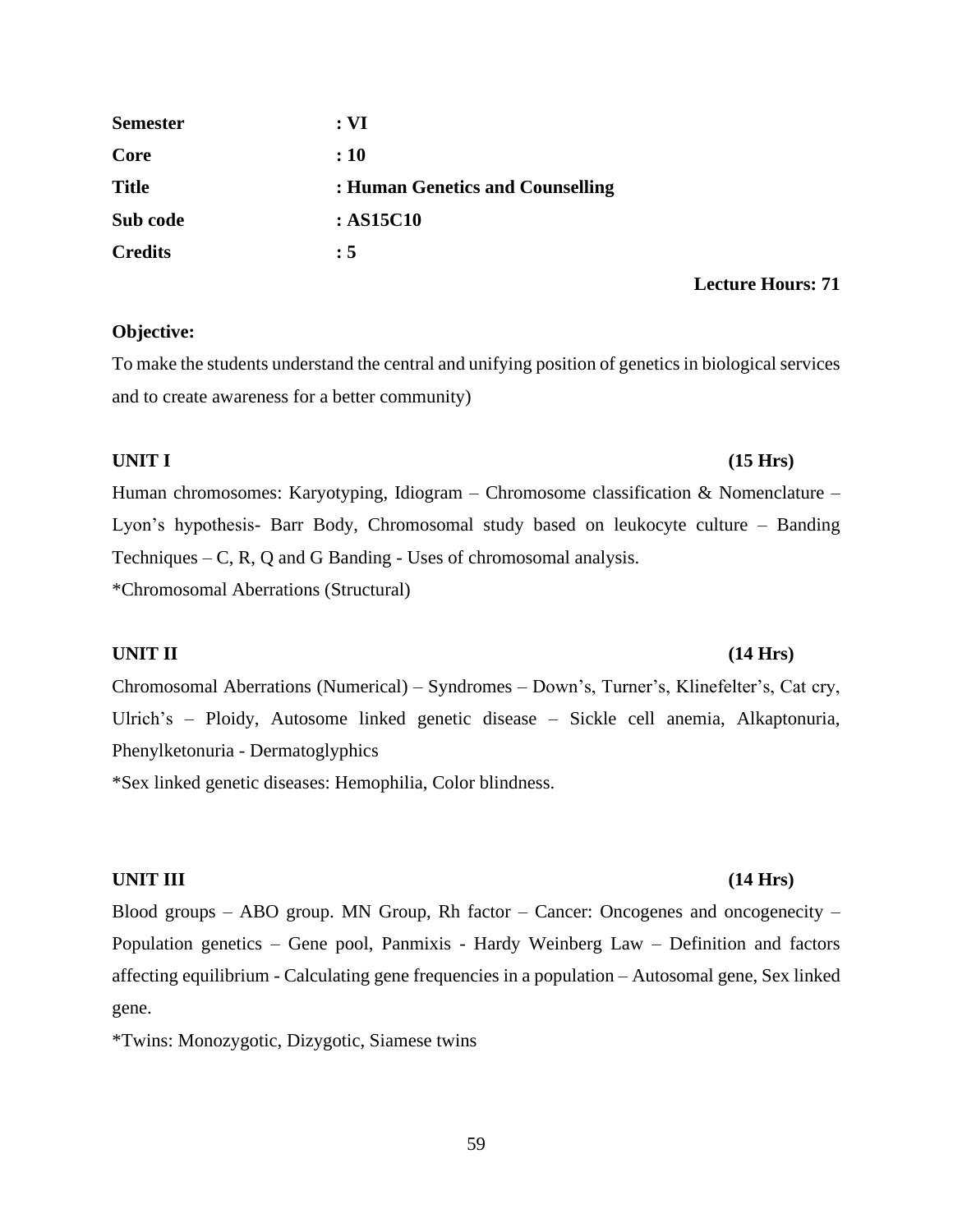## **UNIT IV (14 Hrs)**

Pedigree analysis – pedigree chart for hemophilia – problem solving in pedigree analysis, Genetic Counseling – marriage – consanguineous marriage – disputed parentage – child adoption: legal implication, procedure, and laws.

\*Future of human genetics – Eugenics, Euthenics, Euphenics

## **UNIT V (14 Hrs)**

Diagnosis of genetic diseases -  $\circledast$  - Thalassemia, Alkaptonuria, Phenylketonuria, Sickle cell anemia – Analysis of human genome – Blotting techniques – Southern, Northern, Western and Dot blotting – Prenatal diagnosis: Amniocentesis, Chronic villi sampling, Cardocentesis, and Scanning.

\*Embryonic Stem Cell

\* Denotes self study

## **TEXT BOOKS**

| <b>S. No.</b> | <b>Author</b>                      | <b>Title of the Book</b>                 | <b>Publisher</b>         | <b>Year of</b><br><b>Publicatio</b><br>n |
|---------------|------------------------------------|------------------------------------------|--------------------------|------------------------------------------|
|               | Bhatnagar S M,<br>Kothari Lopa ML. | <b>Essentials of Human</b><br>Genetics   | Orient Longman (P) Ltd., | 1999<br>(Reprint<br>2004)<br>4th Edn.    |
|               | Mandal S                           | <b>Fundamentals of Human</b><br>Genetics | New Central Book Agency  | 2002                                     |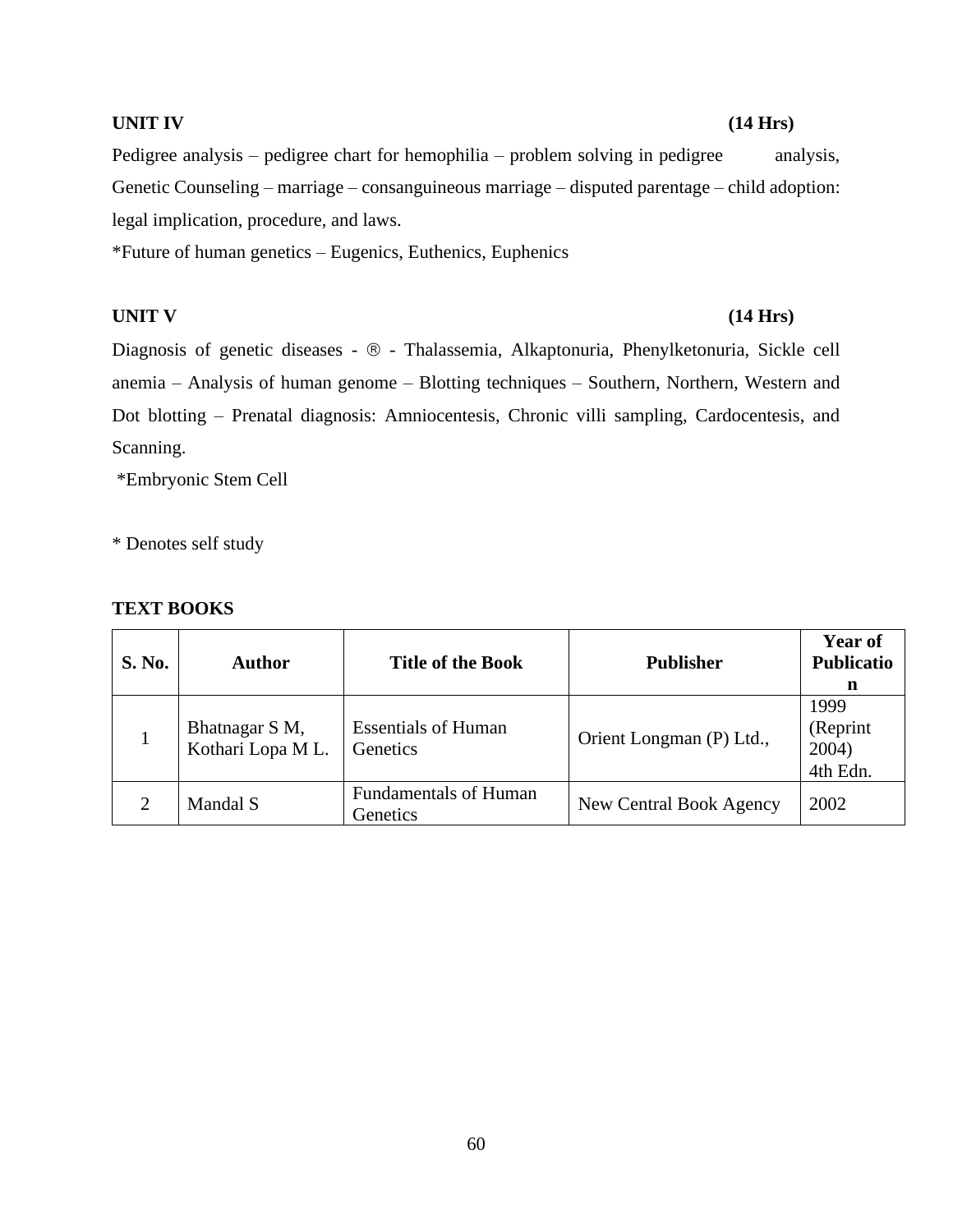| <b>S. No.</b>  | <b>Author</b>             | <b>Title of the Book</b>                    | <b>Publisher</b>                                     | <b>Year of</b><br><b>Publication</b> |
|----------------|---------------------------|---------------------------------------------|------------------------------------------------------|--------------------------------------|
| 1              | Lewin                     | Genes VIII                                  | <b>Pearson Prentice</b><br><b>Hall International</b> | 1985                                 |
| $\overline{2}$ | Monre. W. Stick<br>Berger | <b>Genetics</b>                             | <b>Eastern Economy</b>                               | 2003, 3 <sup>rd</sup><br>Edn.        |
| 3              | Rickie Lewis              | Human genetics – Concept and<br>application | Tata Mc. Graw<br>Hill                                | $2011, 2^{nd}$<br>Edn.               |
| $\overline{4}$ | Robert. H<br>Tamarain     | Principles of Genetics                      | Tata Mc. Graw<br>Hill                                | 2002                                 |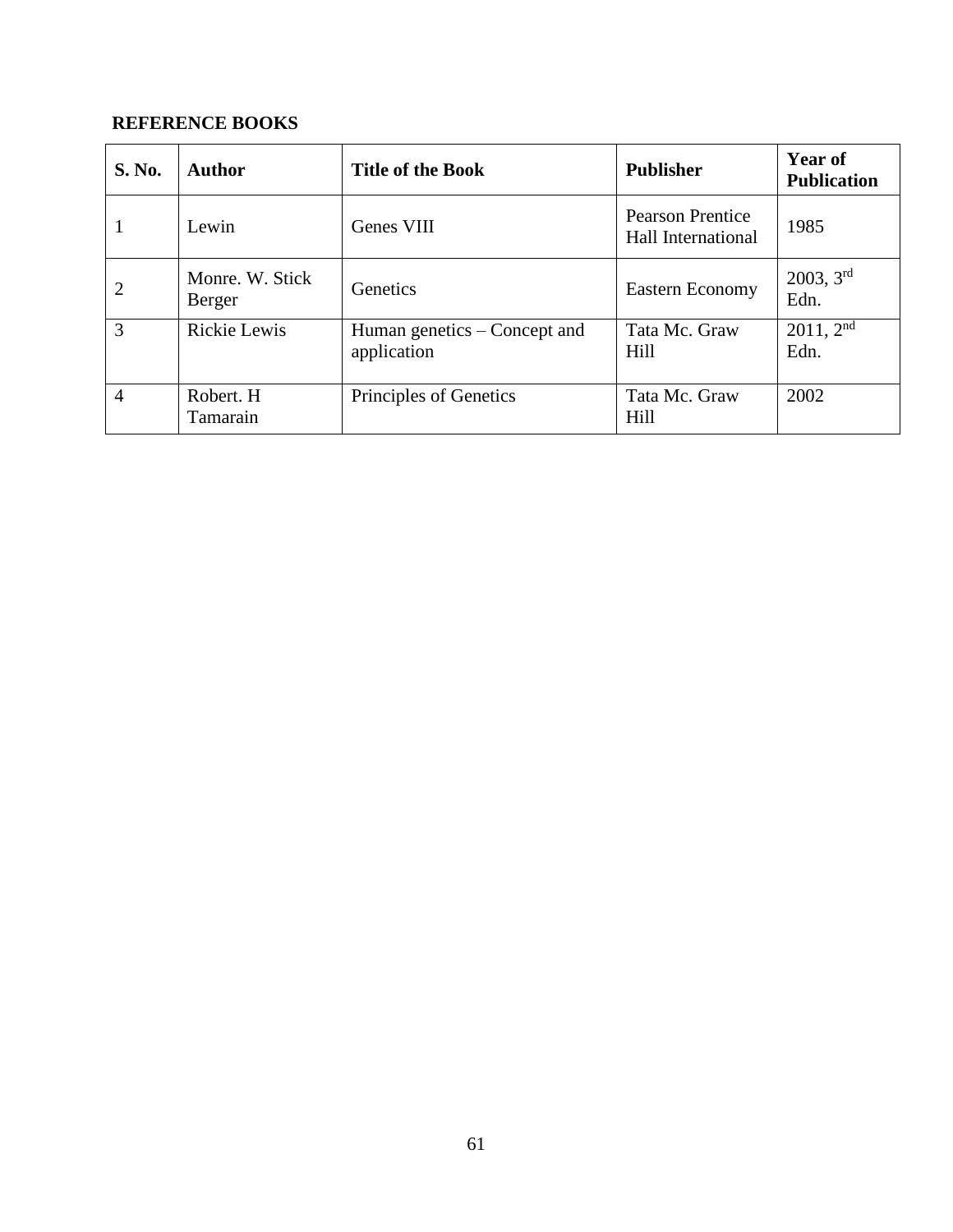| <b>Semester</b> | : <b>VI</b>                                          |
|-----------------|------------------------------------------------------|
| <b>Elective</b> | $\div 3$                                             |
| <b>Title</b>    | : Pathology & Medical Laboratory Technology Paper II |
| Sub code        | : ASI5E03                                            |
| <b>Credits</b>  | : 4                                                  |

### **Objective**:

To understand the role of medical laboratory technology in saving precious human lives and also to know the methods used in the laboratories.

### **UNIT I: Gastric & liver function tests (14 Hrs)**

# Composition of normal gastric juice; Routine Gastric juice examination, Stimulation of gastric juice secretion. Collection of Gastric Juice. Tests for Gastric Function, Gastric Test meals, Tubeless Gastric Analysis, Basal Gastric Secretion, Augmented histamine test; Estimation of titrable free and total acidity and inference. Measurements of other Gastric Components, Malabsorption, Tests for malabsorption studies, Schilling test.

Functions of Liver, Fouchest test, Lugol's iodine test for bilirubin .Qualitative test for urine urobilinogen. Scheleringer's test for urine urobilin. Disease of the liver-Jaundice, acute and chronic hepatitis, Cirrhosis, Cholestasis etc.

\* Estimation of glucose and urea

### UNIT II: Urine Analysis (14 Hrs)

Collection of urine and its preservation, 24 hour urine collection for protein. Physical examination of urine. Chemical examination of urine- Heat and acetic acid test, Sulfosalicylic acid test. Microscopical examination of urine- Urine sediment preparation, Microscopic examination of organized and unorganized deposits and blood; Urine test for bile salts. Detection of protein in urine (Bence Jones protein test);Determination of specific gravity using urinometer**.** Urine Culture \* Urine composition, volume ,appearance, color, collection and preservation of urine for analysis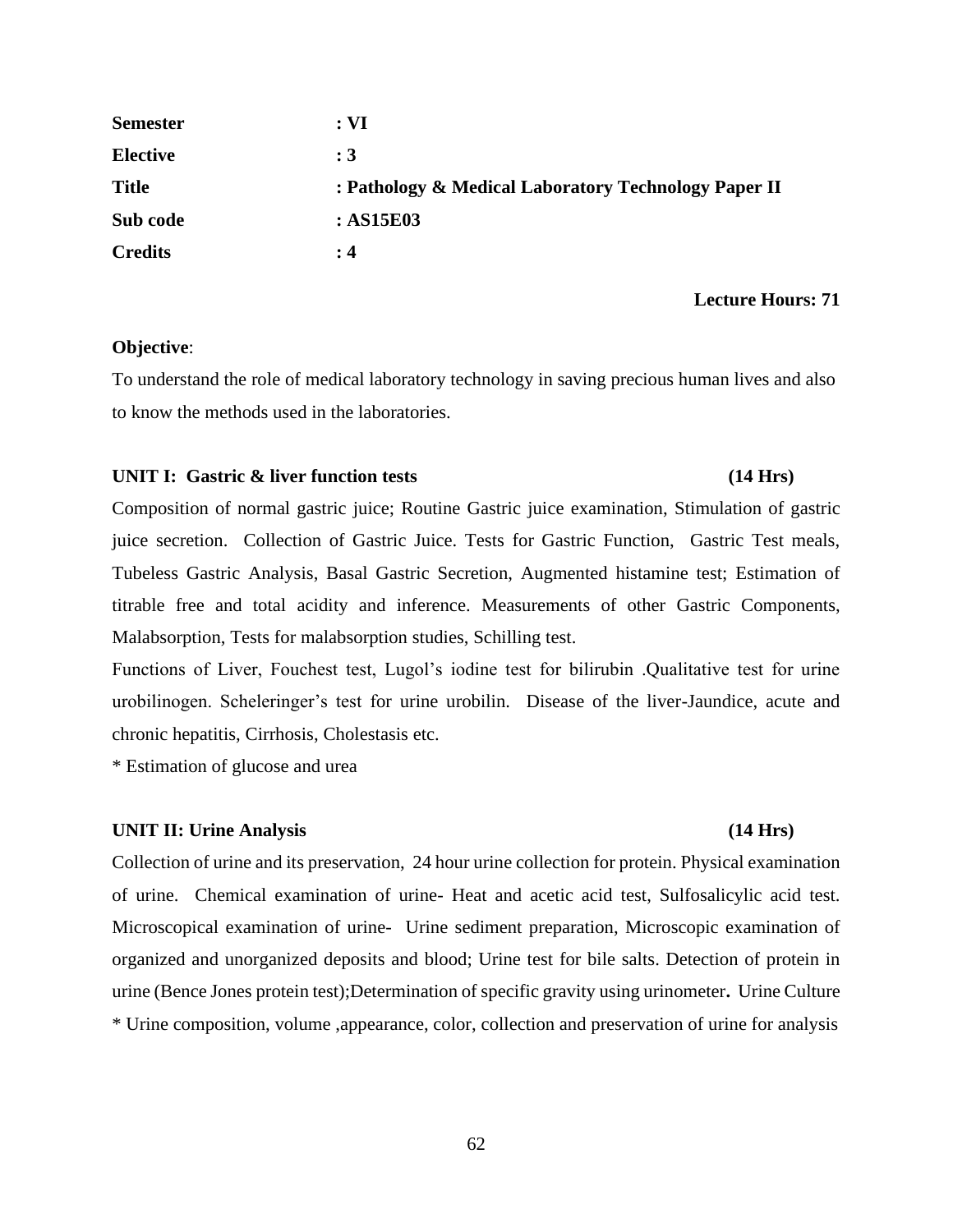### **UNIT III**: **Faecal Examination (14 Hrs)**

Collection and preservation, examination of faeces for color,mucus, consistency, ova, ameba, cysts, parasites, pus cells, RBC and crystals. Detection of occult blood in stool-Benzedine test,Guaiac test, Orthotolidine test. Microscopic examination of faeces for impaired digestion of food stuffs due to severe pancreatic disorder. Stool concentration methods- Sodium chloride and formaldehyde methods for concentration of parasites. Staining of faecal smears and blood films.Techniques for the measurements of the size of parasite eggs. Morphological characters of common parasitic protozoa. Examination of faeces for adult helminth worms. *(Ascaris lumbriocoides. Enterobius vermicularis. Ancylostoma duodenalis.. Trichuris trichura) .*

*\** Examination of faeces for ova and cysts of *Entamoeba coli – E. histolytica, Giardia lambia. Enterobius vermicularis* 

## **UNIT IV: Microbiological Examination (14 Hrs)**

Microscopic examination of bacteria smearing ;Hanging drop preparation and wet preparation. Staining *Cornybacterium diphtheriae*. Examination of sputum. Volume, Consistency, Appearance and color. Examination of throat swab. Collection and preparation of smears. Bacteriological examination of urine. VDRL – test. Brief biology and pathology of *Vibrio cholera, Cornybacterium diphtheriae, Mycobacterium tuberculosis, M. leprae, Treponema palladium, Salmonella typhi and clostridium tetani,*

\* Hanging drop preparation – gram's staining +ve and –ve ;Outline biology of fungi

### UNIT V: Microorganisms and pathology (15 Hrs)

Collection of microbiological specimens and precautionary measures for investigation. Bacterial toxins and their effects Routine mycological methods. Laboratory diagnosis of mycotic infection. Superficial wounds and pathology of Poliomyelitis, Rhinovirus group, Influenza virus, Measles virus (Rubella), Meningitis virus, Serum hepatitis virus (HBV)

\* Indigenous microbial flora of man- Its significance in health and diseases of man. \*Denotes self study

### 63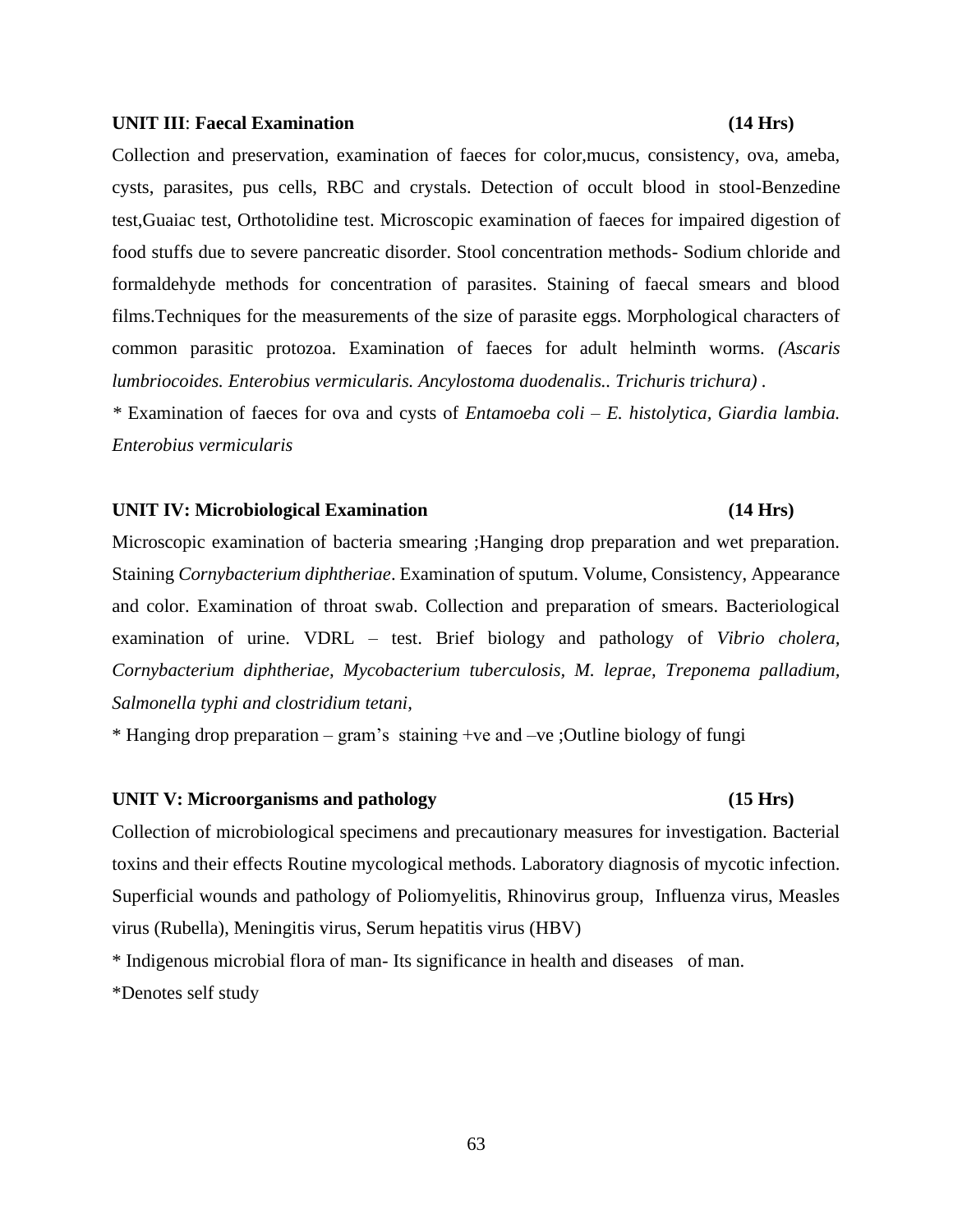## **TEXT BOOKS:**

| <b>S. No.</b>  | <b>Author</b>           | <b>Title of the Book</b>            | <b>Publisher</b>                                                   | <b>Year of</b><br><b>Publication</b> |
|----------------|-------------------------|-------------------------------------|--------------------------------------------------------------------|--------------------------------------|
|                | Kanai,<br>Mukherjee     | Medical<br>Laboratory<br>Technology | Hill<br>McGraw<br>Tata<br>Publishing<br>Company<br>Ltd., New Delhi | 1998                                 |
| $\overline{2}$ | Ramnick<br>Sood,<br>M.D | Medical<br>Laboratory<br>Technology | Medical<br>Publishers(P)Ltd                                        | 1985                                 |

| S. No. | <b>Author</b>                                | <b>Title of the Book</b>                                             | <b>Publisher</b>                                       | Year<br>of<br><b>Publication</b> |
|--------|----------------------------------------------|----------------------------------------------------------------------|--------------------------------------------------------|----------------------------------|
|        | Arumugam.N                                   | Microbiology (General<br>$&$ Applied)                                | <b>Saras Publication</b>                               | 2000                             |
| 2      | Madhavan Kutty, K                            | Medical<br><b>Book</b><br>of<br>Text<br><b>Laboratory Technology</b> | MedcenPoonthana<br>m                                   | 1992                             |
| 3      | Mary Ellen Wedding,<br>Sally A Toenjas       | <b>Medical Laboratory Procedures</b>                                 | <b>Brothers</b><br>Jaypee<br><b>Medical Publishers</b> | 1992                             |
| 4      | Samuel, K.M                                  | Clinical<br>Lab<br><b>Notes</b><br>$\alpha$<br>Techniques            | Published<br>by<br>M.K.Gopalan,<br>Chrompet            | 1999                             |
| 5      | <b>Sathish Gupte</b>                         | Short Textbook of Medical<br>Laboratory for Technicians              | Brothers,<br>Jaypee<br><b>Medical Publishers</b>       | 1998                             |
| 6      | <b>Baker</b><br>F.J.<br>And<br>Silverton R.E | Introduction<br>Medical<br>to<br><b>Laboratory Technology</b>        | Hodder Education<br>Publishers                         | 1998                             |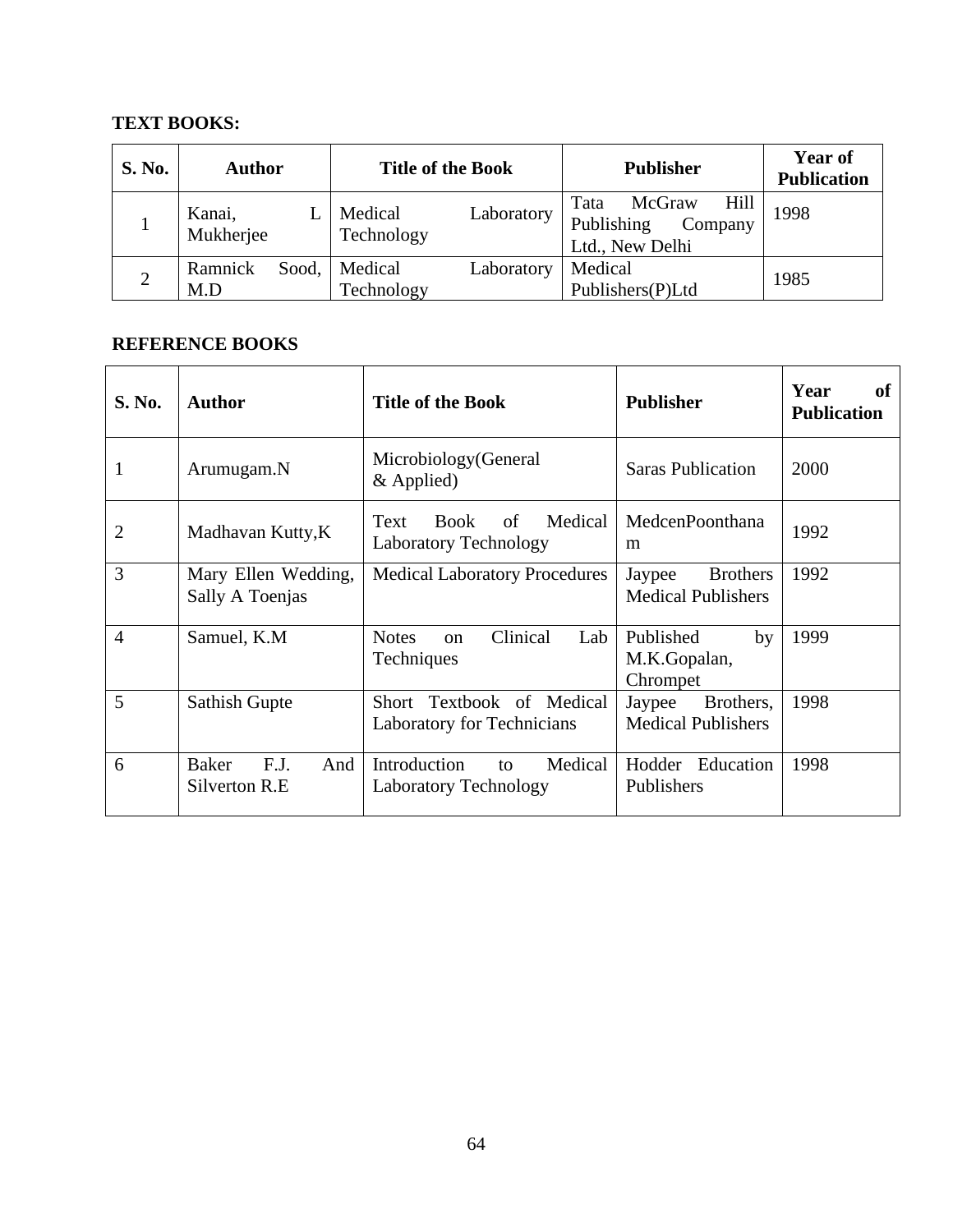| <b>Semester</b> | $: \mathbf{VI}$  |
|-----------------|------------------|
| <b>Elective</b> | : 4              |
| <b>Title</b>    | : Sericulture II |
| Sub code        | : AS15E04        |
| <b>Credits</b>  | : 4              |

## **Objectives:**

 In recent years the government of many developing countries has given added attention to the production of natural silk. It can be done by sericulture which offers many advantages such as,

- Provides employment opportunities to the rural people and prevent their migration to the towns.
- Helps to earn much needed foreign currency.
- Provides raw materials for cottage as well as large scale textile industries
- No large investment is required

## **UNIT I (15 Hrs)**

Moriculture – Definition and history of moriculture; Classification of Mulberry; Popular varieties in India; External features of mulberry plant – plant height, stem, leaves, inflorescence; Biochemical composition of mulberry leaves; Environmental conditions for mulberry cultivation – soil, climate, temperature, rainfall, humidity, sunshine.

\*Non-mulberry sericulture and its relevance to social forestry

## **UNIT II: (14 Hrs)**

Mulberry cultivation: Preparation of land – methods of propagation - planting practices – methods of irrigation – manuring – mulching – inter-cultivation; Types of fertilizers - methods of application; Pruning ; Harvesting of leaves; Breeding for drought resistant mulberry; Storage of mulberry – Diseases and pests of mulberry – Control methods. \*General account of common disease of mulberry plant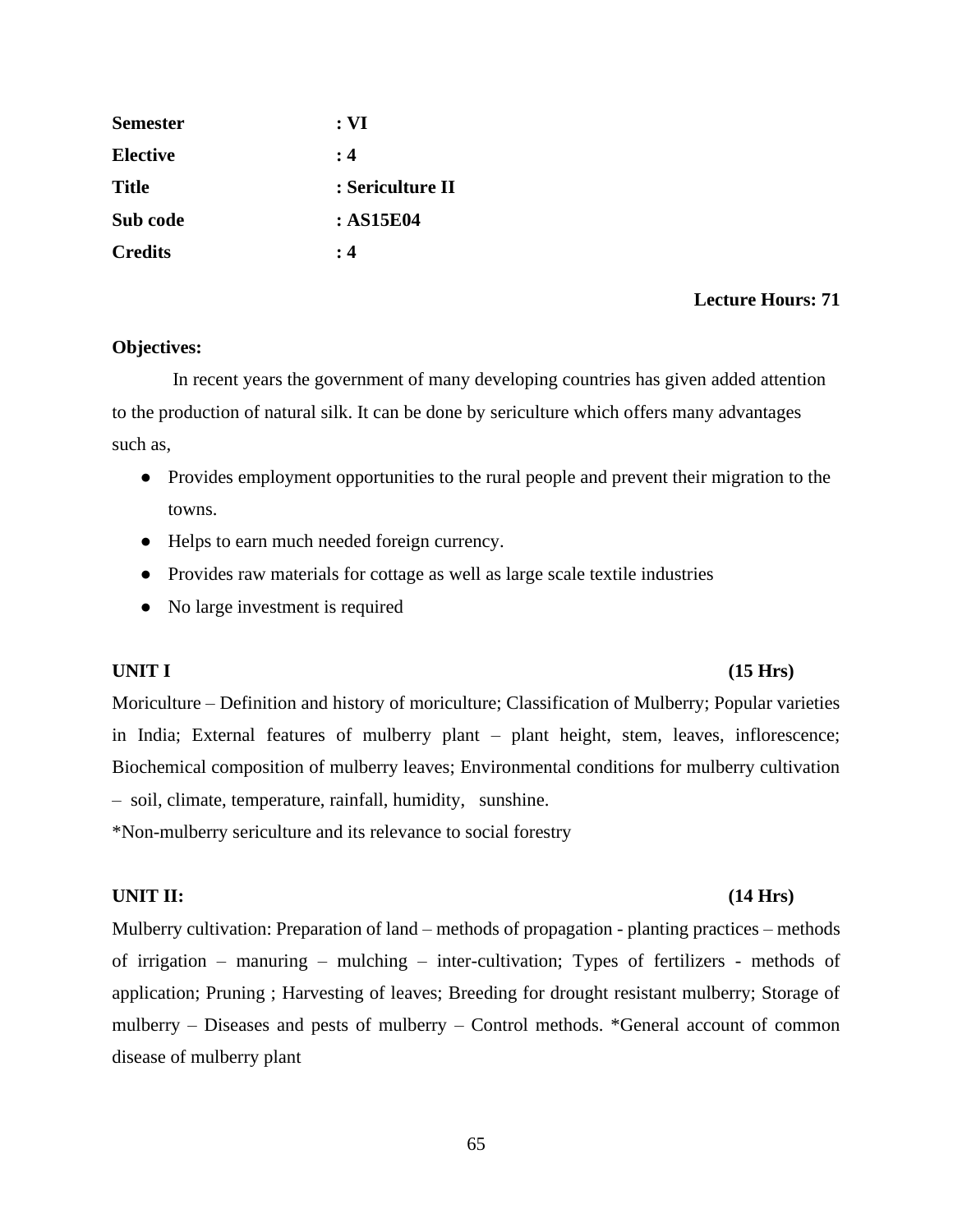Rearing- rearing house and appliances, types of brushing and rearing, Seed (grainage); rearing by *chawki*/young worms and rearing of late aged worms, Shoot rearing-Care during rearing and cleaning, optimum feeding, bed cleaning, spacing Optimum environmental conditions and selection of ripe worms- mounting-process ripening- process of spinning- Identification of spinning larva; spinning; mounting and mounting density; types of mountages, their advantages and disadvantages; environmental requirements during spinning. harvesting- storage and transport

\* Improved rearing methods for young stage and late stage silkworms

## **UNIT IV (14 Hrs)**

Cocoon composition-Physical and Commercial characteristics of cocoons- defective cocoons and their pathology. Stiffling-Reeling appliances- Process of Reeling – Finishing and testing- By-Products of silk reeling and silk marketing-Economics of sericulture.

Selection of Coccons of silkworm for breeding based on various characters

## **UNIT V (14 Hrs)**

Sericulture as cottage industry- Farm Management: Training of Farmers- subsidy and loan for farm development. Silkworm as a model animal for biotechnological studies- transgenic and gene expression studies.

\*Sericulture marketing organization – cocoon market and silk exchange

## **REFERENCE BOOKS**

| <b>S. No.</b> | <b>Author</b>                          | <b>Title of the Book</b>                | <b>Publisher</b>                                           | <b>Year of</b><br><b>Publication</b> |
|---------------|----------------------------------------|-----------------------------------------|------------------------------------------------------------|--------------------------------------|
|               | and<br>G<br>Ganga,<br>Sulochana Chetty | Introduction<br>An<br>to<br>Sericulture | Oxford<br><b>IBH</b><br>and<br>Publishing Co., Pvt., Ltd., | 1991                                 |
|               |                                        |                                         | New Delhi                                                  |                                      |
| 2             | Venkata Narasiah                       | Sericulture in India                    | Publishing<br>Ashesh                                       | 2003                                 |
|               |                                        |                                         | House, New Delhi                                           |                                      |
| 3             | Dr. N. G. Djha and                     |                                         | publishing<br><b>APH</b>                                   |                                      |
|               | Dr.Priyan Panday                       | <b>Silk Production</b>                  | Corporation, New Delhi                                     | 2004                                 |

## **UNIT III (14 Hrs)**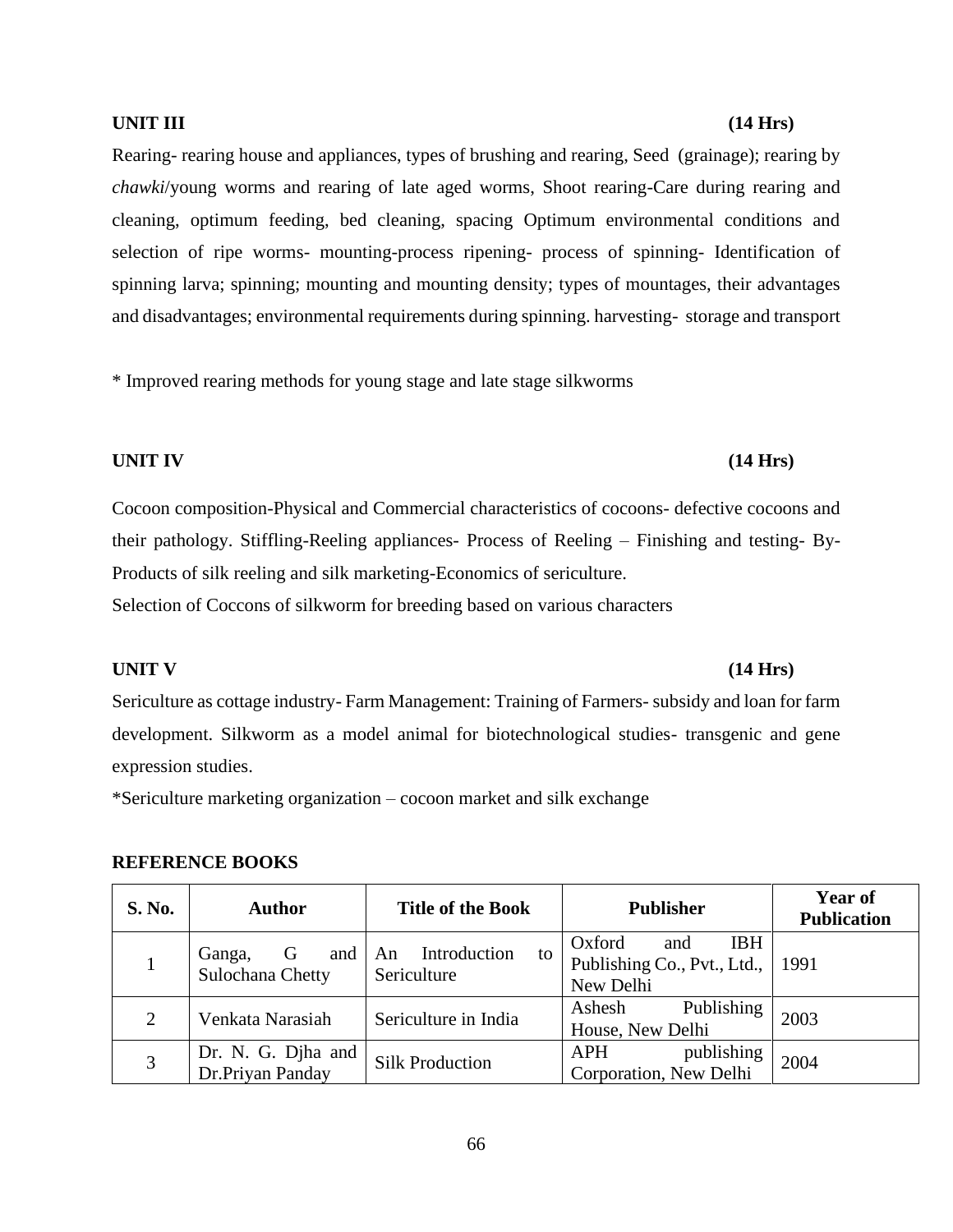| <b>Semester</b>                    | : <b>VI</b>  |
|------------------------------------|--------------|
| <b>Advance Learners Course : 3</b> |              |
| <b>Paper</b>                       | :3           |
| <b>Title</b>                       | : Immunology |
| Sub code                           | :AS14AC3     |
| <b>Credits</b>                     | $: 5^{**}$   |

## **Objectives**:

1. Immunology gives fundamental information on immune systems

2. It helps each and everyone to keep his own defense systems in a better working condition and to lead a disease free life

3. Application of immunology in the clinical field is remarkable.

## **UNIT I**

History & Scope of Immunology, Types of Immunity- Innate, Acquired Cell Mediated Immunity. Humoral Mediated Immunity. Active & Passive Immunity. Vaccination.

## **UNIT II**

Antigens – Structure And Types. Antibodies – Immunoglobulins Family of Proteins - Structure and Types of Antibodies. Interaction of Antibodies with Antigens. Functions of Antibodies. Agglutination, Precipitation, ELIZA, Blotting Techniques.

## **UNIT III**

Lymphoid Organs – Primary, Secondary & Tertiary Lymphoid Organs. Cells of the Immune System – Lymphocytes (T&B Cells). Macrophage, Granulocyte, Natural Killer Cells. Cytokines, Lymphokines, Interleukins, Complement System

## **UNIT IV**

Immune Response against disease – Life Cycle, Symptoms, Causative agent : Treatment, Malaria, AIDS, Hepatitis, Meadow Disease, Avian Flu. Immune response to tumor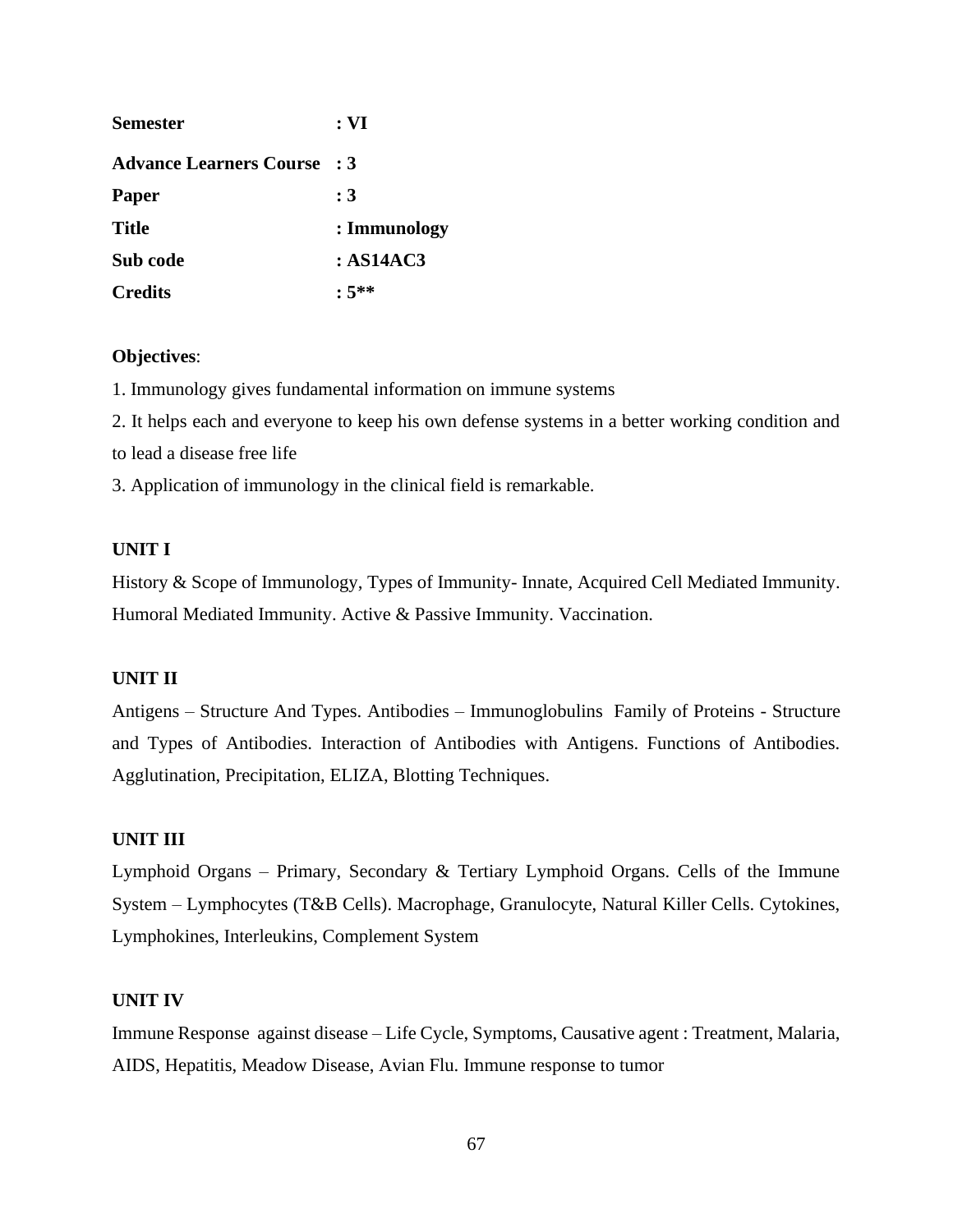## **UNIT V**

Transplantations. Types Of Grafts, Graft Rejection, Immunosuppressive Drugs. Autoimmune Diseases – Addison's disease, Rheumatoid Arthritis. Hypersensitivity – I, II, III & IV Stem Cell and Its Applications

| <b>S. No.</b>  | <b>Author</b>                  | <b>Title of the Book</b>                           | <b>Publisher</b>                         | Year of<br><b>Publication</b> |
|----------------|--------------------------------|----------------------------------------------------|------------------------------------------|-------------------------------|
|                | P. Madhavee Latha              | A Text Book of<br>Immunology                       | S.Chand                                  | 2012                          |
| $\overline{2}$ | Dulsy Fatima and<br>Arumugam N | Immunology                                         | <b>Saras Publications</b>                | 2000                          |
| 3              | Kuby, J                        | Immunology                                         | W.H. Freeman and<br>Company, New<br>York | 1997                          |
| 4              | Roitt, I.M.                    | <b>Essentials of Immunology</b>                    | <b>ELBS</b> Editors,<br>London           | 1998                          |
| 5              | Brown, F. and<br>Chamock, R.A. | Vaccines 86 : New<br>Approaches to<br>Immunization | Lerner Colsspring<br>Harbour Lab         | 1986                          |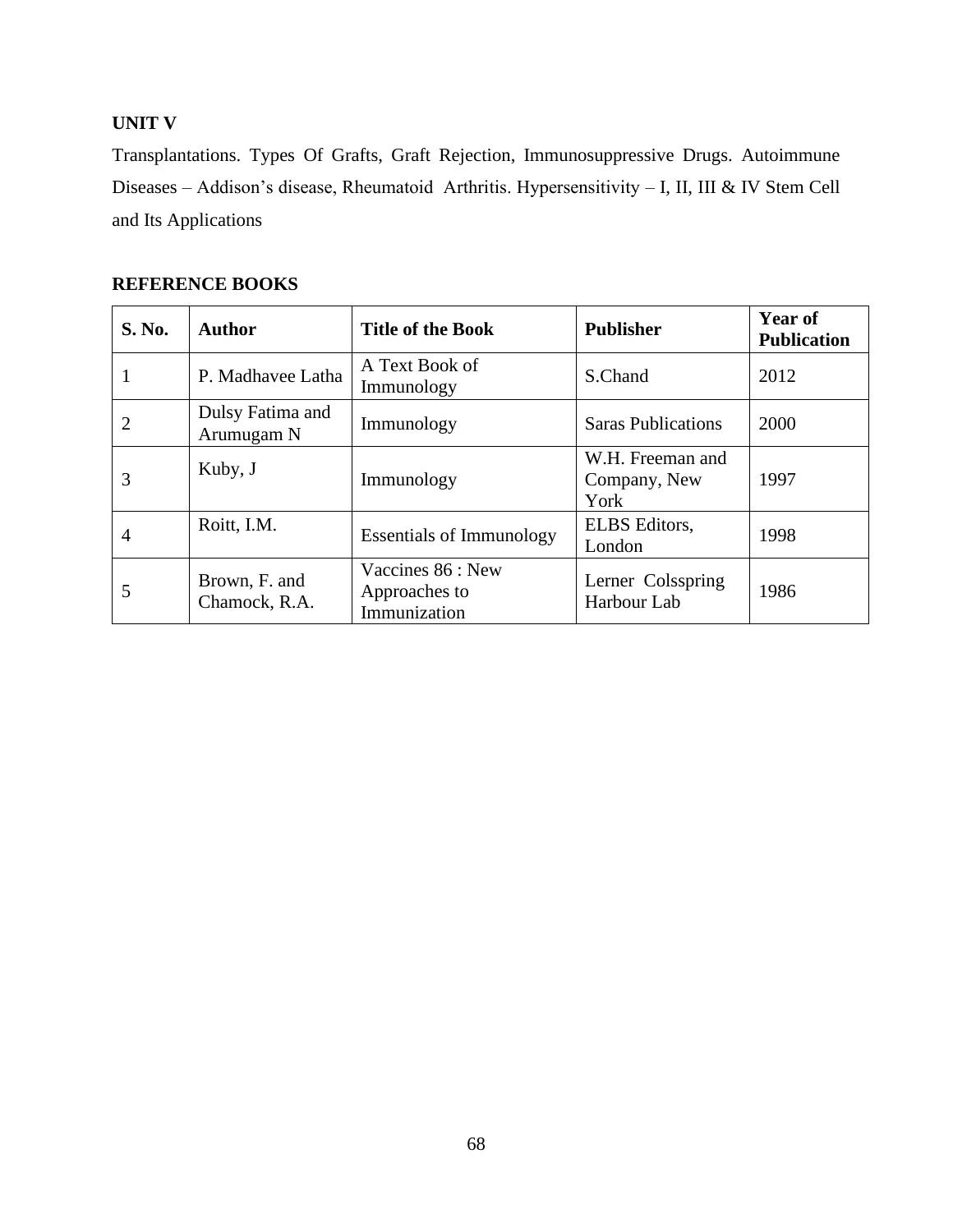| <b>Semester</b>                | : <b>VI</b>       |
|--------------------------------|-------------------|
| <b>Advance Learners Course</b> | $\cdot$ 4         |
| <b>Paper</b>                   | : 4               |
| <b>Title</b>                   | : Applied Zoology |
| Sub code                       | : ASI4AC4         |
| <b>Credits</b>                 | $:5^{**}$         |

## **Objectives:**

To emphasis entrepreneurial potential and skills by incorporating applied topics in the field of Zoology

## **UNIT I**

Parasites in Man : Protozoan Parasites – *Entamoeba histolytica, Giardia lamblia, Plasmodium, Trypanosoma gambiense*; Helminth Parasite – *Ancylostoma duodenale, Ascaris lumbricoides, Enterobius vermicularis, Wuchereria bancrofti, Taenia solium*; Host Parasite Relationship.

## **UNIT II**

Beneficial Insects – **Apiculture –** Different Species; Social Organization; Equipment connected with bee keeping ; Newton hive; Bee products: Honey extraction – Bee wax and their uses; Diseases and enemies of bees. **Sericulture:** Different types of silkworms used in sericulture; Life history of *Bombyx mori*; Rearing; Silk extraction and reeling; Diseases of silkworm; Economic importance. Lac insect –biology and life cycle

## **UNIT III**

Insect Pests – Salient features, Nature of destruction and control measures of the following - Pests of rice: Rice stem borer, Green rice leafhopper. Pests of Cotton: Cotton leaf hopper, Pink bollworms. Pests of coconut: Rhinoceros beetle, Black headed caterpillar. Pests of Sugarcane - Indian sugarcane leaf hopper, Sugarcane root borer, Sugarcane top shoot borer.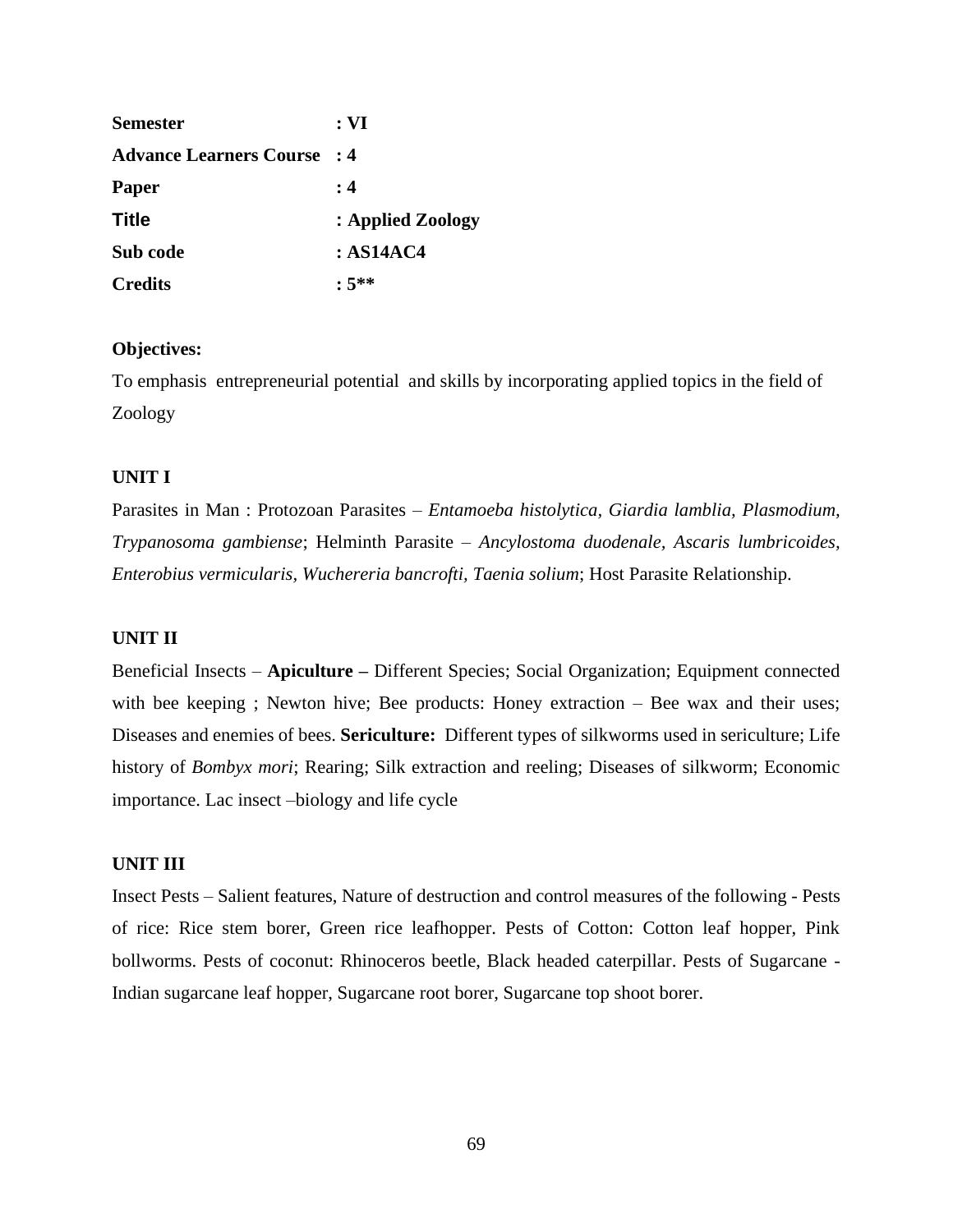## **UNIT IV**

Aquaculture: Kinds of aquaculture – Mono, Poly-extensive, Semi intensive, Intensive; Monosex sewage integrated fish farming (brief account). Culture of selected species – Major carps, oysters. Recent developments in aquaculture: Application of hormones – Spawning-Eye stalk ablation. Preservation and processing of fish, prawns, Chilling, Freezing, Freeze drying, Salting, Smoking, Canning (Briefly). Fish parasites and diseases (any3). Ornamental Fish Culture

## **UNIT V**

Economic importance of birds and mammals. Different breeds of fowls – Selective breeding; Housing and rearing; Role of nutrition in egg laying; Common diseases. Indirect and direct value of mammals - Dairy, Sheep, and piggery farming; Novel methods of breeding livestock.

| S. No.         | <b>Author</b>                                                          | <b>Title of the Book</b>                                  | <b>Publisher</b>                                 | Year of<br><b>Publicati</b><br>on |
|----------------|------------------------------------------------------------------------|-----------------------------------------------------------|--------------------------------------------------|-----------------------------------|
| 1              | Ahsan, J. and<br>Sinha, S.P.                                           | Handbook of Economic<br>Zoology                           | S. Chand & Co., New<br>Delhi                     | 1985                              |
| $\overline{2}$ | Ayyar,<br>T.V.T.M                                                      | Handbook of Economic<br><b>Entomology for South India</b> | Govt. Press. Madras                              | 1963                              |
| 3              | Banerjee, G.C.                                                         | Poultry                                                   | Oxford and IBH<br>Publishing Co., Pvt<br>Ltd.    | 1992                              |
| $\overline{4}$ | Bardach, John<br>E., Ryther,<br>John, H. and<br>McLamey<br>William, O. | Aqua culture                                              | John Wiley and Sons<br>Inc., New Delhi           | 1972                              |
| 5              | Crofton, H.D.                                                          | Nematodes                                                 | Hutchinson<br>University Library,<br>London      | 1966                              |
| 6              | Chaterjee, K.D                                                         | Parasitology                                              | Chaterjee Medical<br><b>Publishers Calcutta</b>  | 1982                              |
| $\overline{7}$ | Ganga, G. and<br>Sulochana<br>Chetty                                   | An Introduction to<br>Sericulture                         | Oxford and IBH<br>Publishing Co., Pvt.,<br>Ltd., | 1991                              |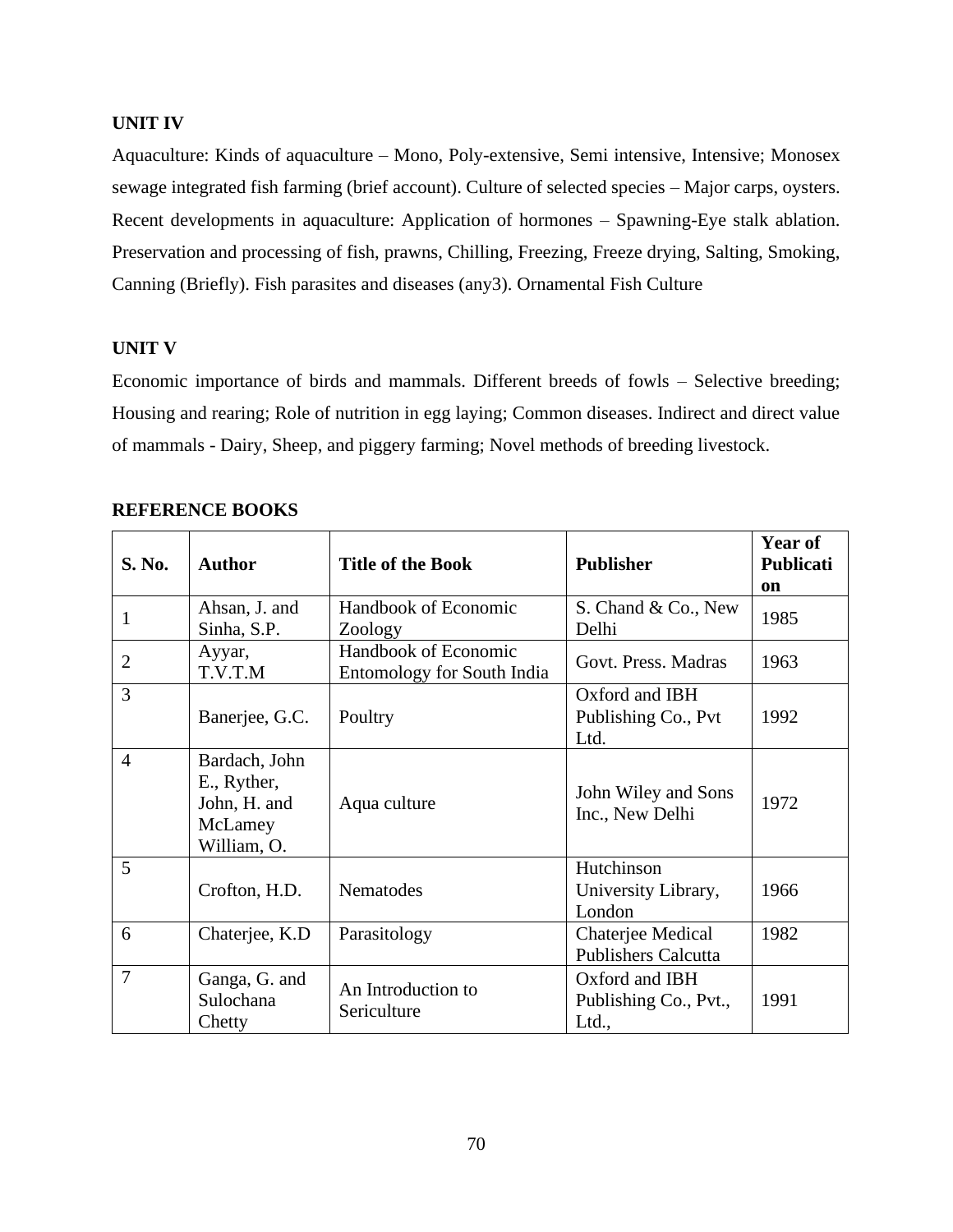| <b>Semester</b> | : V & V              |
|-----------------|----------------------|
| <b>Title</b>    | : Core Practical III |
| Sub code        | : AS15CP3            |
| <b>Credits</b>  | : 5                  |

## **GENETICS AND STATISTICS (25 Hrs)**

- 1. Study of phenotypic characters of drosophila
- 2. Drosophila handling, culture and experimentation
- 3. Preparation and identification of salivary gland polytene chromosomes from drosophila/chironomous larvae
- 4. Blood group in man (ABO and Rh)
- 5. Observation of Barr body in human epithelia
- 6. Study of frequency of Mendelian traits in a population (tongue rolling and folding, use of hands – left, right)
- 7. Verification of Monohybrid and Dihybrid cross through chi-square test
- 8. Pedigree analysis
- 9. Measures of central tendency
- 10. Measures of dispersion
- 11. Correlation analysis,
- 12. Regression analysis
- 13. Student t-test

## **PHYSIOLOGY & ENDOCRINOLOGY, EVOLUTION & BIOTECHNOLOGY (25Hrs)**

- 1. Qualitative analysis of excretory products Ammonia, Urea, Uric acid
- 2. Kymograph Instrument
- 3. Preparation of Haemin crystals
- 4. Preparation of blood smear
- 5. Endocrinology-Pituitary gland, Islets of Langerhans, thyroid, adrenal gland.
- 6. Homologous organs Fore and Hind limb skeleton of vertebrates
- 7. Analogues organs-wings of butterfly, bird, bat.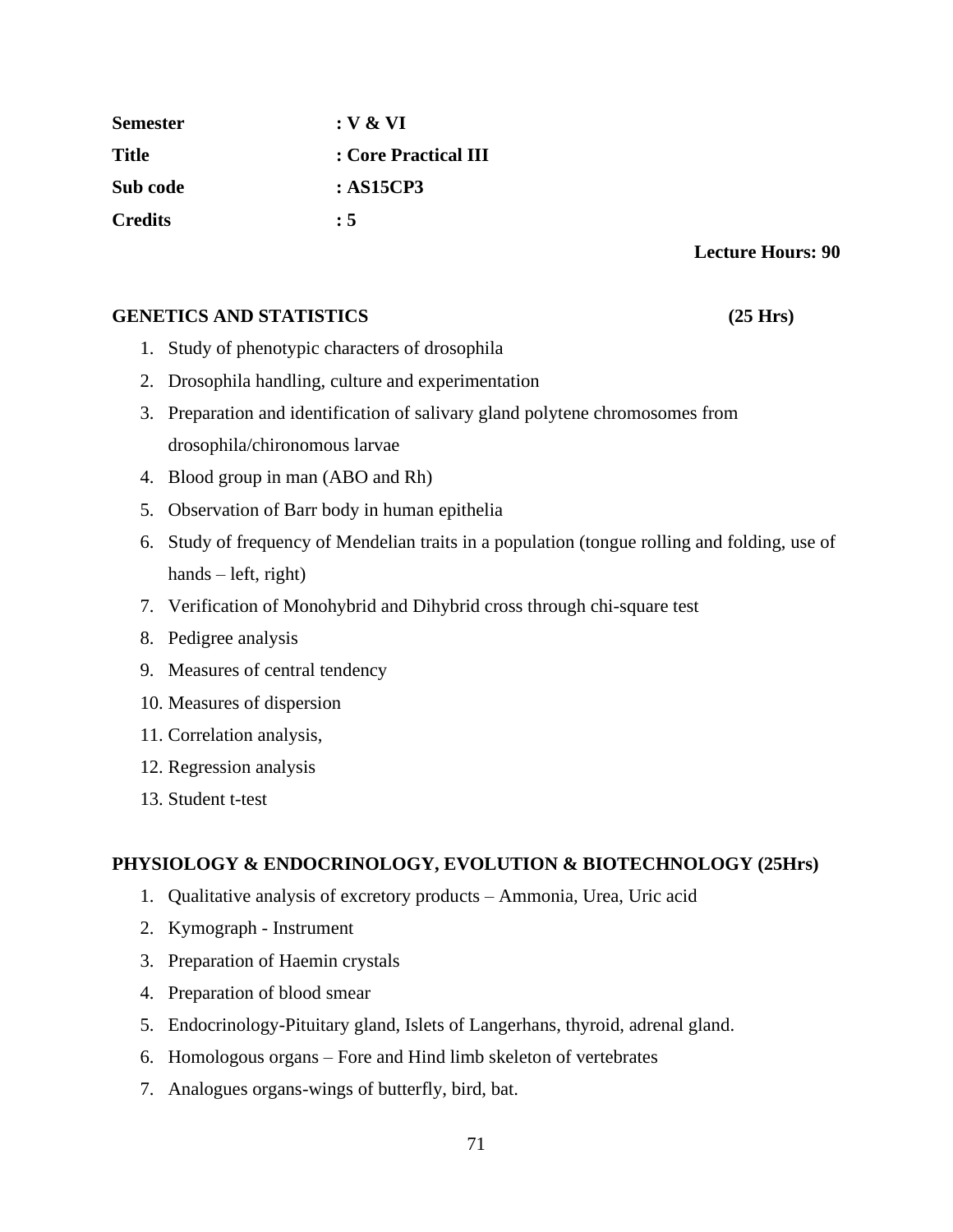- 8. Isolation and estimation of DNA & RNA.
- 9. Blotting techniques- observation and photographs.
- 10. Techniques of sterilization dry and wet.
- 11. Preparation of medium nutrient agar, nutrient broth.
- 12. Antibiotic sensitivity
- 13. Distribution of microbes in soil, air and water.
- 14. Composition of blood
- 15. Determination of microbiological quality of milk using MBR test.
- 16. Visit to a clinical laboratory
- 17. Visit to a museum
- 18. Visit to a biotechnological industry A report to be submitted.

## **SPOTTERS (10 Hrs)**

Spirulina; *Bacillus thuringiensis*- Biopesticide; Mushroom seed; Yeast; Antibiotic – Erythromycin/ Streptomycin; Azolla-Biofertilizer; Test kits – Typhoid kit, Syphilis kit, Agarose electrophoresis kit, Instruments used such as autoclave, air filter, centrifuge.

## **MEDICAL LABORATORY TECHNOLOGY (30 Hrs)**

- 1. RBC Total count
- 2. Haemoglobin estimation
- 3. Bleeding time
- 4. Clotting time
- 5. Differential count of WBC
- 6. Preparation of Haemin Crystals in human blood
- 7. Urine specific gravity
- 8. Urine albumin
- 9. Glucose in urine.
- 10. Motility of bacteria using hanging drop method
- 11. Gram's staining

12. Spotters - Entamoeba, malarial parasite, Pinworm (*Enterobious vermicularis*), hookworm, *Ascaris*, *Wuchereria bancrofti*; instruments used such as albuminometer, Hamocytometer, ESR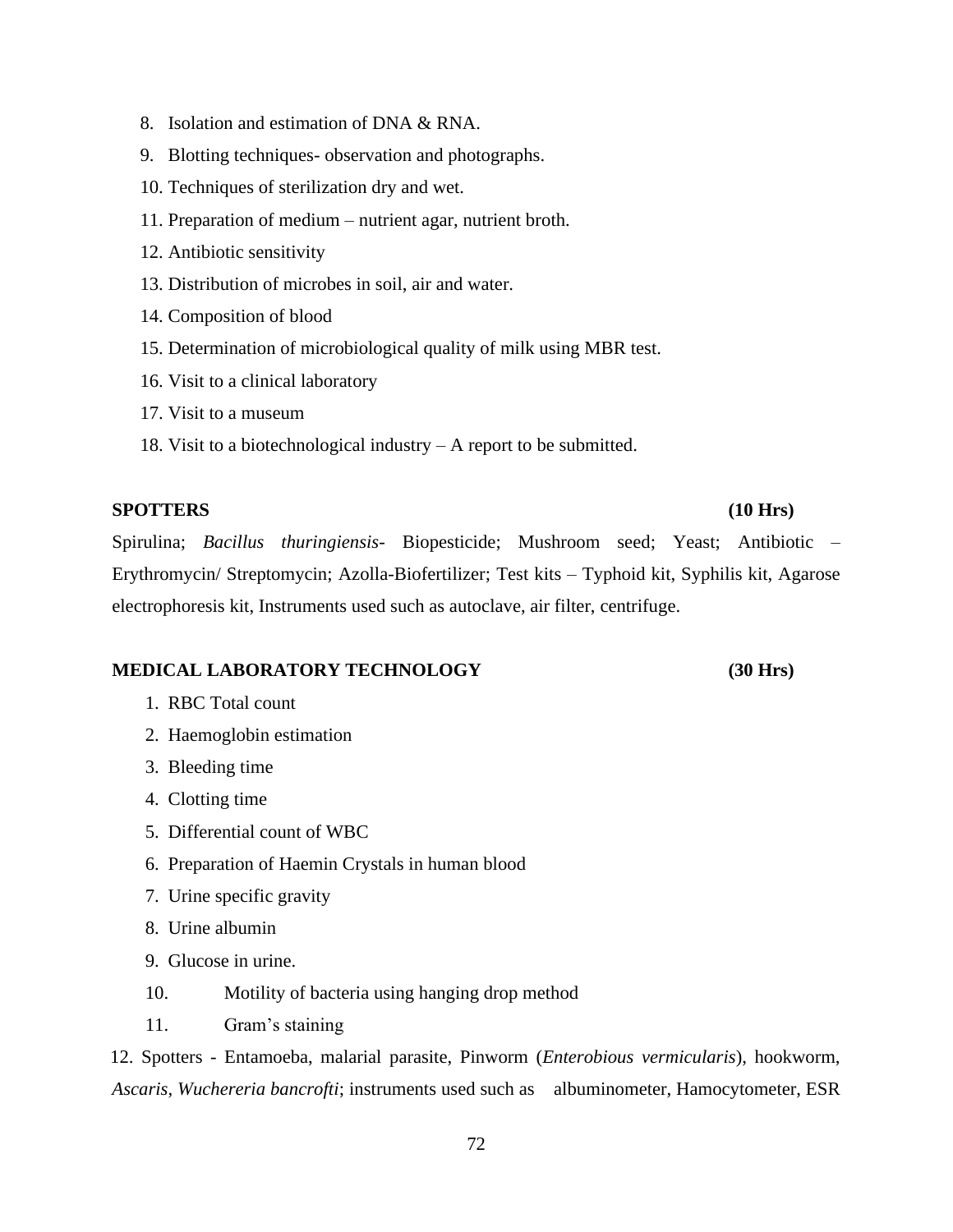tube, Urinometer, Haemoglobinometer, Sphygmomanometer, glucometer, stethoscope, blood pressure monitor, heart rate monitor, Body Fat Analyzer Digital Monitor,

| <b>S. No.</b>  | <b>Author</b>                               | <b>Title of the Book</b>                                | <b>Publisher</b>                                                | Year<br>of<br><b>Publication</b> |
|----------------|---------------------------------------------|---------------------------------------------------------|-----------------------------------------------------------------|----------------------------------|
| 1              | Sinha J, Chatterjee A<br>K, Chattopadhyay P | <b>Advanced Zoology Practical</b>                       | Arunabha Sen<br><b>Books and Allied</b><br>$(P)$ Ltd            | 2011                             |
| $\overline{2}$ | Gupta S P                                   | <b>Statistical Methods</b>                              | S. Chand & Sons                                                 | 2008                             |
| 3              | Pranab Kumar<br>Banerjee                    | Introduction to Biostatistics                           | S. Chand<br>Publishers                                          | 2011                             |
| $\overline{4}$ | Kanai, L Mukherjee                          | Medical<br>Laboratory<br>Technology                     | Tata McGraw Hill<br>Publishing<br>Company<br>Ltd.,<br>New Delhi | 1998                             |
| 5              | Ramnick Sood, M.D.                          | Medical<br>Laboratory<br>Technology                     | Medical<br>Publishers(P)Ltd                                     | 1985                             |
| 6              | Sathish Gupte                               | Short Textbook of Medical<br>Laboratory for Technicians | Jaypee<br>Brothers,<br><b>Medical Publishers</b>                | 1998                             |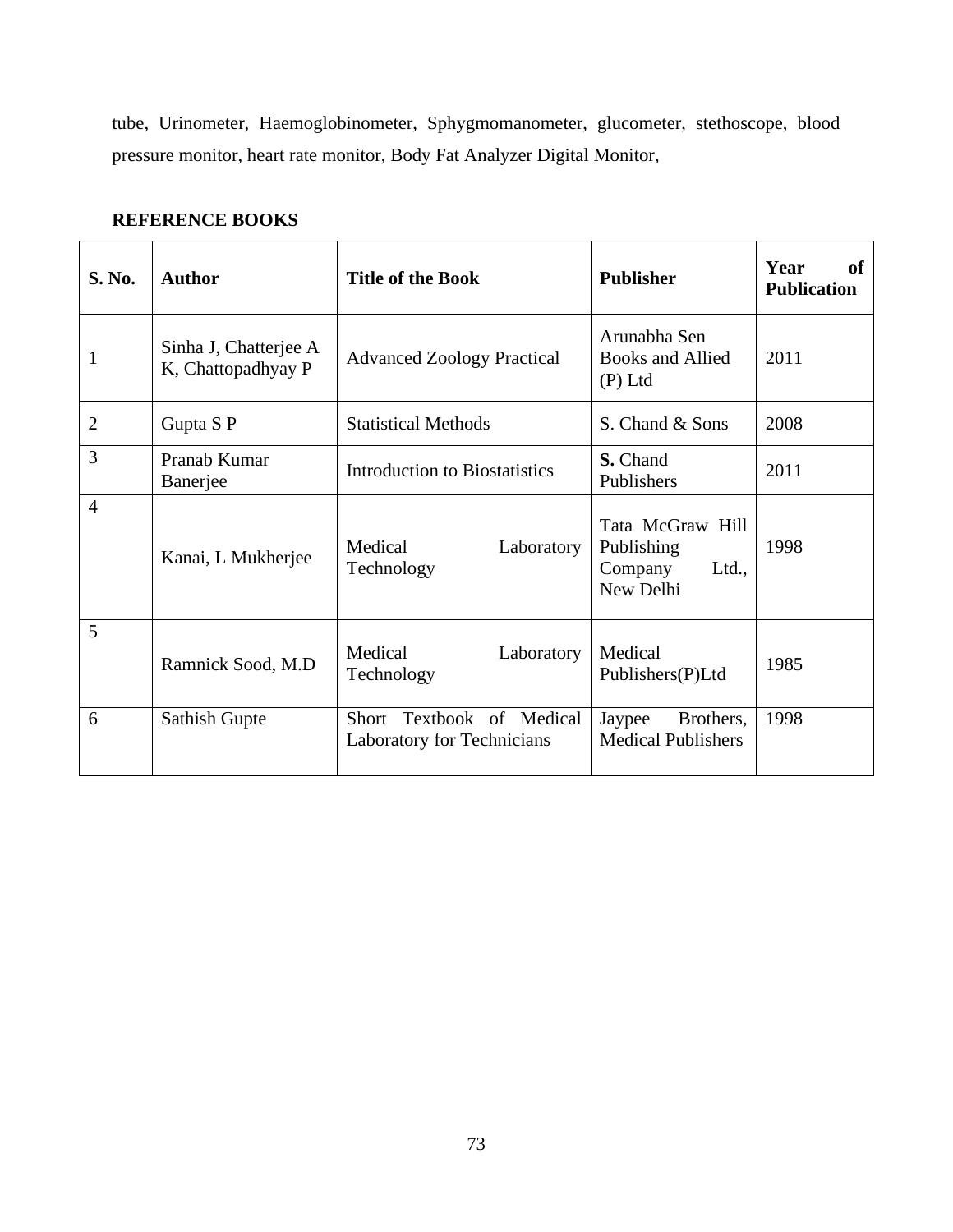| <b>Semester</b> | : V & V                                |
|-----------------|----------------------------------------|
| <b>Title</b>    | : Multimedia and DTP Software-Level II |
| <b>Sub Code</b> | $:$ SB11MD02                           |
| <b>Credits</b>  | : 4                                    |

**Lecture Hours : 43**

**Objective:** To provide a thorough discussion of the fundamentals of Adobe Photoshop and provide knowledge of how to design web pages.

**UNIT I (9 Hrs)** Introduction-Tools Descriptions-Rectangular Marquee Tool (M)-Move Tool (V)-Polygon Lasso Tool (L)-Magic Wand Tool (W)-Crop Tool (C)-Slice Tool (K)-Healing Brush Tool (J)-Brush Tool (B)-Clone Stamp Tool (S).

## **UNIT II ` (9 Hrs)**

History Brush Tool (H)-Eraser Tool (E)-Gradient Tool (G)-Blur Tool (R)-Dodge Tool (O)-Path Selection Tool (A)-Horizontal Type Tool (T)-Pen Tool (P)-Rectangle Tool (U)-Notes Tool (N)- Eyedropper Tool (I)-Hand Tool (T)-Zoom Tool (Z).

## **UNIT III (9Hrs)**

Working with Layers: Active Layer-Color Modes: RGB-Indexed Color. Hue/Saturation: Hue Saturation shifts entire ranges of color within the image-Color modes.

### **UNIT IV (8 Hrs)**

Color Channels: Introduction-Image Types-Image Sizes and Pixels-blending modes-Using filters-Previewing filters-To apply a filter-To add a drop shadow to text-To convert a color photo to blackand-white-Converting images to Bitmap mode.

### **UNIT V (8 Hrs)**

Designing web pages: Page design-Slices-Rollovers-Animations-Preparation in Adobe GoLive-Automating the workflow. Slicing web pages: Introduction-Slice types-To create a slice with the Slice tool-Bitmap images and vector graphics.

### **TEXT BOOKS: Course materials will be provided**

### 74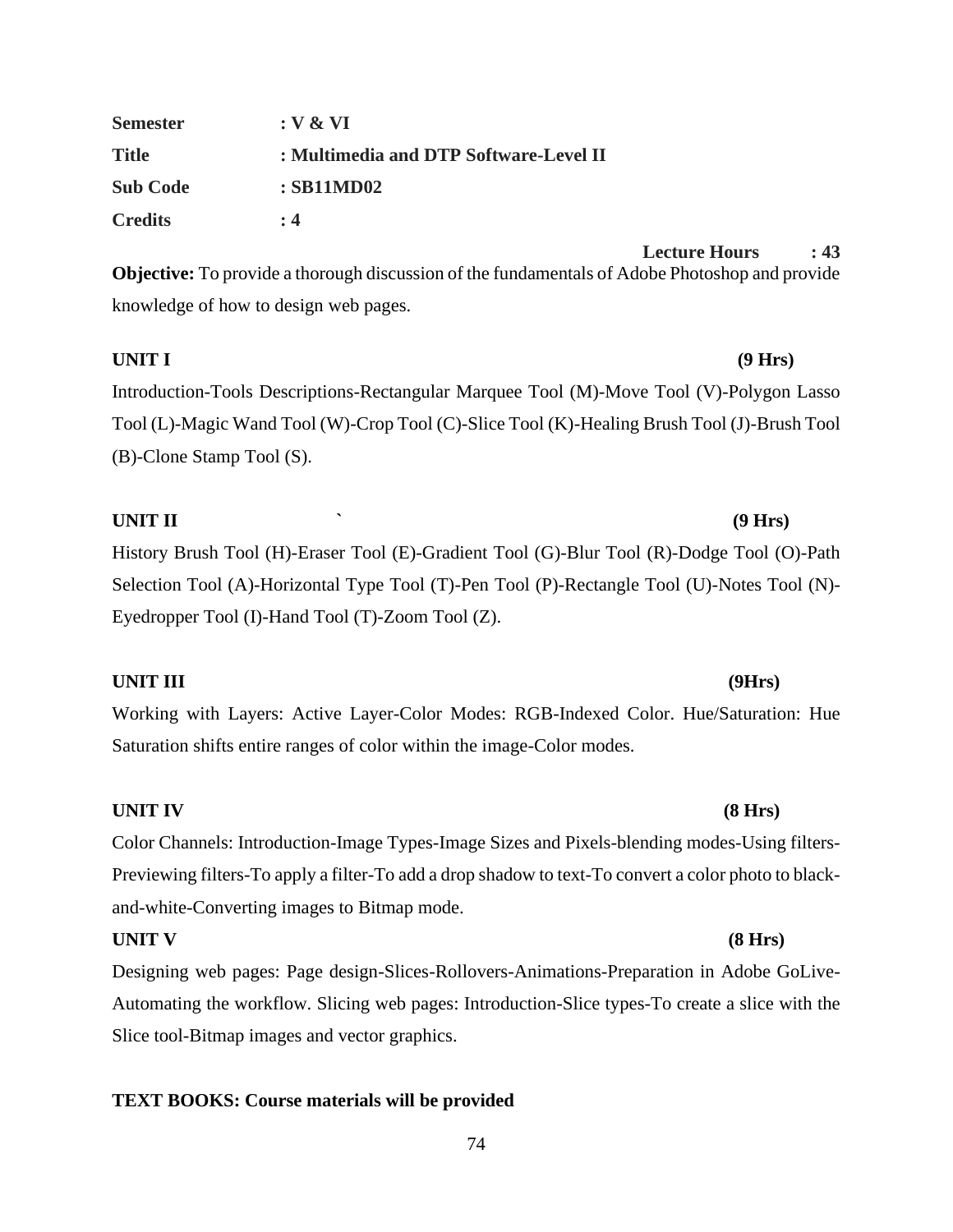## **REFERENCE BOOKS**

| S. No          | <b>Author</b>      | <b>Title of book</b>      | <b>Publisher</b> | Year<br>of        |
|----------------|--------------------|---------------------------|------------------|-------------------|
|                |                    |                           |                  | <b>Publicatio</b> |
|                |                    |                           |                  | n                 |
|                | <b>Scott Kelby</b> | The Adobe Photoshop CS5   | New Riders       | 2011              |
|                |                    | <b>Book for Digital</b>   |                  |                   |
|                |                    | Photographers             |                  |                   |
| $\overline{2}$ | Deke McClelland    | Adobe Photoshop CS5 one – | Deke Press       | 2010              |
|                |                    | on-one                    |                  |                   |
| 3              | Ashok Banerji,     | Multimedia Technologies   | Tata McGraw      | 2010              |
|                | Ananda Mohan       |                           | Hill             |                   |
|                | Ghosh              |                           |                  |                   |
|                |                    |                           |                  |                   |

Note

\*During Semester V UNIT I, UNIT II till Horizontal Type Tool (T)

\*\* During Semester VI in UNIT II from Pen Tool (P), UNIT III, IV & V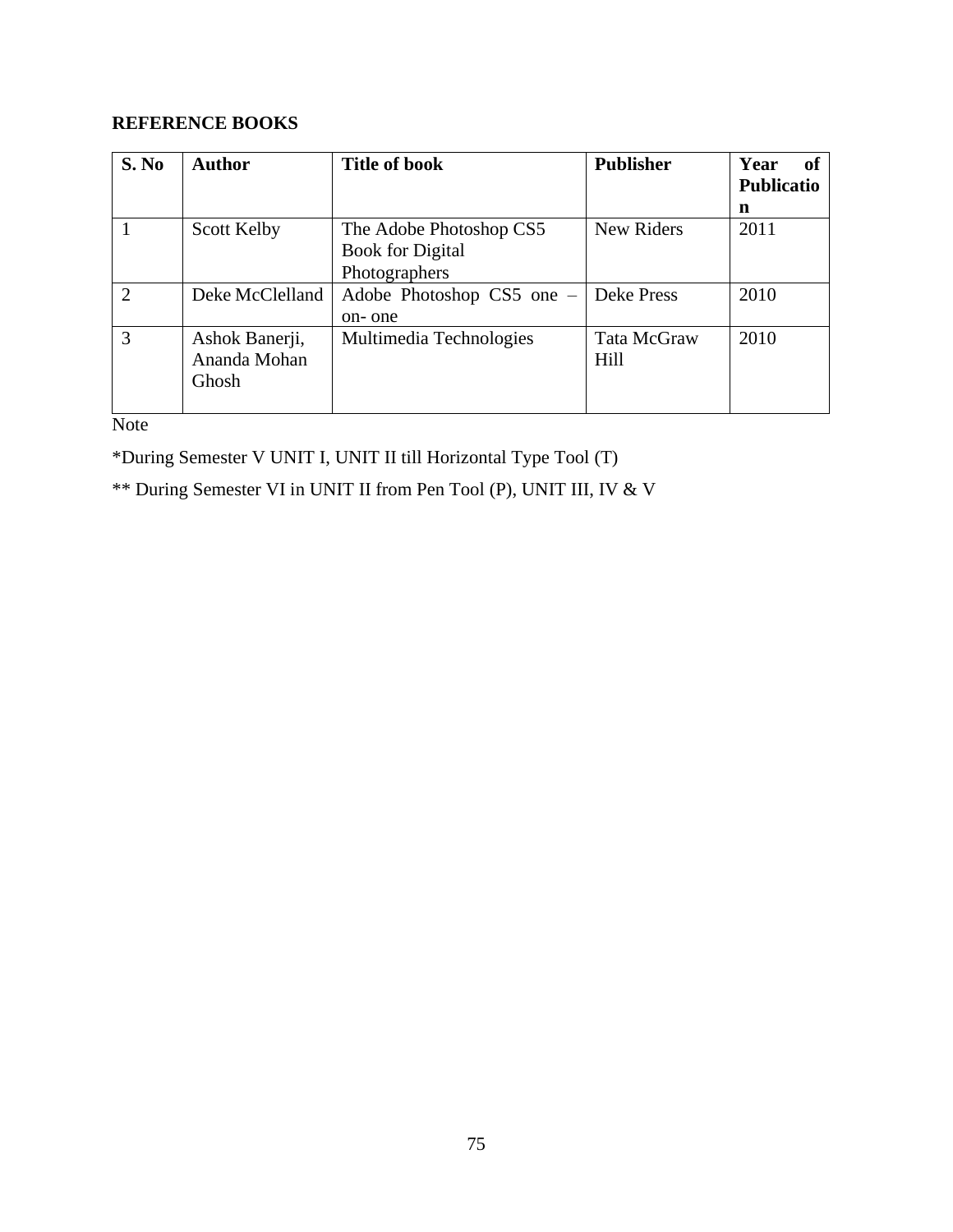| <b>Semester</b> | $: V \& VI$                                 |
|-----------------|---------------------------------------------|
| <b>Title</b>    | : Multimedia and DTP Software--Practical II |
| <b>Sub Code</b> | $:$ SB11MDP2                                |
| <b>Credits</b>  | $\div 2$                                    |

## **Lecture Hours : 45**

## **ADOBE PHOTOSHOP**

Import an image and then cut a particular part and move into another screen using rectangular marquee tool, move tool, polygon lasso tool and magic wand tool.

- 1. Import a damaged picture and modified into a perfect picture using clone stamp tool and healing brush tool.
- 2. Import two or more pictures and split that picture and make it a new picture.
- 3. Import a face and remove the unwanted scratches and make it a clarity using blur tool, dodge tool, hand tool and zoom tool.
- 4. Import a natural picture and insert your own quotes using horizontal type tool.
- 6. Modify a picture using some tools and prepare a note about your changes using notes tool.
- 7. Merge two or more pictures using the layer options.
- 8. Convert a black and white picture into a color picture using color modes and Hue / saturation options.
- 9. Convert a color photo into a black and white one.
- 10. Display a picture in paint and glass effects using filter options.
- 11. Create an image with multiple layers and give blending options.
- 12. Display a picture in texture and spherize effects using filter options.
- 13. Create a web page using slice tool and give link to it.

### Note:

\*During Semester V Program 1 to program 8

\*\*During Semester VI Program 9 to program 13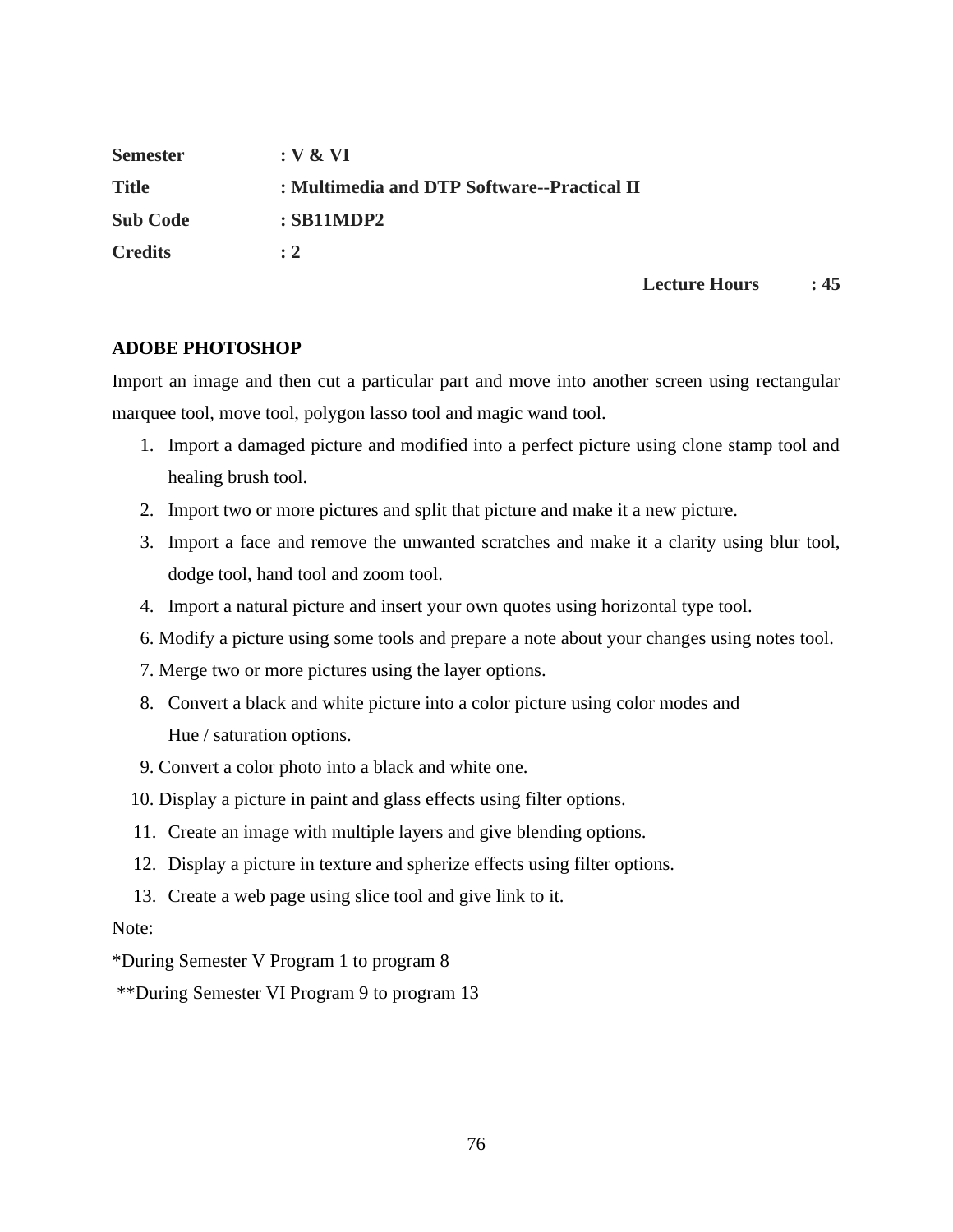| <b>Semester</b>     | $:$ IV                      |
|---------------------|-----------------------------|
| <b>Allied</b>       | : 1                         |
| <b>Title</b>        | : Invertebrata and Chordata |
| <b>Subject Code</b> | : AS15A01                   |
| <b>Credits</b>      | : 4                         |

## **Lecture Hours: 71**

## **Objectives:**

Study of natural sciences deals with gaining knowledge of things in nature. Hence, science students are offered allied paper in Zoology to fill up the lacunae in the study of natural sciences. Outline classification of animal kingdom upto class level with two examples each. Type study under each phylum to deal with structure, organization and life cycle.

| <b>UNIT I</b>                                                                              | (14 Hrs)           |
|--------------------------------------------------------------------------------------------|--------------------|
| Phylum Protozoa - Structure and life cycle of Paramecium                                   |                    |
| Phylum Coelenterata Structure and life cycle of Hydra                                      |                    |
|                                                                                            |                    |
| <b>UNIT II</b>                                                                             | $(14 \text{ Hrs})$ |
| Phylum Helminthes-Structure and life cycle of Tapeworm                                     |                    |
| Phylum Annelida-Structure and life cycle of Earthworm                                      |                    |
| <b>UNIT III</b>                                                                            | $(14 \text{ Hrs})$ |
| Phylum Arthropoda-Structure and life cycle of Cockroach                                    |                    |
| Phylum Mollusca- Structure and life cycle of Pila                                          |                    |
| Phylum Echinodermata- Structure and life cycle of Starfish                                 |                    |
| <b>UNIT IV</b>                                                                             | (14 Hrs)           |
| Phylum Chordata-Morphology and organ systems of Shark & Frog (Excluding endoskeleton)      |                    |
| <b>UNIT V</b>                                                                              | $(15 \text{ Hrs})$ |
| Phylum Chordata - Morphology and organ systems of Pigeon & rabbit (excluding endoskeleton) |                    |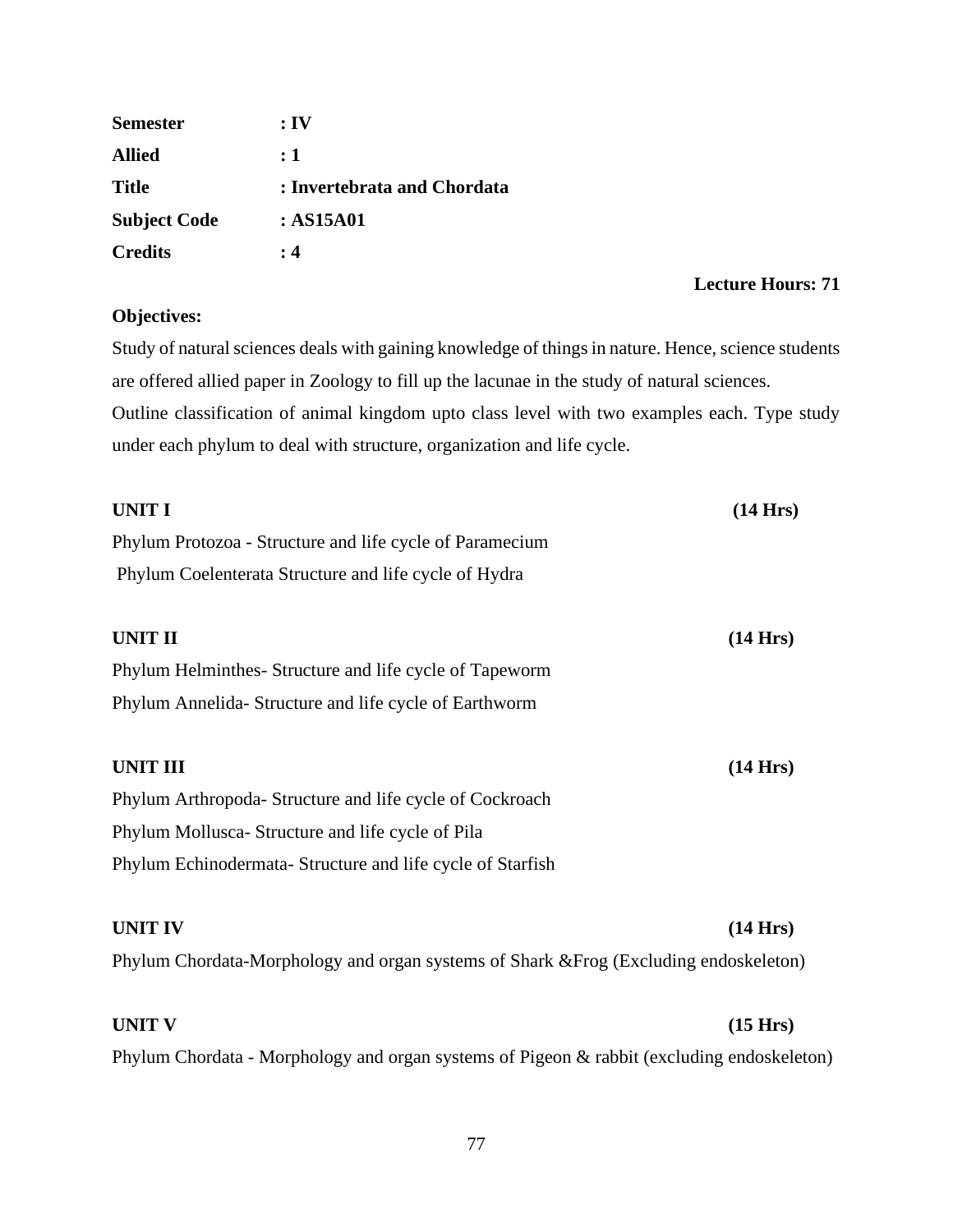## **TEXT BOOKS**

| <b>S. No.</b> | <b>Author</b>                  | <b>Title of the Book</b>    | <b>Publisher</b>               | <b>Year of</b><br><b>Publication</b> |
|---------------|--------------------------------|-----------------------------|--------------------------------|--------------------------------------|
|               | Jordon. E.L &<br>Verma, P.S.   | <b>Invertebrate Zoology</b> | S. Chand $& Co.,$<br>New Delhi | 1993                                 |
|               | Jordan. E.L and<br>Verma. P.S. | Chordate Zoology            | S. Chand & Co.<br>New Delhi    | 1993                                 |

| S. No.         | <b>Author</b>                                        | <b>Title of the Book</b>                      | <b>Publisher</b>                         | Year<br>of<br><b>Publication</b> |
|----------------|------------------------------------------------------|-----------------------------------------------|------------------------------------------|----------------------------------|
| 1              | Ekambaranatha<br>Ayyar, M.                           | <b>Outlines of Zoology</b>                    | Viswanathan<br>Publication               | 1992                             |
| $\overline{2}$ | Fatik<br>Baran<br>Mandal                             | Invertebrate Zoology Ist Edn                  | Eastern Economy<br>Edition               | 2012                             |
| $\overline{3}$ | R.L.,<br>Kotpal<br>Agarwal S.K and<br>Ketarpal R.P.R | Modern Text Book of Zoology<br>Invertebrates  | Rastogi<br>Publications                  | 2011                             |
| $\overline{4}$ | Parker and Haswell                                   | Text Book of Zoology, Vol-I<br>(Invertebrata) | T.B.S<br>Publishers<br>and Distributors, | 1964                             |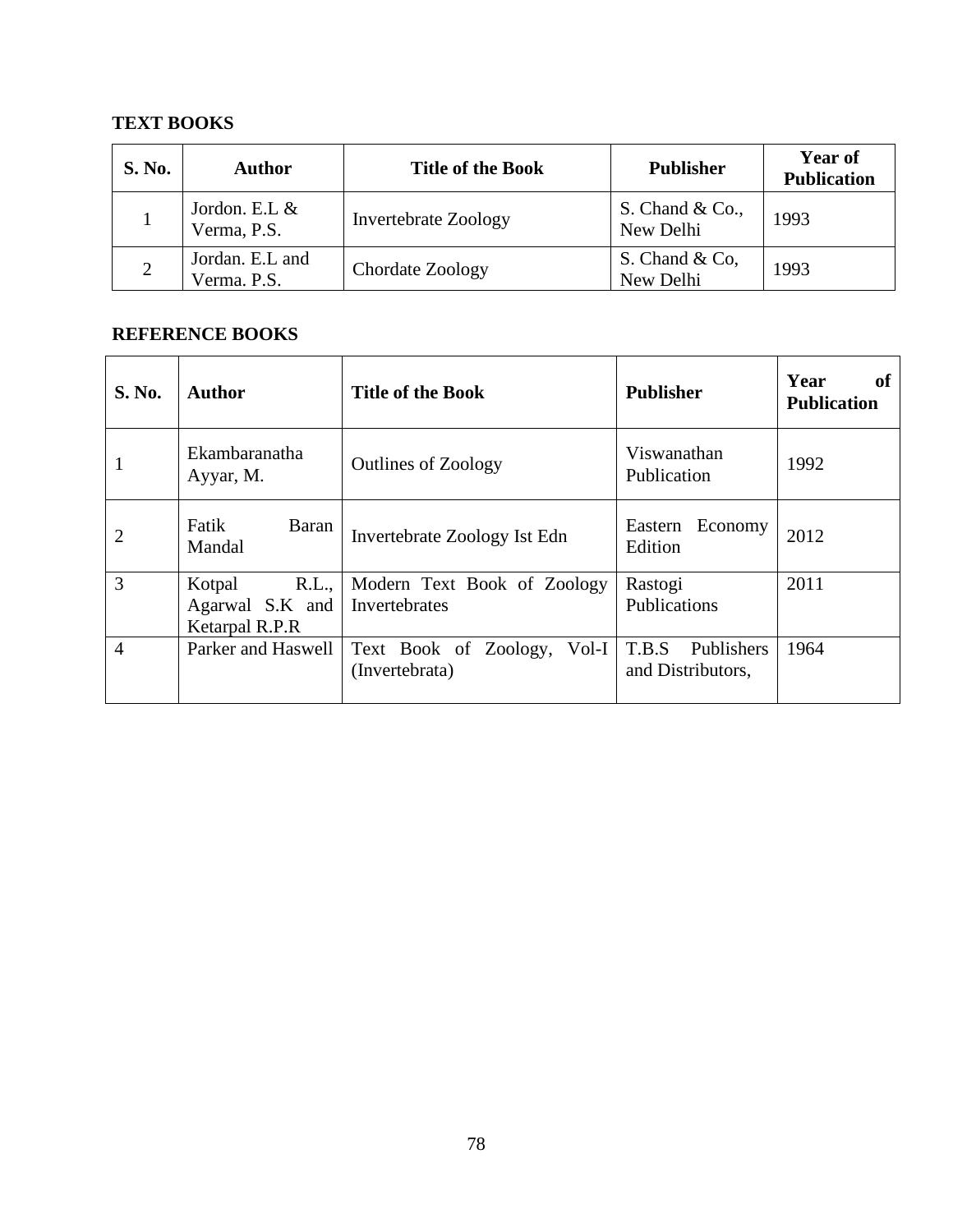| 79 |  |
|----|--|

| <b>Physiology:</b> Nutrition in man – food types, Digestion and absorption of food in man, |  |
|--------------------------------------------------------------------------------------------|--|
| *Balanced diet                                                                             |  |

\*Types of eggs- Study of different types of eggs- Classification based on amount and distribution of yolk.

Gametogenesis – spermatogenesis and oogenesis, cleavage- Study of cleavage patterns. Radial and spiral cleavage- Early cleavage in frog- uncleaved egg, two cell stage, morula stage, Blastulation,

**Embryology** 

Gastrulation in Frog

of Plasma membrane, Golgi apparatus, Mitochondria, Nucleus, Cell division Mitosis, Mendel's Laws of inheritance

\*Sex determination in man

## **Cell Biology & Genetics**

Cell concept, Prokaryotic cells and Eukaryotic cell structure, Animal cell – Structure and functions

working of the human system.

**Semester : IV Allied : 2**

**Subject Code : AS15A02**

**Credits : 4 Lecture Hours: 71 Objective:**

To enable the students to explore the intricacies of cell architecture and their complex biochemical

interactions. Venturing to capture and hold the students' interest on the basic principles and

**Title** : **General Principles in Zoology**

## **UNIT II (14 Hrs)**

# **UNIT III (14 Hrs)**

# **UNIT I (14 Hrs)**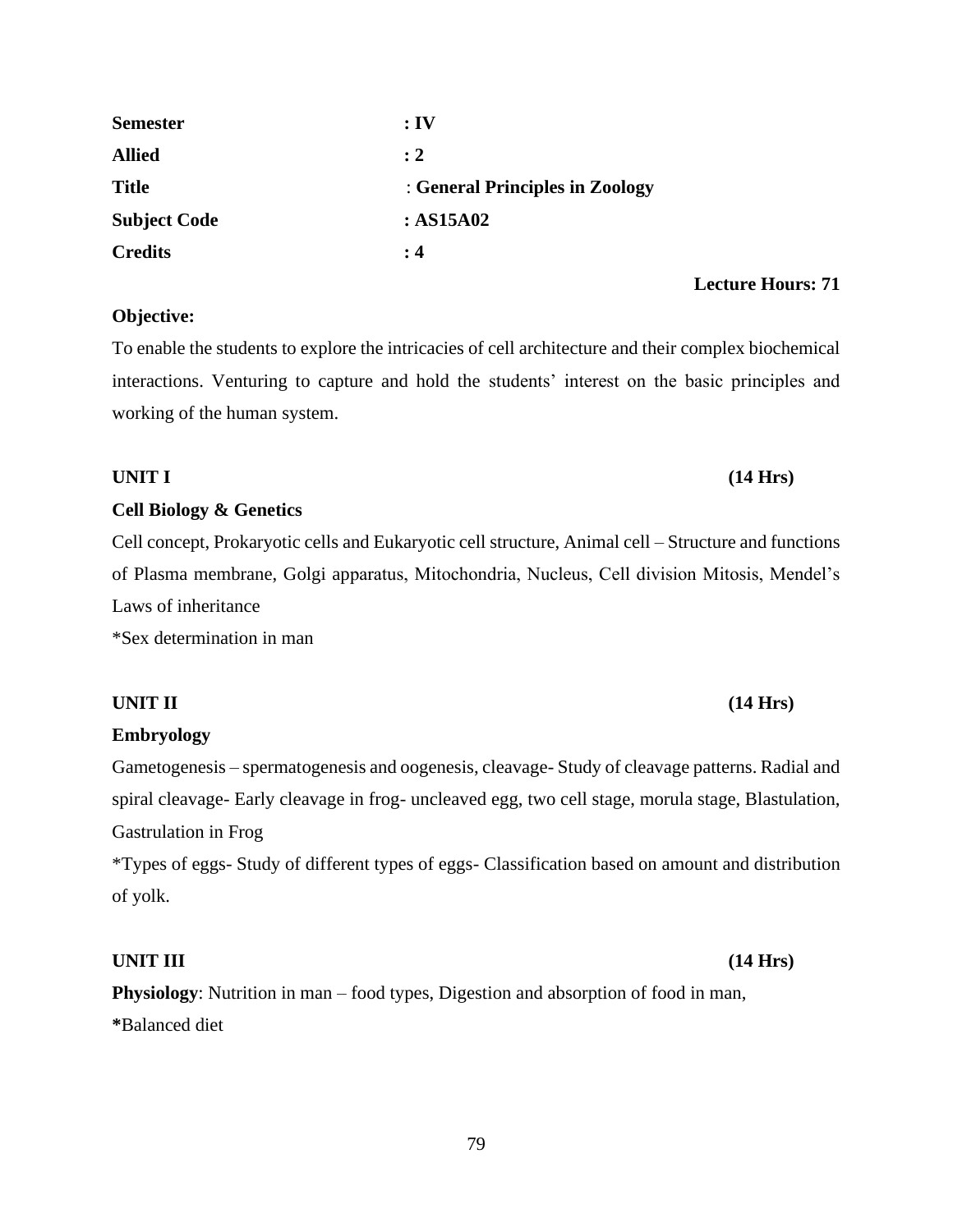## **UNIT IV (14 Hrs)**

**Endocrinology**: Structure and function of pituitary, thyroid and reproductive glands – testes, ovary, placenta.

\*Diabetes mellitus

## **UNIT V (15 Hrs)**

**Evolution**: Origin of life. Evidences of evolution -Morphological, Anatomical, Embryological and Paleontological evidences. Theories on evolution by Lamarck, Charles Darwin & De Vries. **\*** Origin of India and its Mega diversity

## **TEXT BOOKS**

| S. No.         | <b>Author</b>                       | <b>Title of the Book</b>                              | <b>Publisher</b>                                | <b>Year of</b><br><b>Publication</b> |
|----------------|-------------------------------------|-------------------------------------------------------|-------------------------------------------------|--------------------------------------|
| $\mathbf{1}$   | Verma P.S., Agarwal.,<br>V.K.       | <b>Cytology Reprint Edition</b>                       | Chand<br>S.<br>and<br>Company                   | 2012                                 |
| 2              | Veer Bala Rastogi                   | Introduction to Cytology                              | Kedarnath<br>Publishers                         | 2003                                 |
| 3              | Arumugam, N.                        | Cell<br>Genetics,<br>Biology,<br>Embryology           | Chand<br>S.<br>and<br>Company                   | 2012                                 |
| $\overline{4}$ | Arumugam, N                         | Cell Biology, Genetics<br>$\&$<br>Evolution Volume-3. | <b>Saras Publication</b>                        | 1999                                 |
| 5              | Prakash S Lohar                     | Endocrinology – Hormones $\&$<br>Human Health         | <b>MJP</b> Publishers                           | 2007                                 |
| 6              | R.S.,<br>Parameswaran<br>Viswanthan | $\&$<br>Physiology<br>Animal<br>Endocrinology         | J.P.<br>Printers<br>$\&$<br>Publishers Pvt. Ltd | 1975.                                |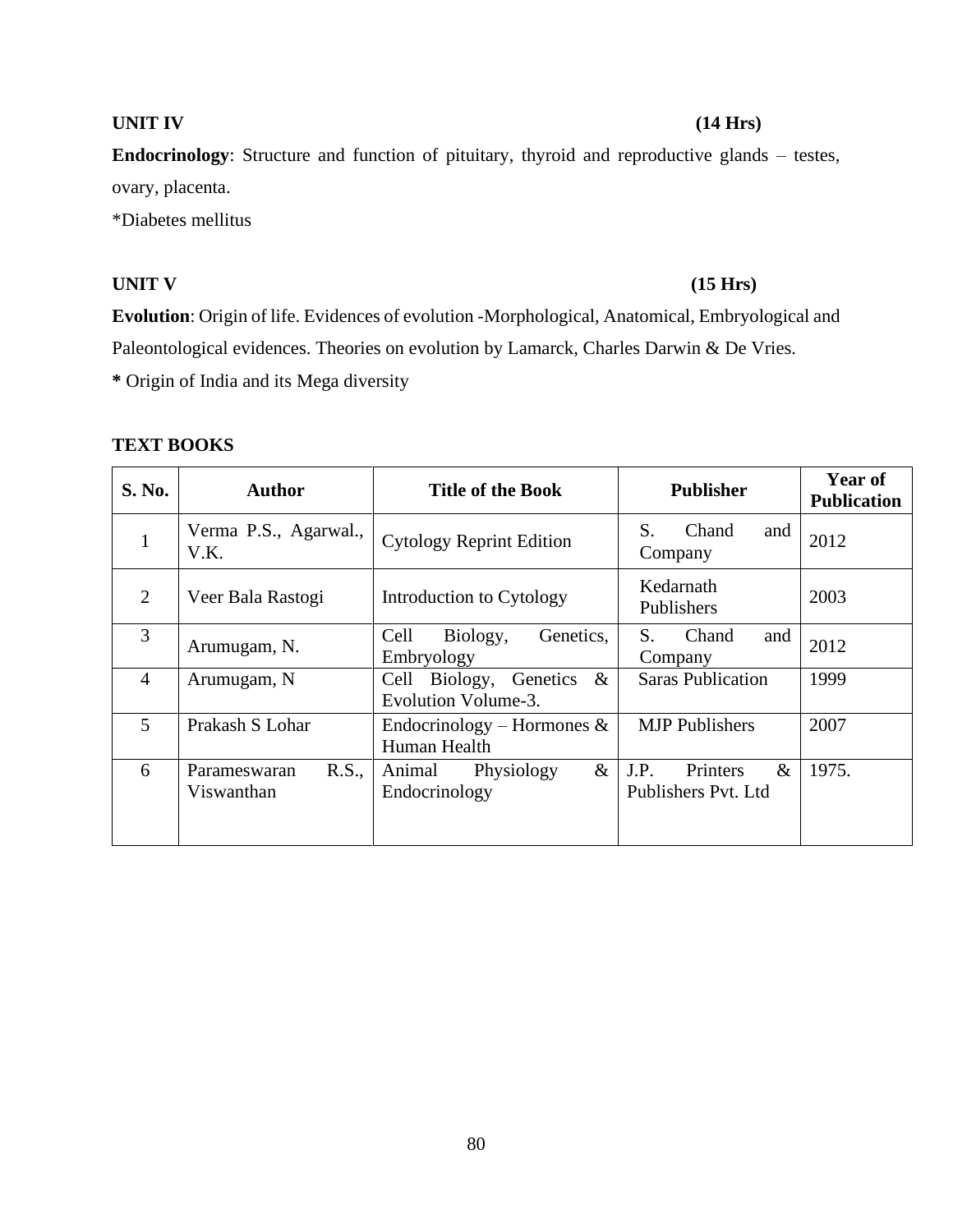| S. No.         | Author                                                                          | <b>Title of the Book</b>                                                                  | <b>Publisher</b>          | <b>Year of</b><br><b>Publication</b> |
|----------------|---------------------------------------------------------------------------------|-------------------------------------------------------------------------------------------|---------------------------|--------------------------------------|
|                | Arumugam, N                                                                     | Cell<br><b>Biology</b><br>$\&$<br>Molecular<br><b>Biology</b>                             | <b>Saras Publications</b> | 2002                                 |
| $\overline{2}$ | Berry, A.K.                                                                     | of<br><b>Book</b><br>Animal<br>Text<br>A<br>with<br>Physiology<br>related<br>Biochemistry | Emkay<br>Publications     | 1993                                 |
| 3              | Sarada<br>Subrahmanyam.,<br>Madhavan<br>Kutty,<br>$K_{\cdot}$ , $\&$ Singh H.D. | Text Book of Human Physiology,<br>Reprint                                                 | S. Chand & Co,            | 2012                                 |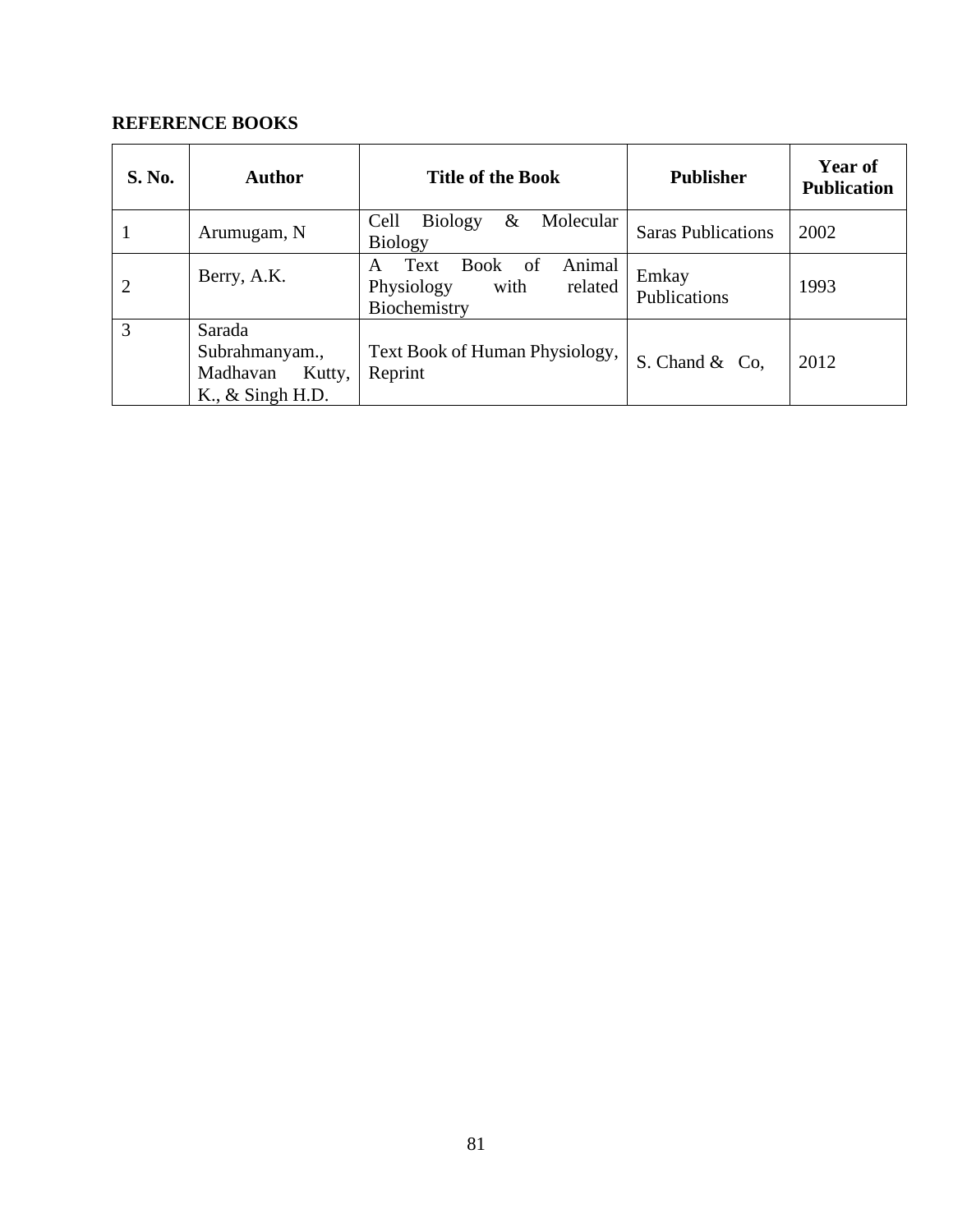| <b>Semester</b>      | $:$ III & IV               |
|----------------------|----------------------------|
| <b>Title</b>         | : Allied Zoology Practical |
| <b>Subject Code</b>  | : AS14AP1                  |
| <b>Credits</b>       | $\cdot$ 2                  |
| <b>Lecture Hours</b> | :60                        |

### **Dissections: Demonstration Only** (12 Hrs)

**Cockroach**: Mounting of Mouthparts, Digestive system, Nervous system, Reproductive system. **Fish**: Ctenoid scales mount

## **Spotters (30 Hrs)**

Paramecium – Entire, binary fission, conjugation Leucosolenia Hydra vulgaris – Entire Taenia solium – Entire, T.S Ascaris - male, female Earth worm Pila Star fish Amphioxus Shark Frog Skeleton of frog- Skull, Vertebrae-Typical, VIII, IX, X, Girdles and Limbs Calotes Pigeon Quill feather Rabbit Mitosis stages **Frog embryology** a) Egg

b) Sperm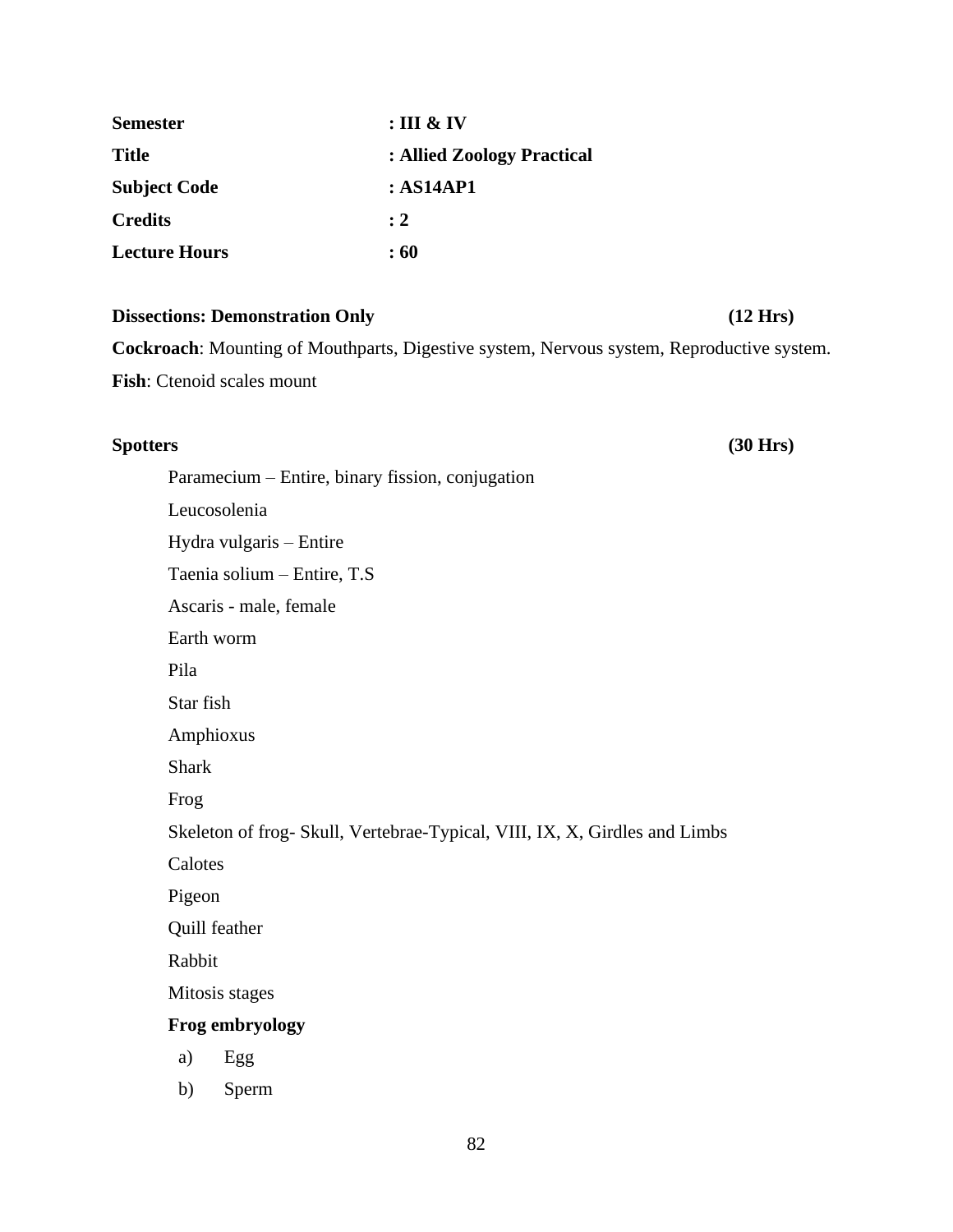- c) Blastula
- d) Gastrula

## **Field observations combined with photography and/or videography**

| 1) Study of insect fauna in the college campus | (4 Hrs)            |  |
|------------------------------------------------|--------------------|--|
| <b>Culture methods</b>                         |                    |  |
| 1) Culture of unicellular organisms.           | (2 Hrs)            |  |
|                                                |                    |  |
| <b>Models</b>                                  | $(12 \text{ Hrs})$ |  |
| 1) Animal Cell                                 |                    |  |
| 2) Mitochondria                                |                    |  |
| $3)$ DNA                                       |                    |  |
| 4) RNA                                         |                    |  |
| 5) Chromosomes                                 |                    |  |
|                                                |                    |  |

- 6) Alimentary Canal of Man
- 7) Male Reproductive Tract
- 8) Female Reproductive Tract
- 9) Human Placenta
- 10) Protein Structure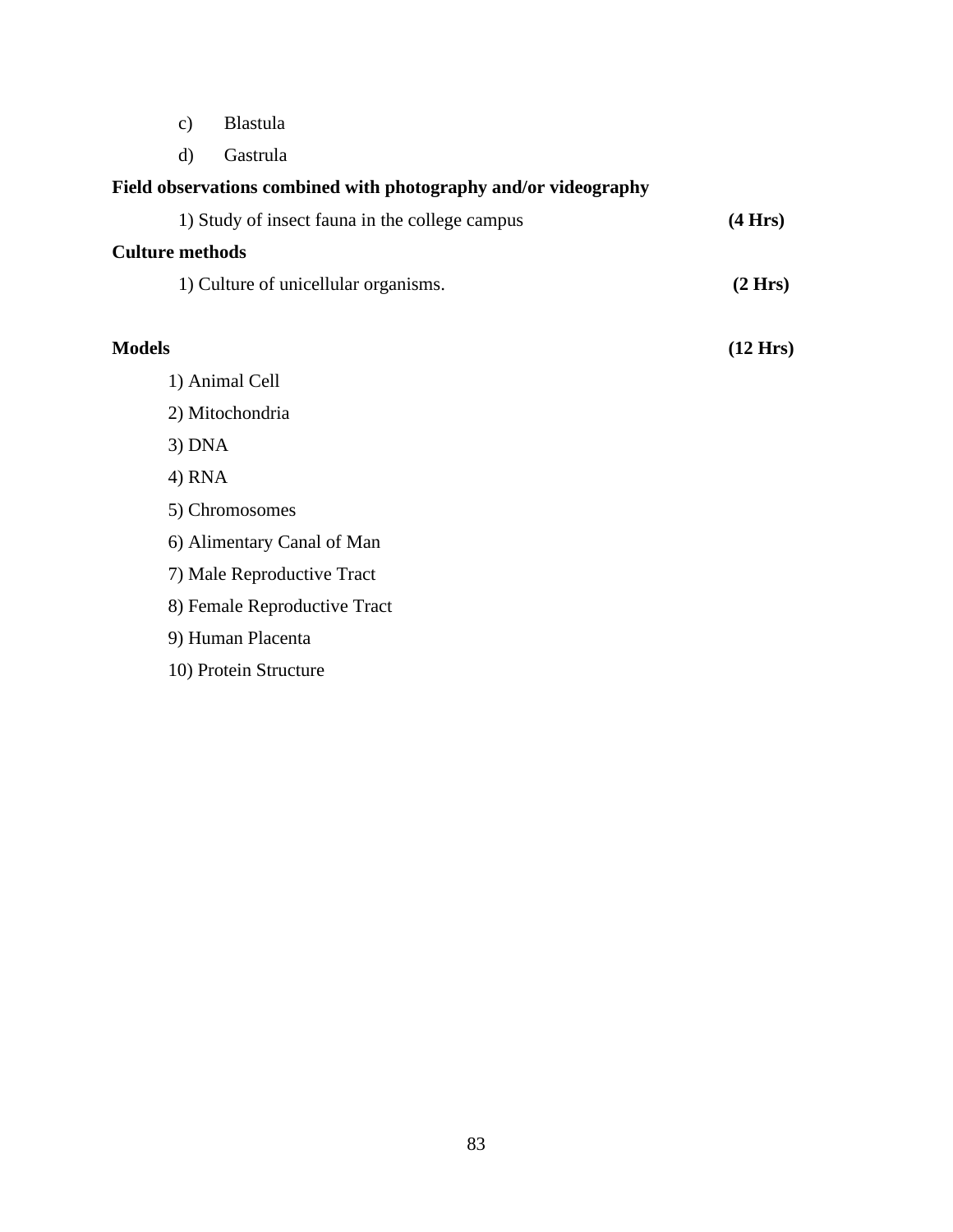| Semester            | : III & IV                          |
|---------------------|-------------------------------------|
| Paper               | : Job Oriented Course               |
| Title               | : Vermiculture and Mushroom Culture |
| <b>Subject Code</b> | : JOB0409                           |

### **Objective:**

Vermicompost is a valuable fertilizer and edible mushrooms are a rich source of proteins. Simple cultivation methods, which can be practiced even at home, if the students are interested, can help them become entrepreneurs.

### **UNIT I (6 Hrs)**

Earthworm – A brief introduction. General morphology of earthworm – body structure, colour, anatomy, biology, reproduction. Three common species: *Eisenia foetida*, *Eudrilus eugeniae, Megascolex* (or *Lampito*) *mauritii.* Definitions of vemiculture, vermicompost, vermitechnology.

### **UNIT II (6 Hrs)**

Vermiculture and production of vermicompost: Vermicomposting materials – animal refuse, agricultural waste, forestry waste, kitchen waste, city refuse, industrial waste. Types of vermicomposting: small scale, large scale. Requirements: environmental-air, moisture. temperature. Setting up a vermiculture unit. Value addition of vermicompost.

### **UNIT III (6 Hrs)**

Vermicomposting schemes; maintenance of beds, harvesting worms and compost. Advantages of vermicomposting; vermitechnology - chemical composition of vermicompost; vermicompost as quality manure; Vermi wash. Uses of earthworms in animal feed industry – biochemical and biotechnological studies – Bioremediation through vermitechnology

### **UNIT IV (6 Hrs)**

Mushroom culture-importance of mushrooms; Edible and poisonous mushrooms; Morphology of edible mushrooms; Advantages of mushrooms: nutritive and medicinal values.

84

# **Lecture Hours: 40**